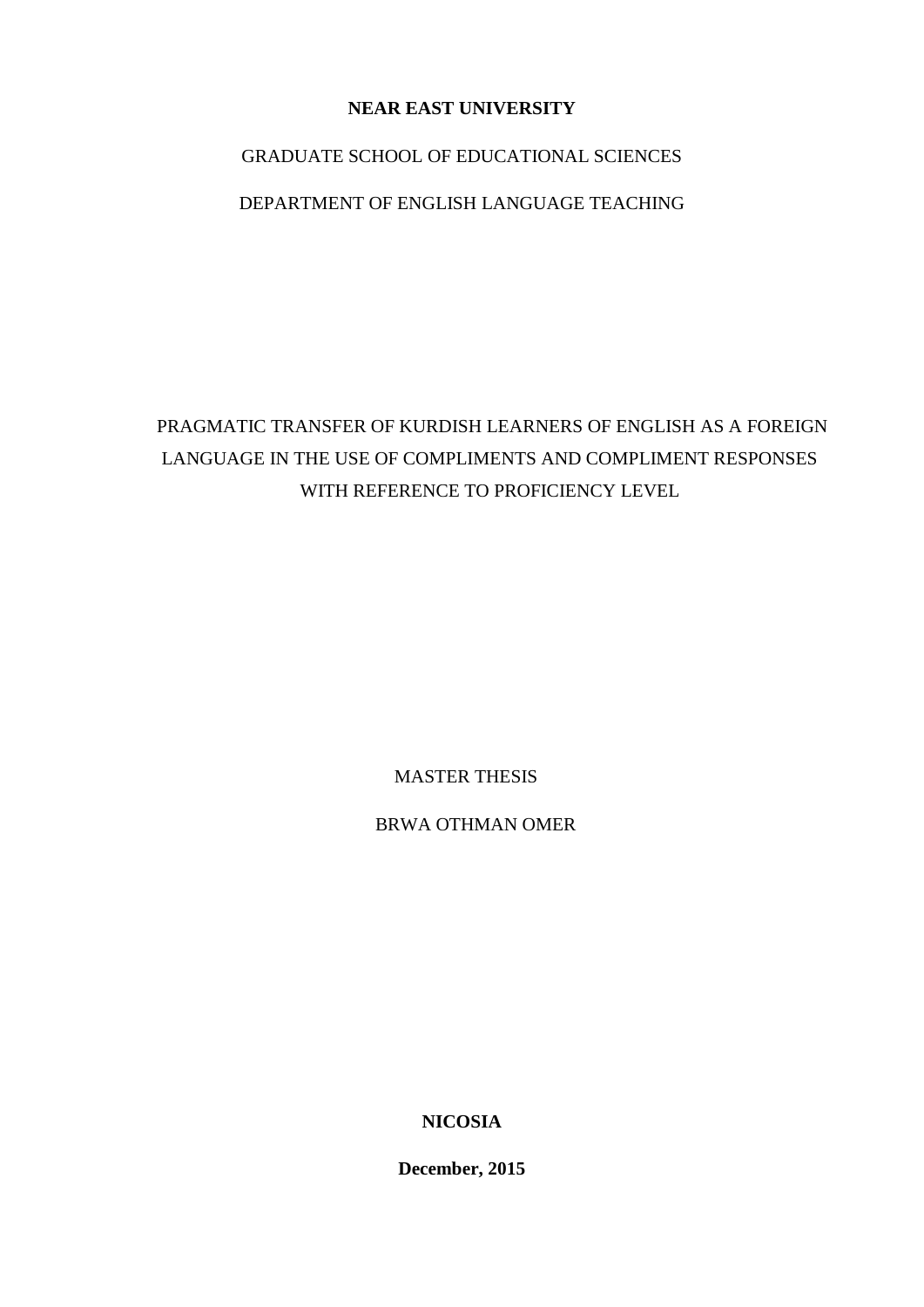#### **NEAREAST UNIVERSITY**

# GRADUATE SCHOOL OF EDUCATIONAL SCIENCES

# DEPARTMENT OF ENGLISH LANGUAGE TEACHING

# PRAGMATIC TRANSFER OF KURDISH LEARNERS OF ENGLISH AS A FOREIGN LANGUAGE IN THE USE OF COMPLIMENTS AND COMPLIMENT RESPONSES WITH REFERENCE TO PROFICIENCY LEVEL

MASTER THESIS

### BRWA OTHMAN OMER

**Supervisor: Prof. Dr. Mohammed Hossein Keshavarz**

**NICOSIA** 

**December, 2015**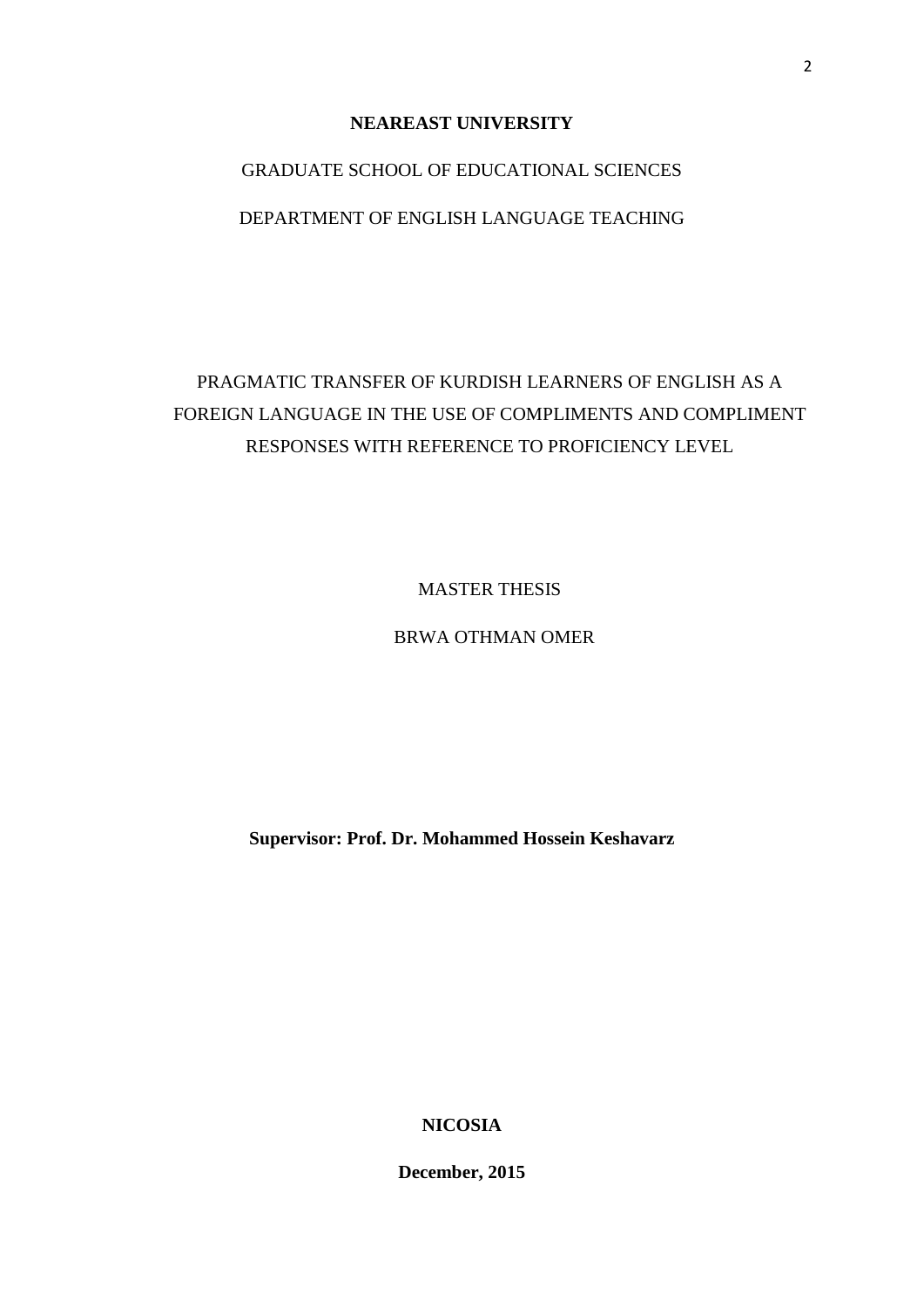#### <span id="page-2-0"></span>**Approval of the Graduate School of Educational Sciences**

**Prof. Dr. Orhan Çiftçi**

 **Director**

**\_\_\_\_\_\_\_\_\_\_\_\_\_\_\_\_\_\_\_\_\_\_\_\_\_\_**

I certify that this thesis satisfies all the requirements as a thesis for the degree of Master of

Arts.

**Assoc. Prof. Dr. Mustafa Kurt**

\_\_\_\_\_\_\_\_\_\_\_\_\_\_\_\_\_\_\_\_\_\_\_\_\_\_

#### **Head of Department**

This is to certify that we have read this thesis submitted by Brwa Othman Omer, titled "Pragmatic Transfer of Kurdish EFL Learners in the Use of Compliments and Compliment Responses with Reference to Proficiency Level", and that in our opinion it is fully adequate, in scope and quality, as a thesis for the degree of Master of Arts.

 **\_\_\_\_\_\_\_\_\_\_\_\_\_\_\_\_\_\_\_ \_\_\_\_\_\_\_\_\_\_\_\_\_\_\_\_\_\_\_\_\_\_**

**Prof. Dr. Mohammed Hossein Keshavarz**

**Supervisor**

**Examining committee members** 

\_\_\_\_\_\_\_\_\_\_\_\_\_\_\_\_\_\_\_\_\_\_\_\_

Asst. Prof. Dr. Hanife Bensen Asst. Prof. Dr. Nurdan Atamtürk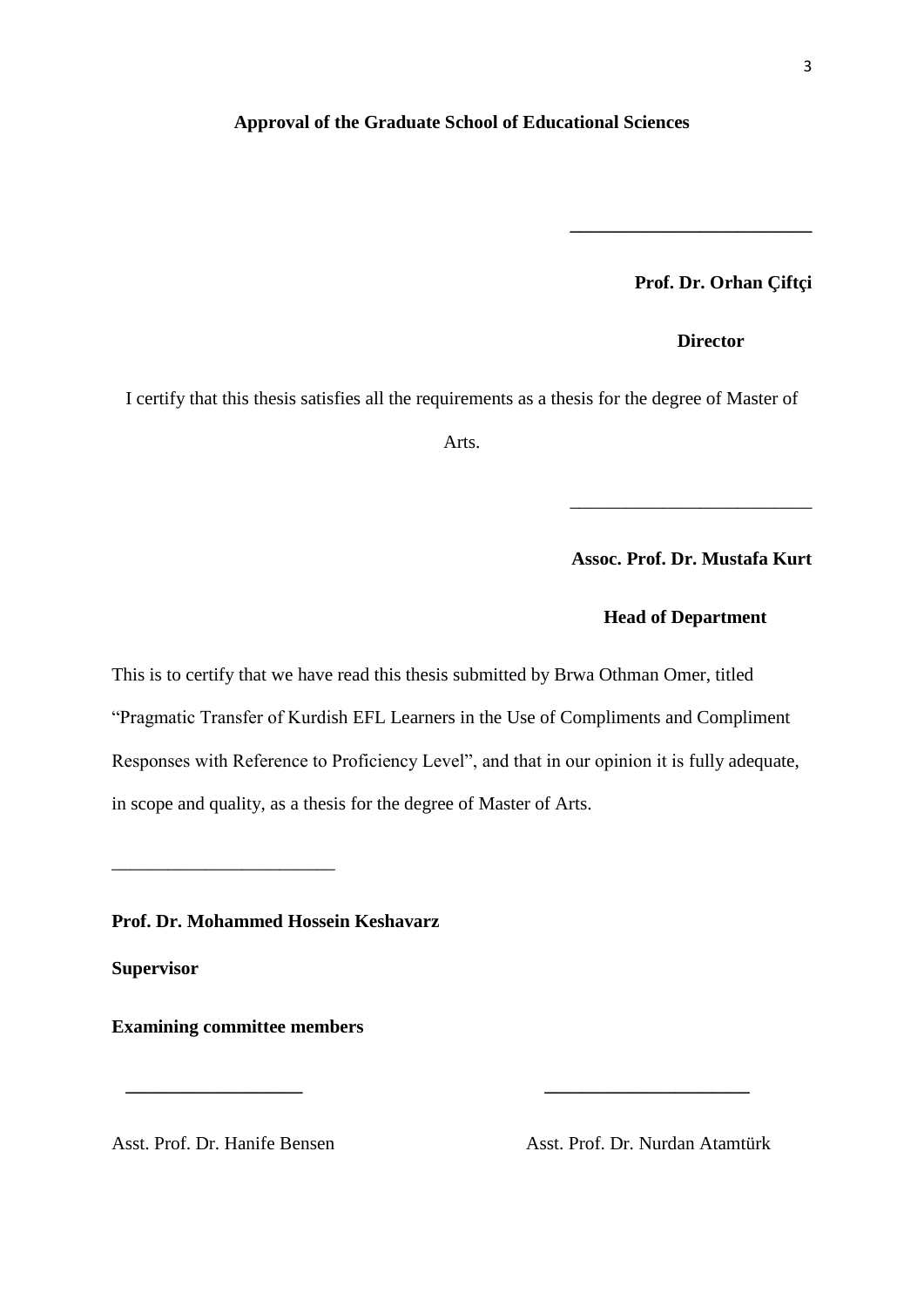#### **DECLARATION**

<span id="page-3-0"></span>I hereby declare that all the information in this document has been obtained and presented in accordance with academic rules and ethical conduct. I also declare that as required by these rules and conduct, I have fully cited and referenced all the materials and results that are not original to this study.

Name, middle and last name: Brwa Othman Omer

Signature: …………………….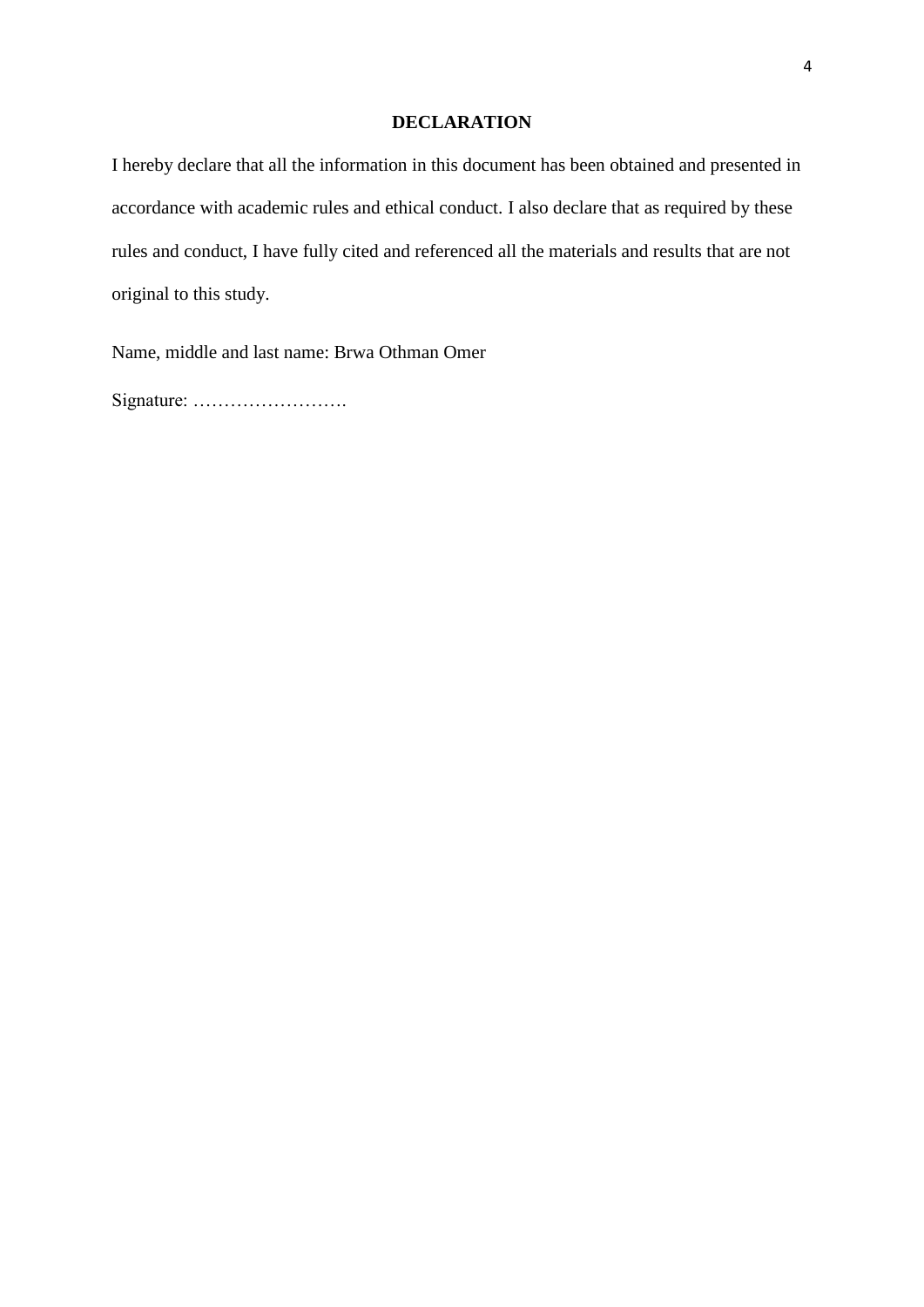#### **ACKNOWLEDGMENTS**

<span id="page-4-0"></span>First, I would like to express my sincere gratitude and appreciation to my supervisor Prof. Dr. Mohammed Hossein Keshavarz who helped me get through stressful and difficult times with his priceless feedback and comments during learning and writing this master thesis. He was always of great support to me. I would also like to thank the staff and professors of English Department at Near East University who also contributed to this thesis in different ways. Much gratitude is also due to Komar University of Science and Technology's staff and teachers who helped me during the data collection phase. Many thanks are also due to those who participated in this study. If it weren't for them none of this would have happened.

I would also like to thank my wife, Saya Jalal Mohammed, who supported me from the very first days of my studies. Last but not least, many thanks go to my parents, Othman Omer Said and Zhyan Ahmed Qadir for their support that made this goal of mine much easier to achieve.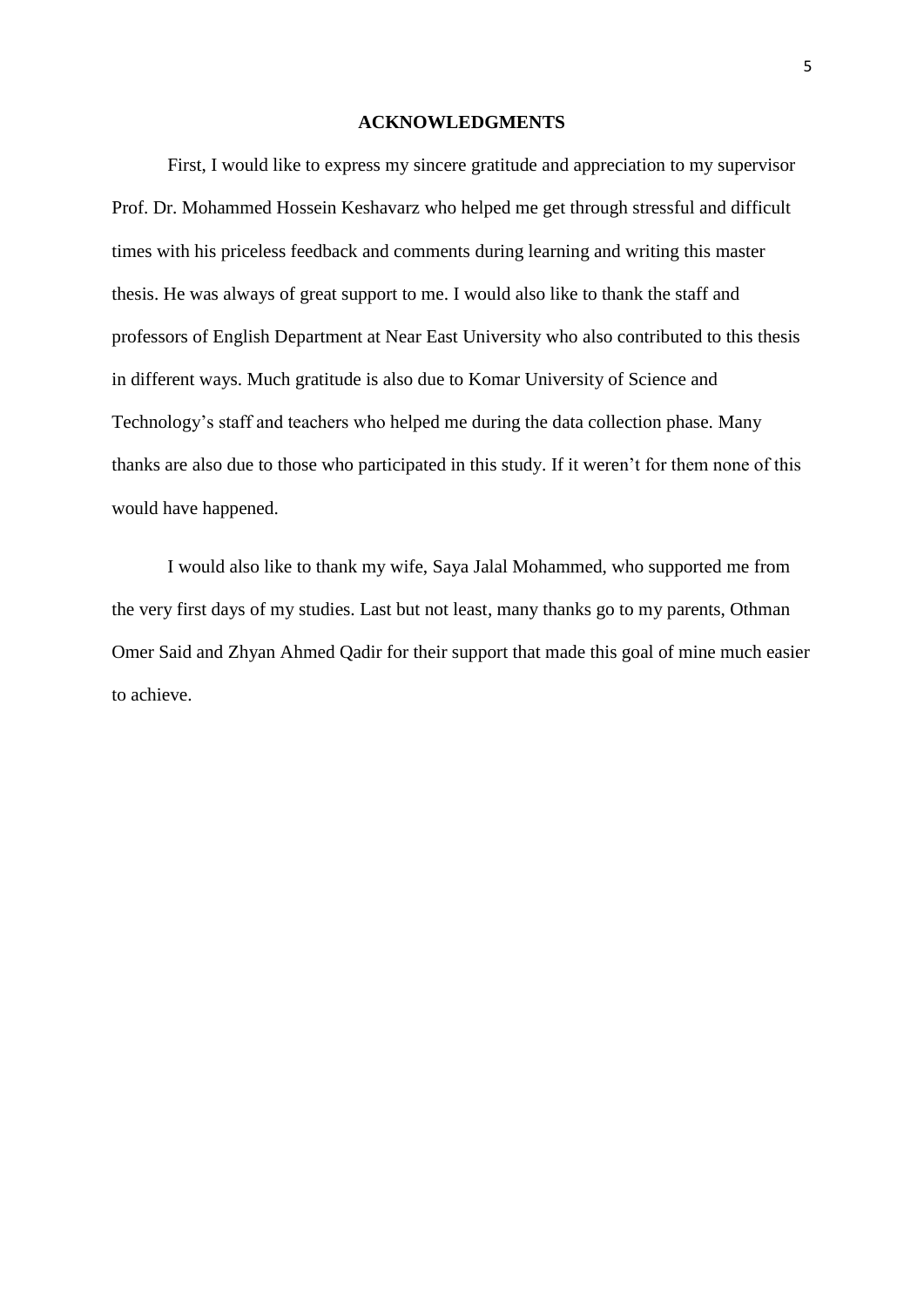#### **ABSTRACT**

# <span id="page-5-0"></span>**Pragmatic Transfer of Kurdish EFL Learners in the Use of Compliments and Compliment Responses with Reference to Proficiency Level**

Brwa Othman Omer

MA Programme in English Language Teaching

Supervisor: Professor Mohammed Hossein Keshavarz

This study investigated pragmatic transfer of Sorani Kurdish EFL learners with reference to their proficiency level. Three groups partcipated in this study namely a group of native speakers of Kurdish, and two groups of high and low proficient EFL learners of English. An open-ended dicourse completion task (hereinafter DCT) was used to collect the necessary data followed by retrospective interviews to get a more in-depth understanding with respect to the participants choices. The DCT to elicit data on compliments was devised which contained ten hypothetical situations requiring the respondent to provide a compliment to each of the scenarios. The other DCT which was specific to compliment responses was adopted from Sharifian (2008) and was also modified in terms of content in order to avoid cultural misunderstanding. It also consisted of ten hypothetical situations to elicit compliment responses. Moreover, Herbert's (1986, as cited in Yousefvand, 2010) taxonomy of compliment responses was adopted to compare it to both the Kurdish and the interlingual data. Further, for the compliments the syntactic patterns in Manes and Wolfson's (1981, as cited in Jin-Pei, 2013) was adopted to be compared with the interlingual data. The compliments were analyzed in terms of directness strategies and syntactic patterns proposed by Manes and Wolfson (1981), and the compliment responses were analyzed using Herbert's (1986) taxonomy. The results of the quantitative data demonstrated that both EFL groups were similar to American native speakers in the use of compliments and compliment responses. In the use of compliments, the Kurdish interlingual data and the American baseline data showed that the majority of the compliments were expressed using direct strategies while in the Kurdish baseline data there was not much difference between the two strategies (i.e. direct and indirect). İn additon, the syntactic structure of the compliments showed great similarity to the American compliments. Moreover, the compliment responses of the Kurdish and American baseline data were very similar to each other in terms of agreement response types. As for the other two categories namely, non-agreement and other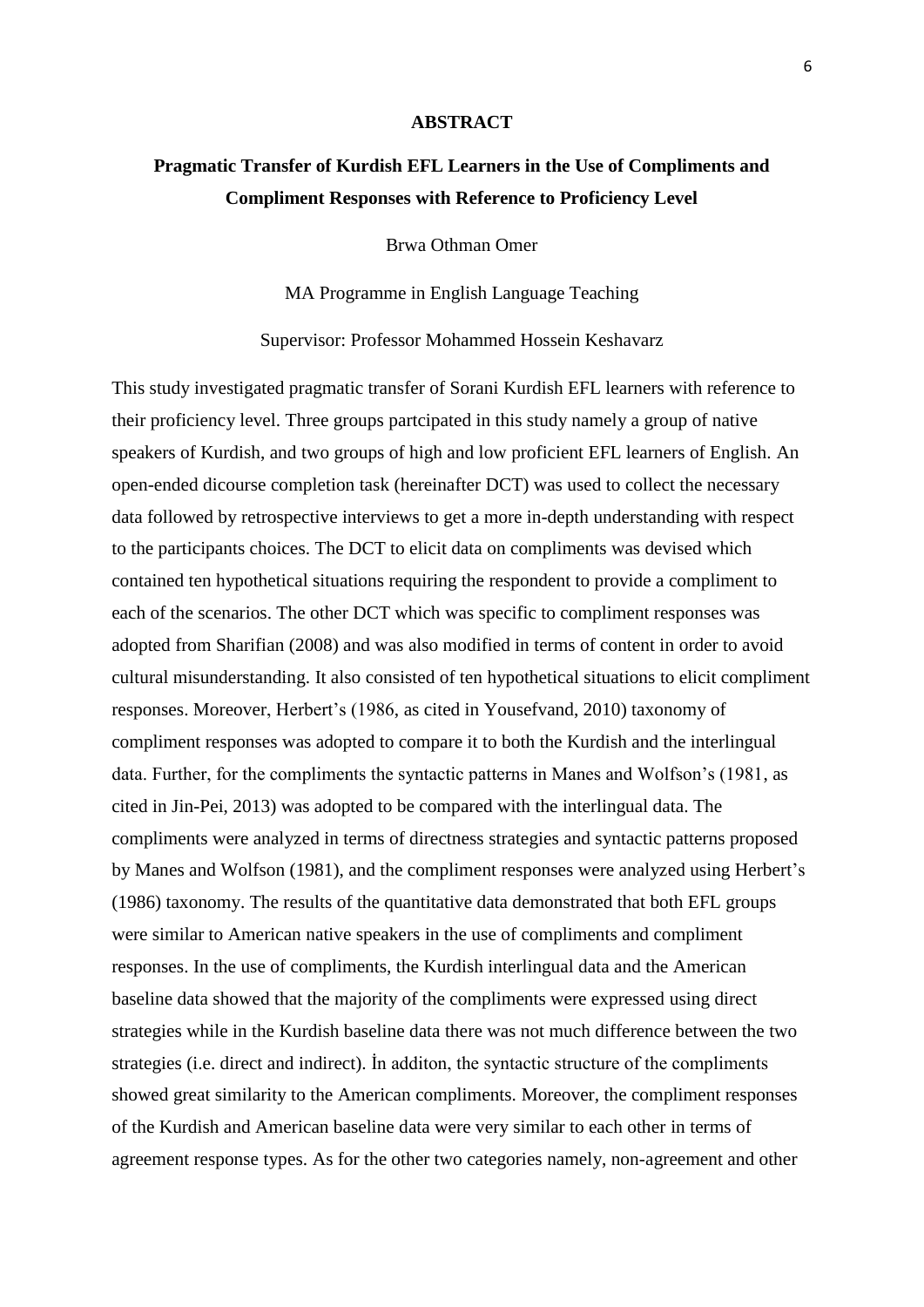interpretation, they were different from each other. The interlingual data of both high and low proficient groups especially in the agreement category response types were similar to the English baseline data in which the majority of the participants provided responses that fell under the agreement response type category. The other two categories, namely nonagreement and other interpretation showed a little discrepancy from both Kurdish and English baseline data being devided into the two new added categories of *offer* and *formulaic expressions* in different proportions. However, the qualitative analysis of the data indicated that in some cases both high and low participants transfered the norms of their mother language and culture to the use of compliments and compliment responses. This was mainly evident in the two response types of *offer* and *formulaic expression* that were added to the compliment response taxonomy. Furthermore, the analysis of the interviews revealed that the response type of *offer* is a norm in the Kurdish culture, therefore complimeted items such as possessions are offered to the complimenter. Moreover, the use of fixed expressions like "*Mashalla*" before complimenting on something in the Kurdish culture is a way of indicating that the complimenter has no bad intention. Further, the complimentee would feel more secured that he/she is protected from the evil eye. In addition, instances in which a compliment-giver would wish the complimentee to have better things along with giving a compliment was evidence of transfer as it was also exhibited in the interlingual data.

**Key Words:** Pragmatic Transfer, Language Proficiency, Compliment and compliment response strategies, English as a foreign language.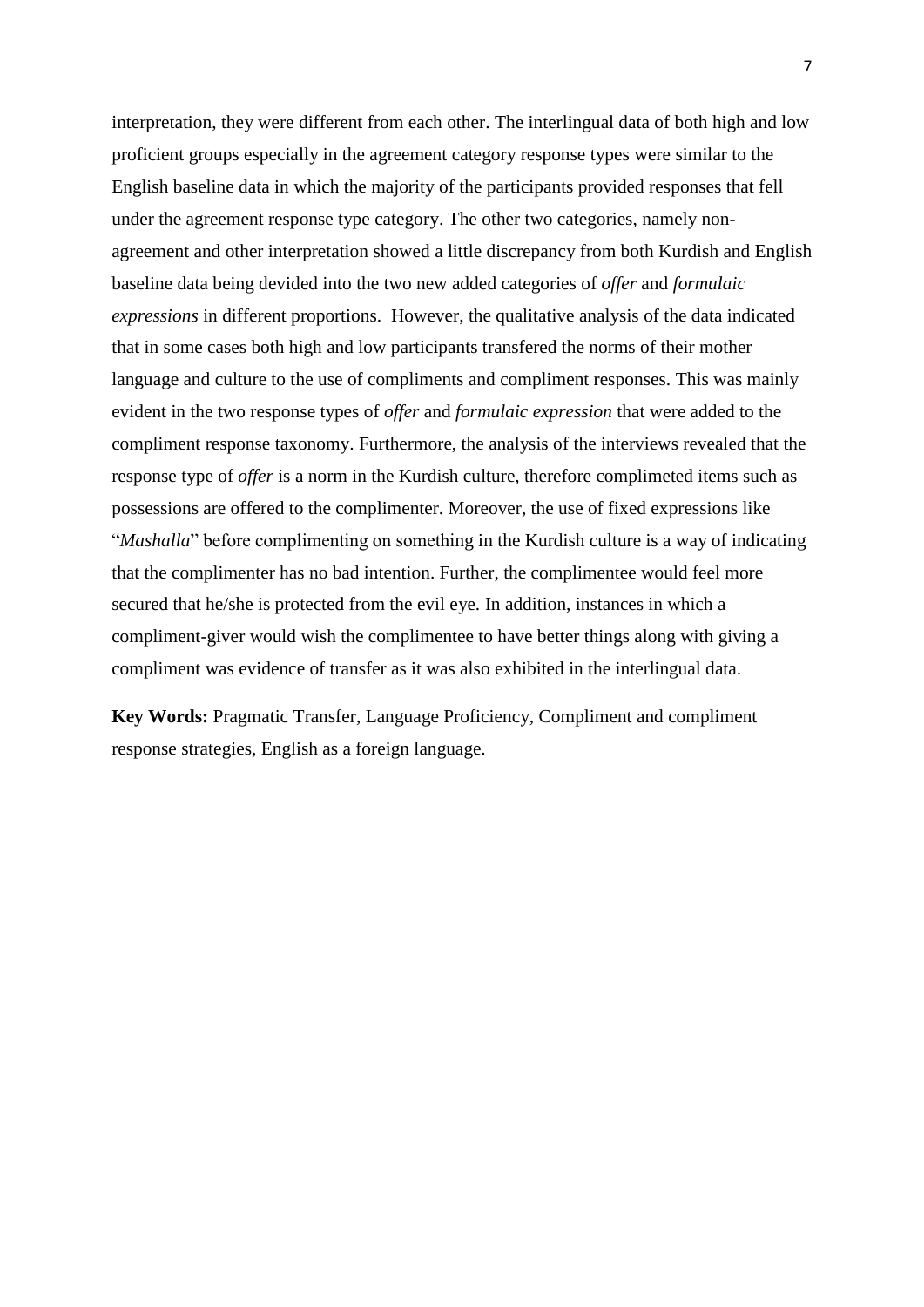# <span id="page-7-0"></span>**Kürt Yabancı Dil Olarak İngilizce Öğrenenlerin Yeterlilik Seviyesine Göre Övgü Kullanımında ve Övgüye Yanıt Vermede Yaptıkları Pragmatik Transfer**

**ÖZ**

Brwa Othman Omer

İngiliz Dili Öğretimi Yüksek Lisans Programı

Danışman: Profesör Mohammed Hossein Keshavarz

Bu çalışma, Sorani Kürt Yabancı Olarak İngilizce öğrenenlerin yeterlilik seviyelerine göre yaptıkları pragmatik transferi araştırmıştır. Bu çalışmada üç grup şöyle ki, ana dili Kürtçe olan bir grup, ve Yabancı Dil Olarak İngilizce öğrenen yeterlilik seviyeleri yüksek ve düşük olan iki grup yer almıştır. Ucu açık söylem tamamlama görevi (bundan böyle STG) gerekli veriyi toplamak üzere kullanılmış ve ardından geçmişe yönelik mülakatlar katılımcıların seçimlerine istinaden daha geniş çaplı bir anlayış elde etmek için kullanılmıştır. Övgüler üzerine veri elde edecek, cevap veren kişinin her bir senaryoya bir övgü belirtmesini gerektiren on varsayımsal durum içeren STG planlanmıştır. Övgü yanıtlarına özgü olan diğer STG Sharifian'dan (2008) benimsenmiştir ve ayrıca kültürel yanlış anlaşılmadan kaçınmak için içerik açısından değiştirilmiştir. Ayrıca, övgü yanıtları elde etmek için on varsayımsal durumdan oluşmuştur. Dahası, Herbert'in (1986, Yousefvand'da bahsedildiği gibi, 2010) övgü yanıtları sınıflandırması hem Kürtçe hem de dillerarası veri ile karşılaştırmak için benimsenmiştir. Daha sonra, övgüler için Manes ve Wolfson'un (1981, Jin-Pei'de bahsedildiği gibi, 2013) sözdizimsel örnekleri dillerarası veri ile karşılaştırılmak için benimsenmiştir. Övgüler, Manes ve Wolfson (1981) tarafından sunulan doğruluk stratejileri ve sözdizimsel örnekler açısından analiz edilmiştir, ve övgü yanıtları Herbert'in (1986) sınıflandırması kullanılarak analiz edilmiştir. Nicel verilerin sonuçları ispatlamıştır ki her iki Yabancı Dil Olarak İngilizce öğrenen grup da Amerikan anadil konuşurlarına övgü kullanımı ve övgüye yanıt verme açısından benzemektedir. Övgü kullanımında, Kürtçe dillerarası verileri ve Amerikan temel verileri göstermiştir ki övgülerin büyük bir kısmı doğruluk stratejileri kullanılarak ifade edilirken Kürtçe temel verilerinde iki strateji arasında pek fazla farklılık yoktu (ör. doğrudan ve dolaylı olarak). Ek olarak, övgülerin sözdizimsel yapısı Amerikan övgülerine oldukça benzer özellik göstermiştir. Dahası, Kürtçe ve Amerikan temel verilerinin övgü yanıtları anlaşma yanıt türleri açısından birbirlerine çok benzerdi. Diğer iki kategori için şöyle ki, anlaşmazlık ve diğer yorum için, birbirlerinden farklı oldukları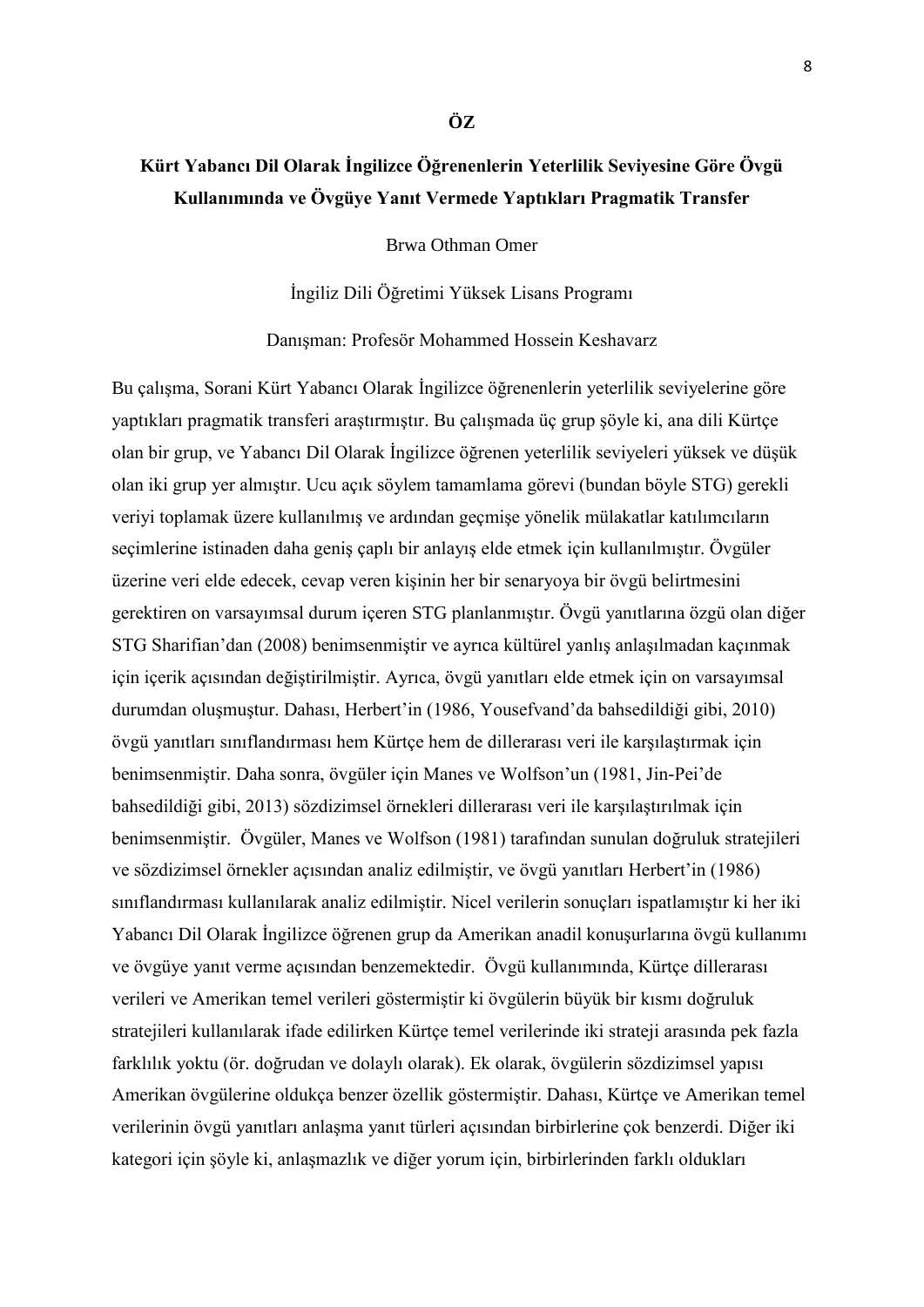belirtilmiştir. Hem yüksek hem düşük yeterlilik grubunun dillerarası verileri özellikle anlaşma kategorisi yanıt türlerinde katılımcıların çoğunluğunun anlaşma yanıt türü kategorisi altına yerleşen yanıtlar verdiği İngiliz temel verilerine benzerdi. Diğer iki kategori ise şöyle ki, anlaşmazlık ve diğer yorum, farklı orantılarda yeni eklenmiş *sunma* ve *formülsel ifadeler* diye iki kategoriye ayrılmakta olan hem Kürtçe hem de İngilizce temel verilerinden biraz farklılık göstermiştir. Ancak, verilerin nitel analizi şunu belirtmiştir ki bazı durumlarda hem yüksek hem de düşük katılımcılar kendi ana dillerinin ve kültürlerinin normlarını övgü kullanımı ve övgüye yanıt vermeye transfer etmiştir. Bu, övgü yanıt sınıflandırılmasına eklenmiş olan iki yanıt türü olan *sunma ve formülsel ifadeler'*de başlıca kanıttı. Dahası, mülakatların analizleri açıklığa kavuşturmuştur ki *sunma* yanıt türü Kürt kültüründe bir normdur, bu nedenle mal mülk gibi övülmüş unsurlar övgü yapan kişilere sunulur. Ayrıca, Kürt kültüründe birşey üzerine övgüde bulunmadan önce "*Mashalla*" gibi sabit ifadeler övgü yapan kişinin kötü bir niyeti olmadığını bir belirtme şeklidir. Dahası, övgüyü alan kişi kendinin nazardan korunduğunu düşünerek daha güvenli hisseder. Ek olarak, övgüde bulunmayla birlikte övgü yapan kişinin övgüyü alan kişinin daha iyi şeylere sahip olmasını dilediği örnekler, dillerarası verilerde de sergilendiği üzere transferin kanıtıydı.

**Anahtar Sözcükle**r: Pragmatik Transfer, Dil Yeterliliği, Övgü ve övgüye yanıt stratejileri, Yabancı dil olarak İngilizce.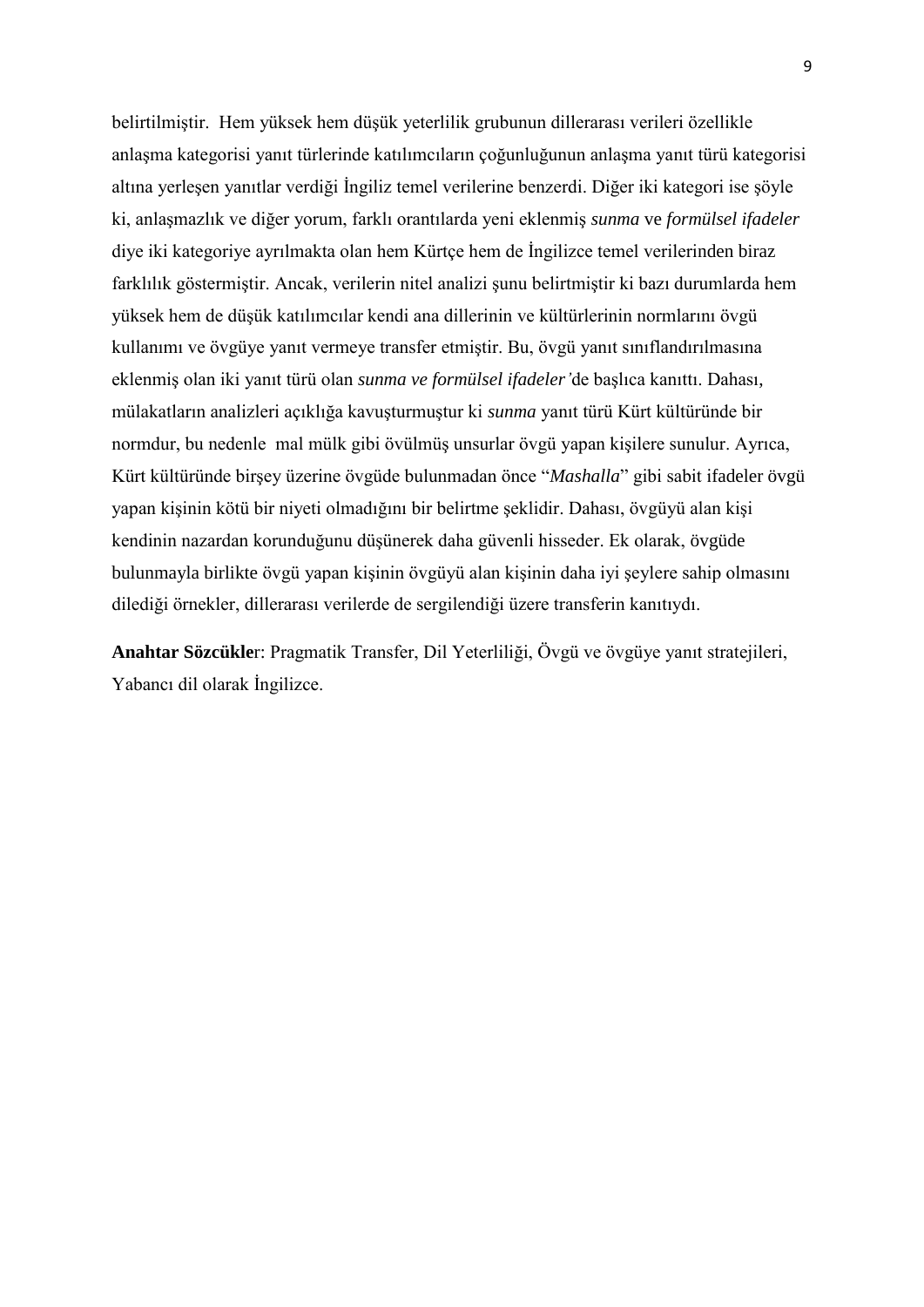# **TABLE OF CONTENTS**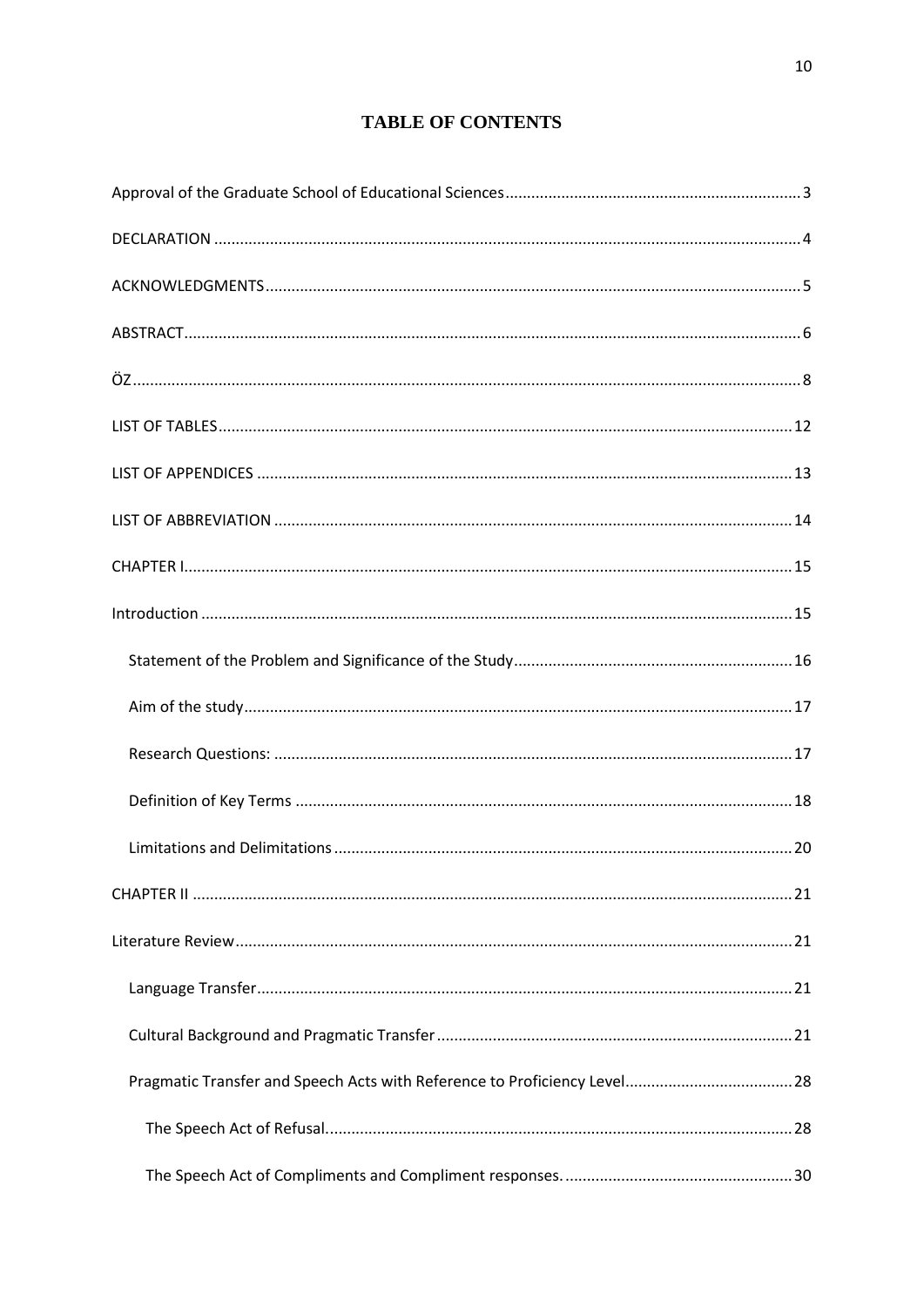| The Use of Compliments and Compliment Responses by Kurdish EFL learners and Kurdish Native |  |
|--------------------------------------------------------------------------------------------|--|
|                                                                                            |  |
|                                                                                            |  |
|                                                                                            |  |
|                                                                                            |  |
|                                                                                            |  |
|                                                                                            |  |
|                                                                                            |  |
|                                                                                            |  |
|                                                                                            |  |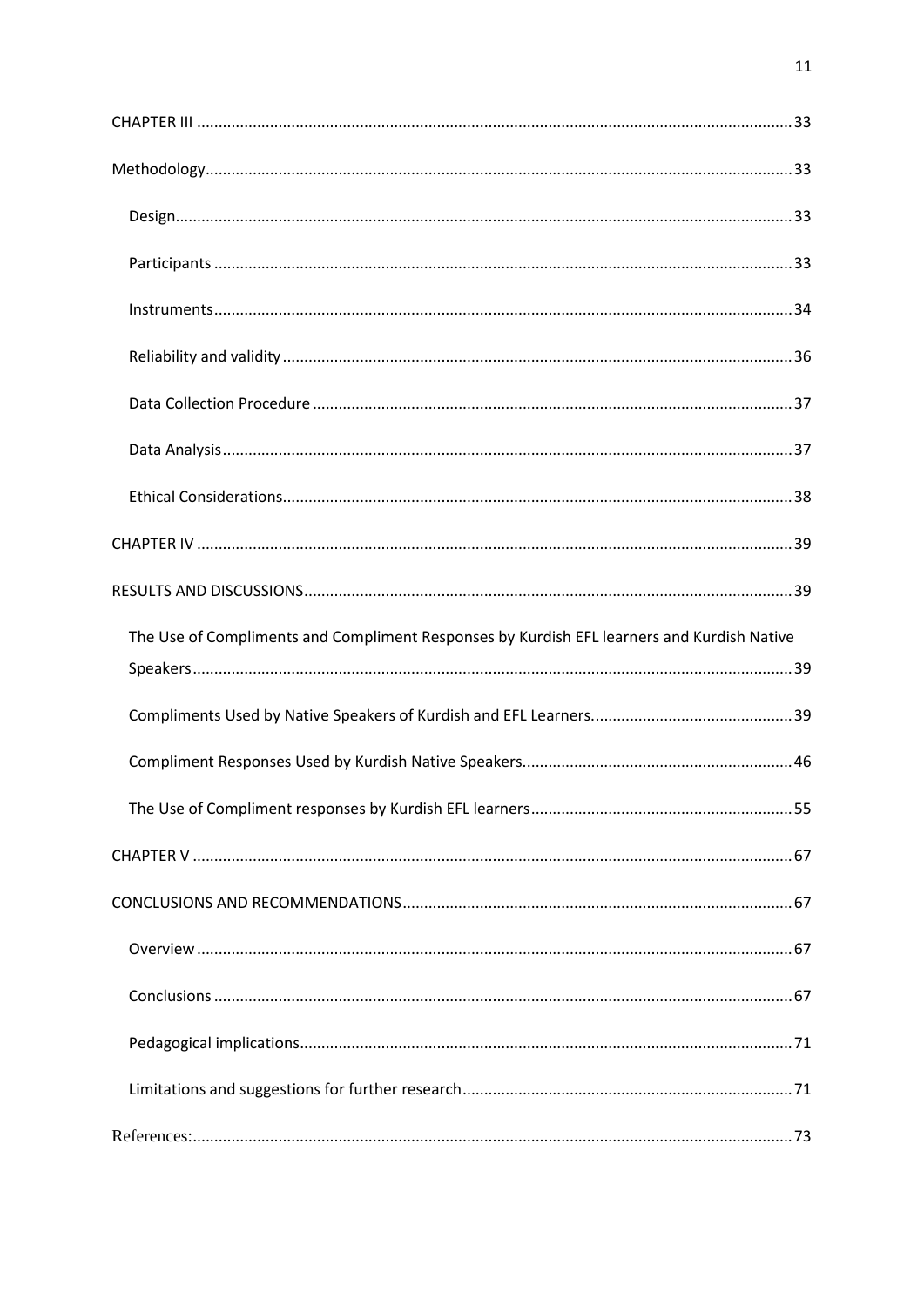# **LIST OF TABLES**

<span id="page-11-0"></span>

| <b>Tables</b> |                                                                       | Page |
|---------------|-----------------------------------------------------------------------|------|
| 1.            |                                                                       | 41   |
| 2.            | Compliment Strategies by Low Proficiency Group and the American       | 42   |
|               |                                                                       |      |
| 3.            | Compliment Strategies by High Proficiency Group and the American      | 42   |
| 4.            | Strategies<br>Compliment<br>in<br>High<br>and<br>Low<br>Proficient    | 42   |
|               |                                                                       |      |
| 5.            | Distribution of Syntactic Patterns in American English                | 43   |
| 6.            | Distribution of Syntactic Patterns in Compliments Used by Kurdish EFL | 44   |
|               | Learners (High and Low proficient participants)                       |      |
| 7.            |                                                                       | 54   |
| 8.            | Frequency of Compliment Response Types in English                     | 63   |
| 9.            | Frequency and Percentages of Compliment Response Types (High and      | 64   |
|               |                                                                       |      |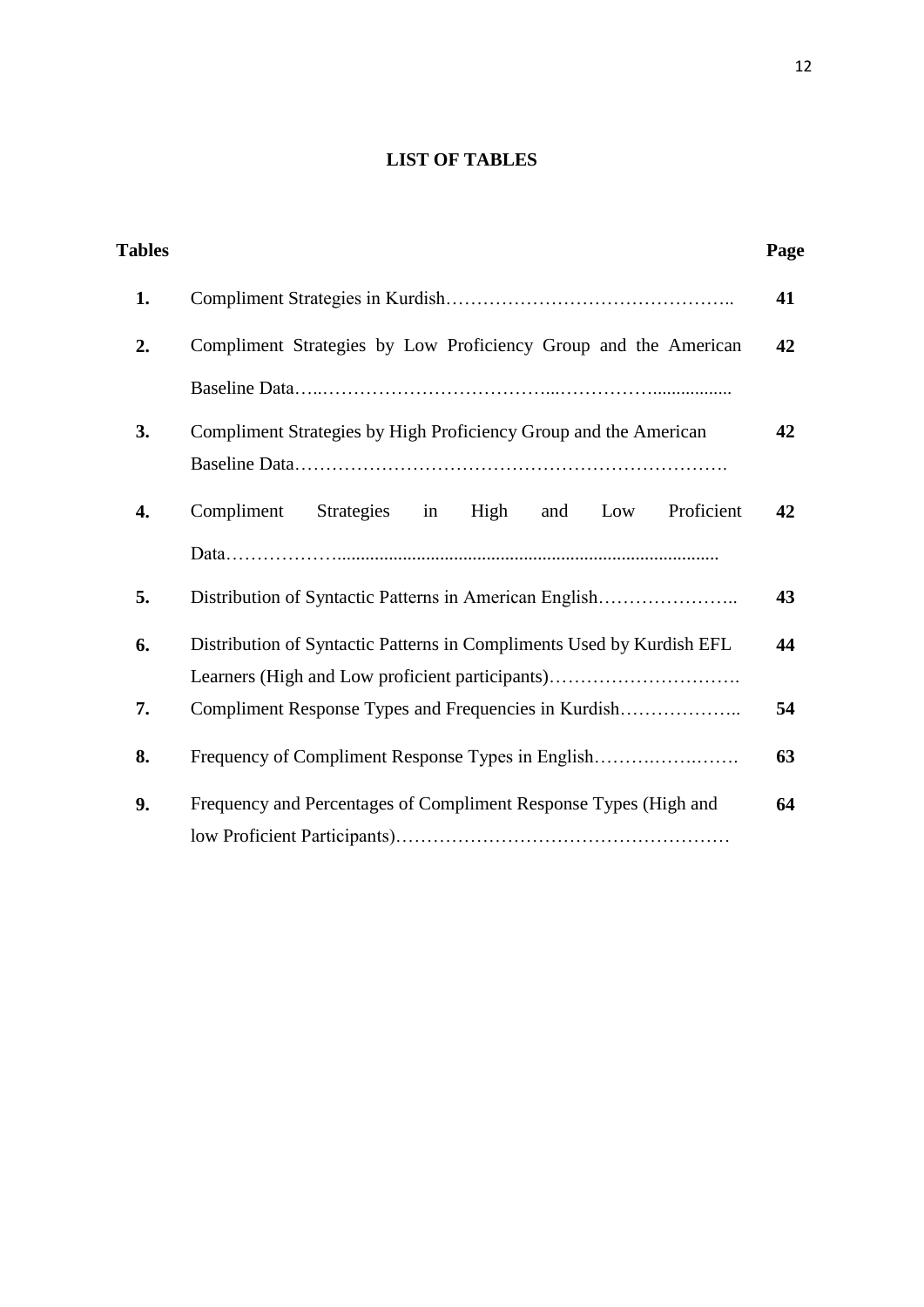# **LIST OF APPENDICES**

<span id="page-12-0"></span>

| <b>APPENDIX A</b> English DCT on Compliments by Kurdish EFL Learners | 76 |
|----------------------------------------------------------------------|----|
| <b>APPENDIX B</b> English DCT on Compliment Responses by Kurdish EFL | 79 |
|                                                                      | 82 |
| <b>APPENDIX D</b> Kurdish Baseline DCT on Compliment Responses       | 86 |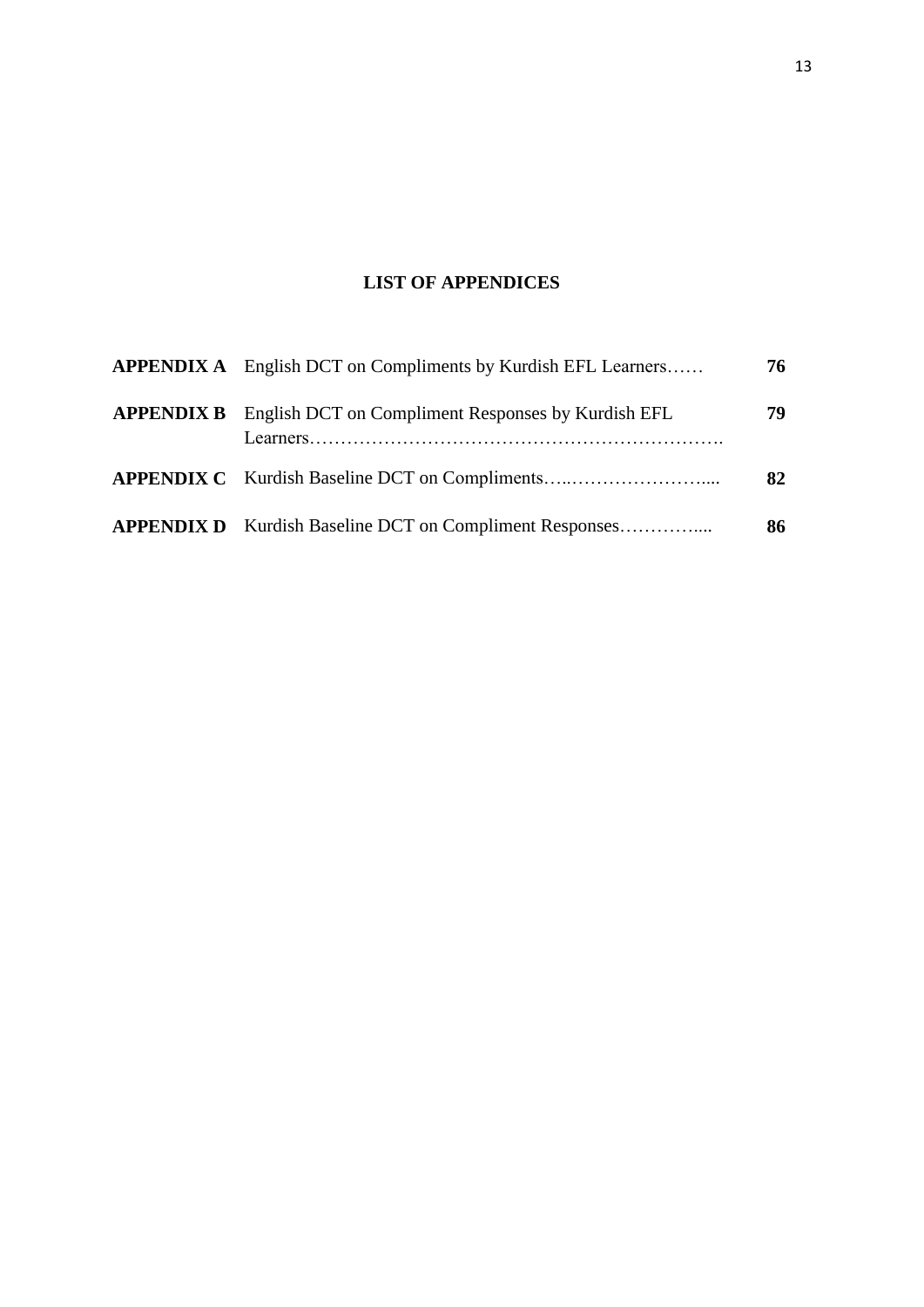## <span id="page-13-0"></span>**LIST OF ABBREVIATION**

**EFL:** English as a Foreign Language **ESL:** English as a Second Language **DCT:** Discourse Completion Task **NSE:** Native Speakers of English **NSK:** Native Speakers of Kurdish **NNES:** Non-native English Speakers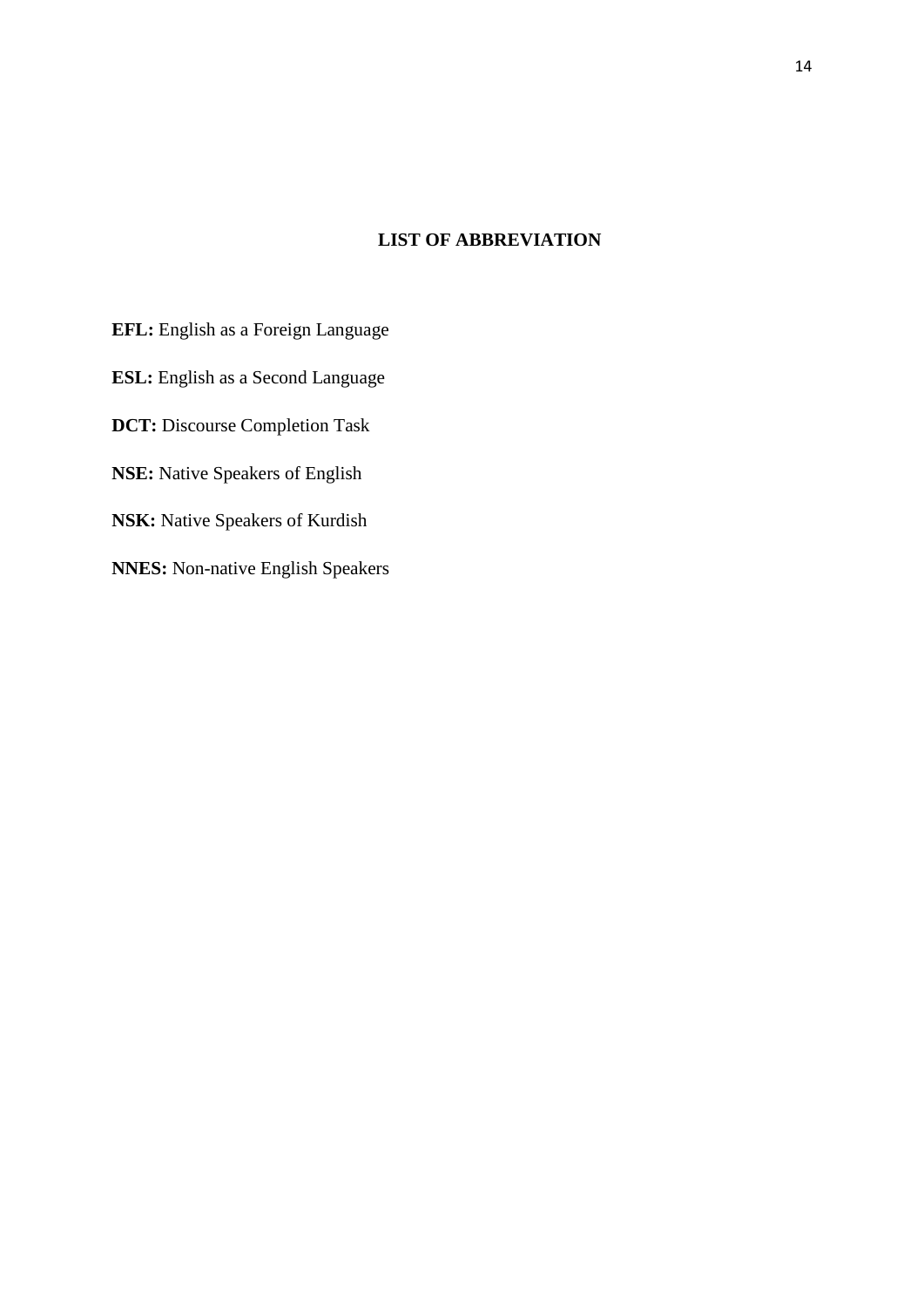#### **CHAPTER I**

#### **Introduction**

<span id="page-14-1"></span><span id="page-14-0"></span>An English speaker might encounter people from other non-English speaking countries and hear a grammatically correct sentence and still get confused about the meaning of the sentence. This indicates that even with complete awareness about the rules of grammar of the second language it might be relatively difficult to establish a proper conversation with an English native speaker. According to Hymes (as cited in Amaya, 2008), the difficulty of establishing this proper conversation is due to the lack of the speakers' pragmatic knowledge of L2. Therefore, Kurdish (Sorani) speakers of English, like other EFL learners might not be able to establish this conversation because of the lack of their pragmatic competence. You might come across a Kurdish (Sorani) speaker of English and hear the phrase "*on/over my eyes"* which is a translation of *"Serçawm"* in Kurdish and it is a frequently used one in response to thanking and greetings. This phrase, however, would certainly sound out of place to a native English speaker as well as other non-native speakers of English who do not have the same cultural background. In my experience as a teacher I have encountered students with no pragmatic awareness, which makes it difficult for them to properly convey their messages. For example, in writing, I have seen the sentence "*I went to iron play*", which is the exact word to word translation of the sentence "I went to the gym". So, imagine yourselves as a native speaker of English hearing or reading that sentence. The provision of pragmatic knowledge might be a useful endeavor to raise pragmatic awareness and help non-native speakers of English engage in appropriate and smooth conversations. This is evidenced in studies on the role of instruction on pragmatic awareness. (see Pitrarch & Soler, 2010; Silva, 2003). There are other studies that encourage the provision of pragmatic input along with grammar of L2 in order to make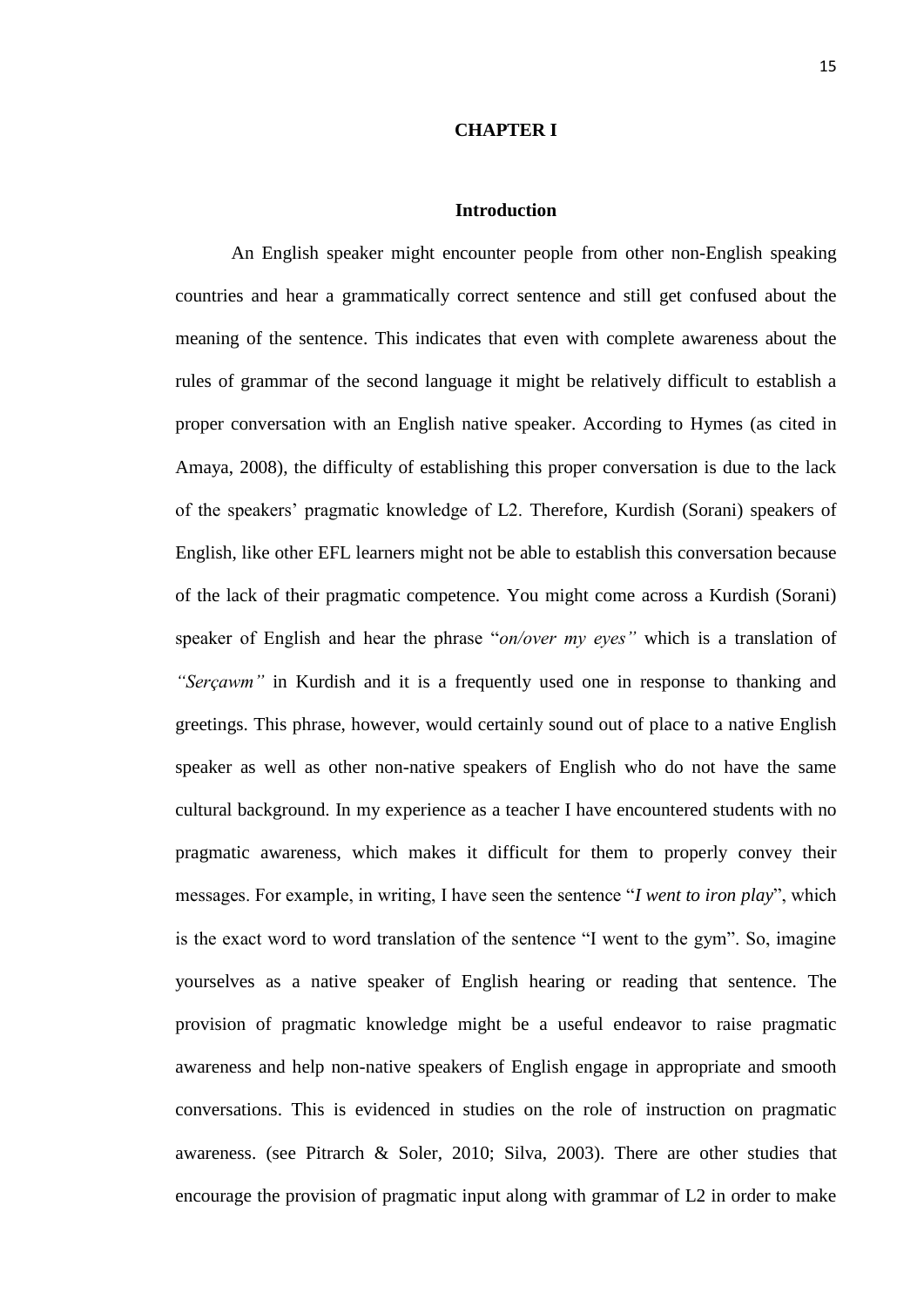students aware about deviation from norms of L2 (see Amaya, 2008). Compliments and compliment responses have been largely relied upon as a tool to extract data for investigating pragmatic transfer or failure (Matsuura, 2004; Ren & Gao, 2012; Tran, 2010). Similarly, the focus of this research will be on Kurdish speakers' pragmatic transfer using compliments and compliment responses to get data on pragmatic transfer. A hypothetical situation for this is when a Kurdish speaker, in response to a compliment such as "*you are beautiful/handsome"*, would say "*your eyes are beautiful"*!, as the Kurdish response for this is "t<sup>e</sup> fawt dzwænə". The reason for choosing to respond in this way is because the Kurdish speaker transfers the norms of his/her native tongue and they are unaware of English pragmatic norms. The idea for conducting this research has come from the very limited number of empirical research on Kurdish language, especially Sorani dialect which is mainly spoken in the two provinces of Sulaimanyah and Erbil. Moreover, as a secondary aim, the research is being carried out hoping to provide pragmatic input and pedagogical implications for Kurdish instructors to implement in order to raise the awareness of Kurdish speakers of English about the importance of pragmatic knowledge.

#### <span id="page-15-0"></span> **Statement of the Problem and Significance of the Study**

The focus of this study is on investigating the occurrence of pragmatic transfer by Kurdish speakers of English with respect to their proficiency level of English. The aforementioned points on pragmatic transfer and Kurdish (Sorani) speakers of English clearly indicate that Kurdish speakers, like other non-native speakers of English, might face challenges making swift decisions while communicating with native speakers of English because of their lack of knowledge about the English language norms.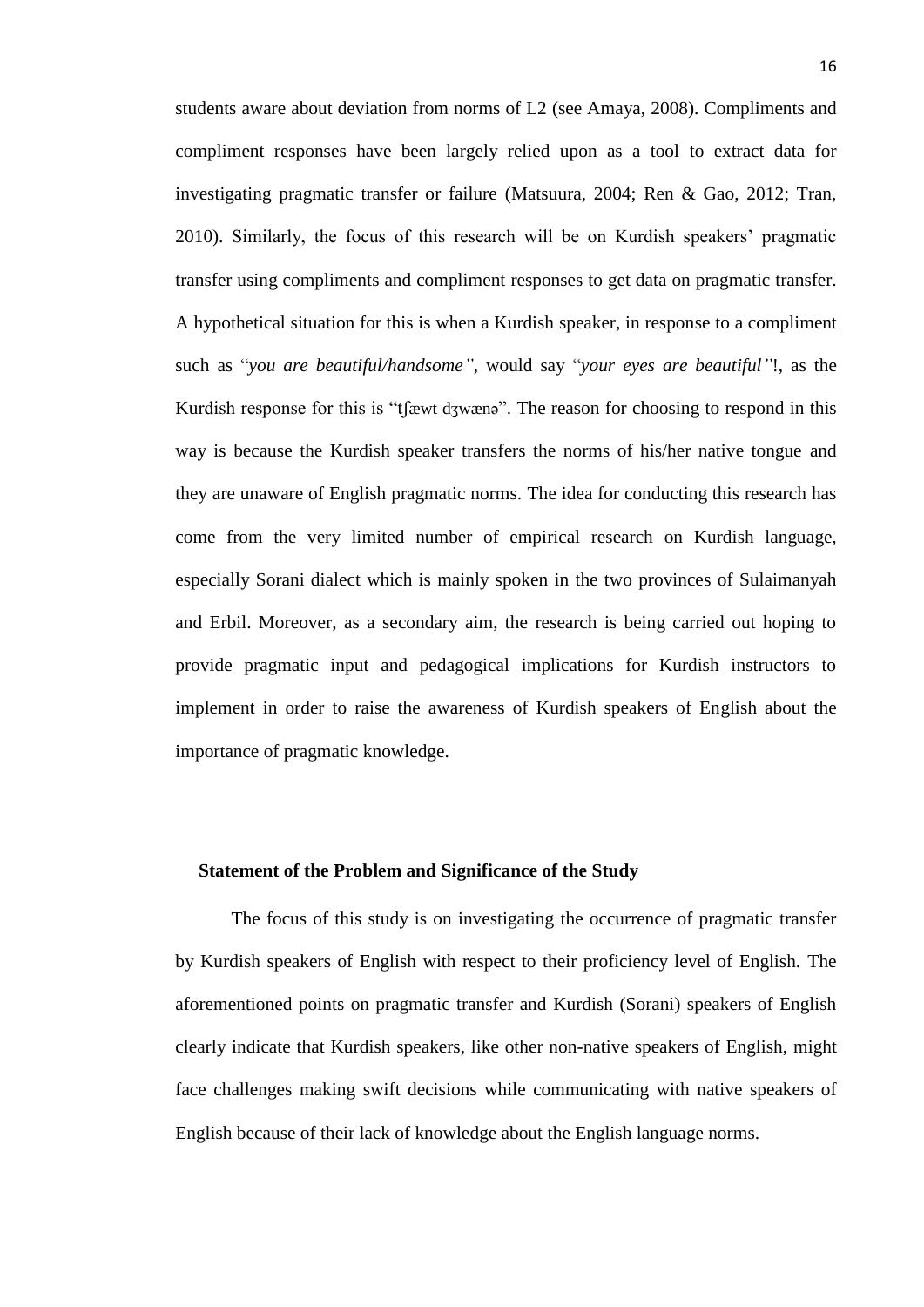#### <span id="page-16-0"></span>**Aim of the study**

The aim of this study is to investigate pragmatic transfer of Kurdish EFL learners with reference to proficiency level. More specifically, it aims to find out probable similarities and differences between high and low proficient learners in the realization of English compliments and compliment responses. Further, it tends to find out how Kurdish native speakers produce compliments and compliment responses in their mother tongue. Another purpose of the study is compare the use of compliments and compliment responses by Kurdish and American native speakers in two sets of baseline data.

#### <span id="page-16-1"></span>**Research Questions:**

This study intended to answer the following questions:

- 1. How do Kurdish native speakers produce compliments and compliment responses in Kurdish?
- 2. Are Kurdish native speakers different from English native speakers in producing the speech acts of compliments and compliment responses?
- 3. How do Kurdish native speakers produce compliments and compliment responses in English?
- 4. Does proficiency level affect pragmatic transfer of Kurdish EFL learners in the use of English compliments and compliment responses?
- 5. Do Kurdish EFL learners transfer the norms of their native language and culture to the use of compliments and compliment responses?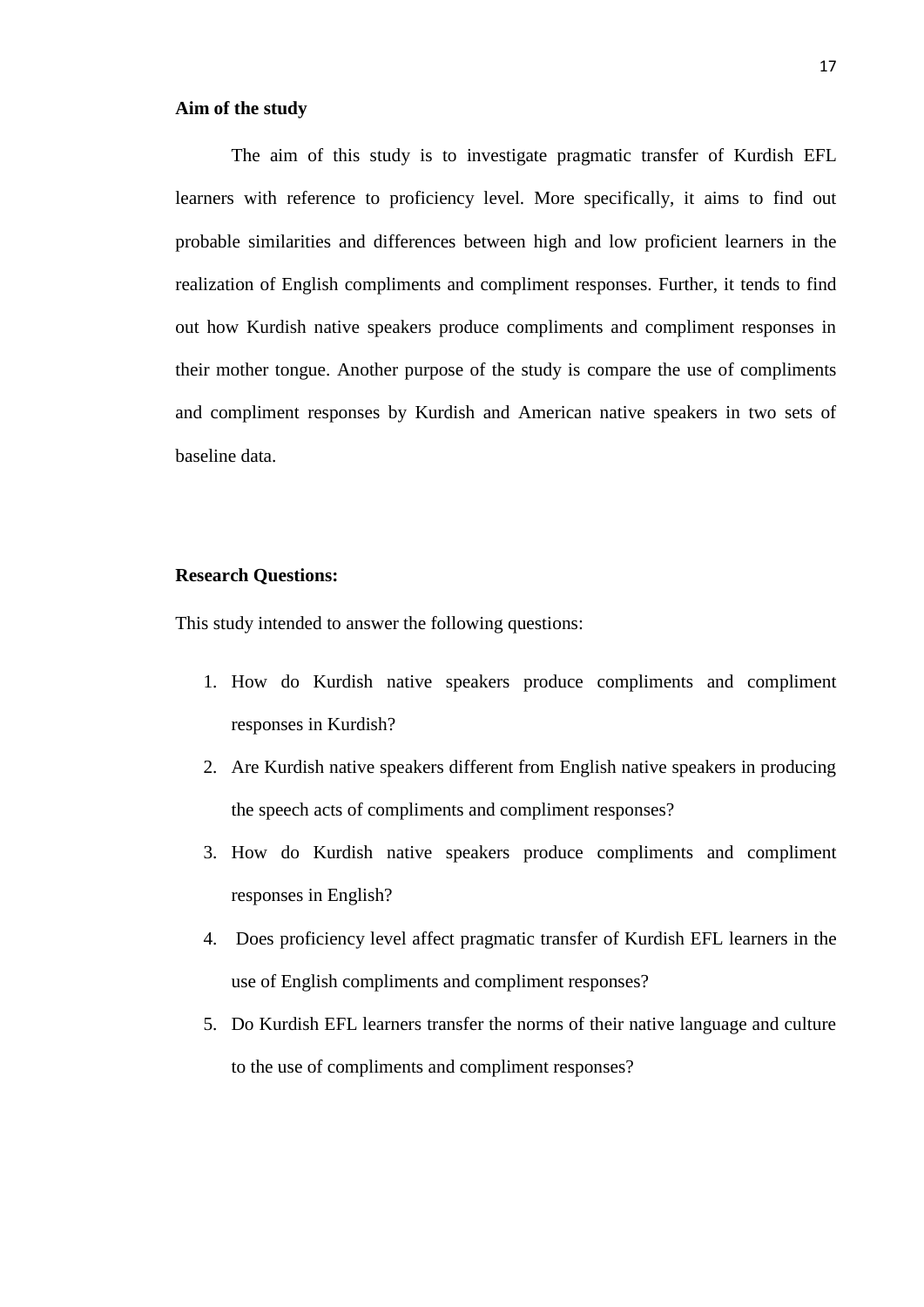#### <span id="page-17-0"></span>**Definition of Key Terms**

Language Transfer: According to Odlin (as cited in Cortes, 2005) language transfer is the influence coming from the similarities and differences between the mother tongue and the second language that has been acquired before.

**Pragmatic Transfer:** According to Kasper (1992), pragmatic transfer is the influence of first language pragmatic knowledge of the learners on the second language in terms of understanding, production and learning.

**Compliments:** "Complimenting is one of the most important discursive strategies interlocutors use to negotiate interpersonal meaning and to build and sustain rapport and solidarity among the interactants" (Jin Pei, 2013, p. 26).

**Compliment response strategies:** The definitions of the following terms are taken from Yousefvand (2010, p. 99-100), except the last one, offer, which was defined as a result of the findings of this research.

**1. Appreciation Token**: A verbal acceptance of a compliment, acceptance not being semantically fitted to the specifics of that compliment.

**E.g**. Thanks

**2. Comment Acceptance**: The addressee accepts the complimentary force by means of a response semantically fitted to the compliment.

**E.g.** Blue is my favorite color too.

**3. Praise Upgrade**: The addressee accepts the compliment and asserts that the compliment force is insufficient.

**E.g.** I'm always beautiful.

**4. Comment History:** The addressee, although agreeing with the complimentary force, does not accept the praise personally; rather, he or she impersonalizes the complimentary force by giving (maybe irrelevant) impersonal details.

**E.g.** Yes, I bought it from Kish.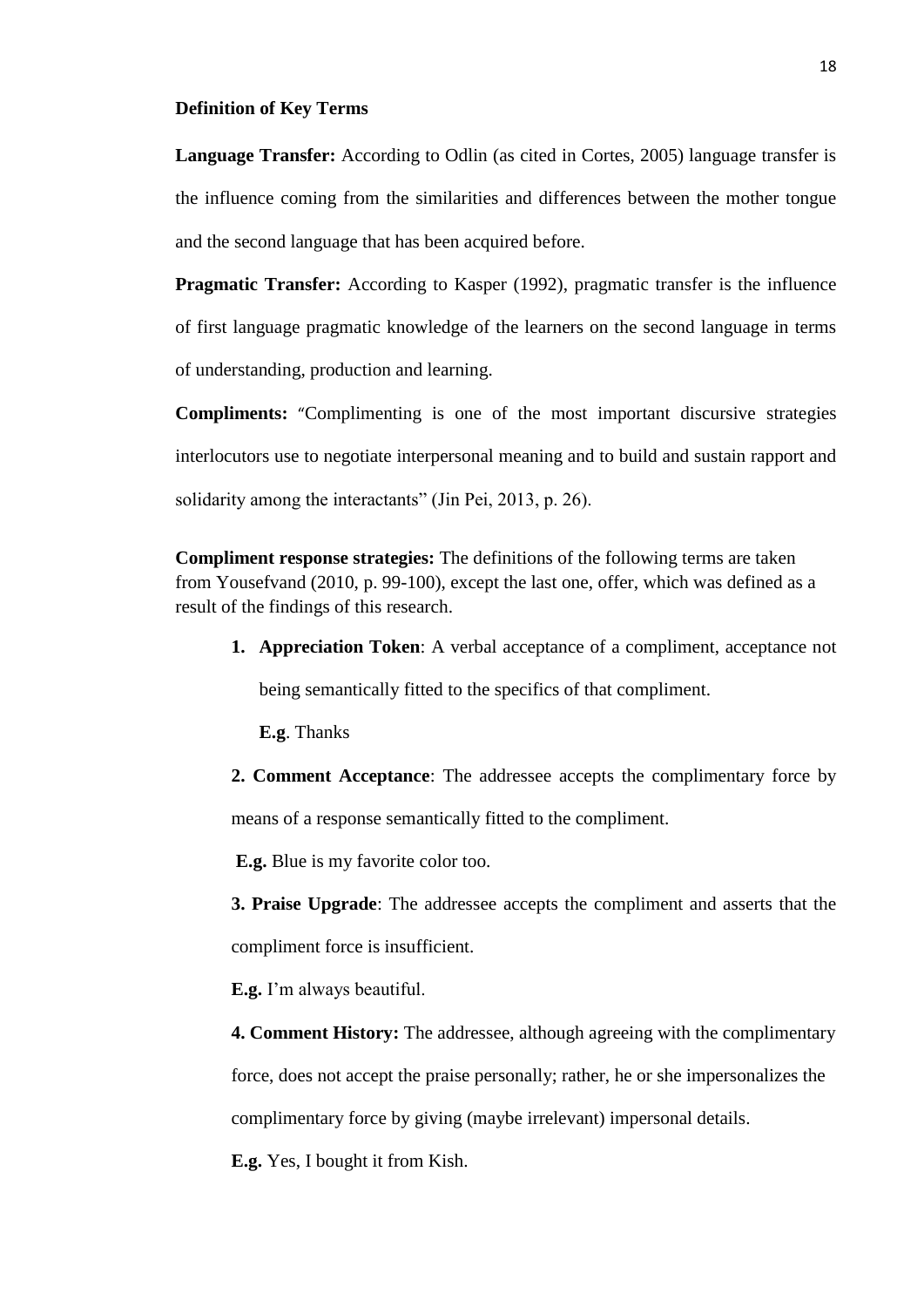**5**. **Reassignment**: The addressee agrees with the compliment, but the complimentary force is transferred to some third person or to the object complimented itself.

**E.g**. this is my sister's taste.

**6**. **Return:** The praise is shifted to the addresser/complimenter.

**E.g.** Your name is nice, too. (So is yours)

7. **Scale Down**: The force of the compliment is minimized or scaled down by the addressee.

**E.g.** It isn't that way, it's really quite old.

**8. Question**: The addressee might want an expansion or repetition of the original compliment or question the sincerity of the compliment.

**E.g.** Really?

**9. Disagreement**: The addressee directly disagrees with addresser's assertion.

**E.g**. No, not at all.

**10. Qualification**: The addressee may choose not to accept the full

complimentary force offered by qualifying that praise, usually by employing but, yet, etc.

**E.g.** Yes, but I like pink more.

**11**. **No Acknowledgement**: The addressee gives no indication of having heard the compliment; that is, he or she employs the conversational turn to do something other than responding to the compliment offered, e.g., shifts the topic. **E.g.** [Silence].

**12**. **Request Interpretation**: The addressee interprets the compliment as a request rather than a simple compliment.

**E.g.** Do you want me to give it to you?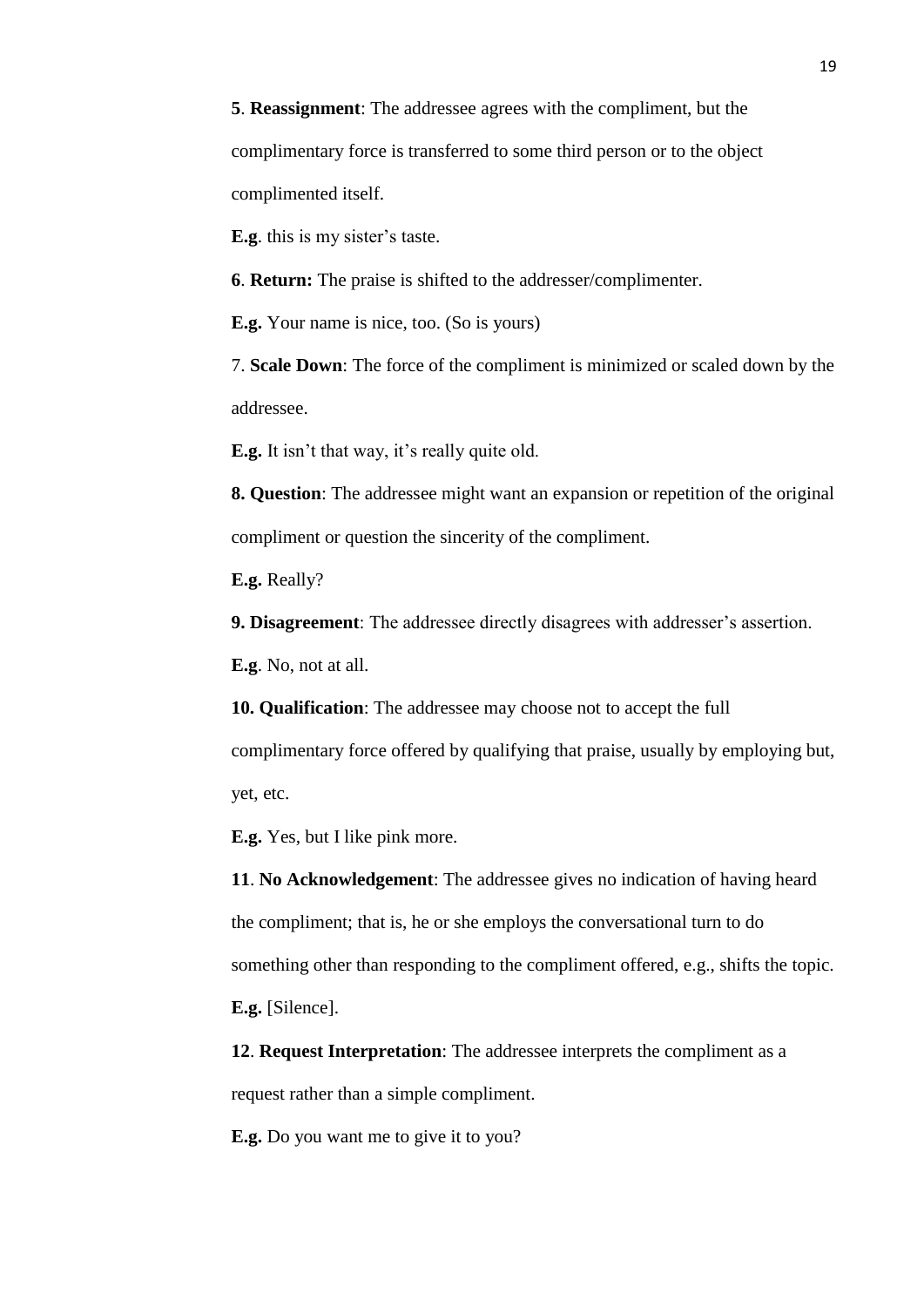**13**. **Formulaic Expression**: Addressee shows his or her modesty by using a set of prefabricated utterances.

**E.g.** Your eyes are beautiful and they see everything beautiful.

**14**. **Offer**: The addressee offers the complimented item to show generosity or politeness.

**E.g.** You can take it, I mean it.

#### <span id="page-19-0"></span>**Limitations and Delimitations**

One of the limitations of this study is related to data collection procedures, and more specifically to the DCT. The responses collected through the DCT might not be as real as face to face communication. Despite the fact that DCTs are not as real face to face communication, they are still one of the most frequently used ways to elicit data by researchers as they save a lot of time and accumulate relatively large data. Furthermore, with the small population of the study, generalizations might be relatively limited. However, even with the small population, the study will still have pedagogical implications for instructors to rely upon.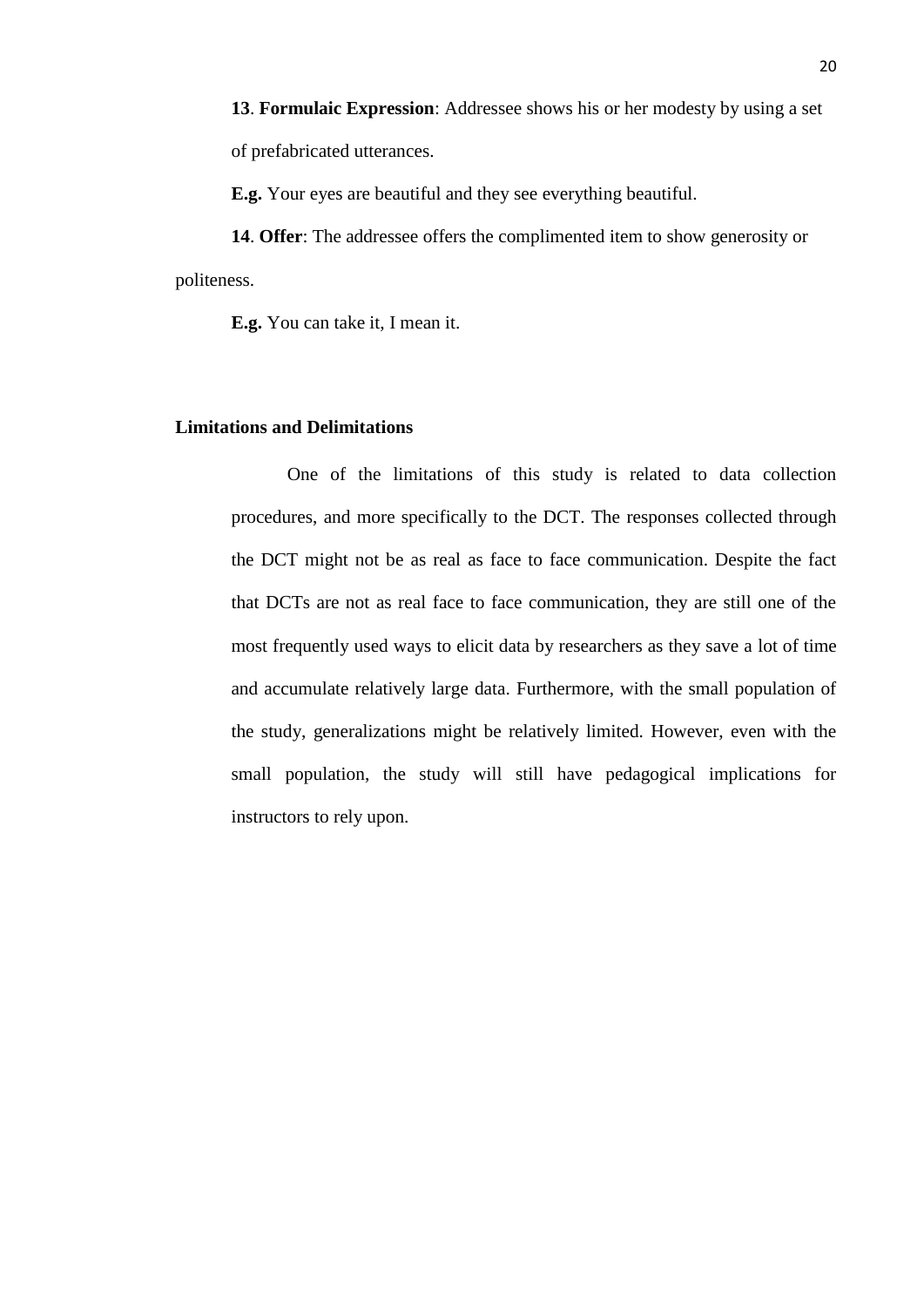#### **CHAPTER II**

#### **Literature Review**

#### <span id="page-20-2"></span><span id="page-20-1"></span><span id="page-20-0"></span>**Language Transfer**

Language Transfer is one of the most researched topics across cultures. According to Odlin (as cited in Cortes et al., 2005), language transfer is the influence coming from the similarities and differences between the mother tongue and a language that has been acquired before. The influence that has been claimed by Odlin seems to create problems for interlocutors of both languages. There exist many studies on different aspects of language transfer aiming to identify these similarities and differences in order to minimize the risk of having misunderstanding and communication breakdown (Dickinson, McCabe, Chiarelli & Wolf, 2004; Heidrick, 2006; Isurin , 2005). Moreover, pragmatic transfer has been the subject of research as part of cross-cultural studies. The section below is a review of the literature on pragmatic transfer across languages.

#### <span id="page-20-3"></span>**Cultural Background and Pragmatic Transfer**

According to Kasper et al. (1992), pragmatic transfer is the influence of first language pragmatic knowledge of the learners on the second language in terms of understanding, production and learning. This use of L1 pragmatic knowledge would then cause misunderstanding between both interlocutors of the source and the target language. Decapua and Olshtain (as cited in Keshavarz et al., 2006) claim that native speakers might regard a language learner who makes a pragmatic error as offensive or disrespectful. There have been studies previously conducted on pragmatic transfer with reference to level of proficiency of the target language. Many studies on pragmatic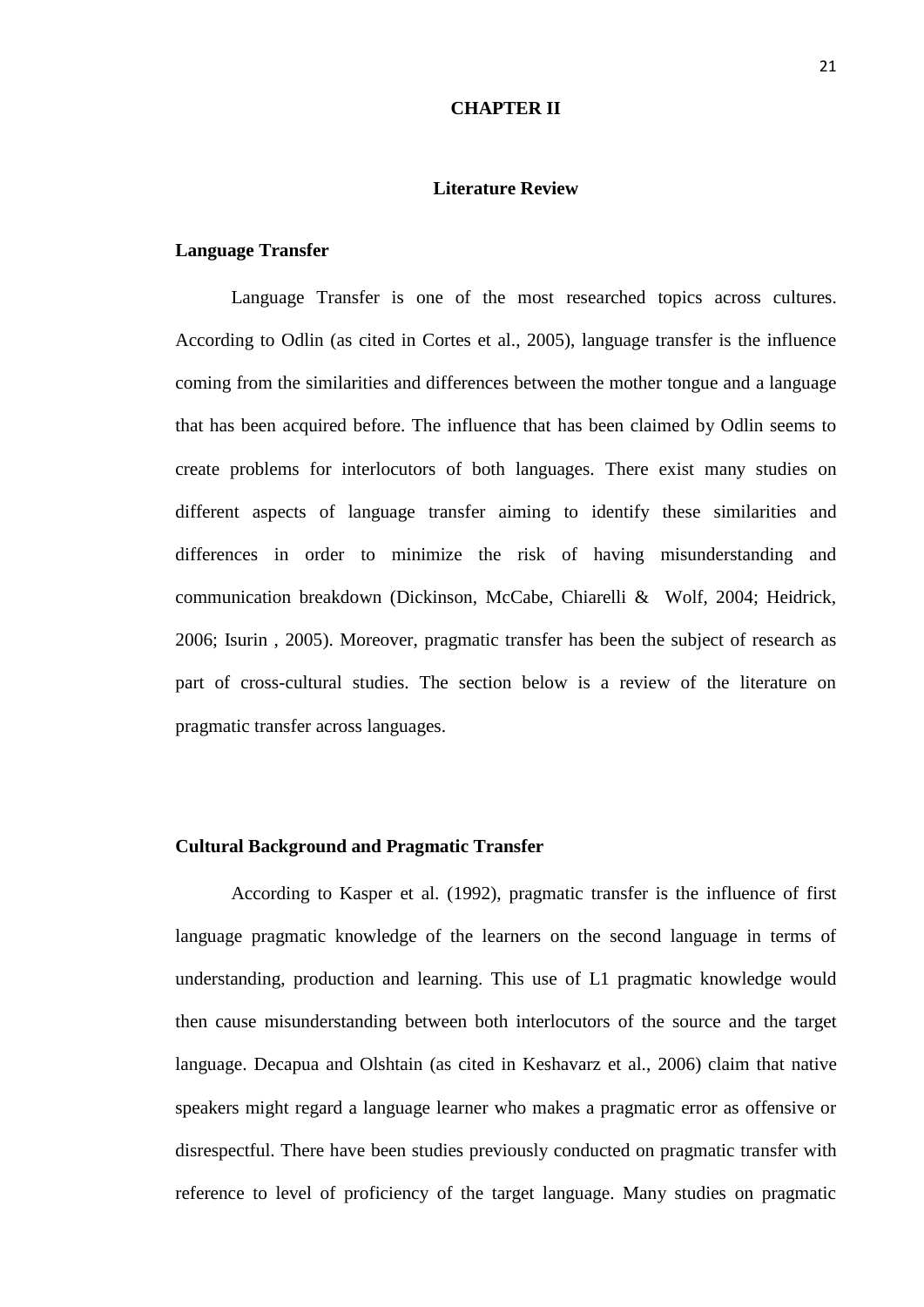transfer concluded that the low proficiency of the target language results in pragmatic transfer (Aijuan, 2010). On the contrary, Keshavarz et al. (2006) suggest that even with high proficiency level of English, a learner is still subject to pragmatic transfer.

Pragmatic transfer seems to be one of the disciplines that has shifted the attention of many researchers across different cultures. This attention shift aims to compare and contrast pairs of languages envisaging that second language speakers will better understand the norms of the target language and culture. Consequently, speech acts have not been out of the scope of these interdisciplinary studies. More specifically, pragmatic transfer, in relation to compliments and compliment responses, has been within the studies that have been carried out previously.

Al Falasi (2007) carried out a study on Emarati (female) learners of English intending to find out whether the learners of English transfer the norms of Arabic into English. He used a Discourse completion test, putting learners into situations where they ought to respond to compliments. The results of the study showed that the learners sometimes transferred the norms of their language (Arabic) into English. They thought that the norms of their language were global and therefore they transferred them into English when they responded to compliments. Sharifian (2008) investigated the relationship between speech acts and cultural conceptualizations. He looked at the degree to which Persian speakers of English use the cultural schema of *Shekasteh-nafsi* (modesty) in responding to compliments. This schema fosters the negation and downplaying compliments. The results of the research showed that the compliment responses were represented by different degrees of the cultural schema of *Shekastehnafsi.* In the same line with this study, Beuzeville and Motaghi-Tabari (2012) conducted a study on Persians living in Australia who have been exposed to the culture for a short while and Persians living in Iran. They wanted to find out how the Iranians' exposure to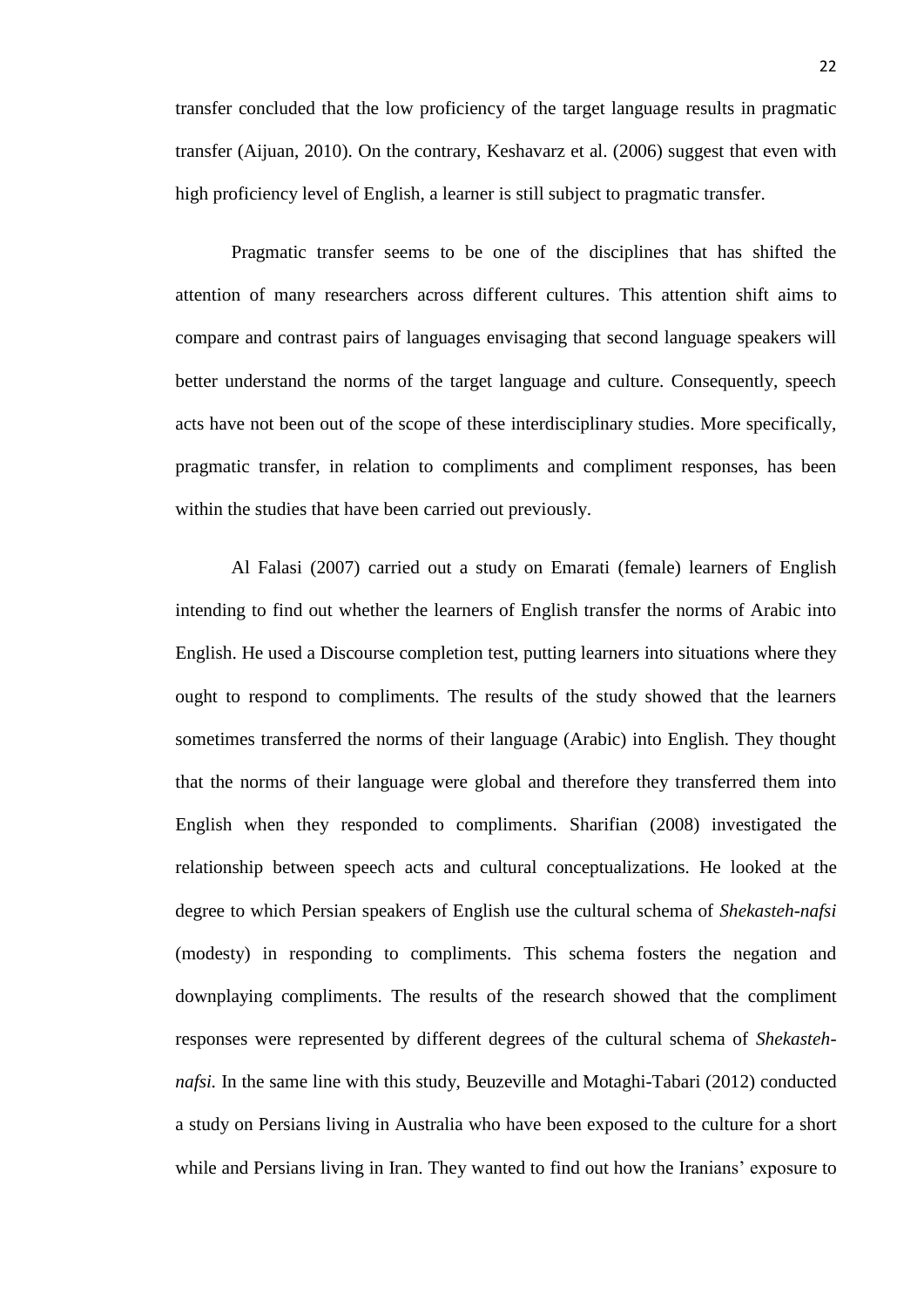Australian culture affected the way they answered compliments. The difference between Iranians living in Australia and those living in Iran was another question of their research. The results of the research were that, the choices of Persian interlocutors residing in Iran and those living in Australia differed. Those living in Iran were more likely to use response strategies that are influenced by the norms of their language. They also found out that Iranians living in Australia tended to produce responses similar to the ones of Australians and this result tells us that exposure to the new target culture is helpful in improving pragmatic competence.

Yousefvand (2010) also set out a study on compliment response strategies across gender in Persian. The objective of the study was to examine the differences between males and females when responding to a compliment. She used a DCT to collect the data from 30 participants who were majoring in English-Persian translation. The results of the study indicated that there was a significant difference in the rate of acceptance between males and females. Females preferred to accept compliments more than the male participants. Furthermore, the results showed that modesty is an essential component of the Persian culture that reflected in the use of compliments.

Another study by Farenkia (2013) investigated compliment strategies by Cameroonian and Canadian university students. The study investigated differences and similarities between the two groups with reference to move structure and head act strategies. It further investigated the use of supportive moves with lexical and stylistic devices. The study was carried out among 50 students and the results showed that there was a difference between the two groups in terms of head act strategies and that is, Cameroonians used single heads more. On the other hand, Canadians tended to use multiple heads. Furthermore, the findings indicated that Cameroonians used more indirect compliments than the Canadian students. In line with this study, Yu (2005)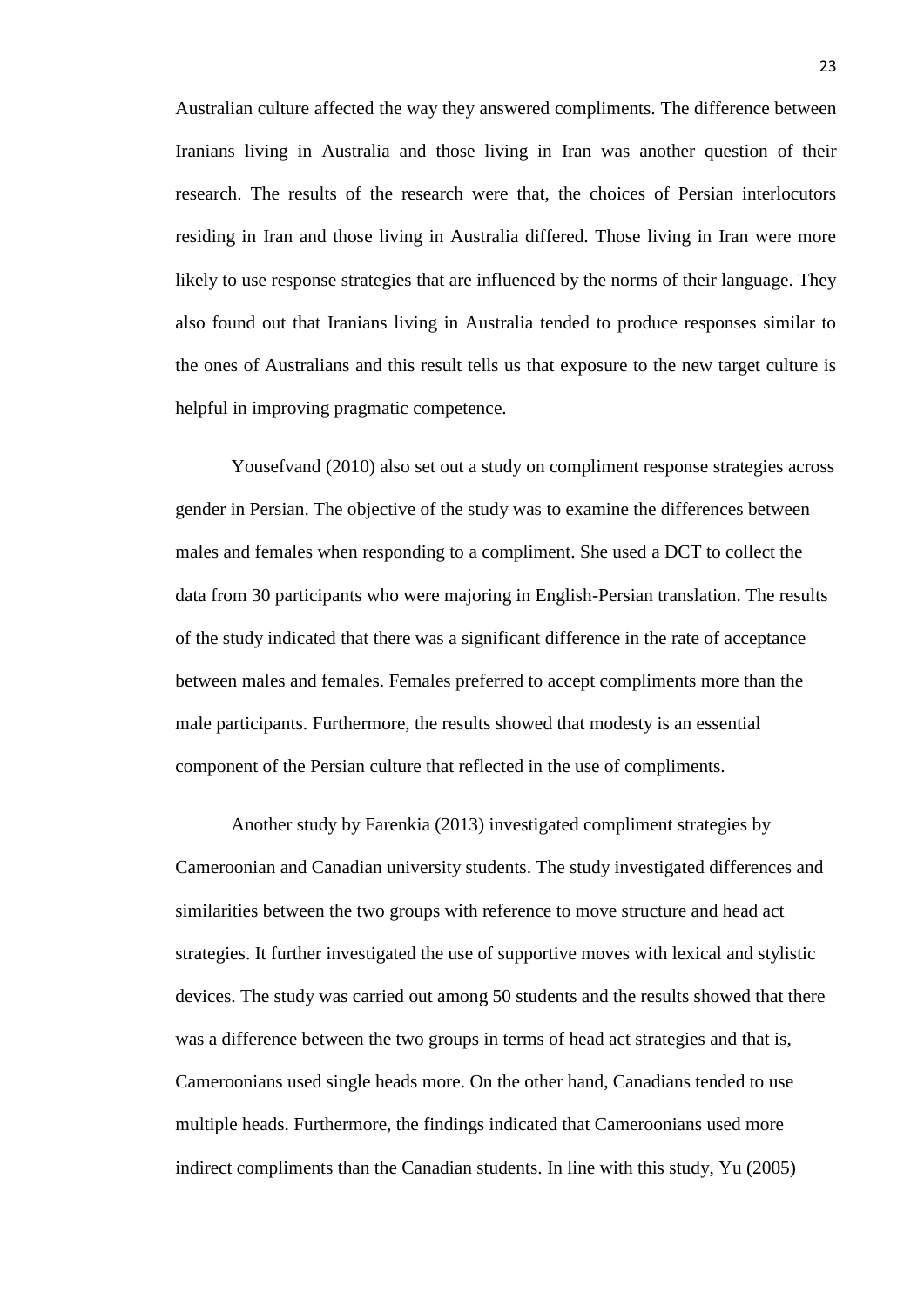investigated the complimenting act of American speakers of English and Chinese native speakers. The data were collected by means of ethnographic observation which took a period of two years. The data were analyzed in terms of directness strategies and it turned out that both the Americans and Chinese favored direct compliments over indirect strategies which was the most frequent in the data. However, the Chinese had a little higher tendency than Americans in using indirect strategies.

In his research, Cheung (2009) investigated the notion of politeness between Americans and Chinese. The data for this research were elicited from a scene of a movie titled "The Joy Luck Club". The findings of this study indicated that politeness strategies differ from culture to culture. In other words, what is be polite in a culture might be impolite in another. The consequences of politeness strategy use might not turn out to be as pleasant as one might expect as these different strategies may lead to misunderstandings between interlocutors.

Al-khateeb (2009) carried out a study attempting to investigate the differences in the ways people use "thank you" as a compliment response in relation to different cultural backgrounds, level of evaluation, specializations and gender. The findings indicated that the Arabic participants showed significant differences in using the speech act due to the differences in cultural background, specializations and level of evaluation. However, the differences in gender were not as much as they were in the other investigated areas.

Bu (2010) conducted a study on persuasion strategies by Chinese learners of English. The study was carried out with 30 subjects and they were divided on three groups, ten for each. The groups consisted of native English speakers, native Chinese speakers and Chinese learners of English. The aim of the study was to see if there is evidence of pragmatic transfer when Chinese learners of English use persuasion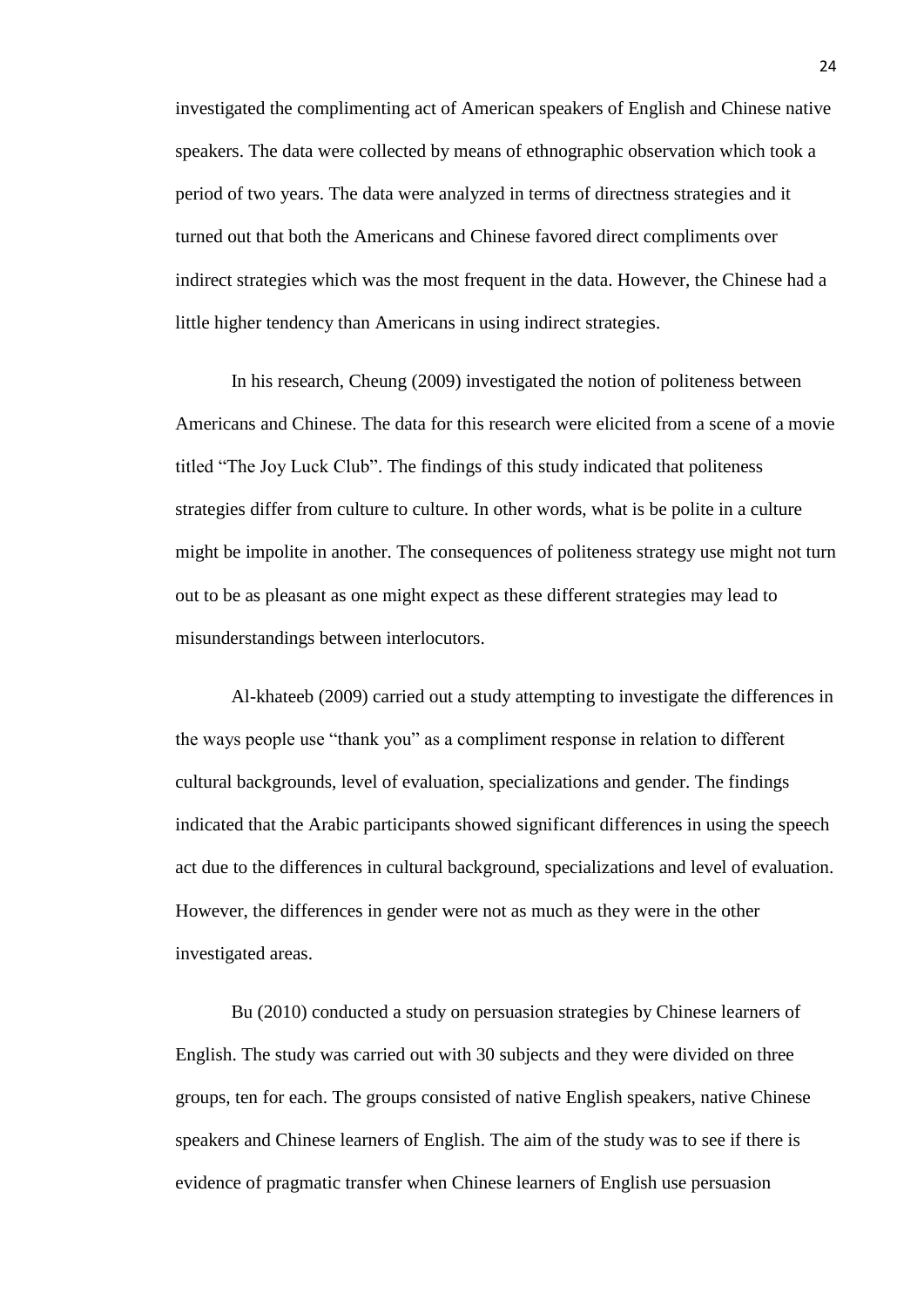strategies. The results of the study showed that when Chinese students use these strategies, they transfer the norms of their language to some degree.

Another study was carried out by Abdul Sattar, Che Lah and Raja Sulieman (2011) which attempted to investigate the how Malay university students perform refusals in the case of occurring a request. The study was conducted with 40 Malay students and the data were collected through DCTs containing 4 items with different variables such as relative power and social distance. The findings of the study indicated that there were different ways of refusals, however, the cultural norms of the source language affected the choice of the participants. Yamagashira (2000) also conducted a similar study on Japanese and Americans to examine the occurrence of pragmatic transfer while performing the refusal speech act. 17 participants, 9 Japanese and 8 Americans, participated in this study. The researcher found out that Japanese Speakers of English transferred the norms of their language especially with higher status people. However, the evidence of pragmatic transfer was less in other situations and especially when the interlocutors had equal status.

In a study conducted by Fukasawa (2011), the relationship between time spent outside classroom in an ESL environment and the development of pragmatic competence was examined. The study was done on seven students who spent 5 months in the United States of America. The researcher collected data before and after the stay in the U.S and the results showed that students with longer hours of exposure to the culture had a wider variety of expressing compliment responses that before their stay abroad.

Cai (2012) carried out a study on compliment response strategies. The study was done with 123 Chinese college students (58 males and 65 females). A DCT was used as means to collect data for the study. The researcher classified the DCT into different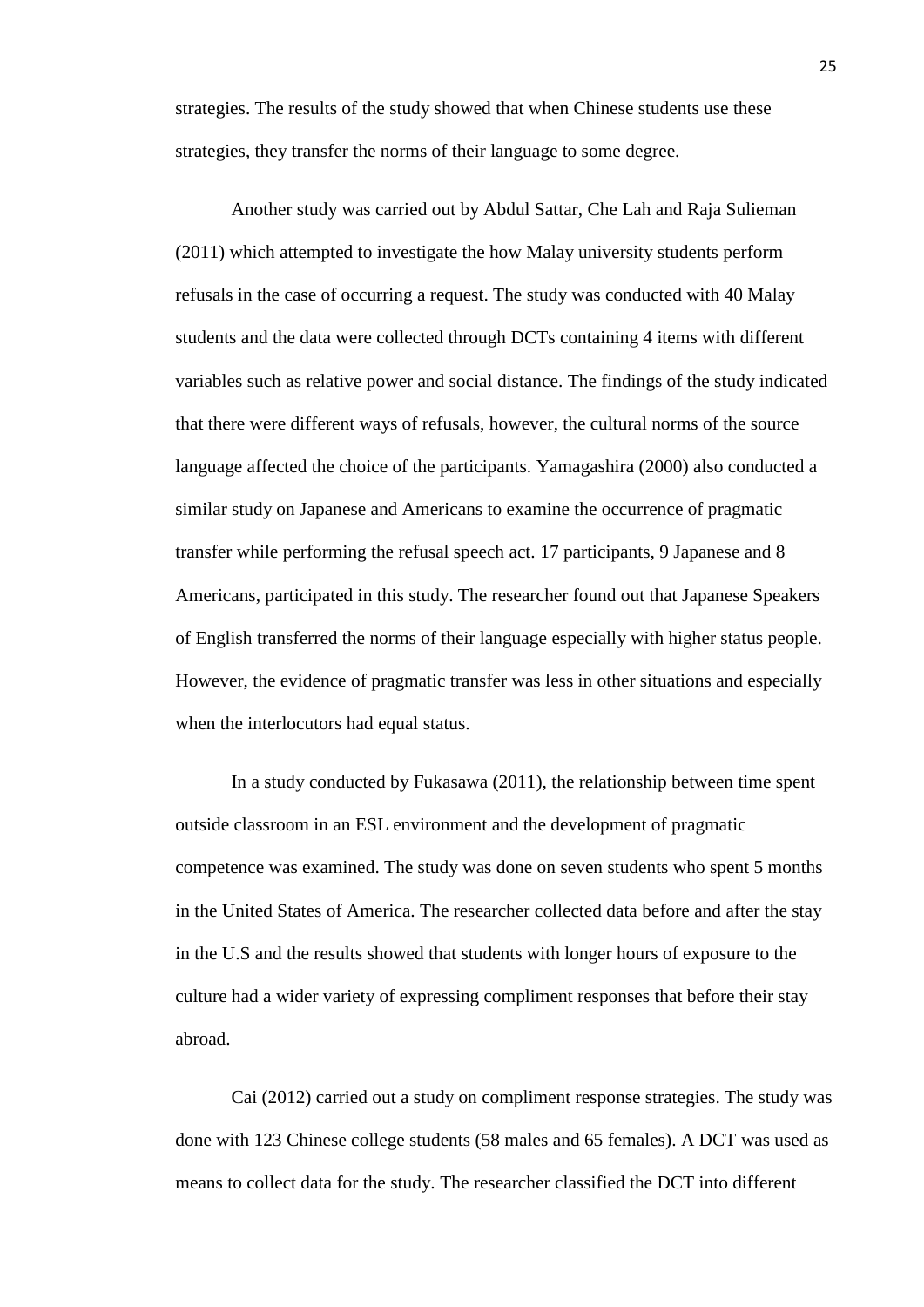groups in terms of social status. The findings suggested that the Chinese participants are more likely to accept compliments rather than rejection. He further argues that the western culture has an impact in that as Chinese people were hesitant in accepting compliments before.

A study carried out by Jin-Pey et al. (2013) on Philippine English with reference to compliments and compliment responses. The study was done on 30 college students and used a DCT to collect the data. The data collected by the researcher were compared to English data and it turned out that Pilipinos accept compliments and their compliments were as formulaic as the English ones. However, when using compliments, unlike Americans who use both adjectives and verbs, they favor adjectives to express their compliments.

Karimnia and Afghari (2011) published a study on compliment responses in Persian and English. They tended to investigate the applicability of a universal model of politeness. The data were elicited from recordings from Persian and English TV channels. The results of the study indicated that a universal model of politeness is inapplicable in that Persians use different politeness strategies and culture has a great impact on that.

In another study by Fitri, Indravani and Soemantri (2014), pragmatic transfer was investigated in conversations between American and Indonesian speakers of English with reference to agreement types. The data were collected from face to face interactions between the participants. The findings showed that Americans used comment acceptance more and the strategies used by Indonesians were comment acceptance and appreciation token. The researcher claims that there was evidence of pragmatic transfer. Also, there is cultural understanding from the part of Indonesian speakers as their use of comment acceptance is similar to those of the Americans.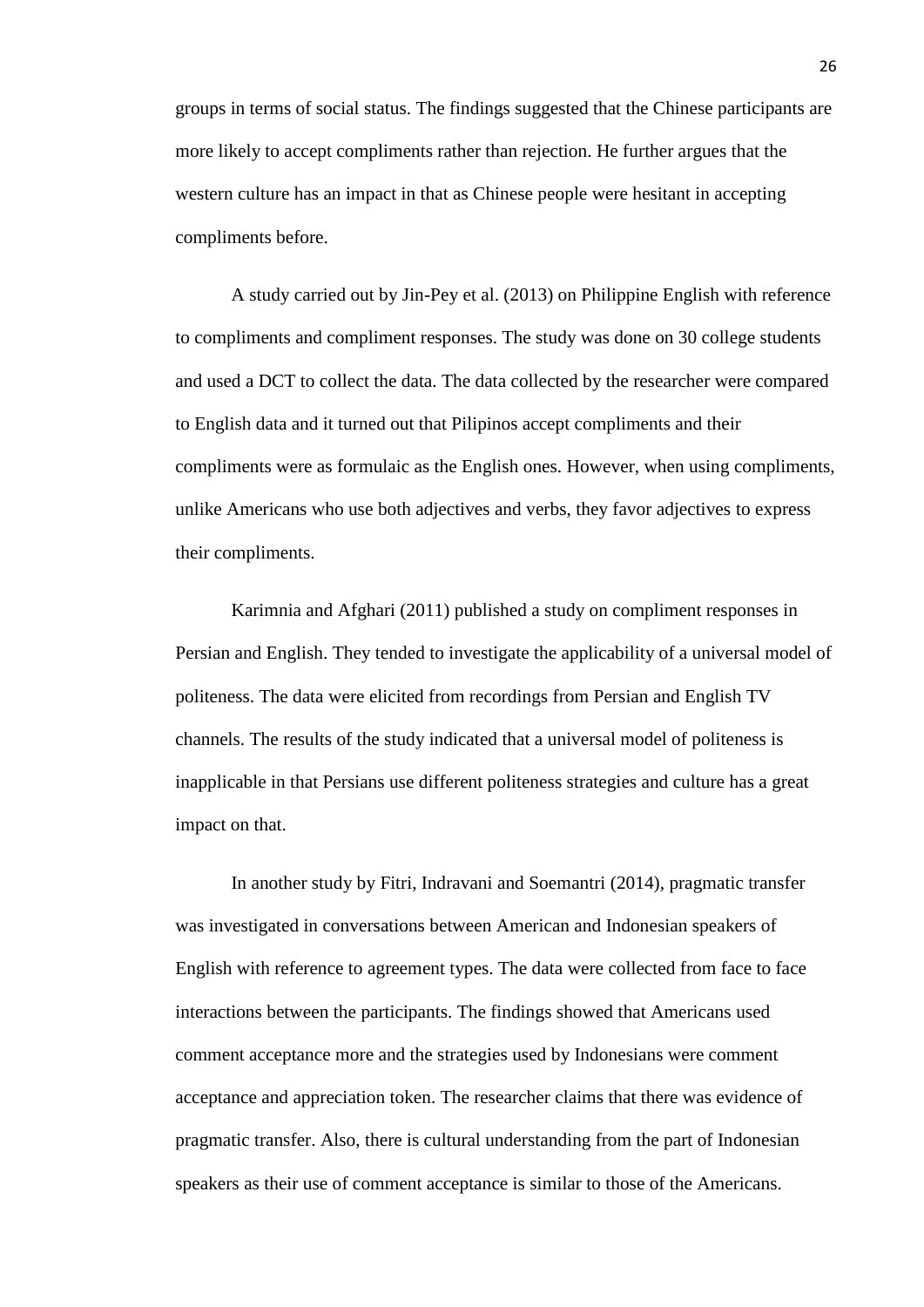Ebadi and Salman (2015) investigated the use of compliments by Iraqi EFL learners focusing on different genders. For their study, 100 (50 males and 50 females) Iraqi undergraduate students were recruited to investigate the difference in CR strategy use. A DCT was used as a means to collect the data. The results of the study showed the influence of gender, also the female participants transferred the norms of their language and used more formulaic expressions and questions than their male counterparts when using compliment responses.

Yarahmadi and Fathi (2015) also investigated the complaint strategies used by Iranian EFL learners with reference to pragmatic transfer. Three groups of participants took part in the study, namely Persian native speakers, Australian native speakers of English and a group of Persian EFL learners. A DCT was used to collect the data. The analysis of the data showed that the Iranian EFL learners displayed signs of pragmatic transfer in the use of complaint strategies as their responses were closer to the Persian baseline data rather than the English data. Similar to this study, Tabatabaei (2015) set out a study on the realization of complaint strategies expressed by Persian and English native speakers. The data were collected by means of a DCT and the results showed that both Persian and English native speakers are different in their expression of complaints. Persians use explicit strategies whereas English native speakers use implicit strategies. The researcher also concluded that, in order to avoid intercultural miscommunication, awareness of the differences of the two languages would help.

Mofidi and Shoushtari (2012) carried out a study on complaint strategies among Iranian EFL and ESL students to investigate pragmatic competence in relation to exposure to English and duration of stay in English speaking countries. Four groups of participants took part in the study namely, English native speakers, Persian native speakers and two other groups of EFL and ESL learners. A DCT was used to collect the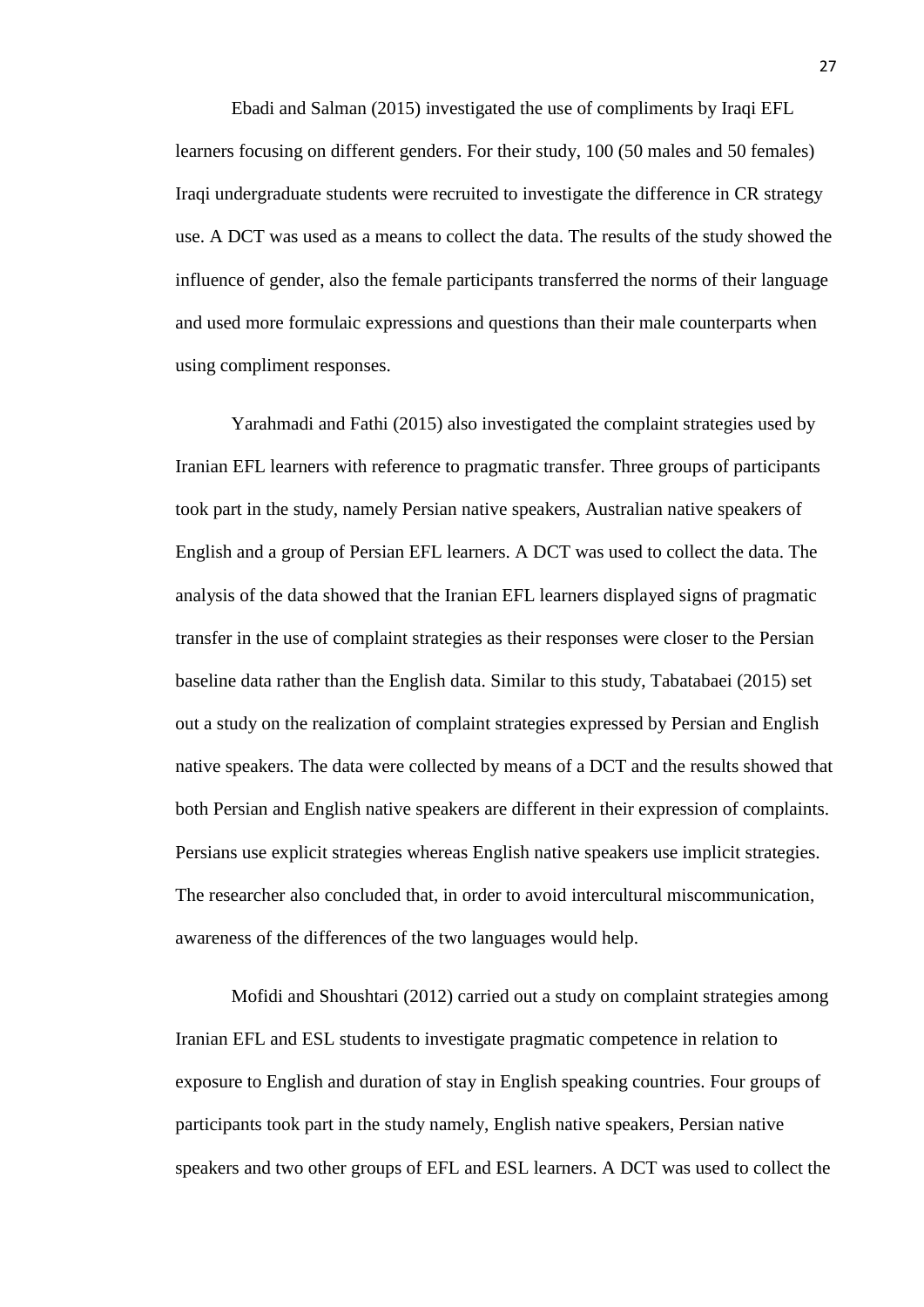data. The results of the study indicated no significant correlation between the time spent in English speaking countries and exposure to English with pragmatic competence.

Abed (2011) set out a study investigating pragmatic transfer of Iraqi EFL refusals. The study was carried out among three groups of participants who were Iraqi native speakers of Arabic, American native speakers of English and Iraqi EFL learners. The data were collected through a DCT considering the social status of the interlocutors. The findings showed that, despite having some similarities Iraqi EFL learners' responses were different from those of native English speakers in that IEFL learners make refusals with care and are more cautious. This result was similar between the male and female participants.

#### <span id="page-27-0"></span>**Pragmatic Transfer and Speech Acts with Reference to Proficiency Level**

Regardless of the speech act chosen to elicit data, other studies have been done to investigate pragmatic transfer with reference to proficiency level. In this section below some studies have been reviewed about pragmatic transfer and other speech acts with reference to proficiency level.

<span id="page-27-1"></span>**The Speech Act of Refusal.** Keshavarz et al. (2006) conducted a study aiming to find out whether pragmatic transfer is exhibited in different proficiency levels of English by Iranian EFL learners while performing the speech act of refusal, as well as finding out how pragmatic transfer is related to proficiency level of English. A hundred and eighty-eight participants took part in this study, in which 22 participants were beginners, 43 were intermediate level, and 46 were advanced learners. Additionally, 37 native speakers of American English from Washington DC participated. The results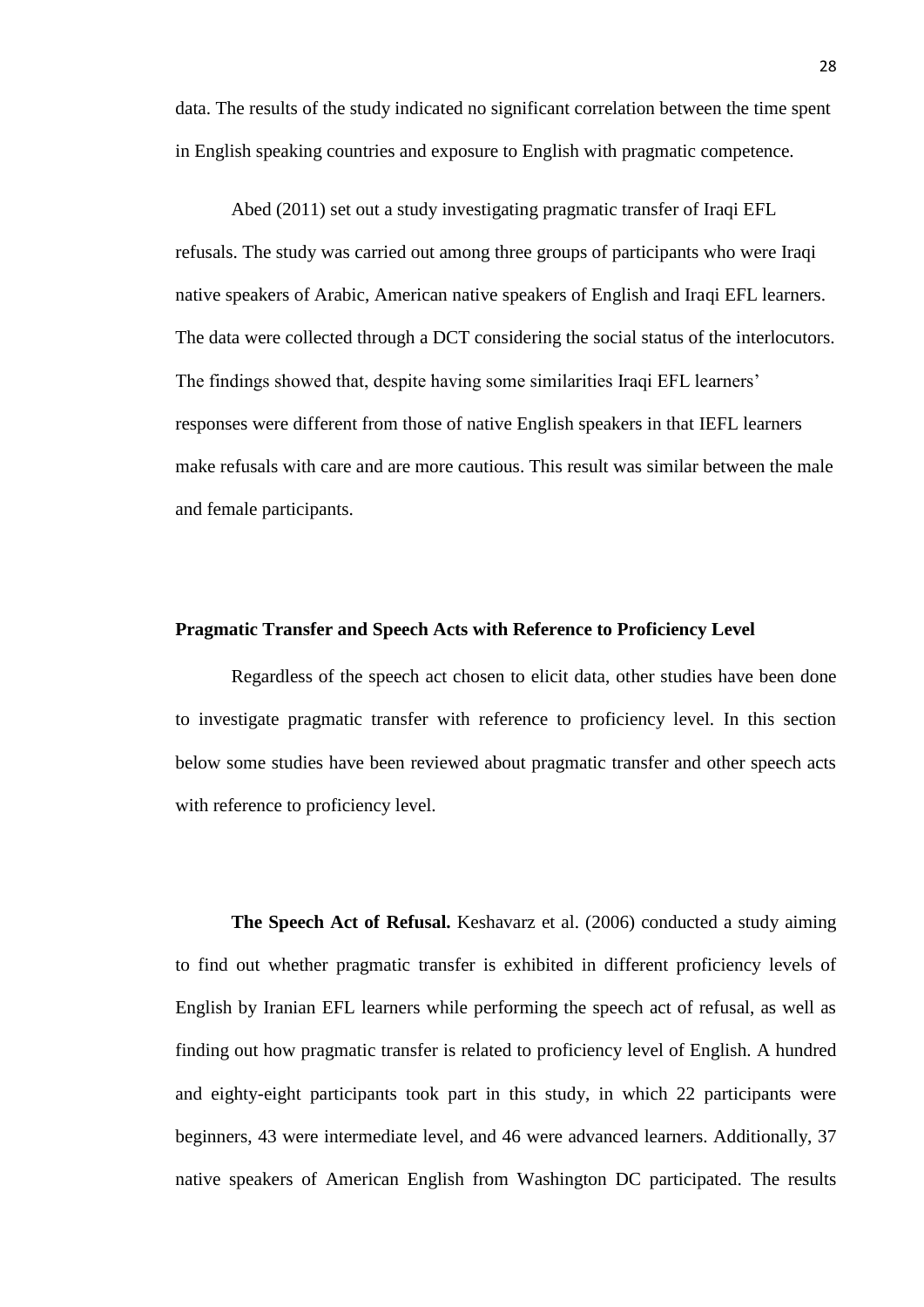suggested that pragmatic transfer occurred when Iranian EFL learners used strategies and for refusals and the content of the semantic formulas resembled those of the native language speakers. Keshavarz also found out that their findings were in support of some other previously done studies stating that, even with high proficient learners of English, there were still elements of the source language being transferred into the target language.

Hashemian (2012) carried out a study investigating differences and pragmatic transfer in English and Persian refusals. The study also investigated the relationship between proficiency level and pragmatic transfer while performing the speech act of refusal. A group of English native speakers and a group of Persian native speaker along with two other groups of high and low proficient participants participated in the study. The refusal strategies used by the participants were of three types namely, direct, indirect and adjuncts. The findings showed that in the use of direct strategies there was not much difference between the PNS and ENS. More importantly, the results showed that there was evidence of pragmatic transfer in both high and low proficient participants. Nevertheless, there were more transfer in the data elicited from the low proficient participants.

A study was carried out by wannaruk (2008) which dealt with pragmatic transfer in Thai EFL refusals. The study was done among 120 participants, Native speakers of English (NSE) and Thai learners of English of which the NNS were categorized according to proficiency level. The data were collected through a DCT which contained four different acts and they were invitations, suggestions, offers and requests. The results showed that there were more similarities between NSE and NNS, however, there can still be misunderstanding situations. For example, the researcher says that Thai learners express gratitude less frequently and it might lead to pragmatic failure.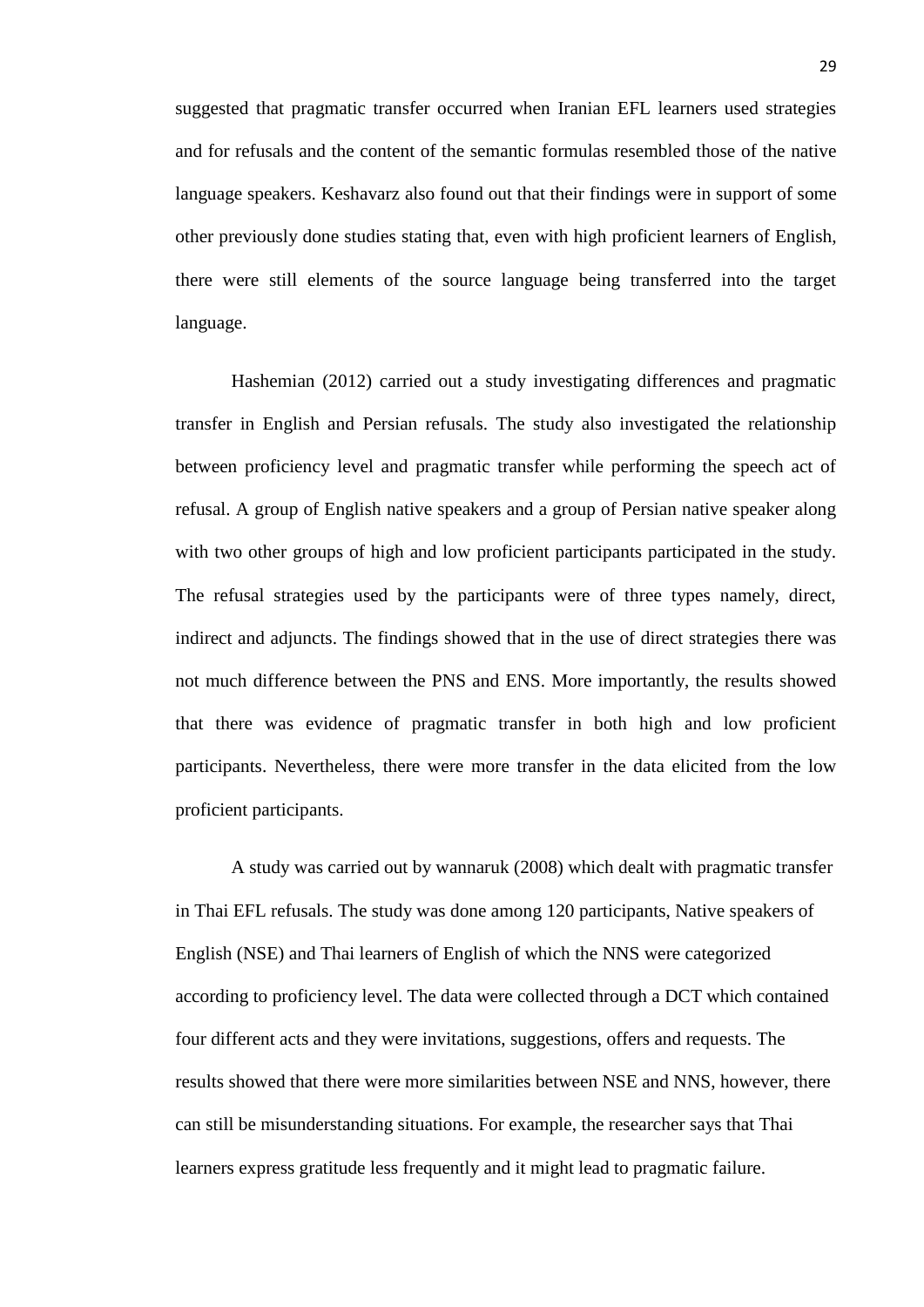Therefore, it is suggested that students should be exposed not only to grammatical rules, but also to sociocultural norms of the language.

<span id="page-29-0"></span>**The Speech Act of Compliments and Compliment responses.** Ren and Gao (2012) have done a similar study on Chinese students aiming to examine negative transfer by Chinese learners while using complimentary speech acts. They also wanted to find out whether their hypothesis about the correlation between English proficiency level and negative transfer would be true. They conducted the study between two groups, each containing 30 students, one group majoring in English and the other majoring in animation and photography. They found out that students with low English proficiency tended transfer more negatively than the other group due to being unaware of the target culture.

In a similar study to that of Ren and Gao, Aijuan, (2010) conducted a research on Chinese EFL learners' behavior regarding compliment responses. The study was done to investigate the issue of "borrowing transfer" as he calls it, with reference to pragmatics. Similarly, he chose participants of two groups, one majoring in English and the other was a non-English major. The results of the study also revealed that students with longer and more intense background of English tend to transfer less than those studying non-English majors. This result shows that the English major group is more aware about target language pragmatics.

Phoocharoensil, (2012) carried out a research on compliment responses used by Thai EFL learners. The research was done to see whether Thai English learners' proficiency of English has anything to do with transfer from their native language norms. The researcher chose four groups of participants: native speakers of American English, Thai native speakers, High and low proficiency Thai EFL learners. The result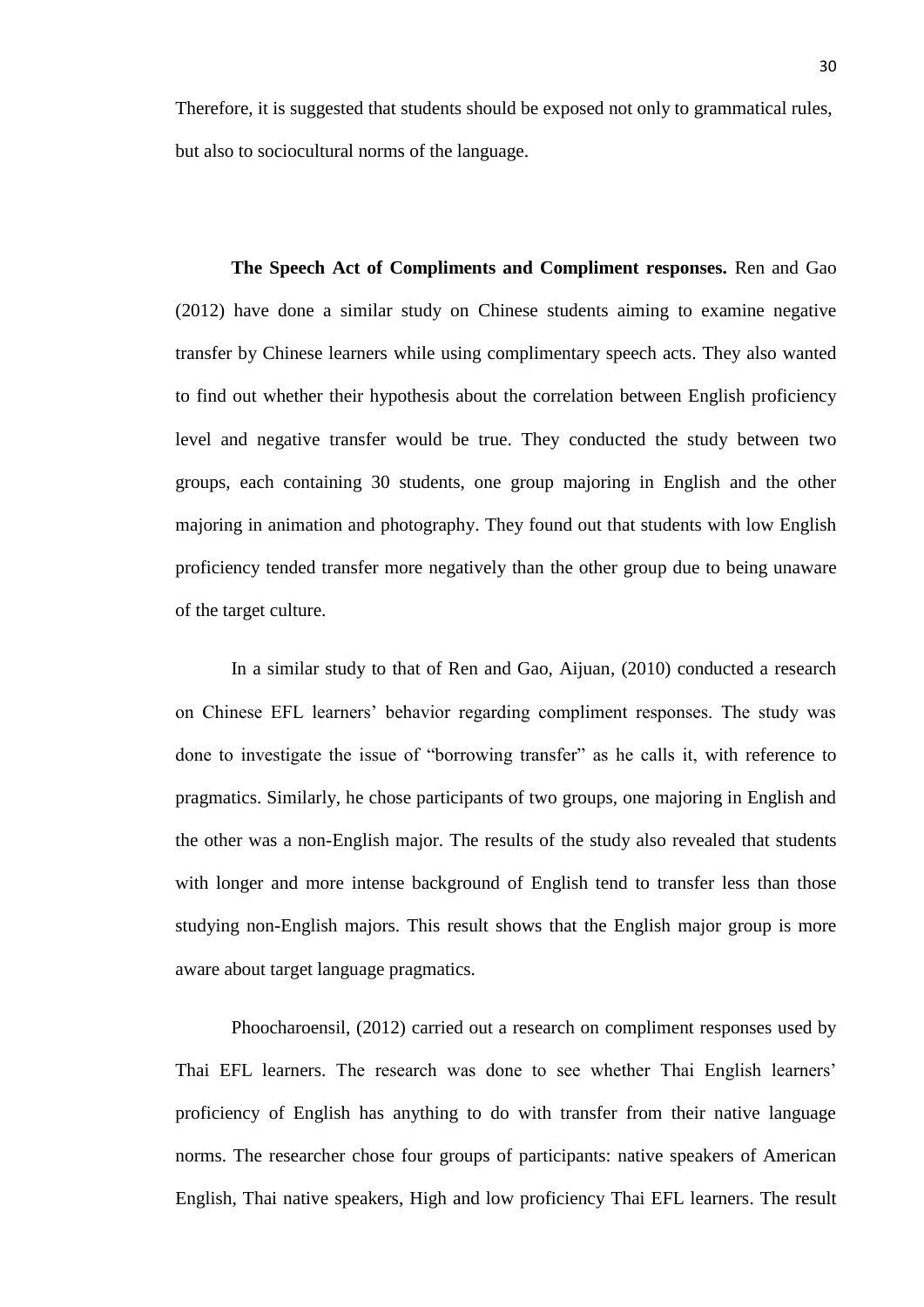of the research showed that, unlike learners with low proficiency level of English, the participants with high proficiency level of English produced more target-like compliment responses.

Bebee and Takahashi (1986) published a study in which they aimed to investigate language transfer in different contexts and according to different proficiency levels (high and low). The participants of the study were recruited from Japan and the United States of America. 80 participants took part in this study, native speakers of English who were from America and native speakers of Japanese from Japan and nonnative speakers of English from the U.S. The reason for these different groups was to investigate language transfer in EFL and ESL contexts. The studies most controversial hypothesis was that high proficient non-native speakers of English would transfer more than the low proficient which was contrary to the views in the literature. The basis for this hypothesis was that high proficient speakers of English do not have limitations in terms of linguistic ability, therefore they can translate anything they want to say. Their findings showed that both groups of high and low proficient students showed transfer and also there were transfer in both EFL and ESL contexts.

Monjezi (2014) also investigated the influence of gender and proficiency level on the production and choice of compliment topics and compliment response strategies. The study was carried out with Iranian EFL learners who were made into two groups based on the results of a test. The findings of the study suggested that both gender and proficiency level influenced the way they initiated their compliments and also responding to them. However, the influence of gender was greater than that of proficiency level.

The pioneering researcher who first investigated compliment responses was Pomerantz. She claimed that Americans confront two problems when compliments and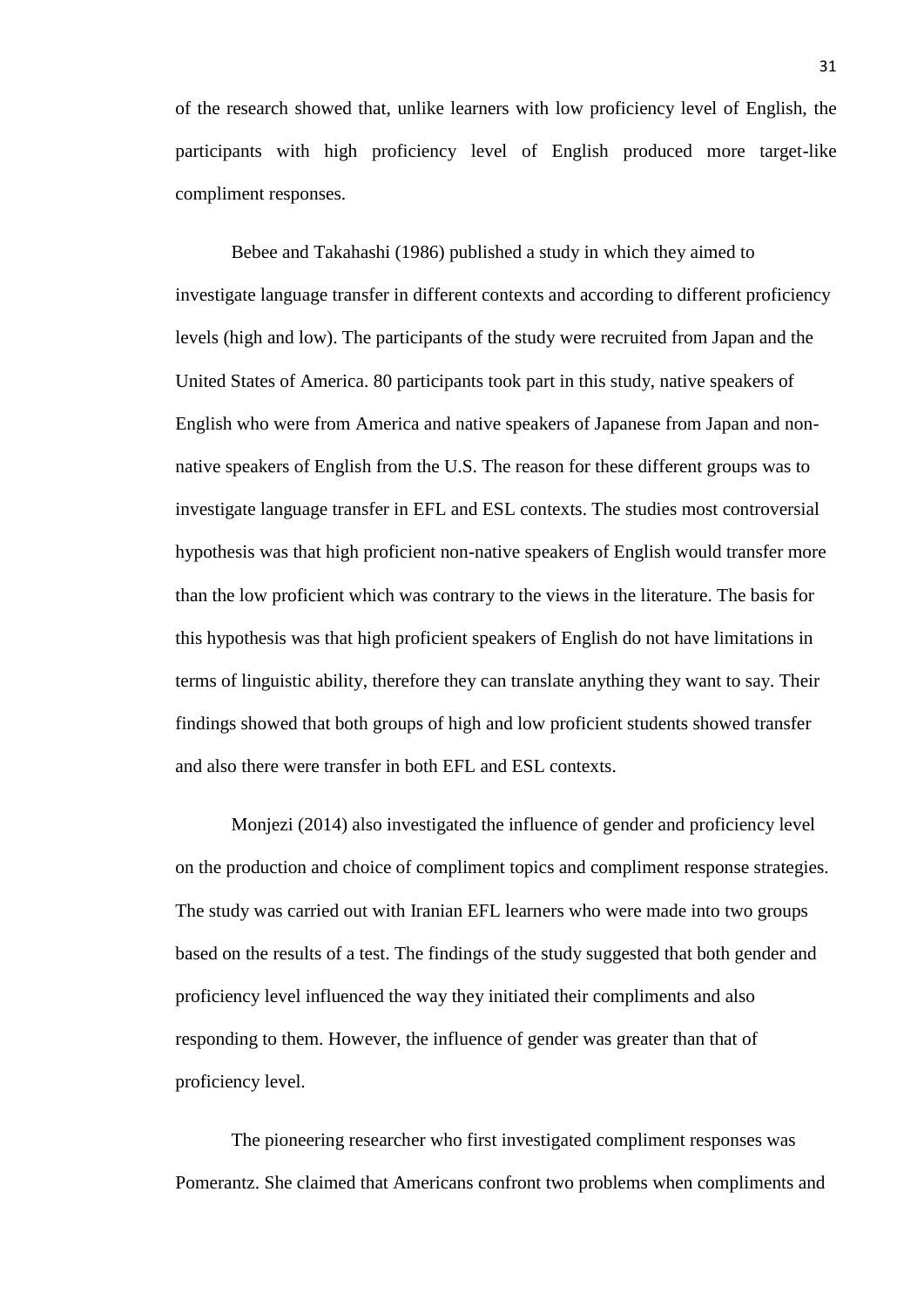these are to agree with the complimenter and not to express praise upgrade. She realized that the receivers of the compliments deal with these situations in different ways; (A) Acceptance, (B) Rejection and (C) avoiding self-praise (Pomerantz as cited in Yousefvand et al., 2010).

Herbert (as cited in Al Falasi, 2007) reviewed Pomerantz's and collected a corpus of more than a thousand compliment responses and it turned out that only 36.35% were considered acceptance. After the revision, he came up with the following taxonomy.

### **Compliment response strategies**

#### **Example**

#### A. **Agreement**

| I. Acceptances                  |                                             |
|---------------------------------|---------------------------------------------|
| 1. Appreciation Token           | Thanks; Thank you; (Smile)                  |
| 2. Comment Acceptance           | Thanks; It's my favorite too.               |
| 3. Praise Upgrade               | brings out the blue in my eyes, doesn't it? |
| II. Comment History             | I bought it for the trip to Arizona.        |
| <b>III.</b> Transfers           |                                             |
| 1. Reassignment                 | My brother gave it to me.                   |
| 2. Return                       | So's yours.                                 |
| <b>B.</b> Non-agreement         |                                             |
| I. Scale Down                   | It's really quite old.                      |
| II. Question                    | Do you really think so?                     |
| III. Non-acceptances            |                                             |
| 1. Disagreement                 | I hate it.                                  |
| 2. Qualification                | It's alright, but Len's is nicer.           |
| IV. No Acknowledgment           | (silence)                                   |
| <b>C.</b> Other Interpretations |                                             |
| I. Request                      | You wanna borrow this one too?              |

Herbert's Taxonomy of Compliment responses (Herbert 1986, p. 79; as cited in Al Falasi 2007, p. 32)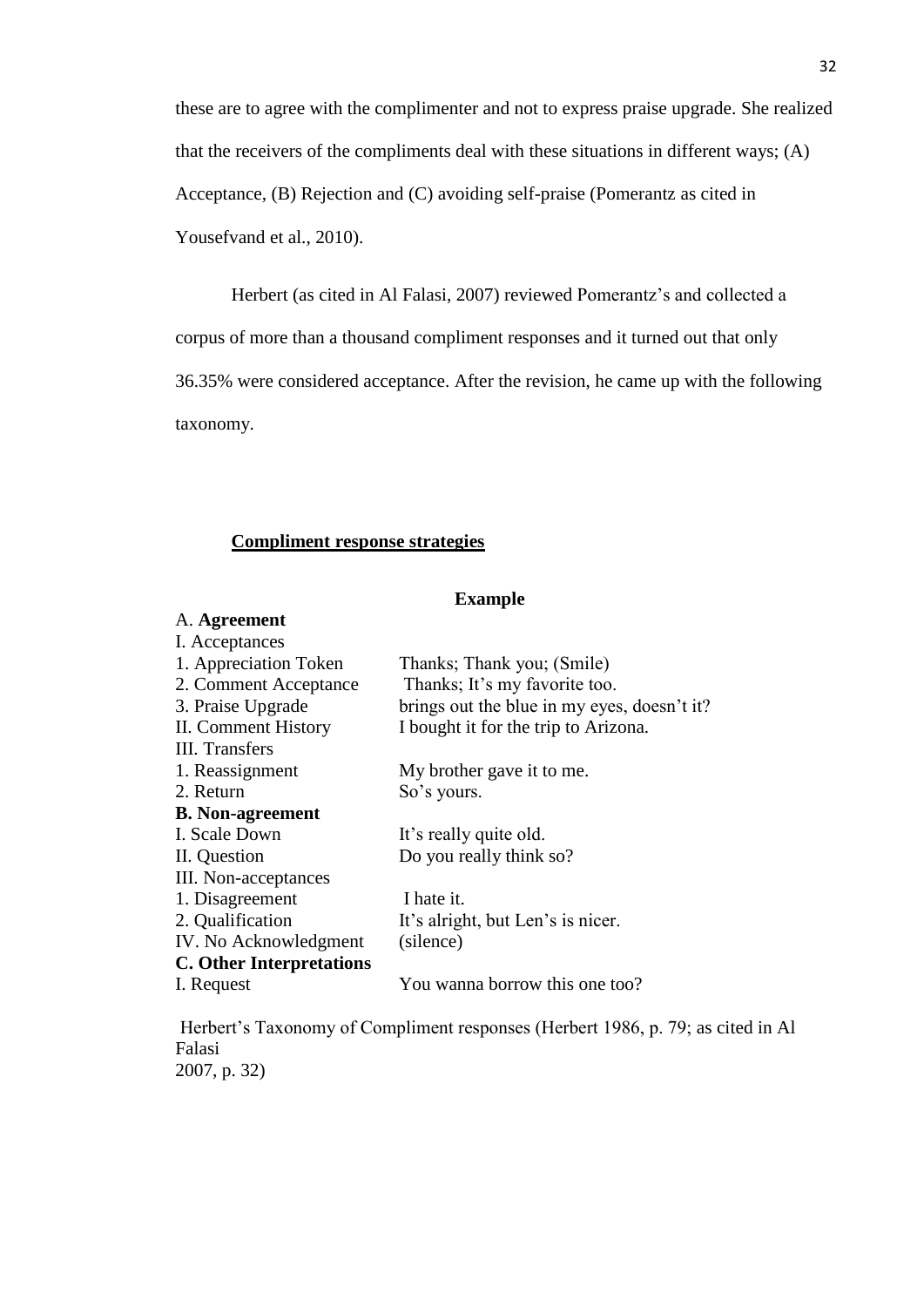#### **CHAPTER III**

#### **Methodology**

#### <span id="page-32-2"></span><span id="page-32-1"></span><span id="page-32-0"></span>**Design**

This study used both a qualitative and a quantitative design, using a discourse completion task as well as interviews to elicit in-depth information about the participants' compliment behavior and compliment responses. The interviews were unstructured as answers for certain questions led to other unstructured questions to obtain further insight regarding the participants' choices.

#### <span id="page-32-3"></span>**Participants**

Ninety Kurdish EFL learners (all Sorani speakers, a dialect mainly spoken in the two provinces of Sulaimanyah and Erbil) participated in this study. The participants were chosen from one of the universities in the city of Sulaimanyah among non-enrolled students who were taking a foundation year studying English. The target sample were 90 students (thirty for each group); however, considering the mortality rate, five extra students were recruited for each group. The participants, who provided the interlingual data, were divided into two groups based on their English proficiency level. For this purpose, they took a placement test based on which the two groups of high and low proficient participants were formed. There were also thirty native Kurdish students who participated in the study to get Kurdish baseline data. They were recruited from the same university studying a pre-academic year of English.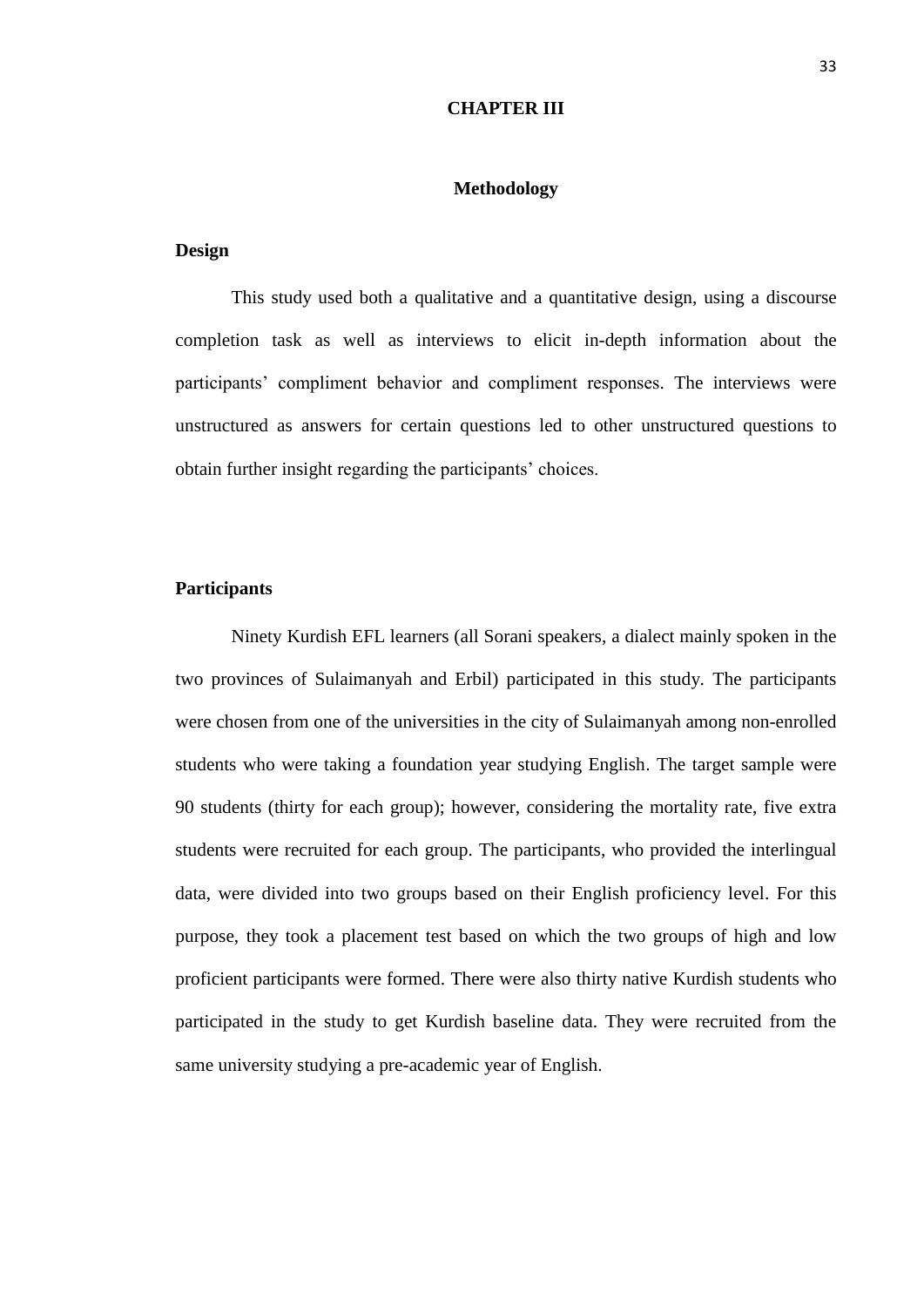#### <span id="page-33-0"></span>**Instruments**

For the English proficiency test, I relied on online Oxford placement test to determine the level of the students, which was taken in January. The test consists of two different parts; English Usage and listening. The way this test works is that it assesses the ability of the student and gives questions according to previously answered questions. In other words, if a student gets a question right it presents a slightly more difficult question, and if he/she gets one wrong, it lowers the level and gives an easier one in order to determine the level of the student. For the purpose of this research only the two upper levels were chosen namely levels three and four. Level three being considered as low proficient and level four were high proficient. Furthermore, two DCTs were used elicit the data. One of them was devised to help elicit data on compliments. The items in this DCT (see appendix A) were compliments on possession, skill, idea and kinship. The participants were required to give compliments to the given situations. Each of the two DCTs comprised ten items each with a blank choice for the participants to express their own compliment/compliment responses without any limitations. The DCTs were also piloted first to examine their reliability. Part one of the DCTs was about background information, including name, which was optional, gender, age, ethnicity and first language of the participants. It also asked the participants whether they lived in an English-speaking country.

A Discourse Completion Task was also adopted and adapted used by Sharifian (2008) (see appendix B) which consisted of ten hypothetical situations of given compliments. The study was carried out with Persian speakers of English to investigate pragmatic transfer. However, its content was slightly changed with regard to the situations to eliminate the possibility of any cultural misunderstanding. The topics of this DCT were possession and ability/skill. It also had an item on sister. The grammatical structure of most of the items were as follows: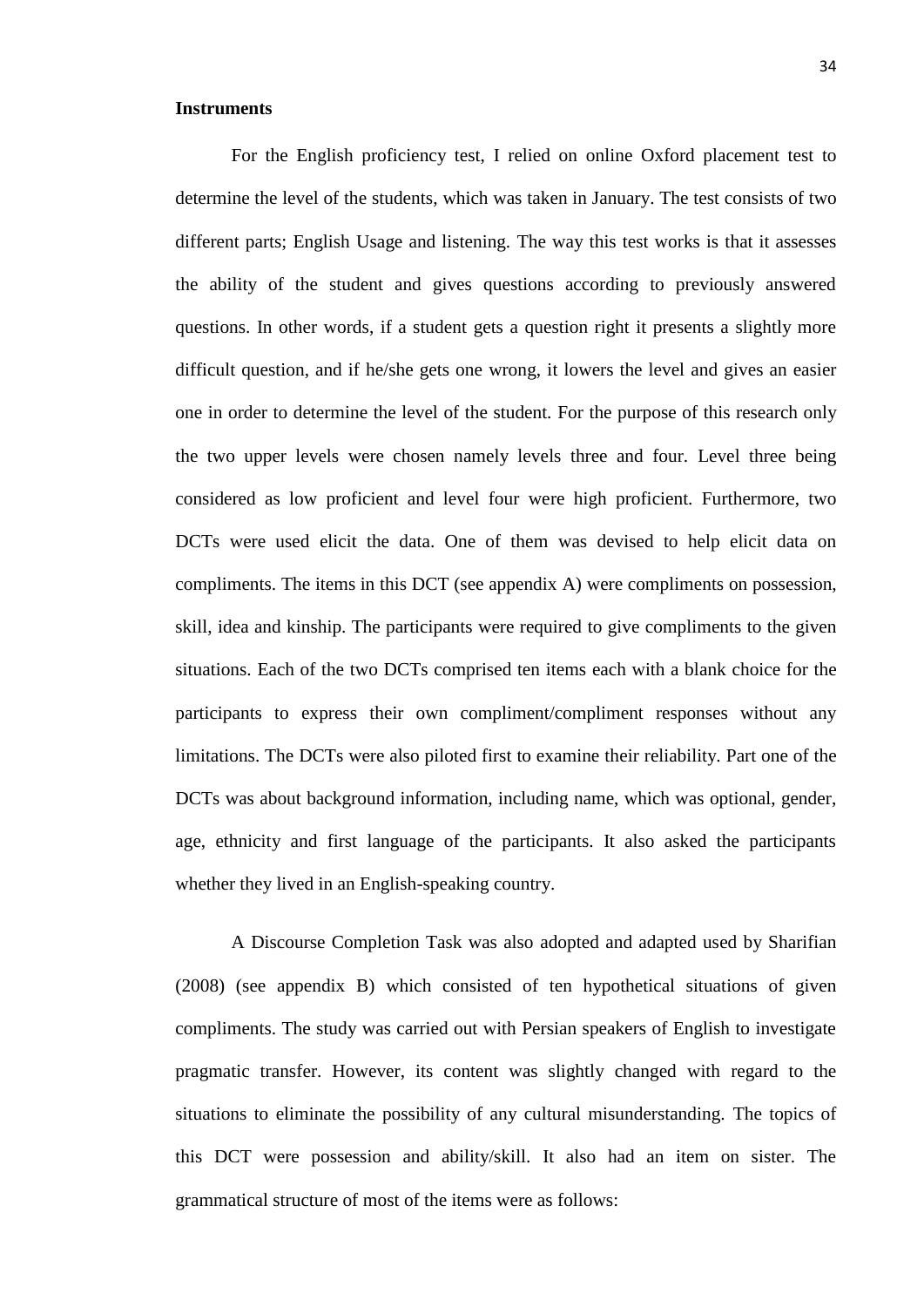NP-intensifier-ADJ. Your car is very nice.

However, only two of the items were different from the above structure and they were:

Congratulations! You have done a great job.

I appreciate the fact that you work very hard here.

Moreover, the collection of the data were followed by retrospective interviews with ten of the high and low proficient participants. Each interview lasted about 20 to 25 minutes. The participants were asked questions about their responses and they led to other questions as they started to explain their choices.

Additionally, the English baseline data were taken from Manes and Wolfson (1981) who collected a corpus of 686 compliments and through an ethnographic method. They noted down compliments that they heard in daily life situations. This was used to analyze the interlingual data to see similarities and differences between the two types of data, namely American English and Kurdish EFL leaners of English. The rationale for choosing American data was because of unavailability of a complete set of data on compliments and compliment responses in British English. Further, the Kurdish baseline data were collected through using DCTs from Kurdish native speakers who were recruited from non-enrolled university students. These DCTs were translated versions of the English DCTs and which were back-translated by a university teacher named Mr. Ihsan Ali who taught English as a foreign language. The data were coded and translated into English by the researcher himself and later analyzed according to directness strategies using Yu (2005) whose data were on American English speakers and they were also analyzed in terms of directness and indirectness strategies.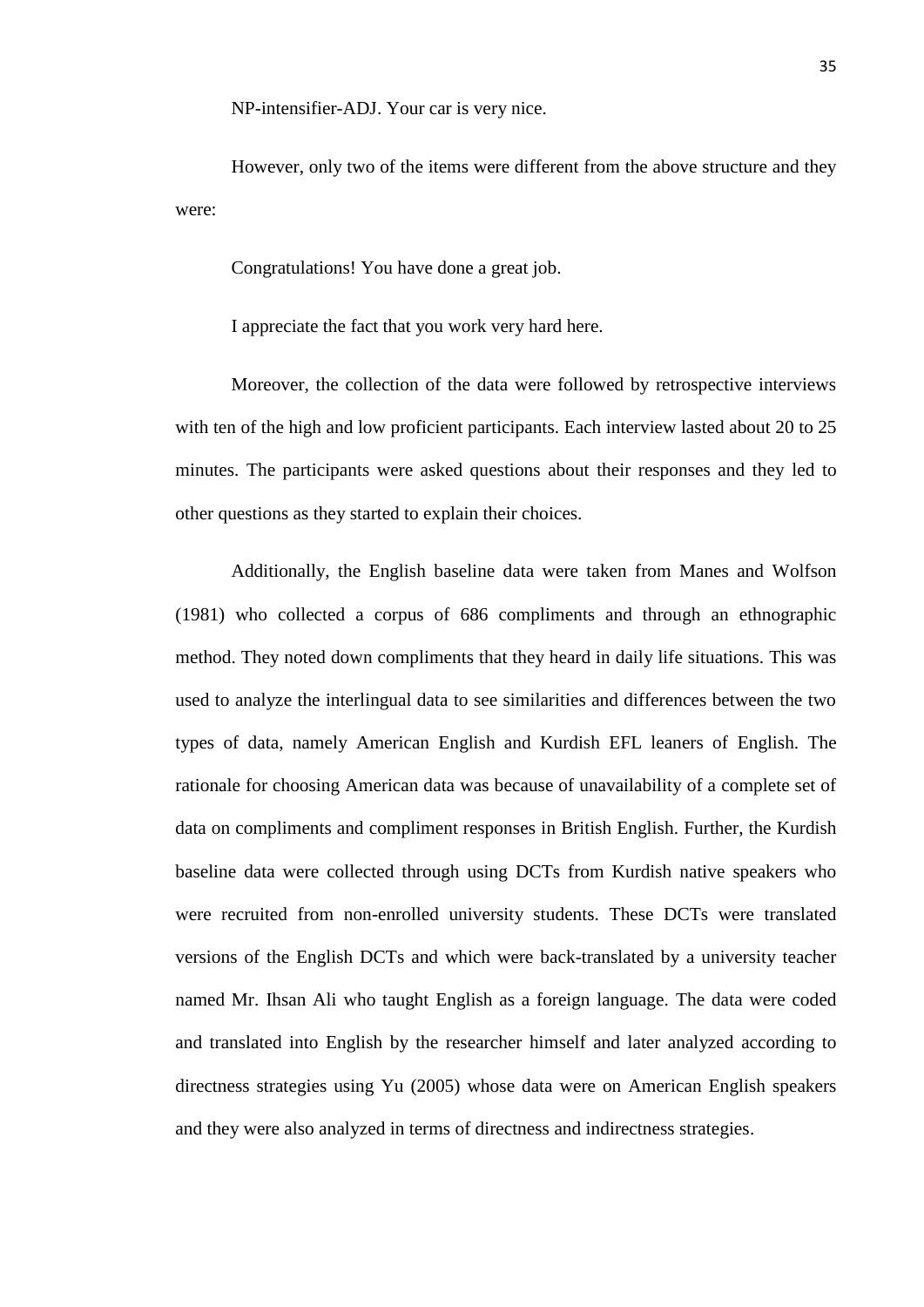As for the compliment responses English baseline data, Herbert's (as cited in Yousefvand, 2010) taxonomy was used to analyze the interlingual data. Herbert's data ended up creating three main categories which contained twelve types of compliment responses.

#### <span id="page-35-0"></span>**Reliability and validity**

For the purpose of reliability, the data were given to another person who was an MA student and knowledgeable about this topic. She coded all the data for both compliments and compliment responses and she came up with a very similar result with only 1.2% difference in the Kurdish baseline data for compliments in terms of directness strategies, 1.3% difference in the high proficient data and 3.1% in the low proficient data. In other words, there was about 98% agreement in both of the Kurdish and interlingual data regarding the compliments in the analyses done by the researcher and the other rater. Moreover, the compliments were also analyzed in terms of syntactic structure bearing very similar results to that of the researcher. The only difference was in patterns one and two in both the high and low proficient data and patterns four and five in the low proficient data. As for the compliment responses, the data were coded by the other rater and the researcher according to Herbert's taxonomy. The other rater analyzed the Kurdish baseline data in which the agreement response types weighted 65.9%, non-agreement 9.7% and other interpretation including formulaic expression and offer weighted 24.2%. Thus, the differences were between the first and the last category response types namely agreement and other interpretation. Furthermore, the interlingual data analysis done by the other rater showed similarity as well. The differences only emerged in small proportions .The high proficient data analysis showed that agreement response types weighted 74%, non-agreement 15.2% and other interpretation including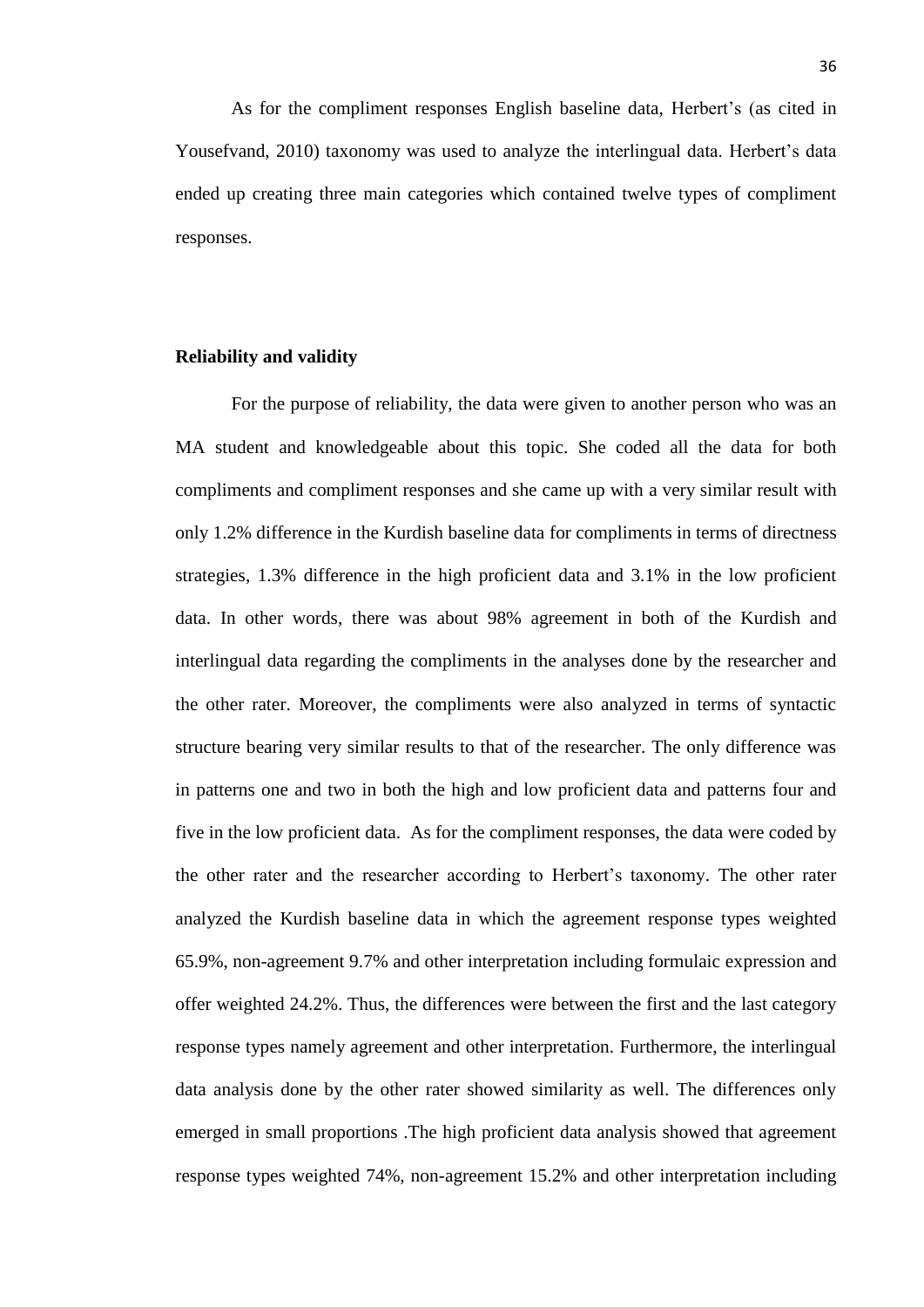the two added response types weighted 9.6%. On the other hand, the low proficient data analysis done by the other rater showed that agreement response types weighted 74.2%, non-agreement response types weighted 18.5% and other interpretation including formulaic expression and offer weighted 6.8%. In this way it was known that reliability was achieved in the analysis of the data.

# **Data Collection Procedure**

An open-ended English discourse completion task (DCT) was distributed to each group of high and low proficient participants. The same English DCT, which was translated into Kurdish (see appendix  $C \& D$ ) and then back-translated by a university English instructor (Mr. Ihsan Ali), was given to the Kurdish participants. This provided the researcher with baseline data for Kurdish. The compliment DCTs were administered first then after a two-week interval the compliment response DCTs were distributed in order to avoid practice effect. The participants were put in hypothetical situations and were asked to react to the situations as if they were in the given circumstances provided in the DCTs. Students with low proficiency level of English were helped by providing them with explanations to words and expressions that were thought to be difficult for them in the DCTs. Furthermore, the DCTs were piloted before collecting the actual data to determine their feasibility and appropriateness. Following the distribution of the DCTs, there were unstructured interviews with ten participants of each group which lasted 20-25 minutes each. The purpose of the interviews was to get an in-depth insight into why they chose to respond in the way they did.

### **Data Analysis**

After collecting the DCTs, participants' responses of the Kurdish DCTs were analyzed and the responses of students with low and high proficiency levels were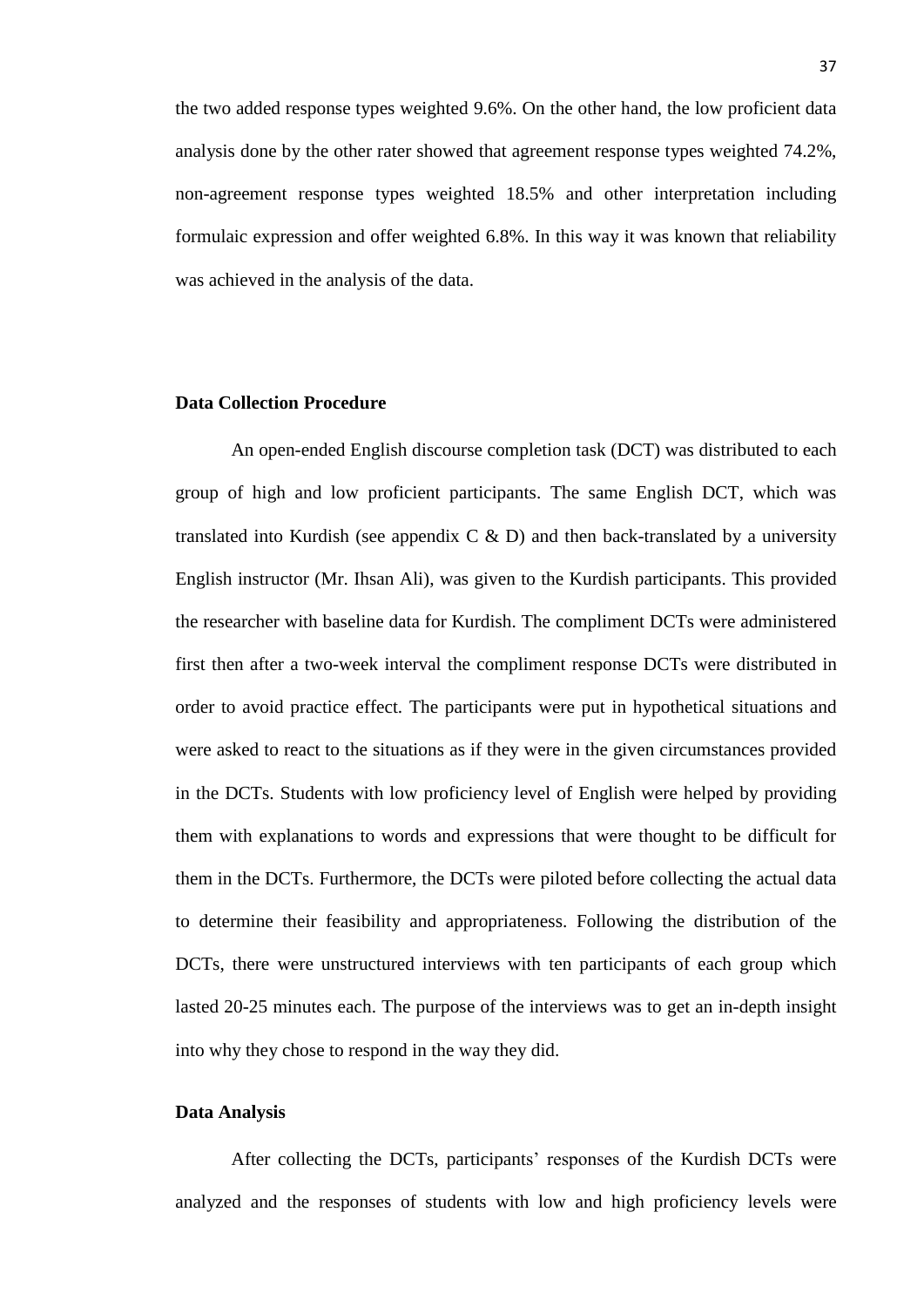analyzed separately to compare with those of Kurdish native speakers and American natives. After that, the responses were analyzed in order to categorize them. The responses of the two groups (high and low proficiency) were compared with each other and with those of the Americans. Once the categorization of the responses was finished, unstructured interviews were done after the collection of the DCTs. The interviews were then analyzed and related to the responses of the DCT items. Finally, both of these types of responses were analyzed and compared to see which group transferred the norms of Kurdish into English most.

# **Ethical Considerations**

Firstly, issues such as confidentiality have been discussed with the participants. They have been reassured that everything about them will be confidential. The participants were given the complete freedom to take part in the research. They were also asked to participate according to their schedules not the researcher's.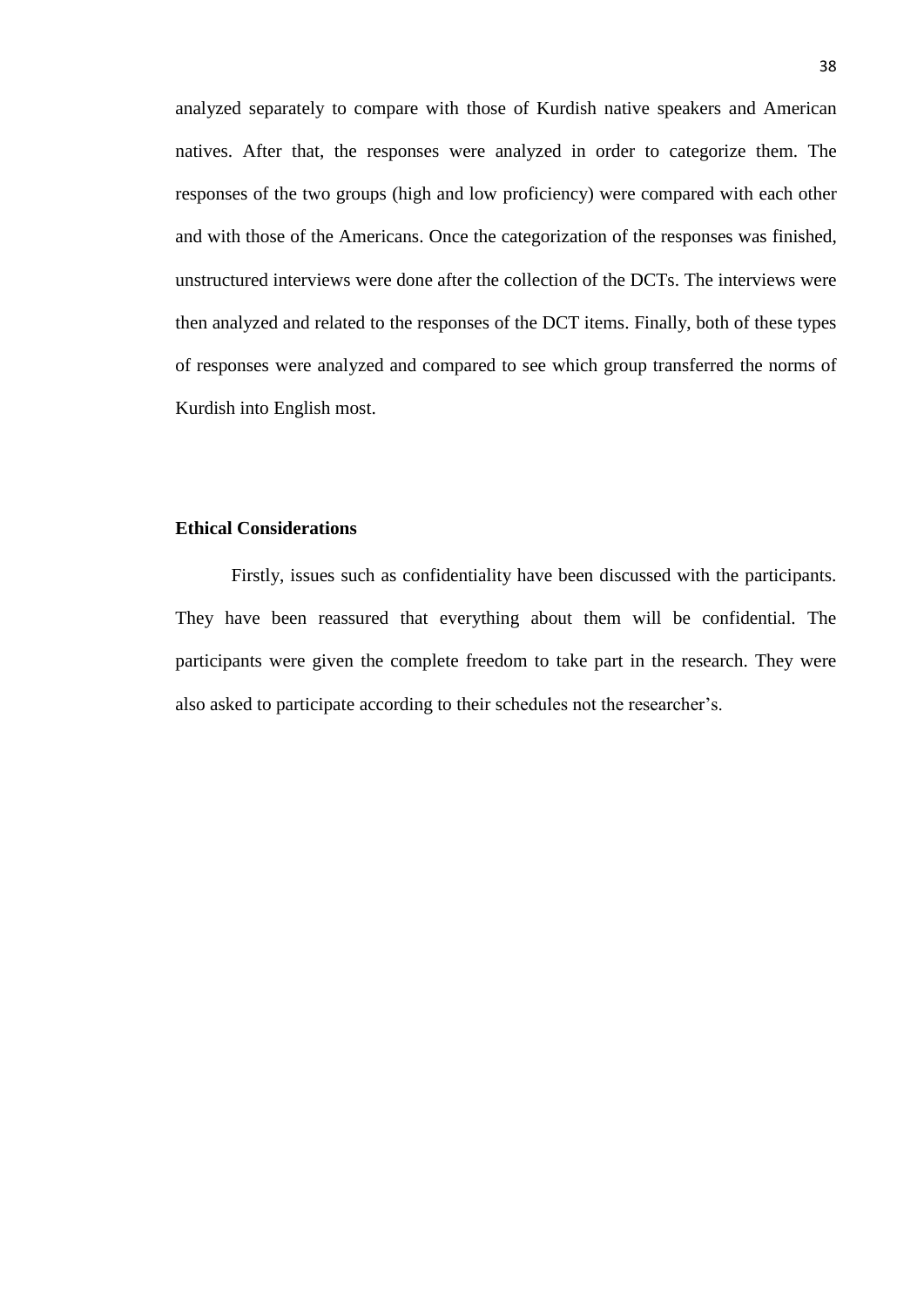#### **CHAPTER IV**

#### **RESULTS AND DISCUSSIONS**

# **The Use of Compliments and Compliment Responses by Kurdish EFL learners and Kurdish Native Speakers**

### **Compliments Used by Native Speakers of Kurdish and EFL Learners.**

As mentioned before, the compliment DCT contained 10 hypothetical situations related to three different topics namely possession, appearance and skill and one scenario that was about one's fiancé. The responses to the items were generally long and detailed which presumably is because of the ceremonious nature of the Kurdish culture. The items related to possession were 1 and 5. Item two was about a kin, which was about one's sister and it was paid special attention to as it highlights a cultural feature. These items contained both direct and indirect compliment clauses (shown in table 1) such as *very nice, beautiful, wow these are nice* often followed by a question like *where did you get them? How did you get that? How much did it cost you?*  Sometimes the compliments were followed by wishes such as, *"I wish you have better things".* The fact that these compliments are followed by wishes should not be skipped over easily. They complimenter may want to tell the complimentee that he/she is sincere about it. In other words, the complimenter may be worried that the complimentee would think that he/she is jealous of them. However, with regard to Item 2, there was only 3 direct compliments such as "*Your fiancé is handsome/beautiful*", all the other participants replied indirectly with expressions like "*I wish you have a long life together*". This may tell us that it is not acceptable to compliment on someone's wife, sister and/or fiancé. However, according to some of the participants interviewed in this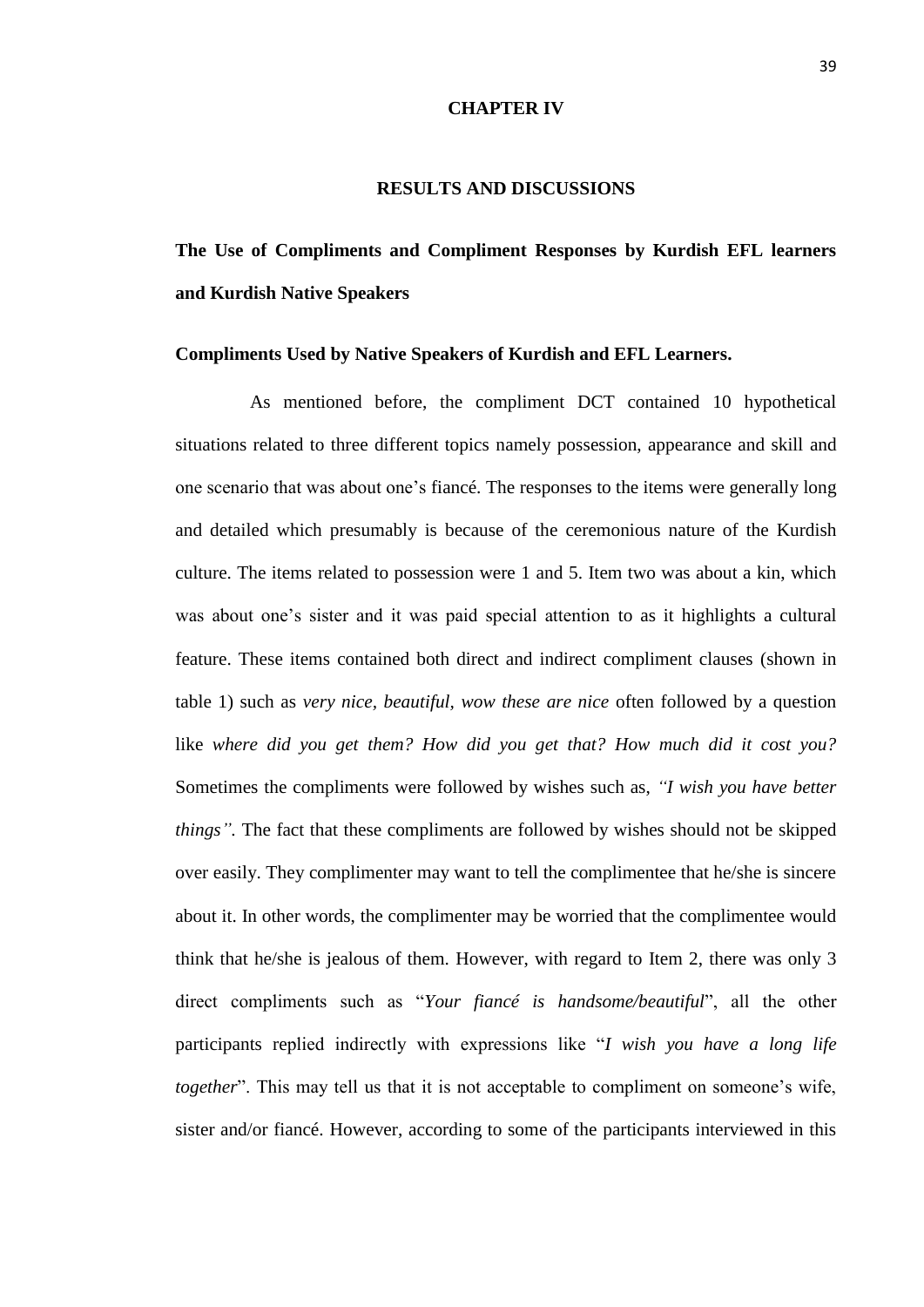study, it might be okay to compliment someone's fiancé/ sister/wife if the relationship is an intimate one.

Items 3, 4, 6, 7 and 8 were categorized under *skill*. These responses mostly started with the expression *well done*! Or expressing surprise in an indirect way such as "*You should be a singer*". They were also followed by questions and wishes. The questions included *how did you learn that?, "How did you do that?" or "Can you teach me how to do that?"* In some cases the informant asked for help like in the case of item three saying "*can you help me learn English*?" Or in item four saying "*can you help me make that dish?".*

The remaining two Items (i.e., 9 and 10) were about *appearance* and ideas. Item 9, was about *idea* and it was mostly responded with some kind of formulaic expression, such as "*well done or good idea"* followed by offering help to implement the idea saying "*I can help you implement your idea if you want*". The last item, 10, was about *appearance* and most of the participants answered with, *nice, beautiful or it becomes you*. These were followed by questions such as "*where did you have your hair cut?" "How much did you pay for it?"* These questions that follow the compliments may serve as a sign of showing sincerity. This might be specific to the Kurdish culture as it is not common in the western culture.

The Kurdish data were analyzed in terms of *directness* and *indirectness* strategies (Shown in Table 1 below). Out of 328 compliment clauses 179 clauses were direct compliments which makes up 54.5%. The rest of the compliments which made up 45.4% used indirect strategies. As can be observed, there is not much difference in the Kurdish baseline data in terms of strategy use. This data will be compared to American native speakers in terms of strategy use and syntactic patterns. The table below shows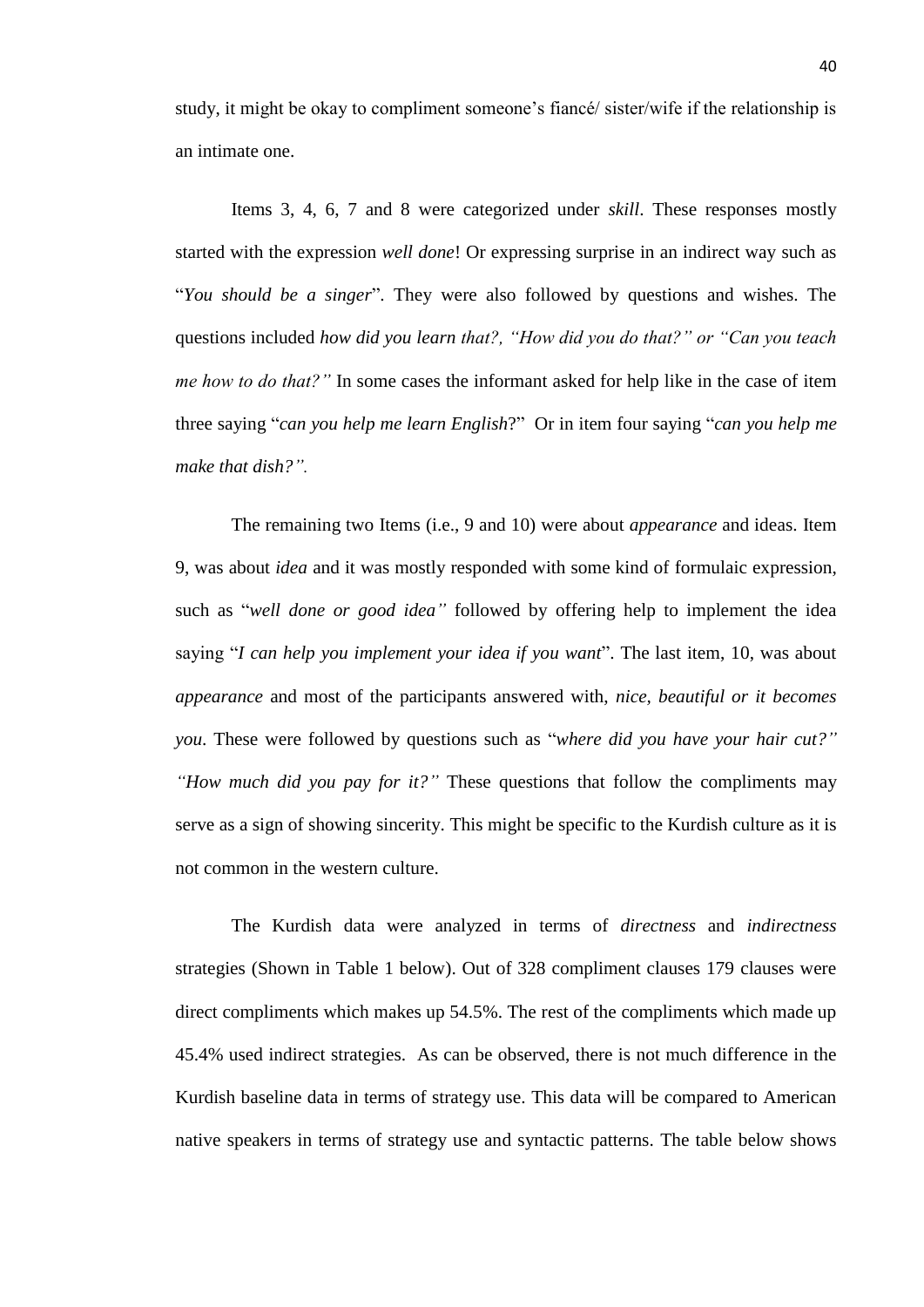the frequencies and percentages of the strategies used by Kurdish native speakers. This will later be discussed in relation to the English and inter-lingual data.

Table 1

*Compliment Strategies in Kurdish* 

|                             | No. | $\%$ |
|-----------------------------|-----|------|
| Direct compliment clauses   | 179 | 54.5 |
| Indirect compliment clauses | 149 | 45.4 |
| Total                       | 328 | 100  |

Yu et al. (2005) conducted a study about Chinese and American compliments and found out that in the majority of the cases, unlike the Kurdish participants, Americans use direct strategies to give compliments. The data demonstrated that 91.1% of the compliments were expressed directly which is way more than the Kurdish participants responses which made up 54.5%. However, only a small proportion, compared to the direct compliments, were indirect strategies which made up 8.9% (Table 2). This is also contrary to the Kurdish baseline data which was 45.4% (shown in Table 1).

As shown in Table 2 and 3, the inter-lingual data were analyzed using the same classification of strategies and it showed that both the high and low proficient Kurdish EFL learners, like their American counterparts, used direct strategies when giving compliments in English. The low proficient participants used direct strategies in 87.3% of the cases, similarly, the Americans' direct strategies made up 91.1%. Moreover, the high proficient participants also used direct strategies in the majority of the cases comprising 72.4%, except the difference with the American data was a little higher than that of the low proficient participants.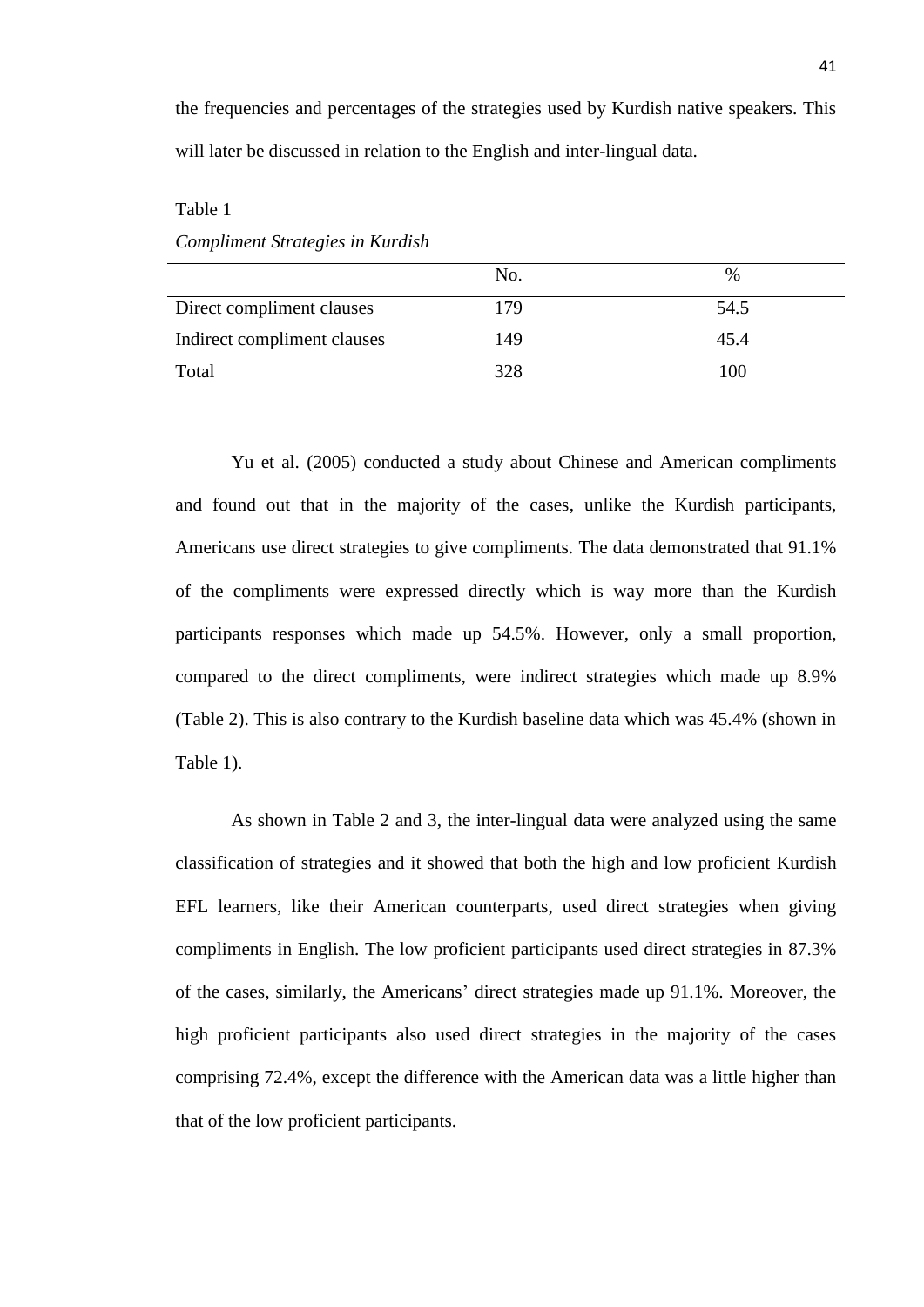# Table 2

| <b>Compliment Strategies</b> | Low Proficient |      |     | American |
|------------------------------|----------------|------|-----|----------|
|                              | No.            | $\%$ | No. | %        |
| Direct strategies            | 208            | 73.4 | 719 | 91.1     |
| <b>Indirect Strategies</b>   | 75             | 26.5 | 70  | 8.9      |

# *Compliment strategies in Low Proficient Data and American English*

# Table 3

*Compliment strategies in High Proficient Data and American English*

| <b>Compliment Strategies</b> | <b>High Proficient</b> |      | American |      |  |
|------------------------------|------------------------|------|----------|------|--|
|                              | No.                    | $\%$ | No.      | %    |  |
| Direct strategies            | 171                    | 72.4 | 719      | 91.1 |  |
| <b>Indirect Strategies</b>   | რ5                     | 27.5 | 70       | 8.9  |  |

# Table 4

# *Compliment strategies in High and Low Proficient Data*

| <b>Compliment Strategies</b> | Low Proficient |      | <b>High Proficient</b> |      |
|------------------------------|----------------|------|------------------------|------|
|                              | No.            | $\%$ | No.                    | $\%$ |
| Direct strategies            | 208            | 73.4 | 171                    | 72.4 |
| <b>Indirect Strategies</b>   | 75             | 26.5 | 65                     | 27.5 |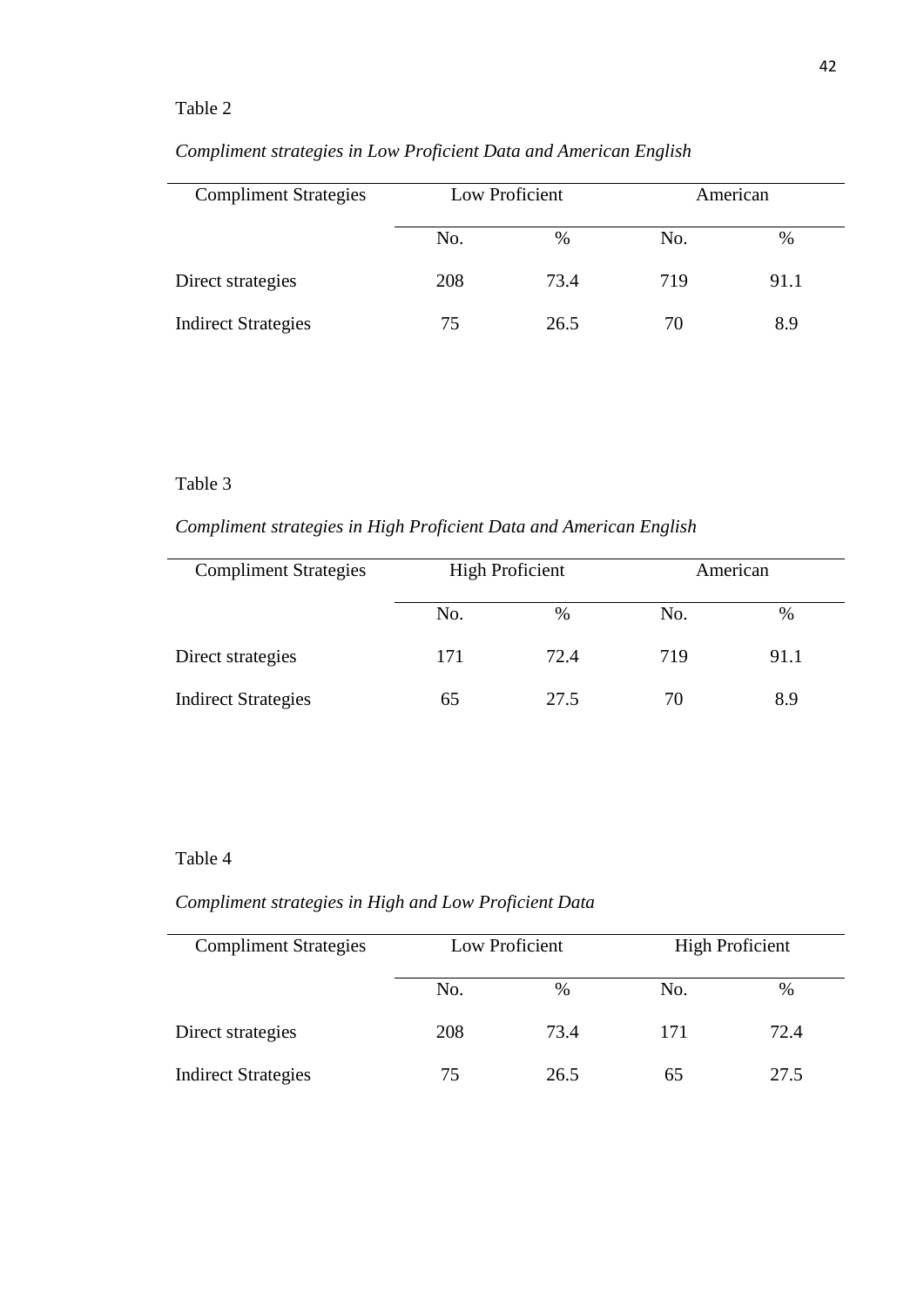A study by Manes and Wolfson (1981) (as cited in Jin-Pei, 2013), who collected a corpus of 686 compliments, showed that most of the compliments given in American English are formulaic and they fall into the following syntactic patterns. As shown in table 4, the majority of the compliments belong to the first syntactic pattern use which is 53.6%. The second and the third patterns come next and the rest of the compliments are distributed over the other patterns but only in small portions.

# Table 5

| Distribution of syntactic patterns in American English. |  |  |  |
|---------------------------------------------------------|--|--|--|
|                                                         |  |  |  |

| <b>Syntactic Patterns of Compliments</b> | Example                       | Percentage |
|------------------------------------------|-------------------------------|------------|
| 1. NP is/looks (really) ADJ.             | Your hair looks nice.         | 53.6%      |
| 2. I (really) like/love NP               | I love your hair.             | 16.1%      |
| 3. PRO is (really) (a) ADJ NP            | This was really a great meal. | 14.9%      |
| 4. You V (a) (really) ADJ NP             | You did a good job.           | 3.3%       |
| 5. You V (NP) (really) ADV               | You really handled that       | 2.7%       |
|                                          | situation well.               |            |
| You have (a) (really) ADJ NP!<br>6.      | You have such beautiful hair! | 2.4%       |
| What (a) ADJ NP!<br>7.                   | What a lovely baby you have!  | 1.6%       |
| ADJ NP!<br>8.                            | Nice game!                    | 1.6%       |
| 9. Isn't NP ADJ!                         | Isn't your ring beautiful!    | 1.0%       |
| 10. Other                                | Cool                          | 2.8%       |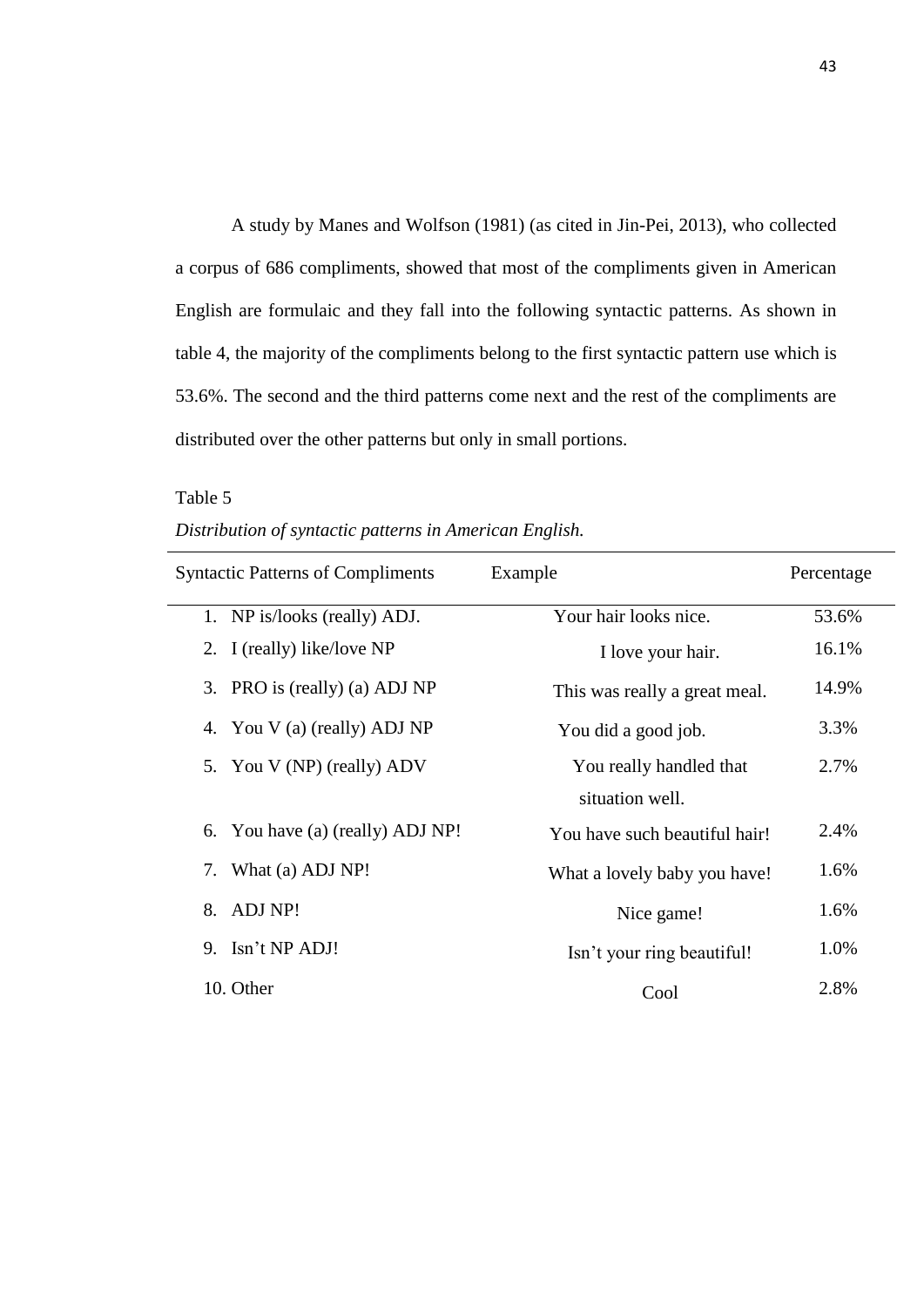### Table 6

*Distribution of syntactic patterns in compliments used by Kurdish EFL learners (High and Low proficient participants).*

| <b>Syntactic Patterns of Compliments</b><br>Example |                                            |       | percentage |
|-----------------------------------------------------|--------------------------------------------|-------|------------|
|                                                     |                                            | Low   | High       |
| 1- NP is/looks (really) ADJ.                        | Your hair looks nice.                      | 50.4% | 43.7%      |
| 2- I (really) like/love NP                          | I love your hair.                          | 5.4%  | 7.0%       |
| 3- PRO is (really) (a) ADJ NP                       | This was really a great meal.              | 10.1% | 9.1%       |
| 4- You V (a) (really) ADJ NP                        | You did a good job.                        | 4.3%  | 2.5%       |
| 5- You V (NP) (really) ADV                          | You really handled that situation<br>well. | 1.9%  | 4.1%       |
| 6- You have (a) (really) ADJ<br>NP!                 | You have such beautiful hair!              | 6.6%  | 4.5%       |
| What (a) ADJ NP!<br>$7-$                            | What a lovely baby you have!               | 1.9%  | 1.25%      |
| 8- ADJ NP!                                          | Nice game!                                 | 6.6%  | 9.5%       |
| 9- Isn't NP ADJ!                                    | Isn't your ring beautiful!                 | $0\%$ | 0%         |
| 10-Other                                            | Cool                                       | 9.0%  | 19.1%      |

As shown in Table 6, the compliments fell mostly under pattern one which is very similar to the American baseline data (shown in Table 5). This is in line with Jen-Pei et al. (2013) findings whose data were on Philippinos and turned out that most of the compliments given by both Philippinos and Americans were under the first syntactic pattern. However, no example of pattern 9 was found in the data, instead, a new pattern emerged in the low proficient data that was not used in the American baseline data namely (*That is the most ADJ NP I have ever V.*). There were 8 cases that fell under this category. Examples include like *"that was the most delicious food I have ever eaten",*  "*This is the best food I have ever eaten in my life*" and "*I have never had an employee*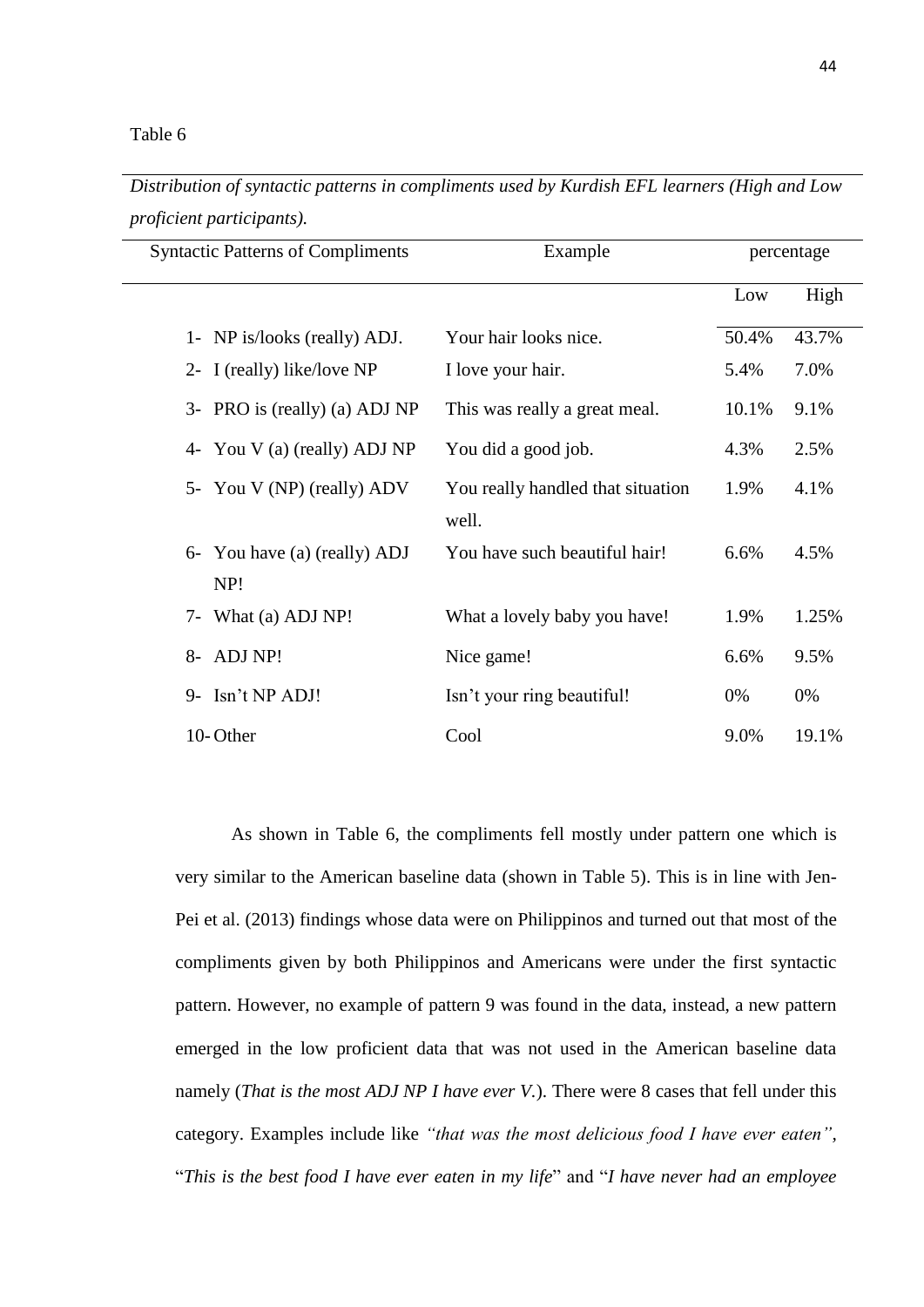*like you*" As we see in the table above, 9.0% of the compliments belong to pattern 10 as they couldn't be referred to any other structure. There were some compliments that resembled the Kurdish ones in terms of meaning. It could be inferred that they were translations of the Kurdish versions. When someone buys a new house or a car, in Kurdish, the norm is to wish that person to have better things so there were examples like, *"I wish you have better things"* and "*I wish you live a happy and healthy life in it*". In addition, there were other examples of implicit compliments expressed in questions. For instance, Item three, which was about speaking English well, most participants expressed their responses in question forms such as *"wow, how did you learn English? Could you teach me?".* There were also instances like *"I wish I had a voice like this"* and *"I want to eat my fingers too"* which means that the food was really delicious.

However, high proficient data indicated that there were more structures that fell under pattern 10, comprising 19.1%. In item 2, which was describing one's fiancé, most of the participants avoided complimenting the person in the picture, instead they wished the complimentee a happy life. Therefore, there were examples like *"You guys suit each other, wish you a happy life".* Commonly, in the Kurdish culture, in such situations it is customary to wish the person to have a good life. However, in this item, there could be variation based on different genders. The interviewees claimed that it is sometimes okay for a girl to compliment on her friends fiancé but maybe not for males. One of the male participants said "it depends on how he pays the compliment". However, these results reject the findings of Kim (2003) who set out his study on Japanese and Korean EFL learners and concluded that there were only four major compliment structures in the data namely, "NP is (intensifier) ADJ", "NP looks/seems (intensifier) ADJ", "I (intensifier) like/love NP" and "How ADJ!"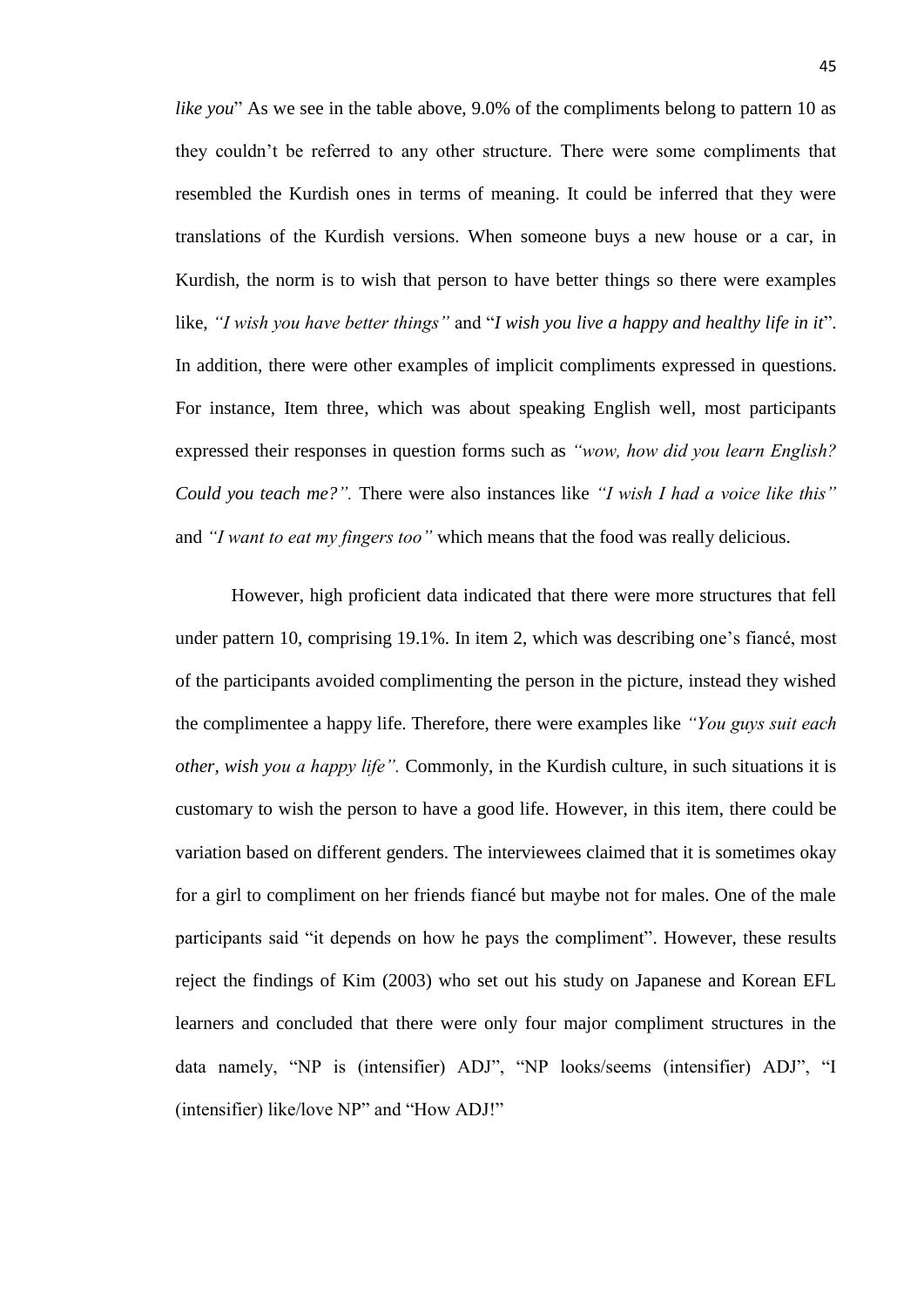In the responses of both high and low proficient participants, there were cases in which the participant made use of the expression "*Mashalla*". According to the interviews done with some of the participants, people use this expression to show that they have no bad intention or they are not jealous about the thing they are complimenting. In fact, this thought is generalized on appearance, possession and skills as well. According to the religion of Islam, this expression protects you from the evil eye. Therefore, people use it before complimenting on an item.

# **Compliment Responses Used by Kurdish Native Speakers.**

Both the Kurdish baseline data and the inter-lingual data were coded and analyzed using Herbert's taxonomy (as cited in Yousefvand, 2010). However, due to cultural differences, there was need to add two more categories to the taxonomy and these are *offer* and *formulaic expressions* (shown in Table 6). Offering a complimented item, such as possessions, to the complimenter in the Kurdish culture is an important sign of politeness or generosity and the scenarios that required *offer* did not really fit into any of Herbert's category, therefore it was added to the taxonomy as a separate CR strategy. Another category which was added to the taxonomy is *formulaic expressions*. This is also in line with Yousefvand et al. (2010) findings in which she added formulaic expressions as a separate category stating that these expressions are from the speaker's culture and it saves them from the dilemma of self-praise. However, In Kurdish I have found out that *formulaic expressions* are culturally bound expressions that might only make sense in the source language and may have different functions in English, thus it was also treated as a separate CR strategy. The other responses of the compliments were categorized and analyzed according to Herbert's taxonomy (shown in table 6 below).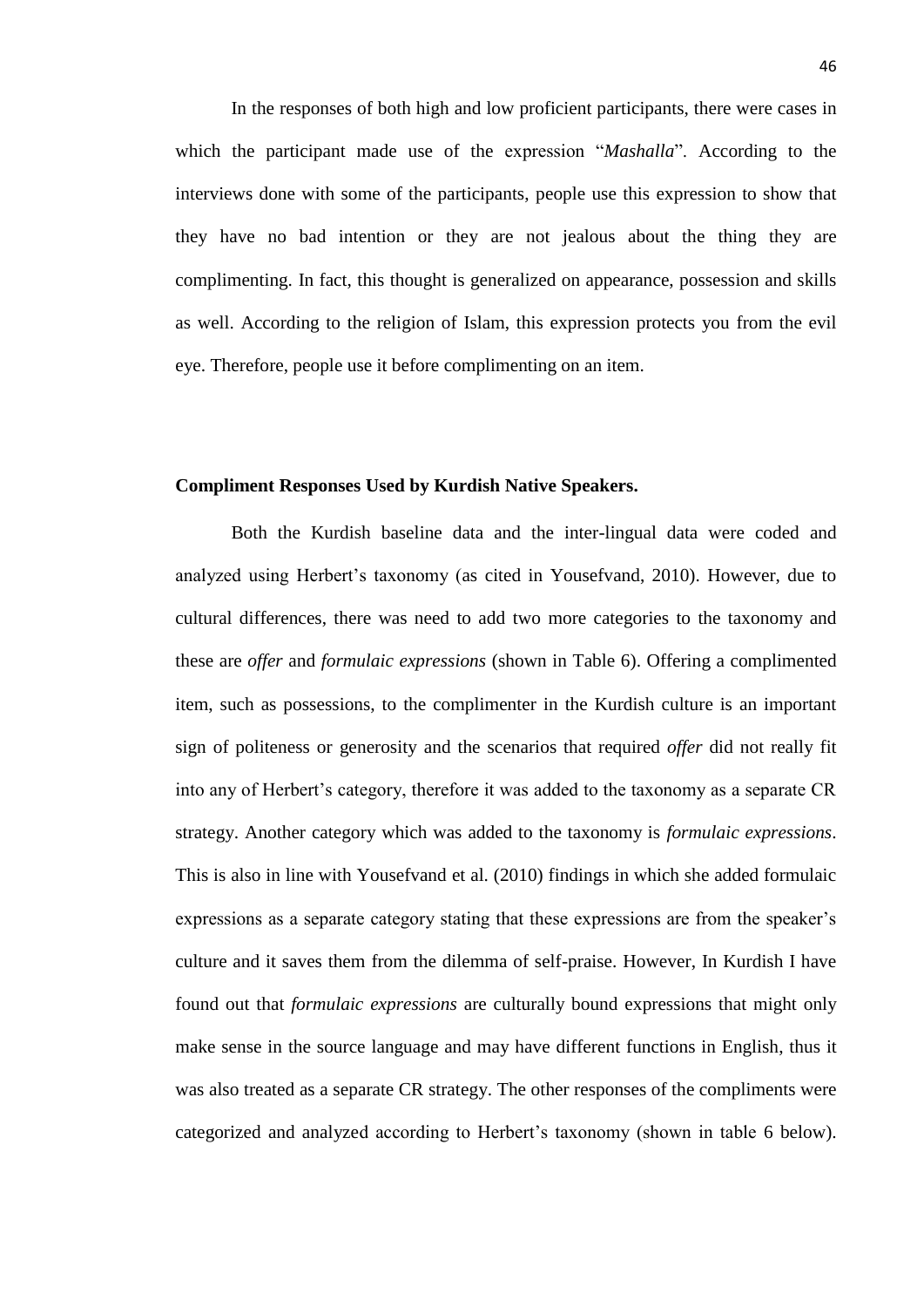The responses of each item will separately be analyzed below and then they will be summarized in a table (Table 6).

**Item 1:** You have just graduated from high school and have received a prize for being the top graduate. One of your former teachers is very happy to hear the good news and congratulates you on your achievement as follows:

- A. Congratulations! You have done a great job. Well done!.
- B. You say:

The responses to scenario one were of two types. 15 of the participants replied with an *appreciation token* such as "*Thanks dear teacher*", and the rest of the participants reassigned the compliment to the complimenter (their teacher) expressing it in different ways such as "*if it wasn't for you I wouldn't have gotten this*", "*it was because of your effort I achieved this*". However, most of them expressed the reassignment saying "*This was all because of you*". To respond to such compliments in the Kurdish culture, especially given by a teacher, parents or an elderly, it would be appropriate to reassign the success or achievement to the complimenter otherwise the complimentee may appear inconsiderate or they might be considered arrogant. This was accentuated by the interviews conducted with the participants.

**Item 2:** You have invited a friend for dinner. He/she is very impressed by your food and has enjoyed it a lot. S/he compliments you saying:

- A. The food was really great!
- B. You say:

Most of the complimentees, that comprised 23, replied with a Kurdish formulaic expression which is used after eating. They said "*Noshi gyant be*" which is closely translated into "*hope you have enjoyed it*!". Only three participants accepted the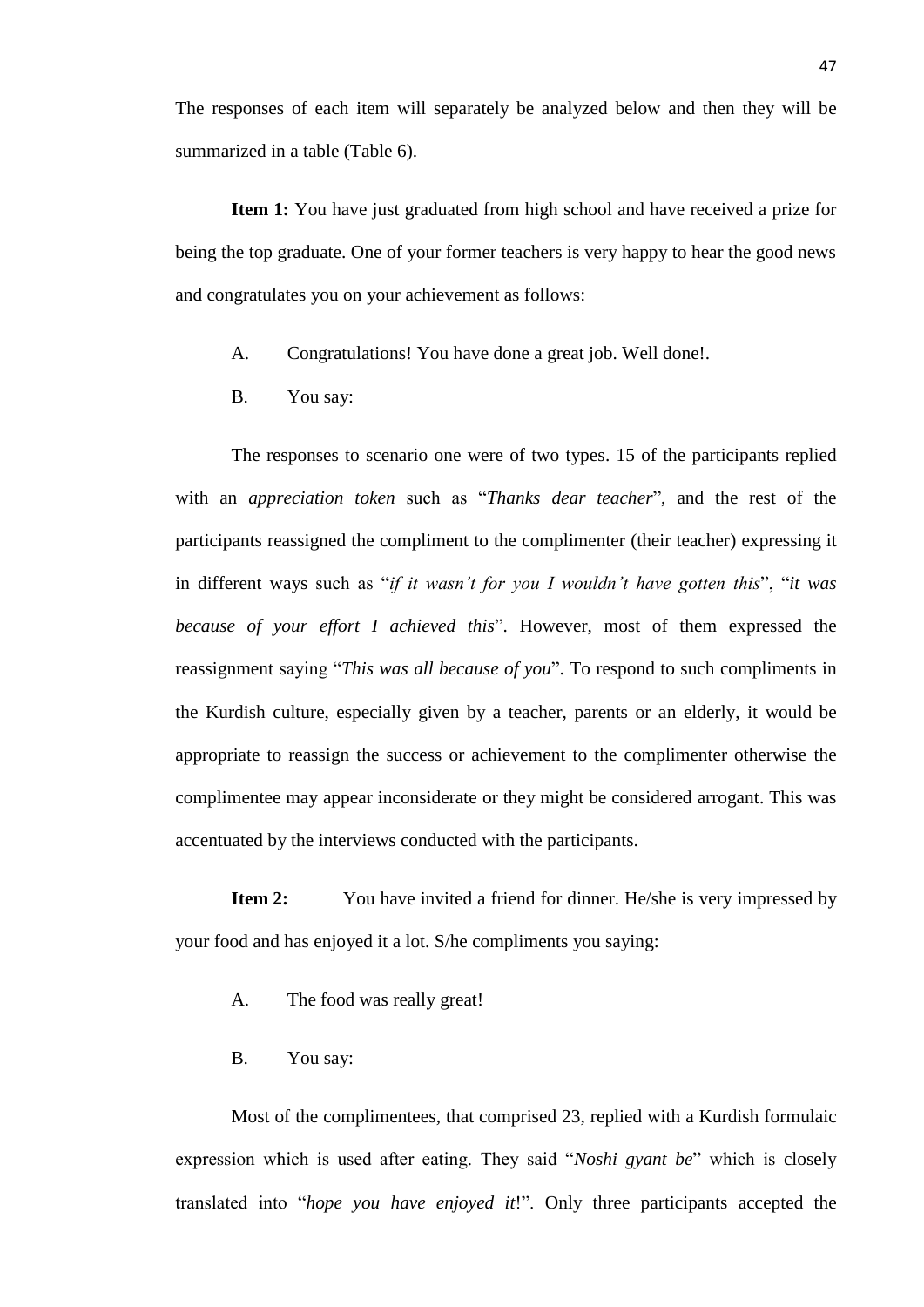compliment by replying with a praise upgrade, of which one was a combination of the Kurdish *formulaic expression* "*Noshi gyant bet*" and *praise upgrade* "*Everything I do makes people amazed!*" and the other two said "*of course, anything I make tastes amazing*". This response might have come from the complimentee's thinking that there is some kind of informality between the guest and him/herself, otherwise it would not be appropriate to respond in such a way if the relationship is not an intimate one. One of the participants offered to invite the complimenter again and one case of *scale down* in which the participant said "*It is not worthy of you*", which is again very common in Kurdish to respond to such compliments. One participant reassigned the skill to her mother saying "*My mother is a very good cook*".

**Item 3:** suppose you have a break between your lectures and you want to go to the cafeteria with a friend of yours. When you enter the cafeteria you come across your sister and you superficially introduce your friend and sister just saying their names, i.e. your friend does not know she is your sister. When she leaves, your friend compliments her and saying:

- A. She was beautiful!
- B. You say:

In this scenario, the participants' responses varied according to gender. All the females accepted the compliment in different ways. Seven of them responded reassigning the beauty to themselves saying "*Of course she is beautiful, because she is my sister*". Some of these responses were followed by laughter "*haha…*" which might indicate that it is a joke. 4 of them replied with a Kurdish *formulaic expression* "*Chawt jwana*" which is "*your eyes are nice*" usually expressed when someone compliments on the beauty of a possession or someone you know (e.g. sister, child..etc.). 2 of the female participants did not acknowledge the compliment and only said "*she is my sister*".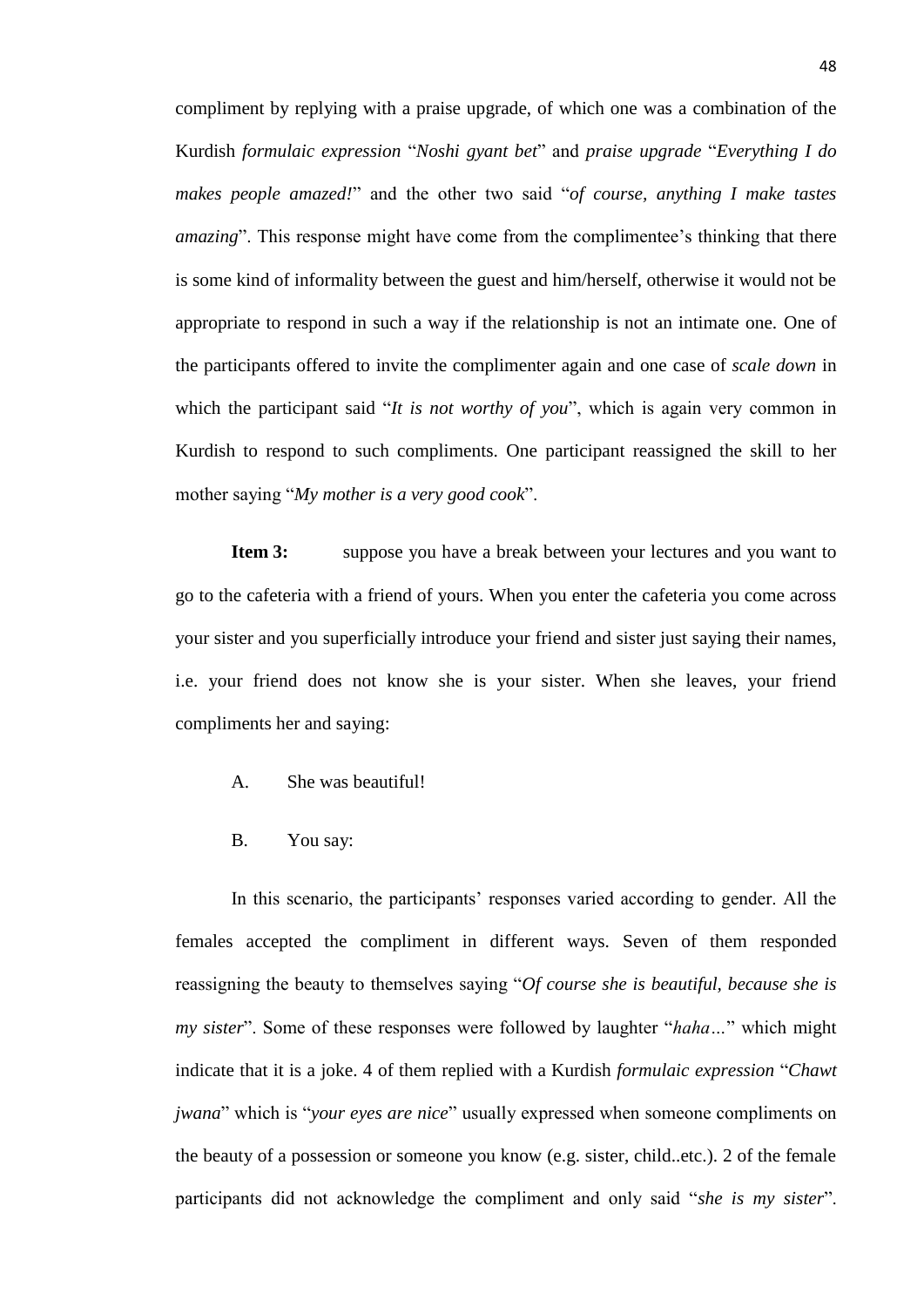However, this was different for the male participants. Twelve of them scaled the compliment down which was expressed in different ways. These responses included "*have some manners, she is my sister", "you idiot, she is my sister*" and "*don't you have sisters and mother*". The latter is usually said by the complimentee in such cases implying that it would not feel right if he/she said something like that to the complimenter. This means that the complimentee wouldn't want him to compliment on his sister. Further, three of them chose not to say anything which can be classified as no acknowledgment in the taxonomy. One participant replied with *question* saying "*really? She is my sister!"* and one other replied with an *appreciation token*. The interviews revealed that a situation like this in which someone compliments on your sister depends on the degree of intimacy and the way he says the compliment. If the person senses that the compliment-giver has some intention behind the compliment, then it is not okay. However, if there is no intention and the compliment is an innocent one, then it is fine.

**Item 4:** You have bought a new pair of jeans, and you wear it for the first day of university after summer break. You meet your classmate and s/he says:

- A. Your jeans are very nice!
- B. You say:

The majority of the participants, 17 of them, responded with offering the pair of jeans, saying "*Thanks, you can have them*". This was either done directly such as "*you can have it*" which might sound kind of weird for someone to offer you their pair of jeans. Some others still offered the jeans but expressed it in a different way such as "*I will bring it to you later if you want*". However, among the offers, one of them was a combination the Kurdish formulaic expression "*Your eyes are nice*" and offering the item at the same time. This was also classified as *offer*. Offering a complimented item in the Kurdish culture is very common which is why most of them offered the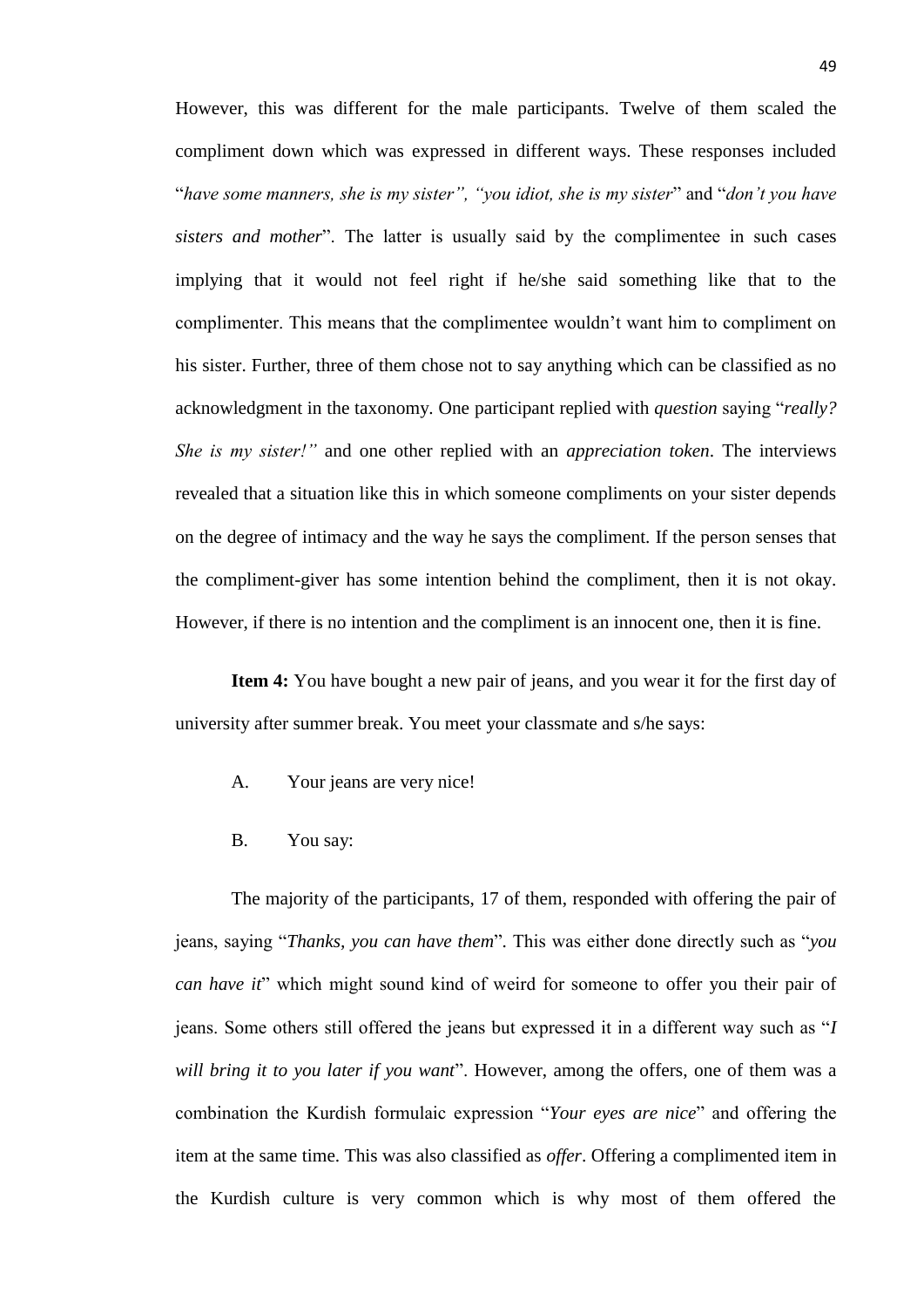complimenter to take the jeans. Five of them replied to the compliment saying "*Thanks, your eyes are nice*" which is a formulaic expression used when someone or someone's possession, children are complimented. Four of them answered with an *appreciation token* "*Thank you*" and one of them replied with a *question*. There were also two cases of *comment acceptance* saying "*It's new*".

**Item 5:** You have recently built a house. You have built it yourself with a very nice design. Your friend pays you a visit and says:

- A. Your house is excellent!
- B. You say:

In this item 11 of the participants replied with the *formulaic expression* "*Nukhshet le bet*" which translates into "*hope you have it/the same to you too*". Again, it is customary to wish the same for the complimenter to have the same when your possession such as cars, houses and etc. are complimented. There was one case of another Kurdish formulaic expression which was "*Your eyes are nice/beautiful*". Moreover, five of them replied only with an *appreciation token* "*Thanks/ thanks much*" and six of them replied with *comment history* saying "*I got really tired with it*". There were four cases of *comment acceptance* "*Thanks, I designed it myself or I got the design from the internet*". There was only one case of *praise upgrade* which was "*Of course, I am an engineer*". The case in which the complimentee replied with *praise upgrade* is not acceptable in such cases unless the two people have a socially intimate relationship. In this case the complimentee would otherwise be perceived as a show off.

**Item 6:** You have bought a new American car. You go to university and see one of your friends in the car park. He/she compliments your car and says:

A. it is a very nice car!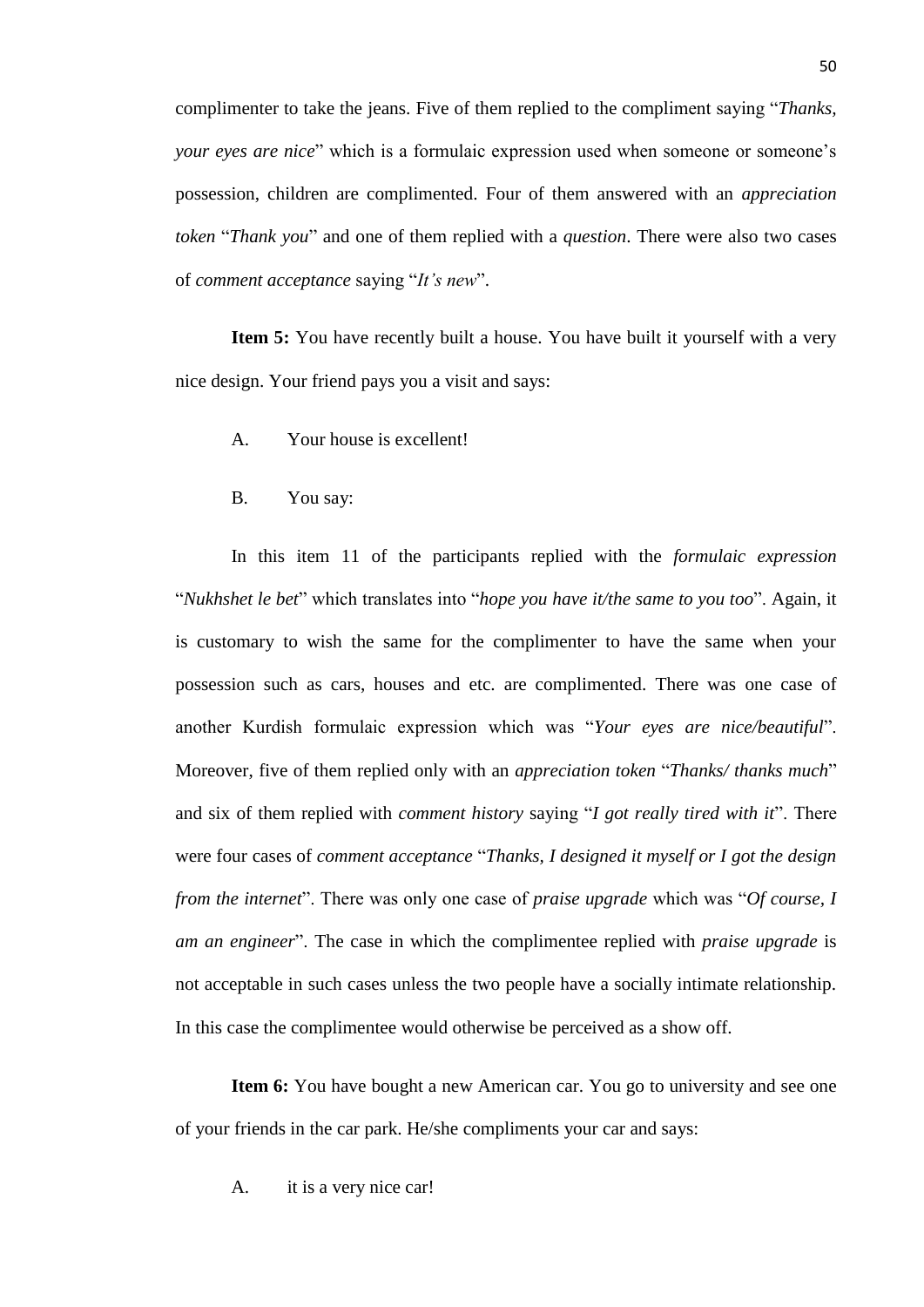#### B. You say:

The analysis of this scenario showed that 12 of the subjects accepted the compliment replying with an *appreciation token* "*Thank you*" and also eight others replied with the Kurdish *formulaic expression* saying "*Hope you have the same too*", which is explained in the previous item that it is a norm to wish the person the same thing when complimenting on possession. One participant replied with another *formulaic expression* which was "*Your eyes are nice*" There were two cases of *comment history* stating "*thanks, I bought it recently*". The other responses varied and they contained two cases of interpreting the compliment as *request* stating "*Do you want me to take you for a ride? And "Thanks, I paid a lot for it, do you want to try it?*". In addition, there was only one case of *reassignment* saying "*This is not mine, it is Godgiven*". This type of response has a religious root as the belief is that everything you have, have been granted by God. There was also two cases of *comment acceptance* saying "*Thanks, a lot of people say that and it burns a lot of fuel*" and also a case of *praise upgrade* "*Yes, that is why I bought it*" which may sound rude in case of responding to formal acquaintances.

**Item 7:** You have presented a subject in the class and it seems that everyone likes the subject. One of your friends comes and says:

- A. The information was really good and beneficial.
- B. You say:

Among the responses, seven respondents answered with an *appreciation token* "*Thanks much*". However, 14 of them replied with *comment acceptance* "*Thanks, I hope it was useful for everyone*". Two of them answered with *question* saying "*Really? Was it?*" which is a sign showing uncertainty which is normal amongst students. Three others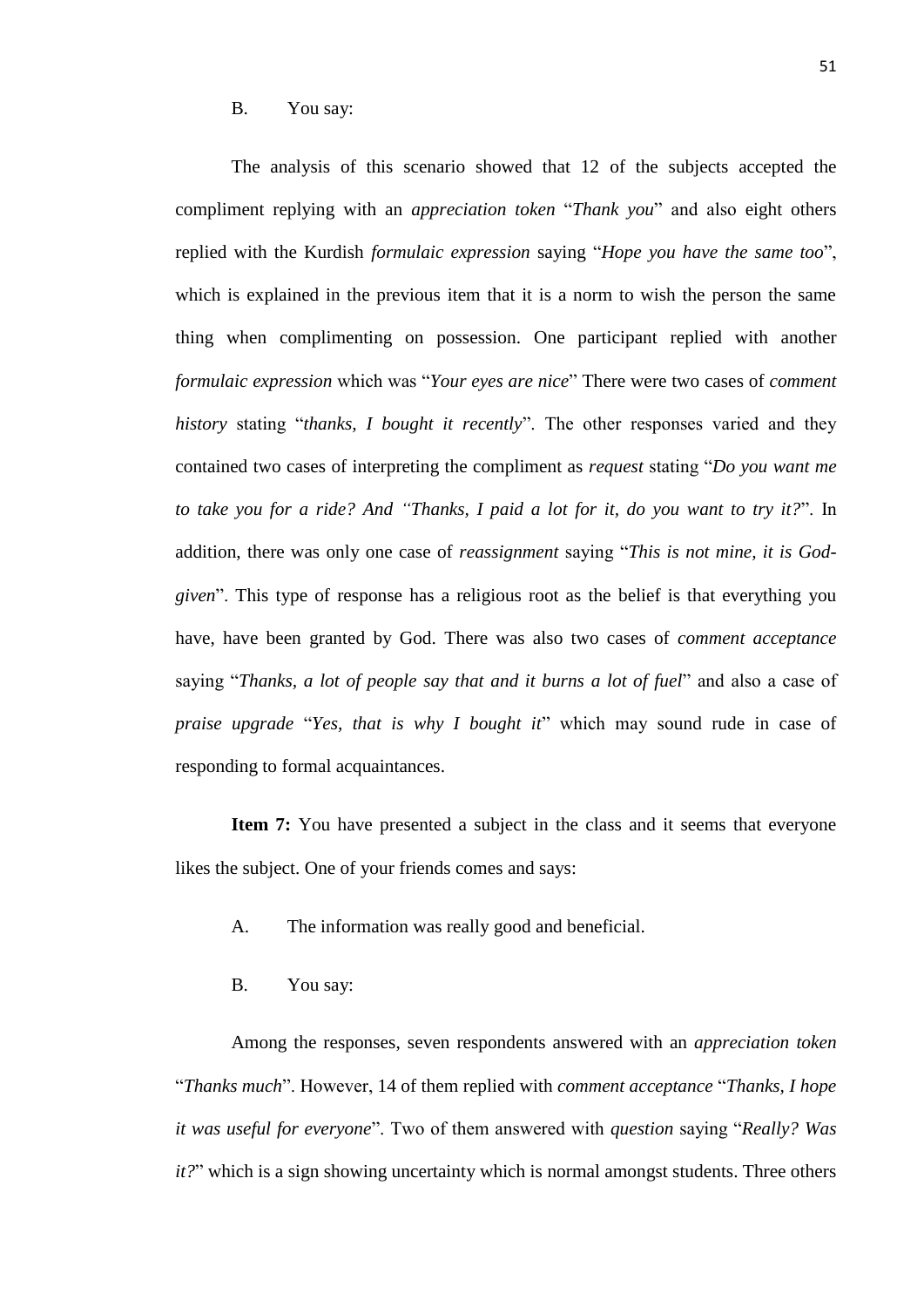replied with *comment history* stating "*I got really tired with it*" and "*Thanks, I read a lot of books about it.*". Other responses included 2 cases of *praise upgrade* "*Of course I am always like this*" which shows that the complimentee considered the complimenter a close friend, otherwise it is not nice to respond in such a way. One respondent replied with "*Thanks for listening, I hope it is worthy of your compliment*" which can function as *scale down*. There was one *formulaic expression* which was "*I am at your service*".

**Item 8:** It has been a week since you have started your new job. You work hard to satisfy your boss and sometimes stay late to finish your tasks. Your boss realizes that you stay late. S/he comes to you to show his/her appreciation for what you do and says:

A. I know you work very hard here, I appreciate it!

B. You say:

Eighteen participants replied to this item with *comment acceptance* stating "*Thanks, I am only doing my job*". There were also four informants who answered with only an *appreciation token* "*Thanks*". Moreover, four of them replied with "*Thanks, I hope I have satisfied you*" which can also function as *comment acceptance*. There was also a case where the subject asked for extra money. This is not really customary in the Kurdish culture, however, the respondent might have thought that there is some intimacy between him/her and the boss and could jokingly say that.

**Item 9:** you have received a gift as you were one of the top students of your college. Your mom tells you:

Congratulations! I am proud of you!

You say: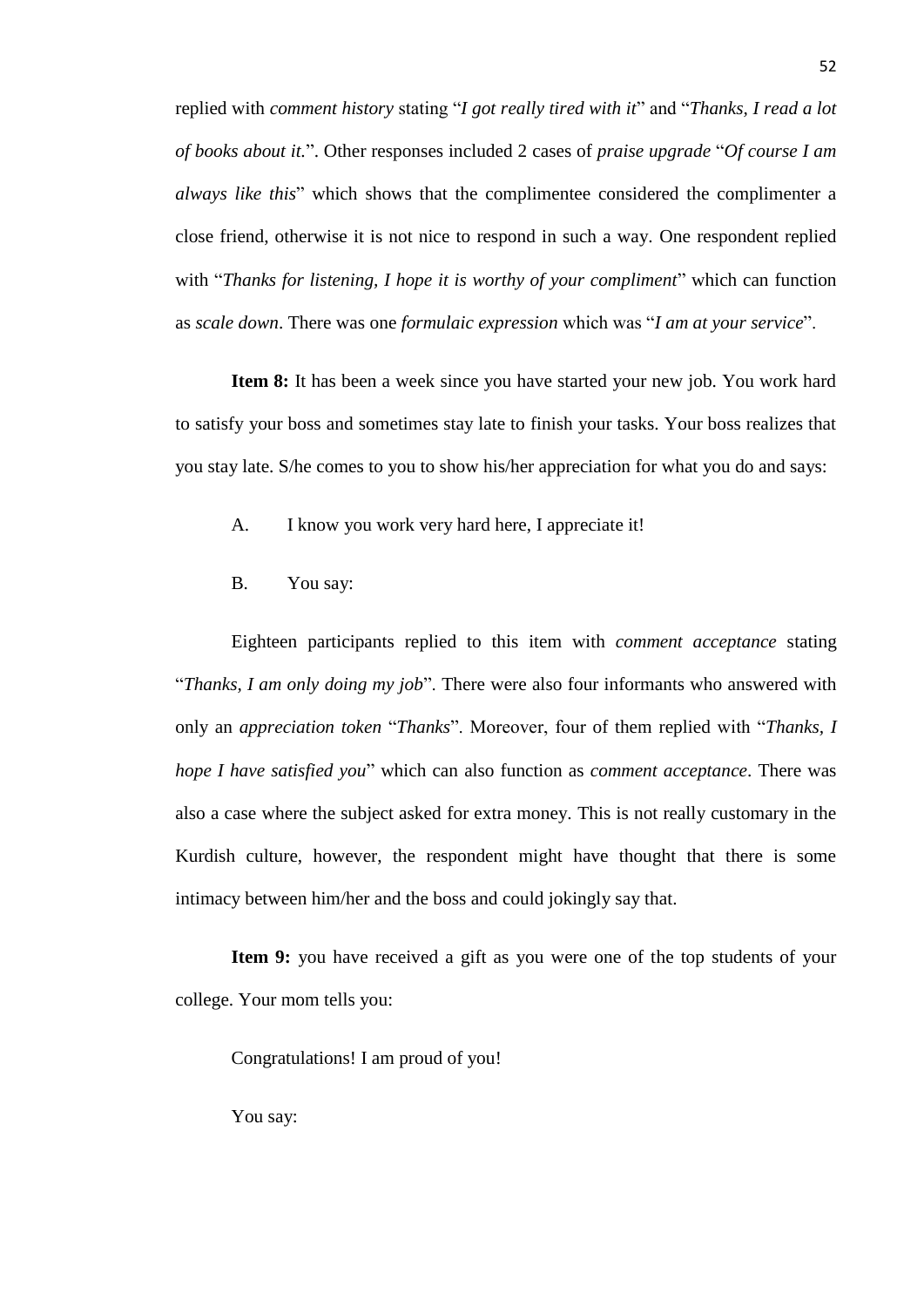Fifteen of the informants reassigned their success to their mother saying "*Thanks very much mom, this was all because of you*". There were four cases who answered with an *appreciation token* "*Thank you!*" which sounds a little cold for a mother-son relationship in the Kurdish culture. Three of the participants returned the compliment to the complimentee by saying "*I am proud of a mother like you*". Other responses were "*I will always try to make you proud*" or "*I kiss your hands dear mother*" which is a sign of respect to kiss the hands of the elderly in such cases in the Kurdish culture. In addition, there was only one case of reassigning the compliment to God saying "*Thanks to God*" and a case of *comment acceptance* stating "Thanks dear mother, I am glad that you are happy".

**Item 10:** Assume that your instructor hands you a paragraph and asks you to write on the board five minutes before s/he comes to class and the lecture starts. While writing, one of your classmates notices that your handwriting is very nice and compliments your handwriting saying:

- A. Your handwriting is really nice!
- B. You would say:

Sixteen of the participants accepted the compliment with an *appreciation token* saying "*Thanks or Thanks a lot*". On the contrary, four of them scaled it down and stated "*I don't think it is nice or I wrote it very slowly otherwise it is not nice*". There were two cases of the Kurdish *formulaic expression* "*Your eyes are nice*". Other responses included a case of *comment history* such as "*Thanks much, I have been to a calligraphy course*", and a *praise upgrade* stating "*Thanks, it is genetics*", and one question like "*Really, is it nice?*". There was only a case of returning the compliment saying "*Thanks, so is yours*". In this case we see that the complimentee may have thought that there is an obligation to return the compliment even though the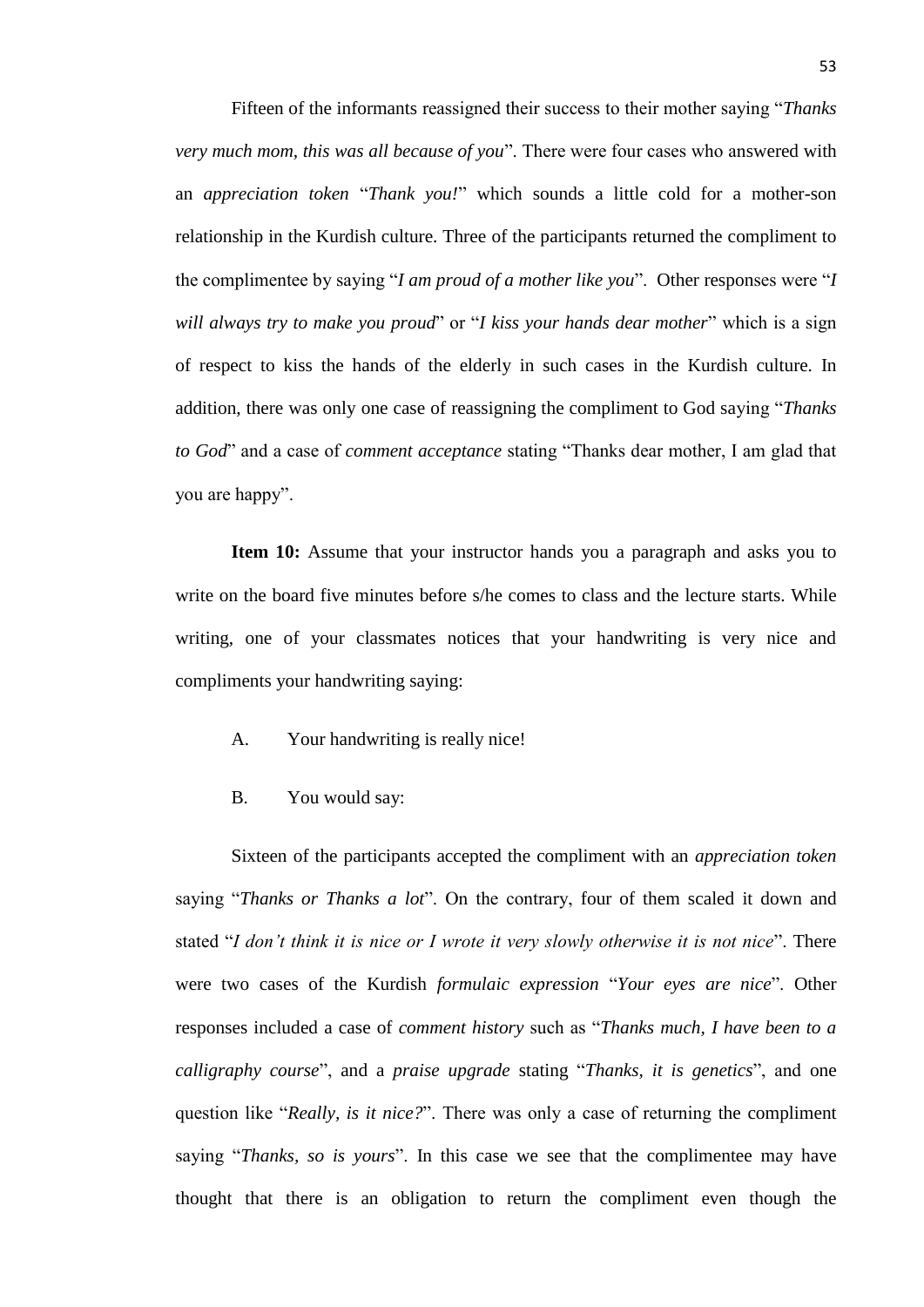complimenter's handwriting is not included in the hypothetical situation. Furthermore, one participant replied with sort of a joke saying "*Thanks, my handwriting is nice even when I type on computers*" which can be considered as comment acceptance. There were also two other cases of comment acceptance which was expressed as "*Thanks, I like this handwriting*".

 As mentioned above, the table below (Table 6) summarizes the Kurdish baseline data in terms compliment response frequency.

# Table 7

# *Compliment Response types and frequencies in*

#### *Kurdish*

| <b>CR</b> strategies |                       | Frequency   | Percentage |
|----------------------|-----------------------|-------------|------------|
|                      | A. Agreement          |             |            |
| I.                   | Acceptances           |             |            |
|                      | 1. Appreciation token | 68          | 23.8       |
|                      | 2. Comment acceptance | 48          | 16.8       |
|                      | 3.<br>Praise upgrade  | 8           | 2.8        |
|                      | Sub-total             | 124         | 43.4       |
| I.                   | Non-acceptance        |             |            |
|                      | 1. Comment history    | 12          | 4.2        |
|                      | 2. Reassignment       | 41          | 14.3       |
|                      | 3. Return             | 4           | 1.4        |
|                      | Sub-total             | 57          | 20         |
|                      | <b>Totals</b>         | 181         | 63.3       |
| В.                   | Non-agreement         |             |            |
|                      | 1. Scale down         | 18          | 6.3        |
|                      | 2. Question           | 5           | 1.7        |
|                      | 3. Disagreement       | $\mathbf 0$ | 0.0        |
|                      | 4. Qualification      | $\mathbf 0$ | 0.0        |
|                      | 5. No acknowledgment  | 5           | 1.7        |
|                      | <b>Totals</b>         | 28          | 9.7        |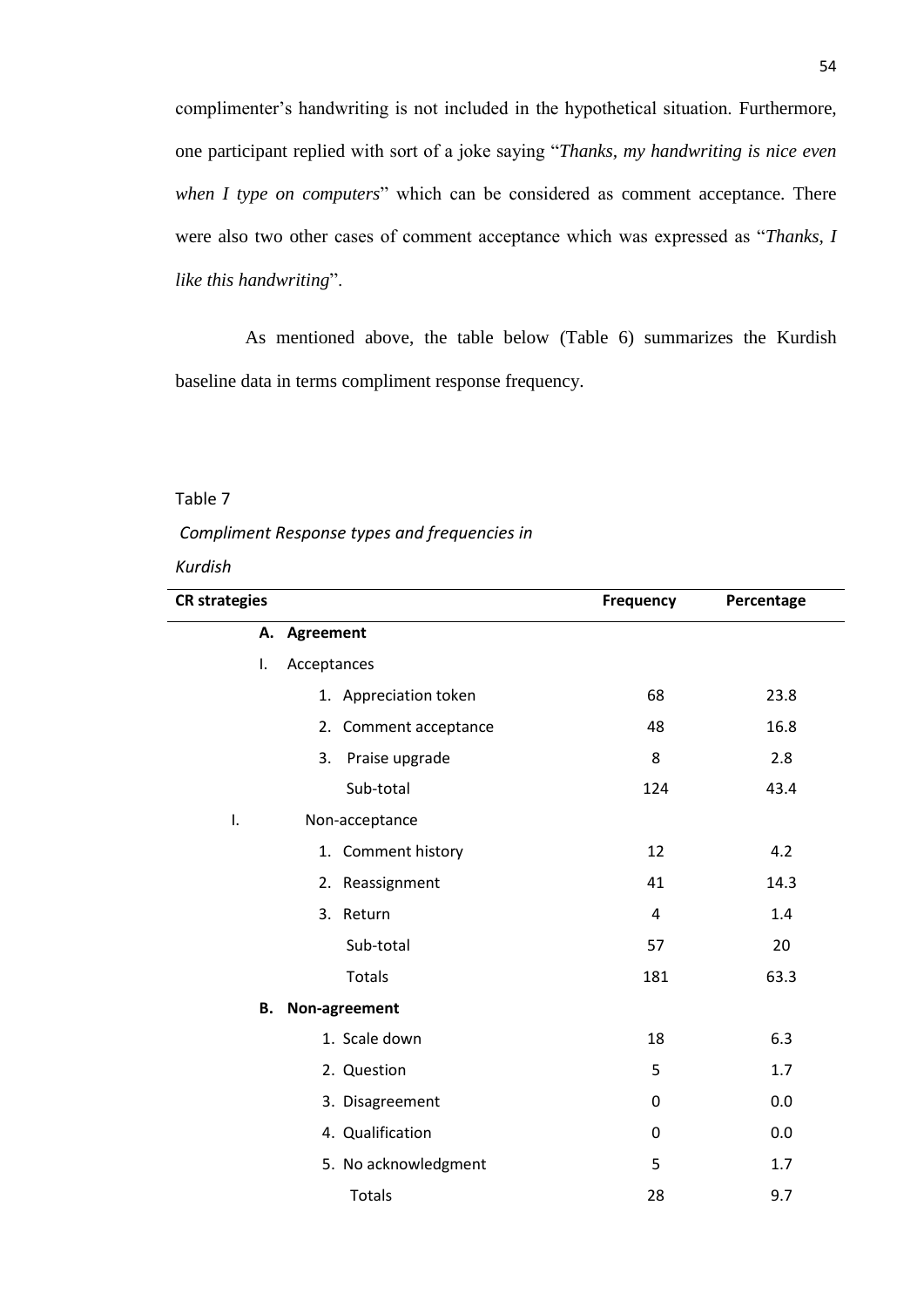| $\epsilon$<br>J. |  | <b>Other interpretation</b> |
|------------------|--|-----------------------------|
|------------------|--|-----------------------------|

|       | 1. Request               | 2  | 0.7  |
|-------|--------------------------|----|------|
|       | 2. Formulaic Expressions | 56 | 19.6 |
|       | Offer<br>3.              | 18 | 6.3  |
| Total |                          | 76 | 26.6 |

The data in table 7 show that the majority of the data, comprising 63.3%, were distributed on the agreements response types. This means that Kurdish speakers tend to agree with compliments more than the other types in the other two categories. Nonagreement response types made up 9.7% and other interpretation including the two added types, *formulaic expression* and *offer*, comprising 26.6%. Later on, these results will be discussed with respect to the English and inter-lingual data. This finding is in contrast with Ebadi and Salman et al. (2015) findings in which only 38% of his data, which were elicited from Iraqi Arabic speakers, were agreements. Moreover, 13% were non-agreements and 49% were other interpretations including *formulaic expressions.* Moreover, the findings of this study is similar to that of Razmjoo, Barabadi and Arfa (2013) who set out their study to investigate compliment response speech act in Persian. Their results showed that the majority of the compliments were agreement and also they further discuss making offer, which was found to be one of the response types added to the taxonomy in this research, is a way of making "Ta'aruf" which is a key feature of the Iranian culture.

#### **The Use of Compliment responses by Kurdish EFL learners**

To avoid redundancy, I will not write the items here again, I will just mention the number of the items. Hence, the reader can refer to the items above in the Kurdish data or in the appendix. Herbert's taxonomy is also used to analyze the data.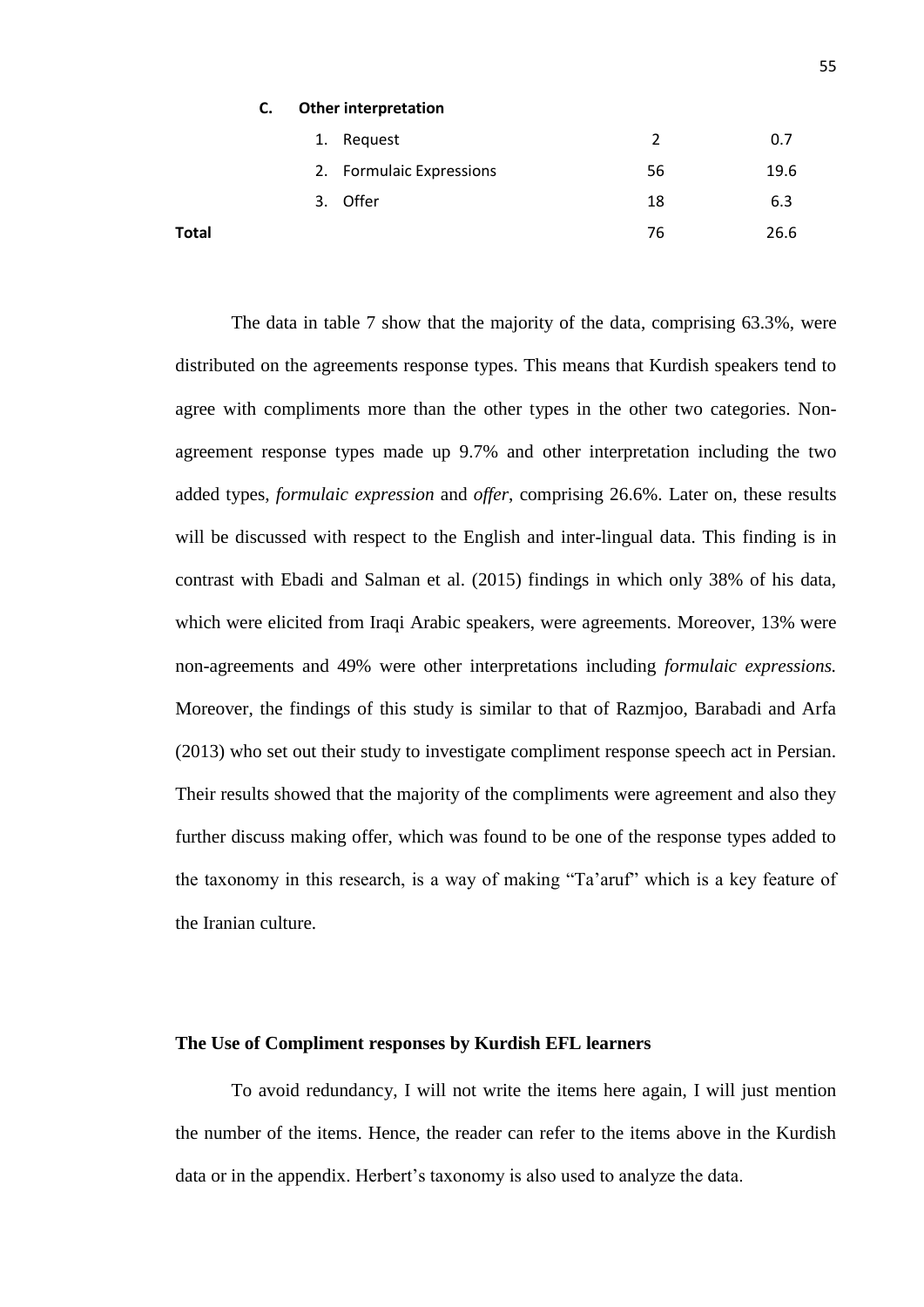#### **Item 1:**

In this item, 16 of the low proficient participants reassigned their success to their teacher and this was mostly expressed in phrases like this "*Thanks much, this was all because of you*". The interviewees asserted that it would be polite to reassign your success to your teacher. In addition, 17 of them accepted the compliment with an appreciation token such as "*Thanks* or *Thank you so much, I appreciate it*". One participant replied with a comment history saying "*Thanks much, I did study hard for the exams*", and one other said "*Thank you so much, I am really happy that you are glad*". However, 12 of the high proficient participants also reassigned the compliment to the comlimenter and 21 of them accepted the compliment with an appreciation token.

# **Item 2:**

On the one hand, only five of the participants accepted the compliment expressing it in an *appreciation token* "*Thank you*". Moreover, eight of them said "*Thank you, I hope you enjoyed it*" which is an equivalent of the Kurdish expression "*Noshi gyant be*" usually used after having meals. There were six cases of "*Thanks, I am happy you say that*". Further, five of them answered with a *question* saying either "*really?*" or "*do you like it?*" and in two cases followed by "*I am glad you enjoyed it*". There were four cases of offering the meal again mostly saying "*you can come and have it again, this is not the last time*". Additionally, two participants replied with "*It is nothing for you*". There was only one case of *praise upgrade* and one other reassigned the skill to her mother. On the other hand, 10 of the high proficient students expressed happiness that they guest enjoyed the food saying "*I am glad you liked/loved it*". Seven replied with the Kurdish formulaic expression "*Noshi gyant be*" which translates into "*I hope you enjoyed it*". Interestingly, there were three cases of the use of the French formulaic expression "*bone appetite*". The participants might have been unable to find a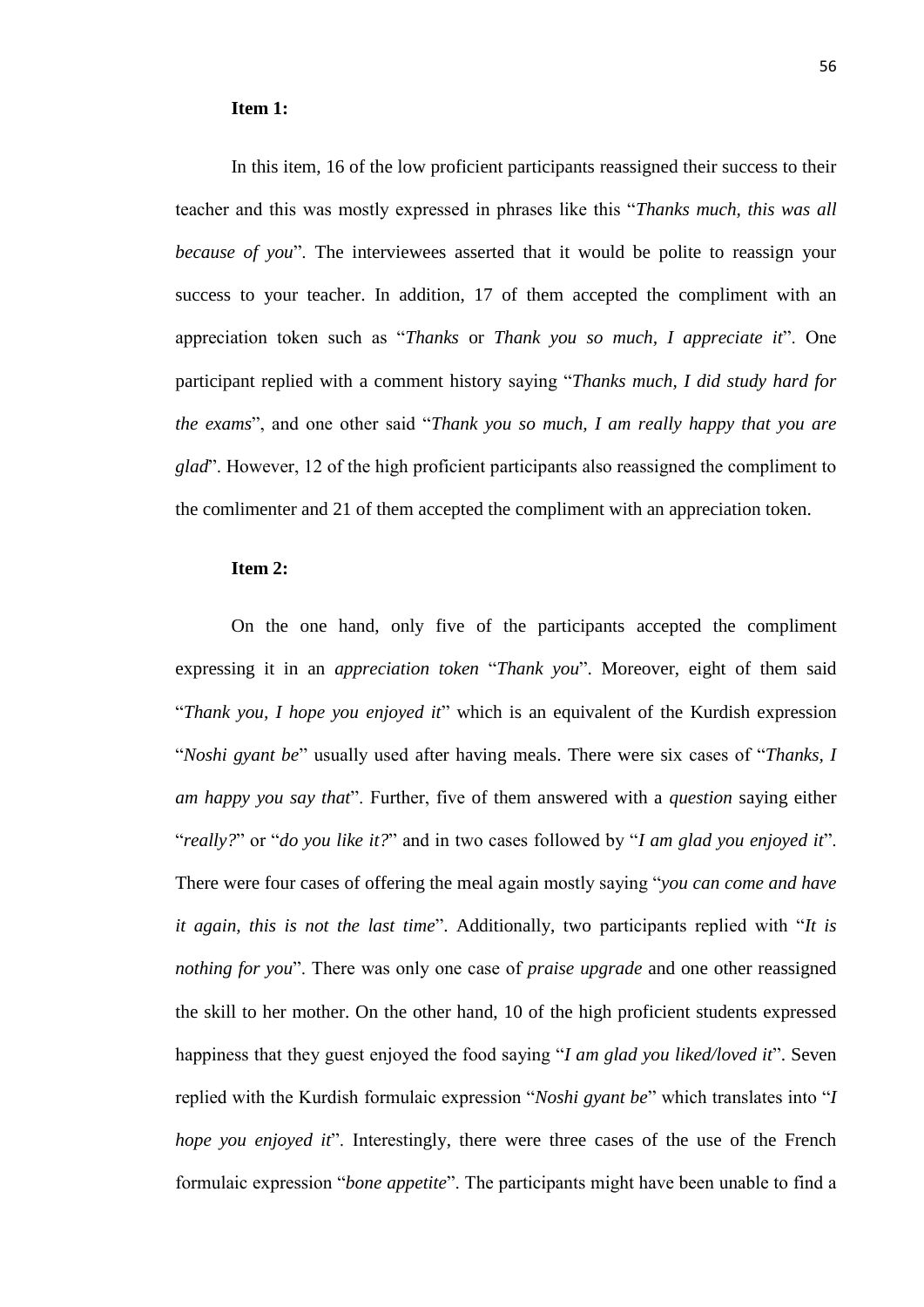close English expression to the Kurdish expression "*Noshi gyant be*", so they chose this French one which is very close to the Kurdish expression except the French expression is used before meals. There were five participants who accepted the compliment with an *appreciation token*. Other replies were offering the recipe, one *praise upgrade* and two *questions*.

#### **Item 3:**

In this item the responses were divided by gender. Three of the female participants responded to the compliment with *comment acceptance* followed by acknowledging that the person the complimenter was introduced to, was their sister. Four of them reassigned the beauty of their sister to themselves saying "*Yes, she is my sister that is why (haha)*". Moreover, two of them replied with a *question* followed by acknowledging the fact that she was their sister and one participant responded with *praise upgrade* saying "*Yea, she is my sister*". On the other hand, five of the low proficient participants answered with an *appreciation token*. Two of them reassigned the beauty to themselves. In addition, four of them replied with *comment acceptance* and five others only acknowledged the fact that she was their sister saying "*she was my sister*". This might indicate that the complimentee does not want the complimenter to comment any further. Further, three of them did not accept the compliment saying either "*Hey, she was my sister*" or "*Hold your tongue*". One male participant answered with a *question*.

Whereas, the high proficient participants differed to some extend from the low proficient participants especially the male subjects. Six of the female participants reassigned the beauty of their sister to themselves (with a smile). Four of them replied with *comment acceptance.* Two scaled it down and one used the Kurdish formulaic expression "*Your eyes are beautiful*". Eleven of the male participants did not accept the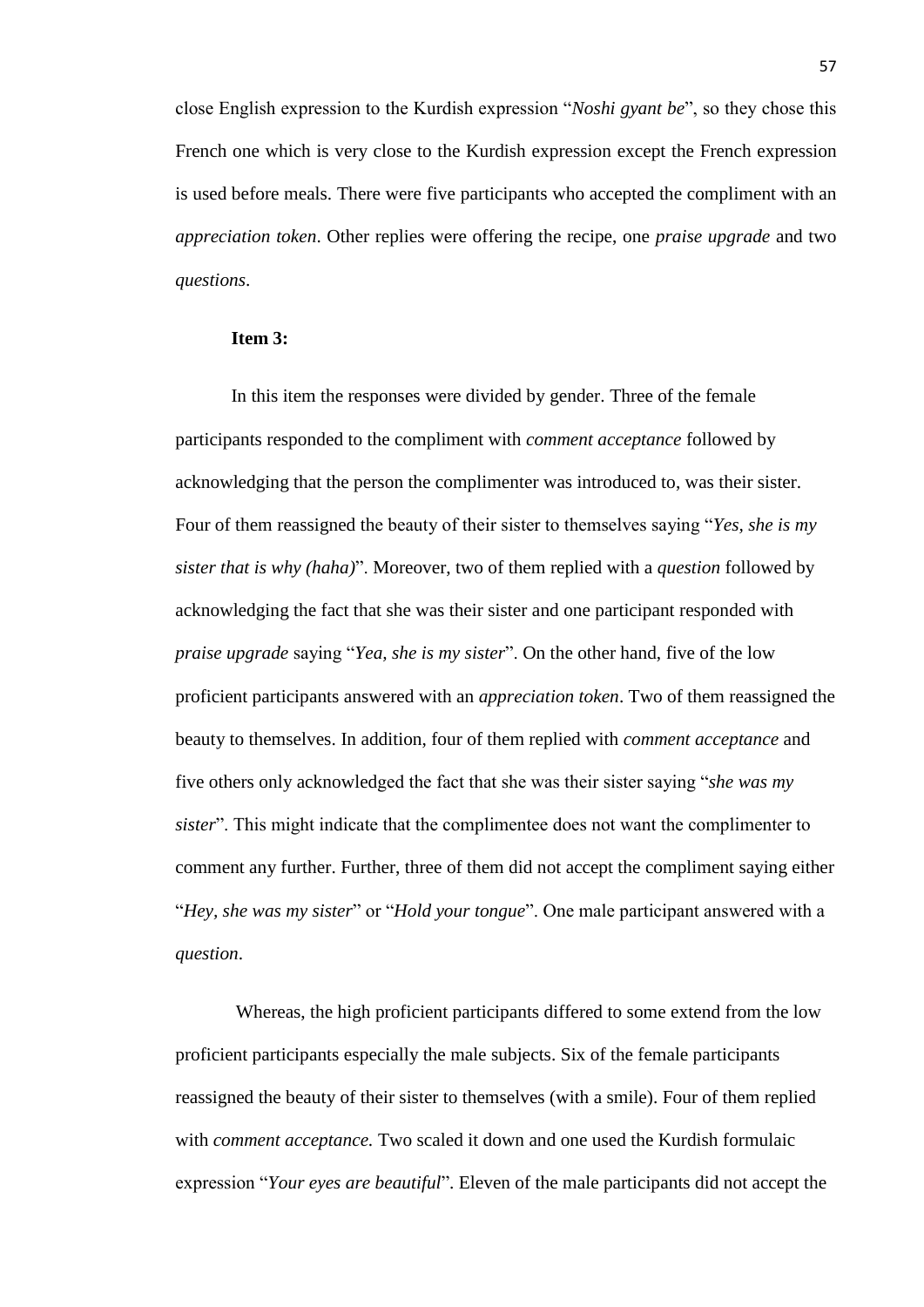compliment and warned the complimenter saying "H*old your tongue* or *hey, she is my sister*". Two of them said "*just like your sister*" with a smile thinking that they would offend the complimentee because they were offended by the compliment. Only one participant reassigned the beauty to himself saying, "*Because she is my sister*".

### **Item 4:**

Fourteen of the low proficient students replied with an *appreciation token* followed by offering the complimented item. As a native speaker of Kurdish, I have found this offering of complimented items as a norm of the Kurdish culture. This was also emphasized by the interviewees as well. Some of them said that it is nice to offer the complimented item. Nine of them replied with an *appreciation token* only. Moreover, five of them answered with *comment history* mostly expressing it like "*Thanks, I bought it yesterday*". There was two cases of *praise upgrade* and one case of *question* stating "*oh really, thanks a lot*". One of the respondents offered to show the complimenter the place where s/he bought the jeans. This shows that the complimentee wants to avoid the compliment by bringing irrelevant information. In addition, two of the participants reassigned the compliment to the complimenter's eyes saying "*Thanks, your eyes are nice*". Which is a Kurdish formulaic expression illustrating that the complimenter's eyes are nice that is why they see things beautifully. On the other hand, 15 of the high proficient students replied only with an *appreciation token*. Seven of them offered the complimented item. Furthermore, there were three cases of *comment acceptance* and there were three cases of *question* followed by a comment like "*Really? It is also cheap*". There was also one case of returning saying "*Thanks, yours is nice too*".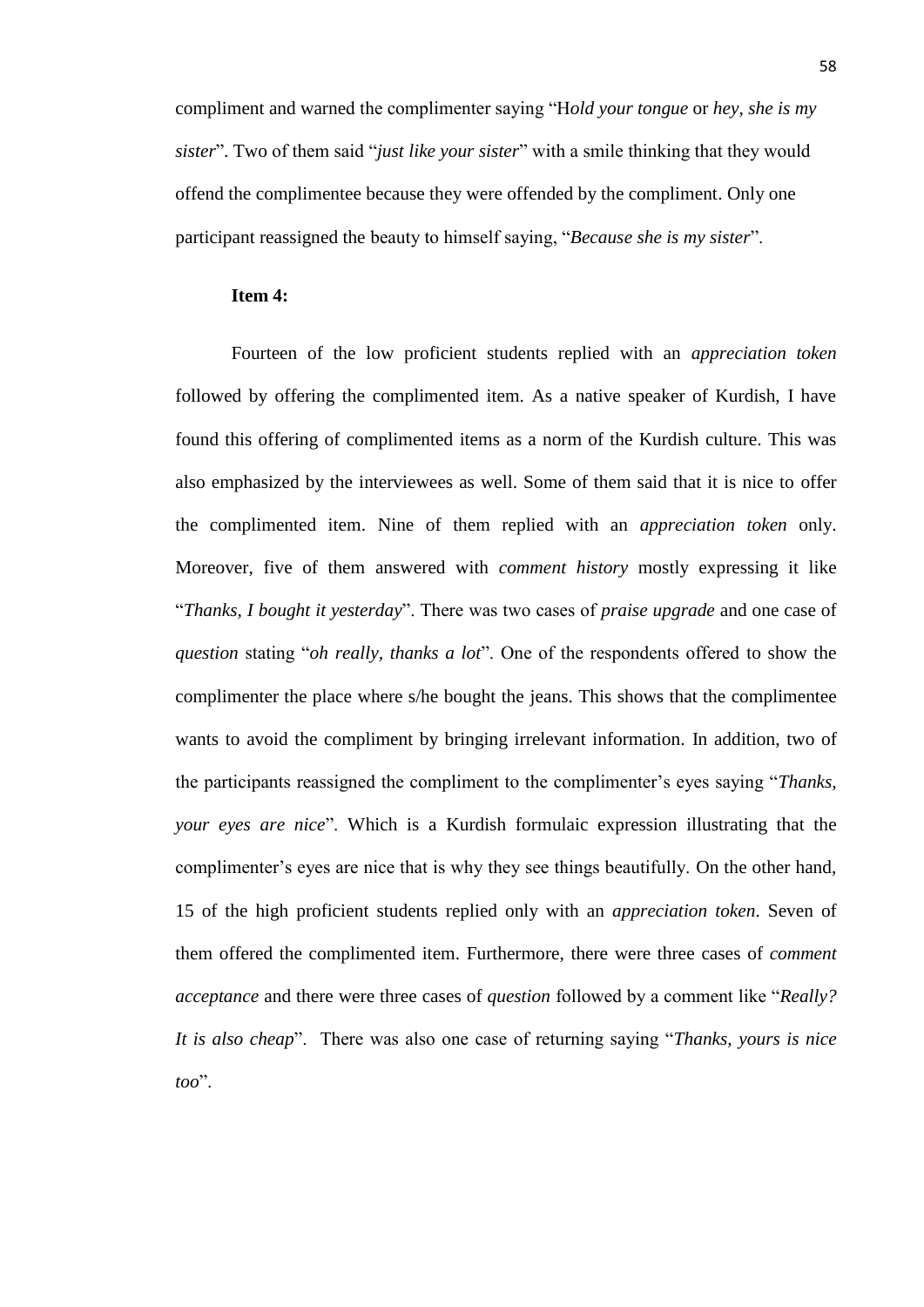#### **Item 5:**

The responses among the low proficient participants varied. Seven of them replied hoping that the complimentee would have a house like that one day expressing it mostly as follows "*Thanks, I hope you have a better one/ the same*". Ten of the participants used *comment acceptance* such as "*Thanks, It made me tired or it is my design*". Another six accepted the compliment using an *appreciation token* or "*That is very kind of you*". Further, two of them reassigned the compliment to God saying, "*It made me tired, thank God I finished*" and another two offered help if the complimentee wants to build a house. Other responses varied and they contained a *question*, and a couple of *praise upgrade* saying ""*Yes it is, I must be a designer*".

The high proficient participants differed in replying to this scenario. Ten of them accepted the compliment by saying "*Thank you so much*". In nine cases the subjects replied with a *comment acceptance* mostly saying "*Thanks, It is my design*". Four of them hoped the complimentee to have a better house expressing it in the Kurdish formulaic expression "*Nuxshat le bet*". Other responses contained one case of *praise upgrade* and a case of *scale down*. Two subjects replied with a *question* saying "*Really, is it*?"

#### **Item 6:**

In this item six of the low proficient students wished the complimenter to have a car as well. Three of the participants answered with *comment history* like "*Thanks, I bought it in America*" and five others accepted the compliment expressing it with only an *appreciation token* saying either "*Thanks or thank you very much*". In addition, five of the complimentees offered the complimenter to drive the car. The rest of the participants provided multiple responses and among them were two cases of *praise upgrade* and three cases of returning the compliment to the complimenter's eyes saying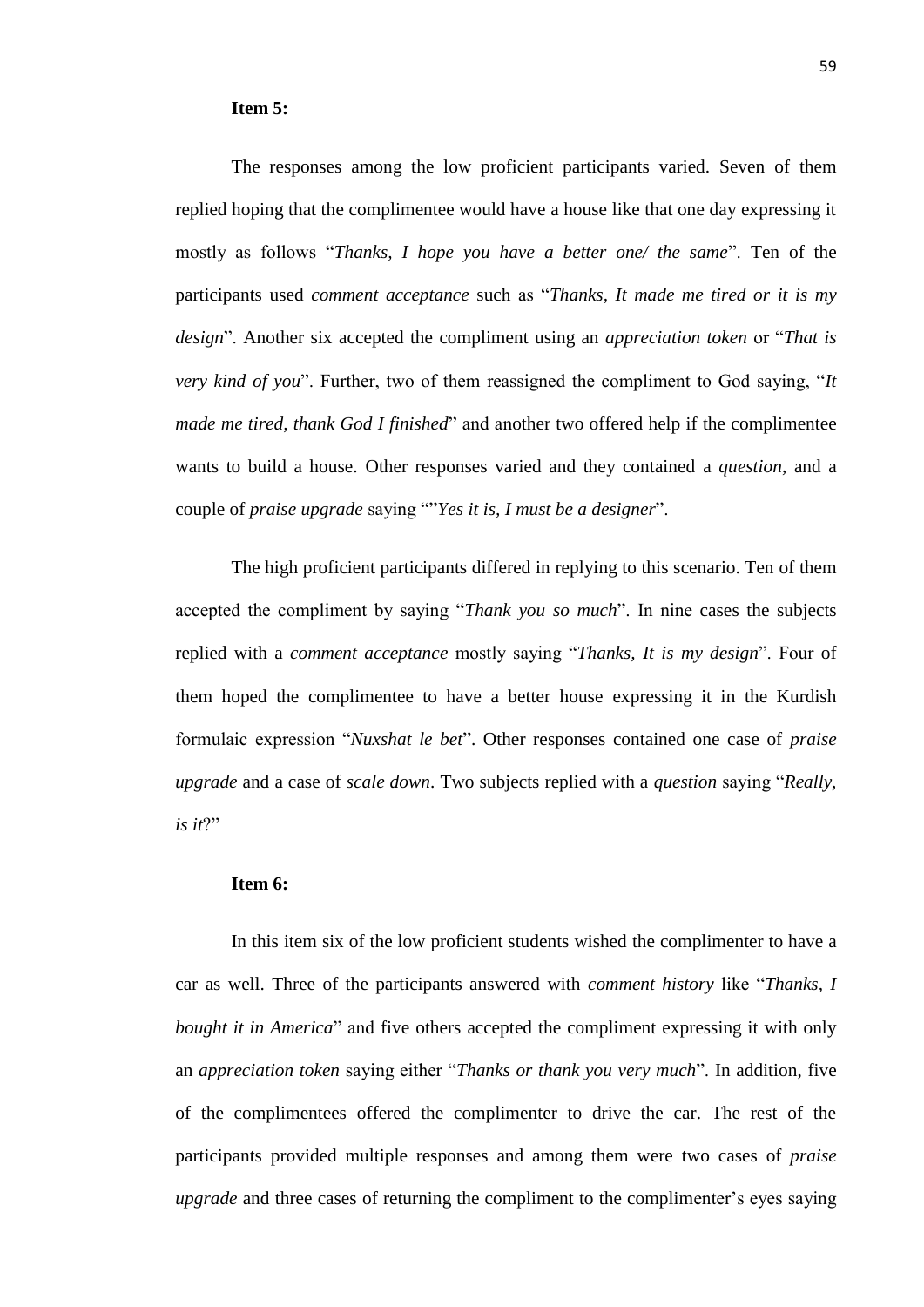"*Your eyes are nice*", also one case of returning the compliment saying "*Yours is nice too*". In addition, there were two cases of *praise upgrade* followed by *appreciation tokens*. Other responses included *question* followed by a comment such as "*oh yea! I really like American cars*". A respondent replied saying "*Yes, I really enjoy driving it*" and another responded saying, "*I really worked hard for it*". However, 12 of the high proficient participants expressed acceptance with an *appreciation token* saying "*Thank you*". Two of them responded with *comment acceptance*, and two others said "T*hanks, I am glad you like it*". Two others offered the complimenter to try the car. One complimentee wished that the complimenter would have the same and there were also three cases of *question* followed by an *appreciation token* such as "*Really? Thanks*". One respondent said "*God save my life*" which I think it is meant to be saving him from the evil eye. There were other responses such as "*Thanks, your eyes are nice*" and one case of return saying "*Your car is nice too*".

#### **Item 7:**

In this item, seven of the participants replied with a *question* followed by different comments. The comments varied from accepting the compliment to returning it. In one case, the subject replied with a *question* followed by "*I hope so*". Moreover, six of the participants accepted the compliment with an *appreciation token* followed by "*I hope it is useful for all*". Five of them replied with an *appreciation token* and three of them only said "*I am happy to hear that*". Other respondents provided different responses. Two of them responded with "*I am happy you liked it*" and two others replied with "*Thank you I did a lot of research about the information before*". Some other responses included "*It should be, I tried a lot* or *I got some of these from a book, I will bring it to you if you want*". One respondent reassigned the compliment to the complimenter saying "*I wouldn't have done it if it wasn't for your help*". However, eight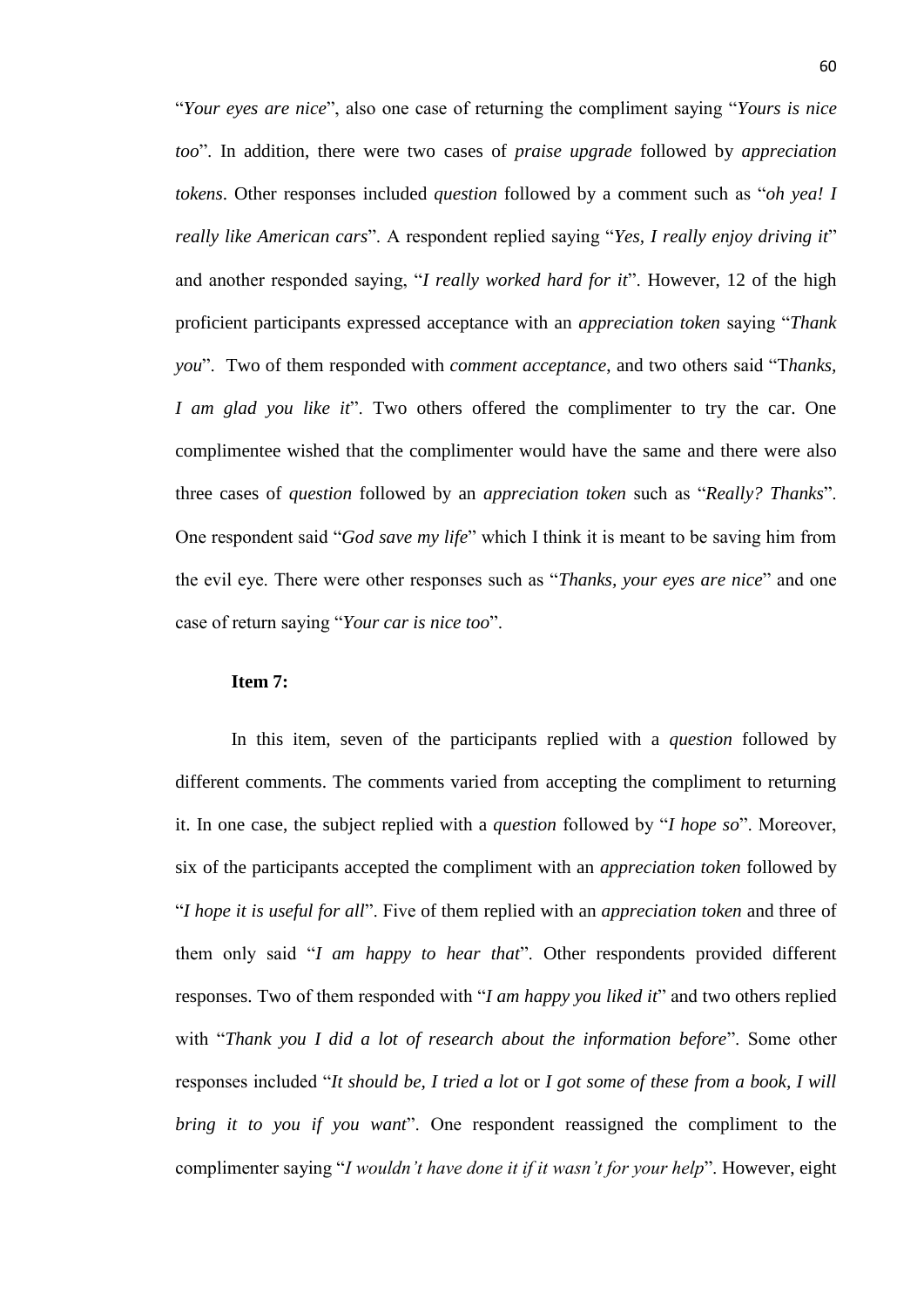of the high proficient participants accepted the compliment and five of them expressed gladness that the presentation was useful. In addition, four of the participants accepted the compliment with an *appreciation token* followed by a phrase such as "*I am happy you liked it*". Moreover, four of the participants replied with a *question* such as "*Really* or *was it?*" followed by different phrases like "*I hope so or I researched a lot*". Other responses included two cases of *comment history* like "*Thanks, I researched a lot*", and other responses like "*Thanks for listening, hope you got some information, Thanks, I hope so,* and *what about the performance*"

### **Item 8:**

In this item 14 of the low proficient participants did not accept the compliment and replied with "*It is my job* or *I am just doing my job*". Six of them replied with "*Thanks for your appreciation* or *I am happy to hear that*". Additionally, three participants express acceptance with either "*Thank you boss or thank you that is very kind of you*". Two others replied with *comment acceptance* saying "*It is my pleasure, thank you*". Other responses include "*I enjoy my job"* and "*Thank you, I am going to work harder*"*.* On the other hand eight of the high proficient participants accepted the compliment with an *appreciation token* and nine of them refused to accept the compliment and said "N*o need sir, it is my duty*". Moreover, five of the participants replied with *comment acceptance* such as "*Thanks, I am happy with my job*". Other responses included "*It is my pleasure* or *I will do my best*"

# **Item 9:**

Among the low proficient participants 15 of them reassigned their success to their mother expressing it mostly as follows: "*Thanks mom, it was all because of you* or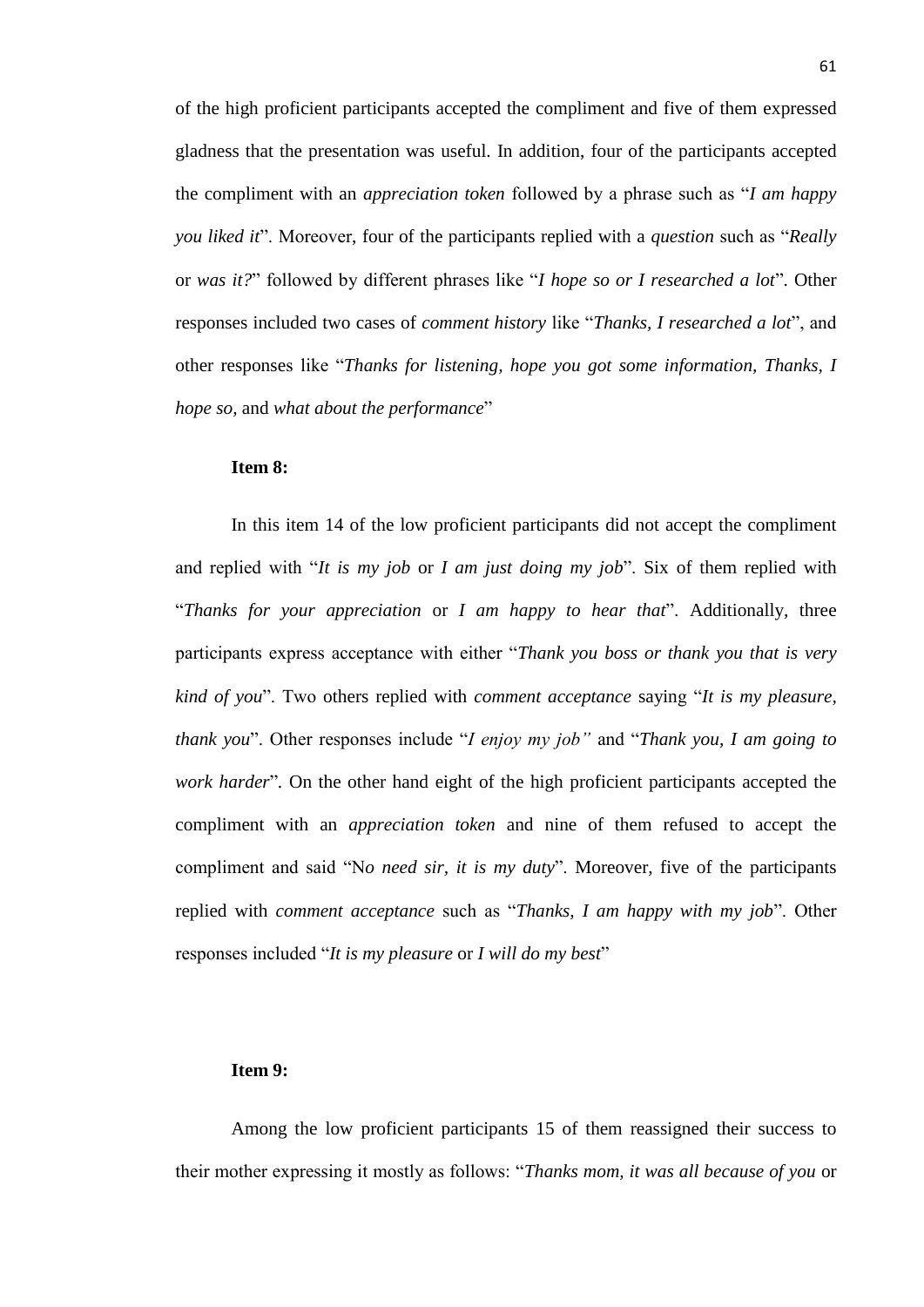*you are behind my success*". Six of the compliments accepted the compliment with an *appreciation token* and among them eight replied with *return* by saying "*You are the best* or *you are my life*". The other participants returned the compliments to their mother saying "*I am proud of you too*".

However, among the high proficient participants 12 of them reassigned the compliment to their mother and almost all of them expressed it as followed: "*It is all because of your support*". Moreover, 10 of them accepted the compliment with an *appreciation token* and five of them returned the compliment saying "*I must be proud because I have a mother like you*". Other responses included "*Thanks, you are a great mother and I will always make you proud*".

# **Item 10:**

The low proficient participants provided various responses. Among them, eight participants replied with *comment history* mostly expressing it as follows: "*Thanks, I have practiced a lot*". Furthermore, five respondents expressed uncertainty through *question* followed by different phrases such as "*Really? Thanks a lot dear or really? I don't think so or just really*". 12 other low proficient participants answered with an *appreciation token* and among them one was followed by the phrase "*That is very kind of you*". Among the others one stated "*Thanks, glad to hear that*" and one said "*Many people tell me that*". On the other hand 12 of the high proficient participants accepted the compliment with an *appreciation token*. There were three cases of *question* and two cases of returning the compliment to the complimenter's eyes with the use of the Kurdish formulaic expression "*Your eyes are nice*". One respondent disagreed with the compliment saying "*Not really, not good enough*". One other respondent responded with *comment acceptance* and another with *comment history*.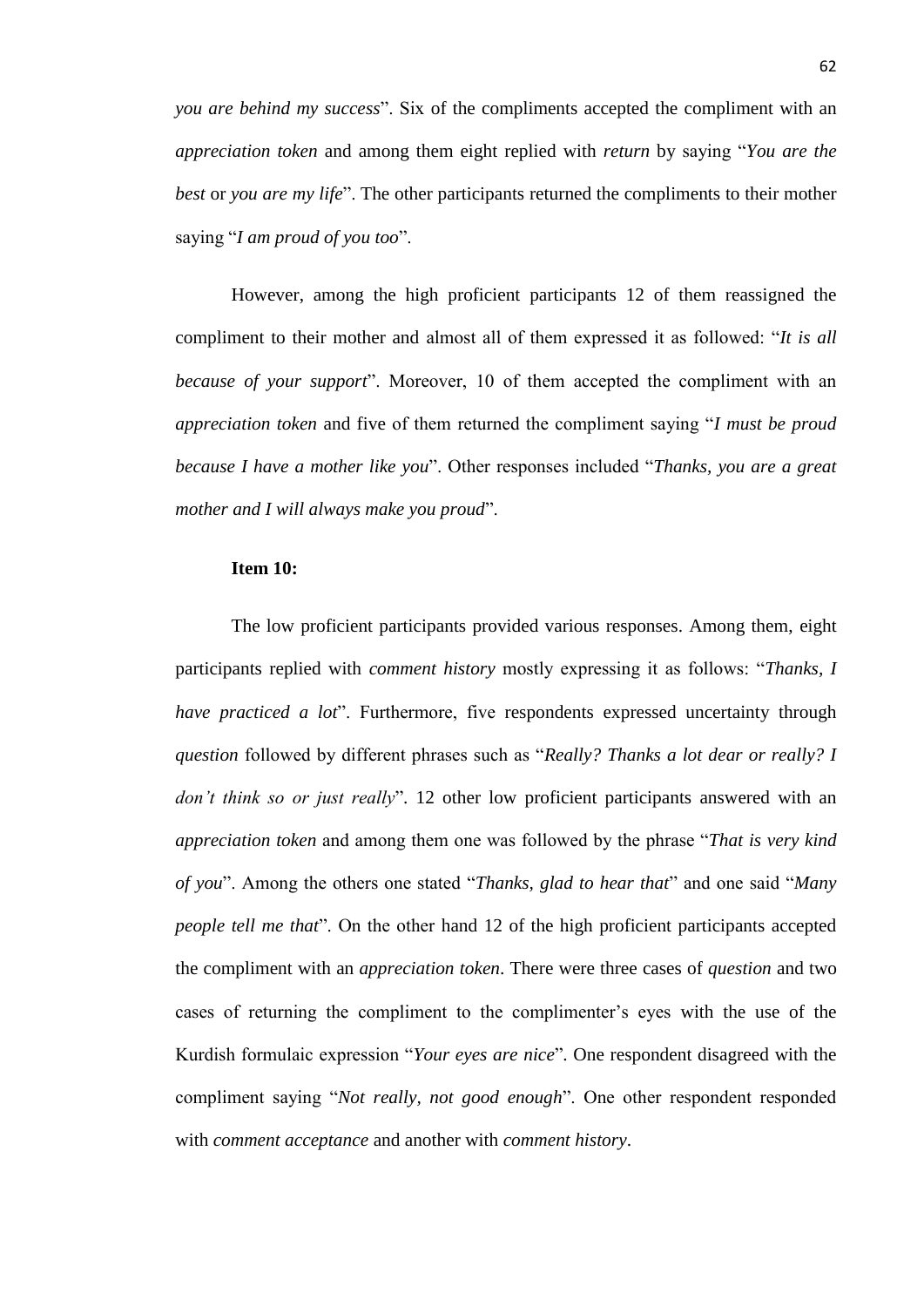To compare the inter-lingual data with Herbert's data in American English, both

of them will be presented in tables to see similarities and differences between them.

Table 8

*Frequency of compliment response types in English (Herbert, 1986, p. 79; as cited in Yousefvand, 2010, p. 101)*

|              | CR strategies |    |                             | Occurrences | Percentage |
|--------------|---------------|----|-----------------------------|-------------|------------|
|              | A. Agreement  |    |                             |             |            |
|              | ΙΙ.           |    | Acceptances                 |             |            |
|              |               | 1. | Appreciation token          | 312         | 29.4       |
|              |               | 2. | Comment acceptance          | 70          | 6.6        |
|              |               |    | 3. Praise upgrade           | 4           | .4         |
|              | Ш.            |    | Non-acceptance              |             |            |
|              |               | 1. | Comment history             | 205         | 19.3       |
|              |               | 2. | Reassignment                | 32          | 3.0        |
|              |               | 3. | Return                      | 77          | 7.3        |
| В.           | Non-agreement |    |                             |             |            |
|              |               | 1. | Scale down                  | 48          | 4.5        |
|              |               | 2. | Question                    | 70          | 6.6        |
|              |               | 3. | Disagreement                | 53          | 5.0        |
|              |               | 4. | Qualification               | 100         | 10.0       |
|              |               | 5. | No acknowledgment           | 54          | 5.1        |
| C.           |               |    | <b>Other interpretation</b> |             |            |
|              |               | 1. | Request                     | 31          | 2.9        |
| <b>Total</b> |               |    |                             | 1062        | 100.1      |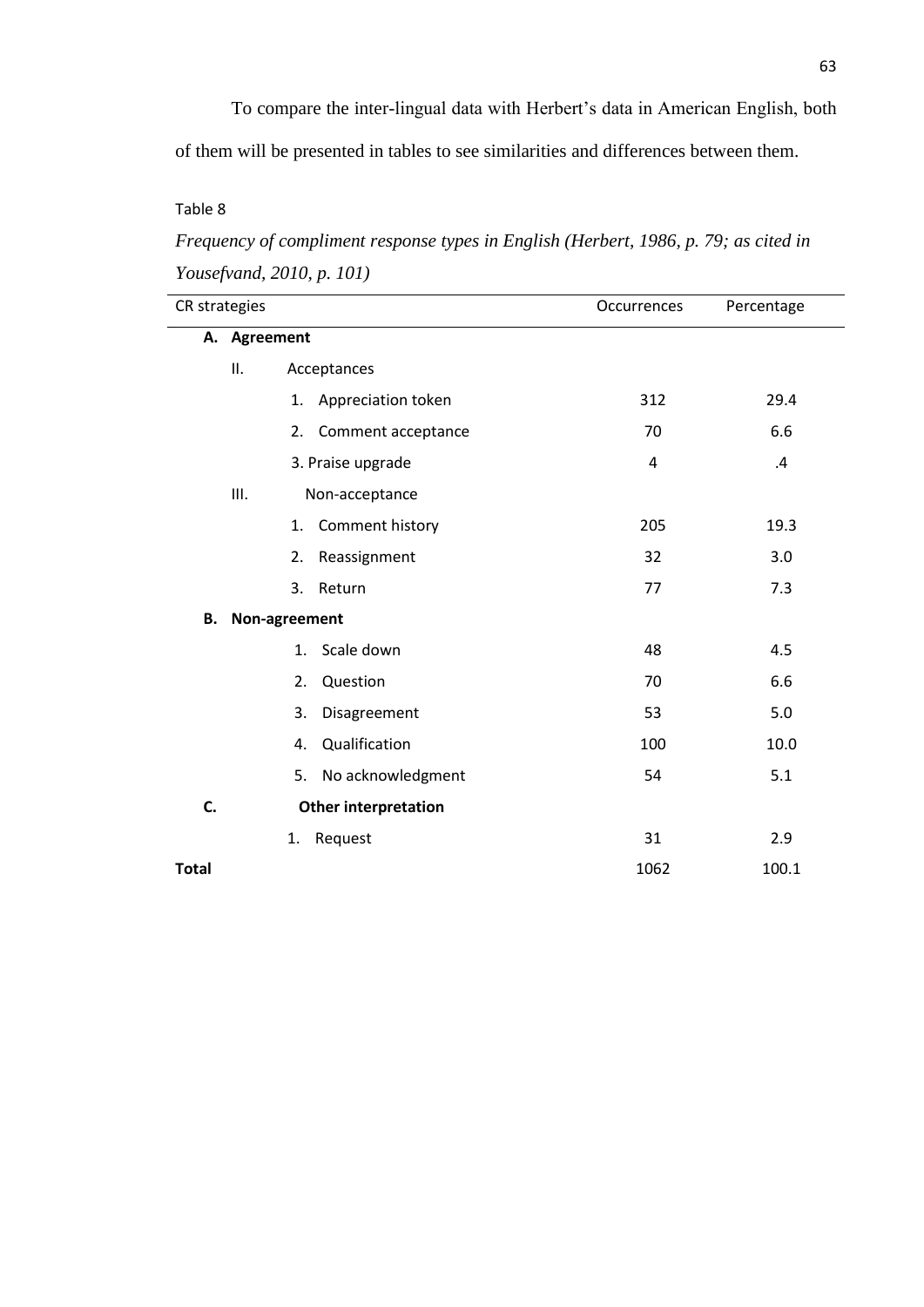### Table 9

*Frequency and percentages of compliment response types (High and low proficient participants)*

| CR strategies |     |                  | No.                          | %                |             |        |      |
|---------------|-----|------------------|------------------------------|------------------|-------------|--------|------|
|               |     |                  |                              | High             | Low         | High   | Low  |
|               | А.  | <b>Agreement</b> |                              |                  |             |        |      |
|               | I.  | Acceptances      |                              |                  |             |        |      |
|               |     | 1.               | Appreciation token           | 108              | 76          | 43.2   | 26.2 |
|               |     | 2.               | Comment acceptance           | 34               | 49          | 13.6   | 16.8 |
|               |     | 3.               | Praise upgrade               | 3                | 12          | 1.2    | 4.1  |
|               | ΙΙ. |                  | Non-acceptance               |                  |             |        |      |
|               |     | 1.               | Comment history              | 3                | 23          | 1.2    | 7.9  |
|               |     | 2.               | Reassignment                 | 32               | 42          | 12.8   | 14.4 |
|               |     | 3.               | Return                       | $\overline{7}$   | 15          | 2.8    | 5.1  |
|               | В.  |                  | Non-agreement                |                  |             |        |      |
|               |     | 1.               | Scale down                   | 6                | 16          | 2.4    | 5.5  |
|               |     | 2.               | Question                     | 21               | 21          | 8.4    | 7.2  |
|               |     | 3.               | Disagreement                 | $\mathbf 0$      | $\pmb{0}$   | $.0\,$ | 0.0  |
|               |     | 4.               | Qualification                | 9                | 14          | 3.6    | 4.8  |
|               |     | 5.               | No acknowledgment            | $\boldsymbol{0}$ | $\pmb{0}$   | $.0\,$ | 0.0  |
|               | C.  |                  | <b>Other interpretation</b>  |                  |             |        |      |
|               |     | 1.               | Request                      | 0                | $\mathbf 0$ | .0     | 0.0  |
|               |     | 2.               | <b>Formulaic Expressions</b> | 18               | 10          | 7.2    | 3.4  |
|               |     | 3.               | Offer                        | 9                | 12          | 3.6    | 4.1  |
| <b>Total</b>  |     |                  |                              | 250              | 290         | 100    | 100  |

The result of Herbert's (1990) study showed that agreement in American native speakers' English comprised the majority of the data which was 66%. Among these, appreciation token made up 29.4%, comment acceptance was 6.6%, praise upgrade was 0.4%, comment history was 19.3%, reassignment was 3% and return was 7.3%. Moreover, the data consisted of 31.2% non-agreement and 2.9% other interpretation. By looking at the Kurdish data, one can see a clear demonstration that both the Kurdish and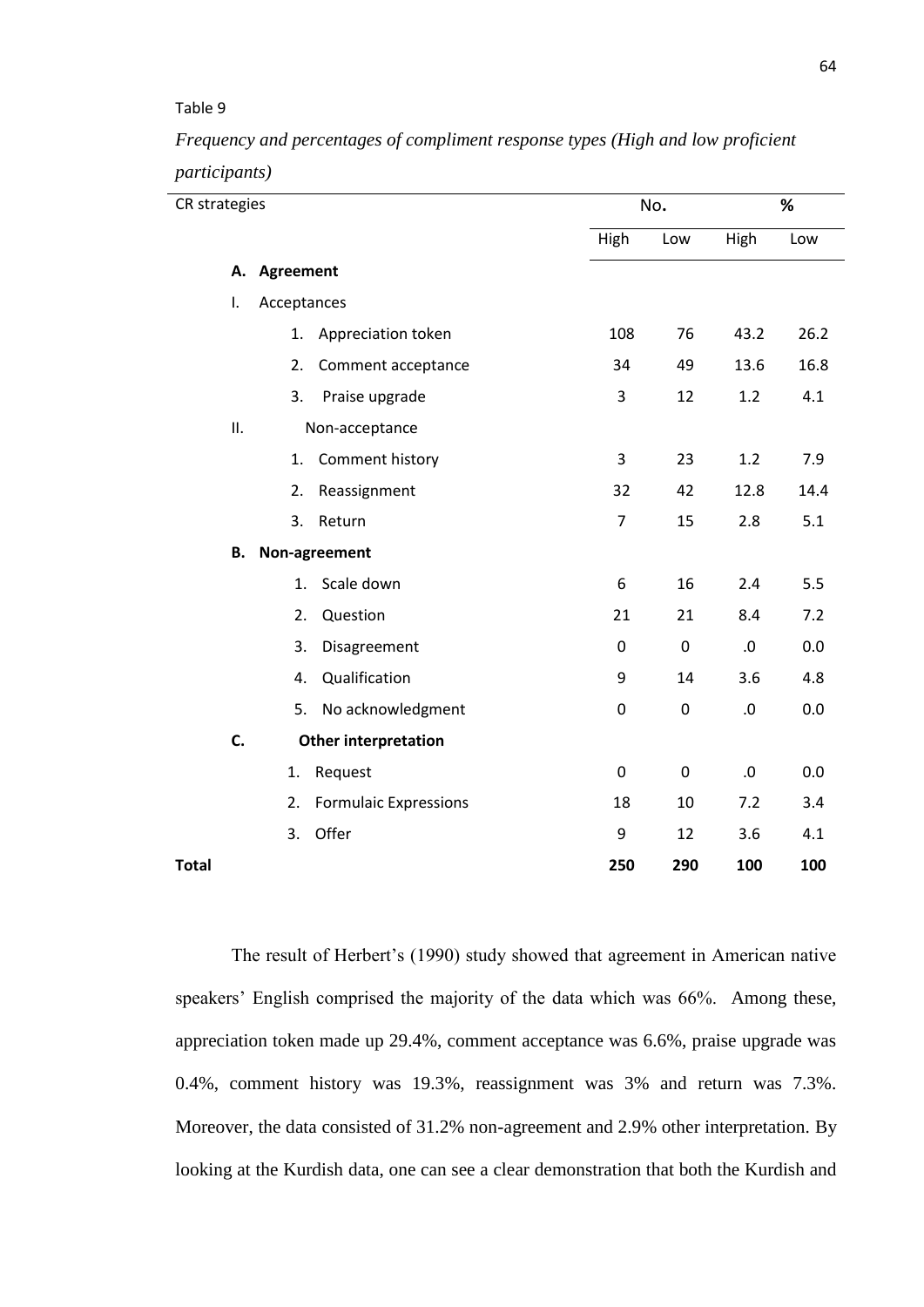the American data are similar with regard to the agreement category. Both speakers of Kurdish and American English tend to accept compliments in comparison to the other two categories. This is in line with the findings of Cai et al. (2012) who set out a study on Chinese college students and concluded that the participants preferred to accept compliments in the majority of the cases comprising 72.3%. However, there were major differences in non-agreement and other interpretation used by native speakers of Kurdish and native speakers of English. The Kurdish baseline data showed that only 9.7% of the data were distributed on the non-agreement category response types and 26.6% was other interpretation including *offer* and *formulaic expressions* which shows a great deal of difference compared to the English data. As mentioned earlier, the response type of offer arose due to incorporating the norms of the Kurdish culture. The interviewees stated that an offer happens when the complimentee really means giving the complimented item to the compliment-giver. Otherwise, the response would be an appreciation token.

The data collected from the high proficient participants showed that the frequency of agreement response types was the most frequent comprising 74.8%. Among these, appreciation token made up 43.2%, comment acceptance was 13.6%, praise upgrade was 1.2%, comment history was 1.2, reassignment was 12.8% and return was 2.8%. Furthermore, the non-agreement response types made up 14.4% with scale down comprising 2.4%, question 8.4% and qualification 3.6%. The category of other interpretation which includes offer and formulaic expressions comprised 10.8%. This is similar to phocharoinsel et al. (2012) in which the high proficient Thai speakers of English accepted the compliments in the majority of the cases which made up 75%.

On the other hand, the data elicited from the low proficient participants indicated that agreement response types was the most frequently used which made up 74.5% with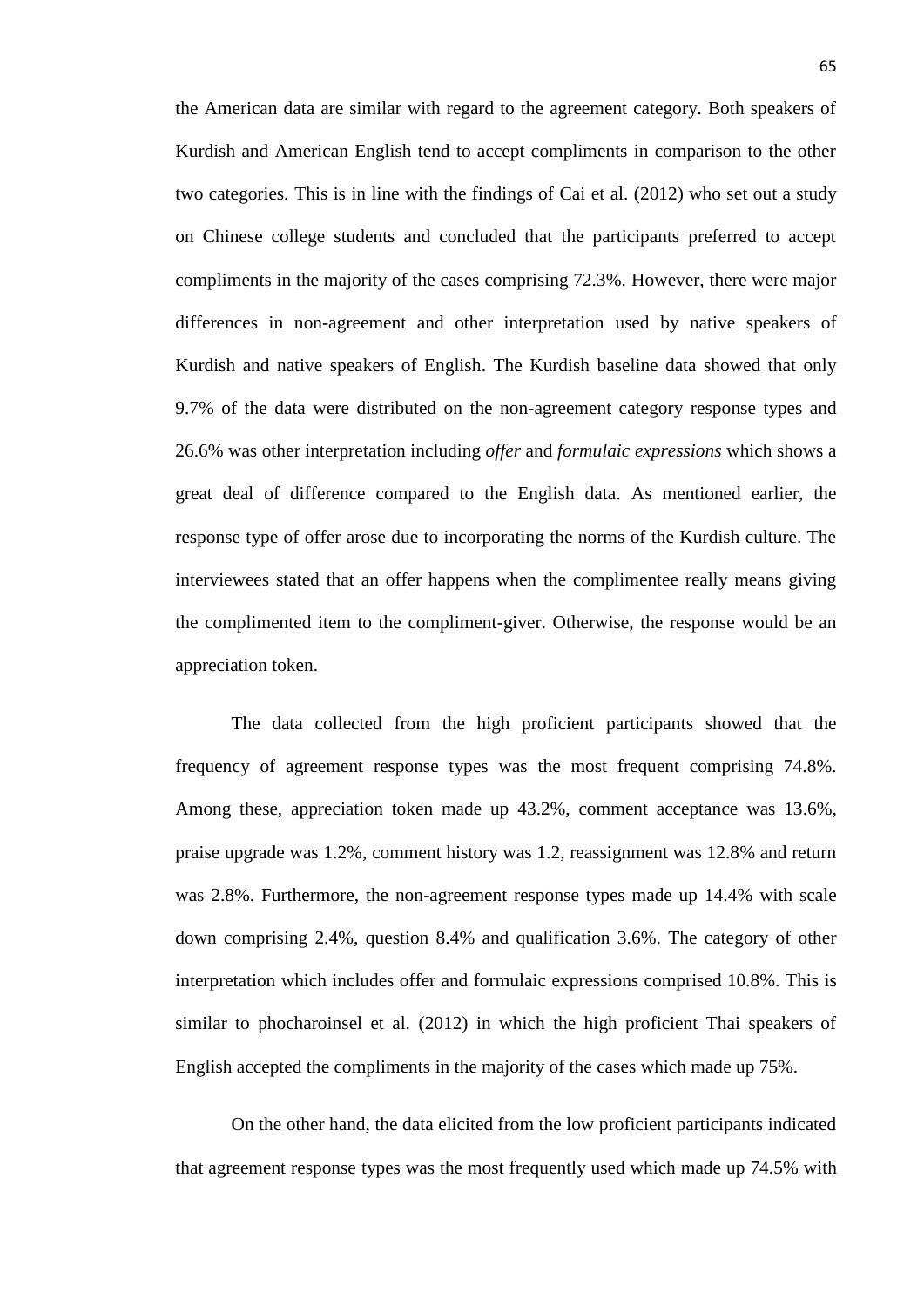appreciation token receiving 26.2%, comment acceptance 16.8%, praise upgrade 4.1%, comment history 7.9%, reassignment 14.4% and return 5.1%. This rejects the findings of Ren and Gao et al. (2012) in which it is stated that low proficient learners of English used less acceptance strategies as they might sound arrogant. The other two categories received different weights in the low proficient participants' responses, with nonagreement response types receiving 17.5% and other interpretation including offer and formulaic expressions comprising 7.5%.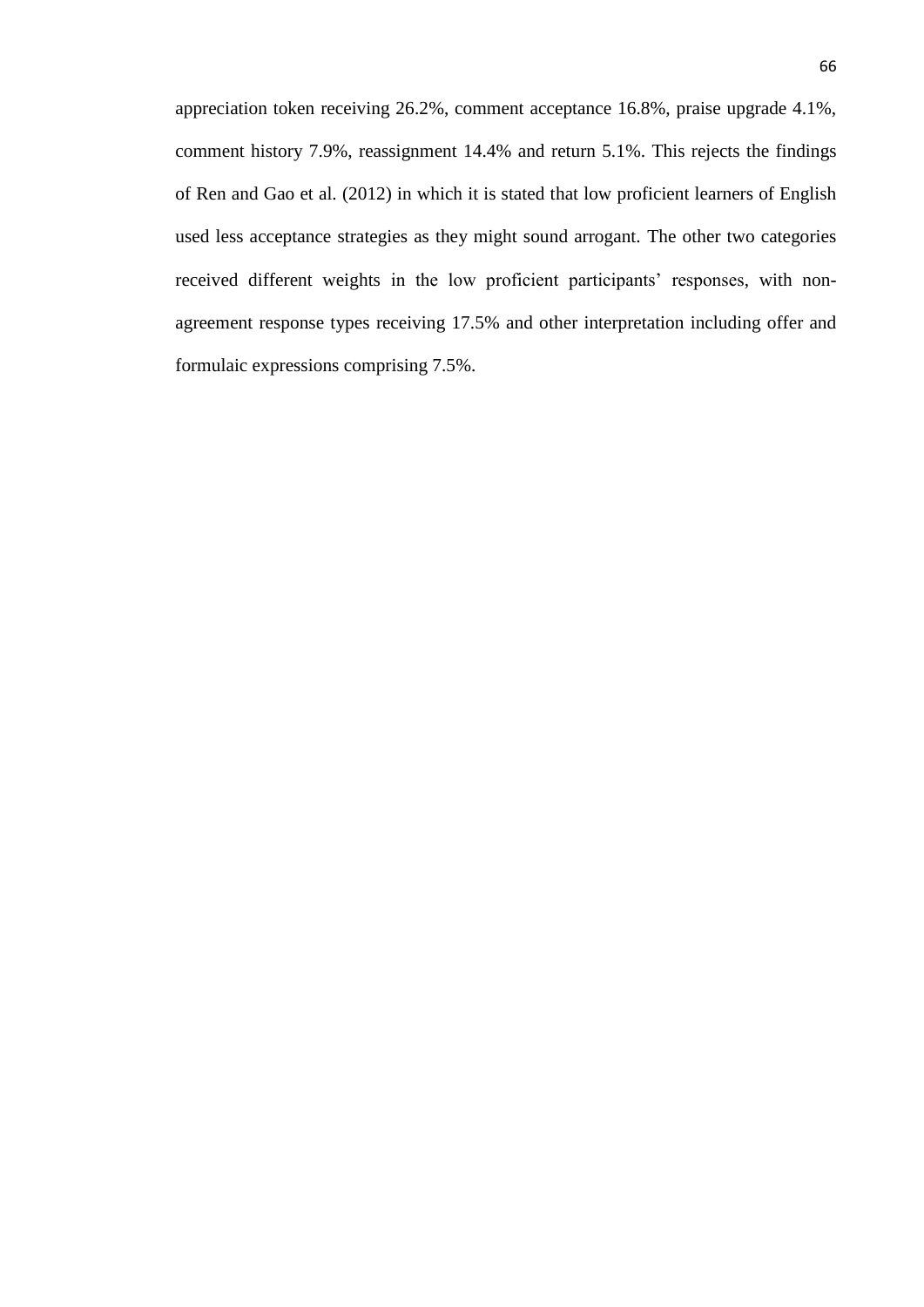#### **CHAPTER V**

#### **CONCLUSIONS AND RECOMMENDATIONS**

# **Overview**

This study was set out to investigate pragmatic transfer by Kurdish (Sorani) EFL learners in the use of compliments and compliment responses with reference to proficiency level. Therefore, the following questions were posed:

- 1. How do Kurdish native speakers produce compliments and compliment responses in Kurdish?
- 2. Are Kurdish native speakers different from English native speakers in producing the speech acts of compliments and compliment responses?
- 3. How do Kurdish native speakers produce compliments and compliment responses in English?
- 4. Does proficiency level affect pragmatic transfer of Kurdish EFL learners in the use of English compliments and compliment responses?
- 5. Do Kurdish EFL learners transfer the norms of their native language and culture to the use of compliments and compliment responses?

# **Conclusions**

The findings of the study show that pragmatic competence is as important as linguistic competence. A comparison was made between the data collected from both high and low proficient groups with that of native speakers of Kurdish and English in terms of compliment strategy use. The results of the quantitative data shows that the strategies used by the EFL learners from both groups are statistically closer to the American baseline data rather than the Kurdish. Regarding the Kurdish baseline data for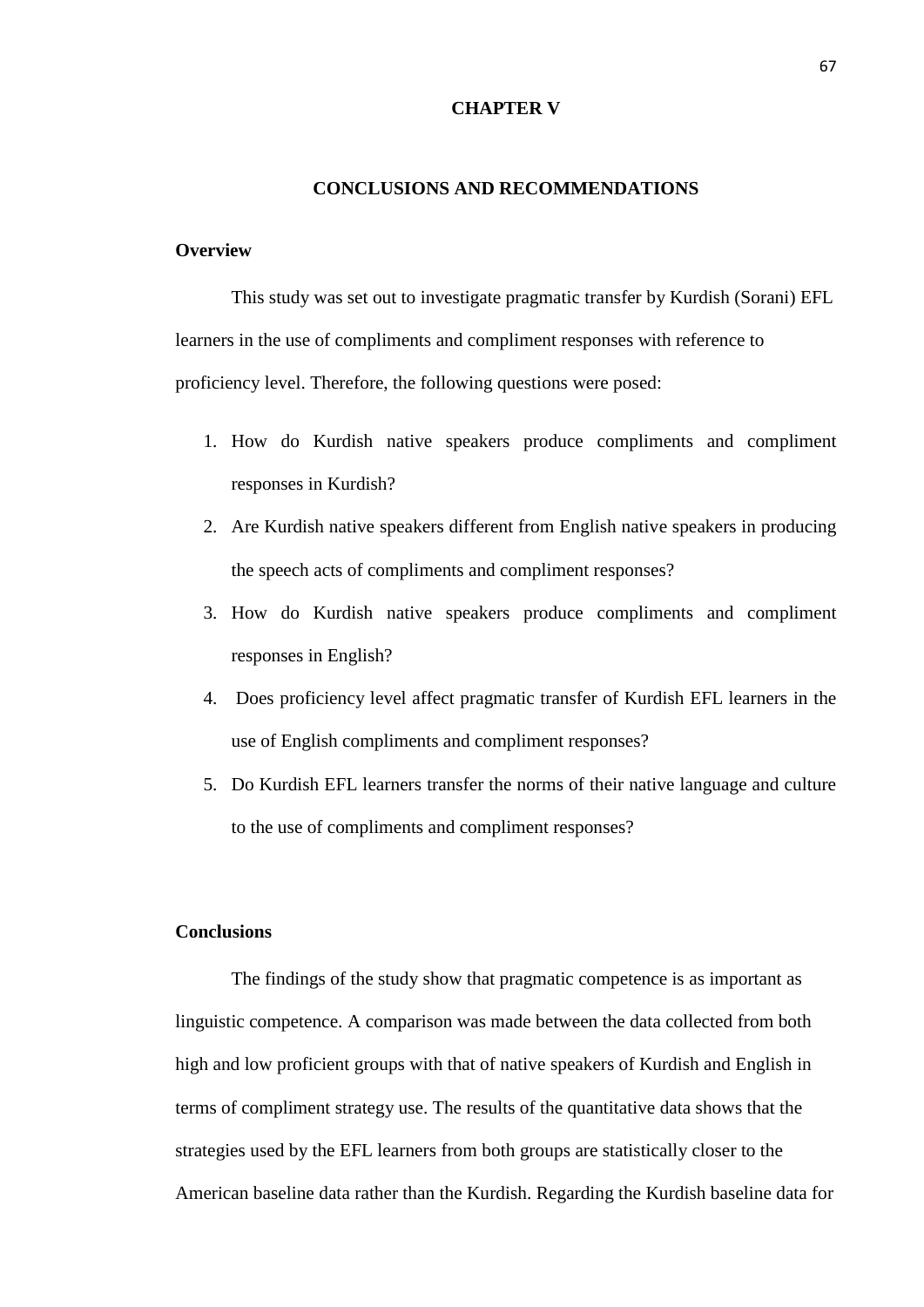compliments there is not much difference in terms of directness and indirectness strategies. As shown in (Table 1) 54.5% of the responses were direct strategies and 45.4% were indirect strategies. On the contrary, the American baseline data show that a great majority of the Americans use direct compliments which comprises 91% of the data. Consequently, there is quite a large difference between the Kurdish and the American strategies. However, after a comparison between the Kurdish baseline data and the American baseline data with that of the inter-lingual group it was shown that the majority of both high and low proficient participants use direct compliments which is similar to the American baseline data. Furthermore, the syntactic patterns of the compliments also indicate that there is little discrepancy between the American baseline data and the inter-lingual data. One category was absent in both high and low proficient participants' compliment clauses, instead a new pattern emerged in the low proficient participants' data. However, the majority of the interlingual data, like the American baseline data, fell under the first syntactic pattern which was (NP is/looks (really) ADJ.) (Shown in Table 6). These discrepancies may have been due to the shortcomings of the DCTs as they are not like face to face interactions. The participants obviously did not have the chance to express their compliments as naturally as they would in a naturally occurring situation. Nevertheless, Golato (2003) argues that although DCTs are advantageous in terms of controlling certain variables such as age, features of the scenarios and etc., and also collecting a large amount of data, however the responses elicited from them do not always resemble that of naturally occurring data. He further argues that the data collected from DCTs represent what the participants would think is suitable for that situation. From the results of the quantitative analysis, one might conclude that there is no transfer and both low and high proficient participants as the data show similar numbers. Furthermore, the reader might presume that the participants are familiar with syntactic structures and strategies used by native speakers of English.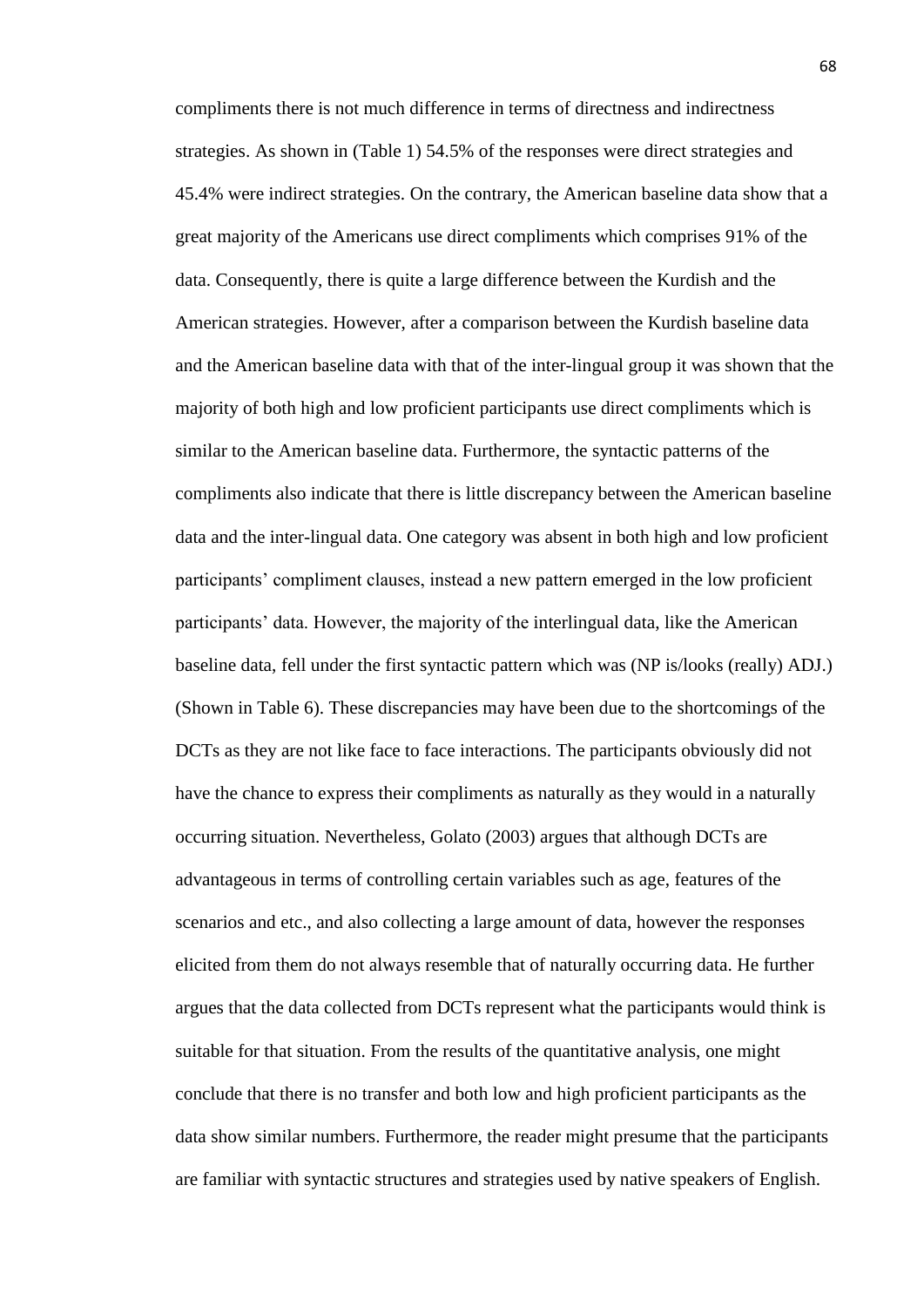However, this result might be true only statistically. If we take a closer look at the qualitative data and the content of the compliment clauses, it can be seen that there is a great deal of dependence on cultural elements. The use of the norms of the Kurdish language like wishing people to have better things when buying a house or a car, instead of giving a compliment, which is a feature of the Kurdish culture as accentuated by the interviewees, is clear sign of transfer from both high and low proficient participants. Moreover, Item two was put in the DCTs on purpose and the results show the content of the compliments given by Kurdish native speakers are pretty much similar to that of the interlingual groups. The Kurdish native speakers and both high and low proficient participants provided implicit compliments to this situation. A great majority of the participants used expressions of wishes and happiness that resembled the same Kurdish expressions used in the Kurdish baseline-data. Further evidence of transfer in both high and low proficient participants' responses was the use of the expression "*Mashalla*". Some participants of both high and low proficiency levels made use of this expression either alone or before giving a compliment. As explained before, this is a culturally and religiously bound expression used before giving compliments to show that the compliment-giver has no bad intention when talking about someone else's possessions. This explanation was also given by the interviewees. However, one of the interviewees said that "It's just to say that it's nice!" therefore, we can see that the function of fixed expressions might change as time passes. In other words, some people might not even think about securing the complimentee. Saying the expression Mashalla is just something they have gotten used to saying before complimenting something. Nevertheless, the use of these culturally and religiously bound expressions results in communication breakdowns and pragmatic failure, therefore one has to be aware of the cultural norms of the target language to avoid pragmatic failure. Bahçelerli (2015) claims that it is important to be aware of the norms of the target language as the findings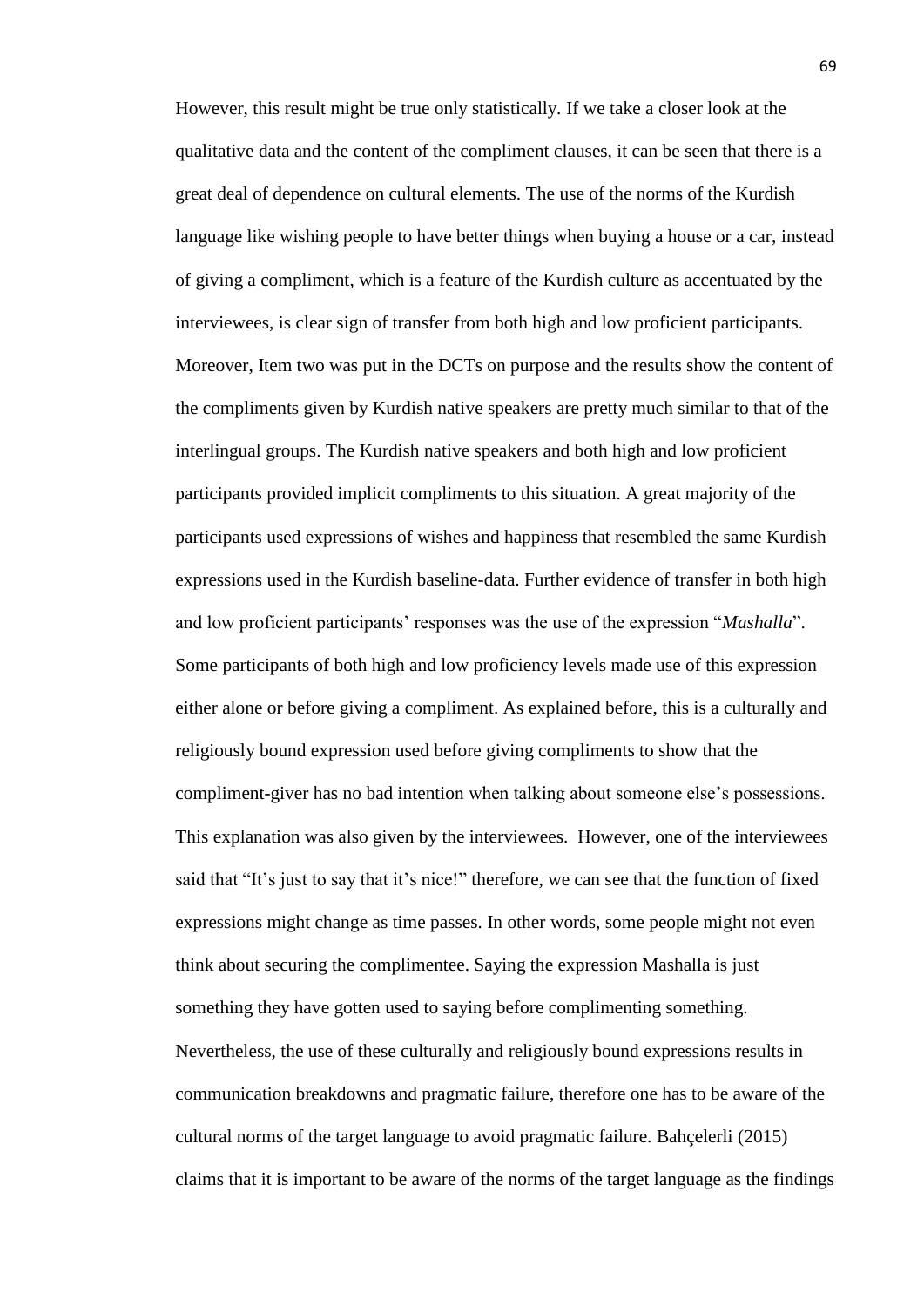of her study suggested that the Turkish-Cypriot participants transferred the norms of their language into English and gave literal translations of expressions from their language as they were unaware of the norms of the target language.

In addition, with regard to the compliment responses, the findings of this research show that there were indications of pragmatic transfer in both high and low proficient participants' responses. Although, the agreement category responses types of both high and low proficient participants were similar to those of the Americans, there were two new response types that emerged in their responses namely, *offer* and *formulaic expressions*. Both of these response types are evidence of pragmatic transfer which ultimately results in communication breakdown. The response type of *offer* is not always the case, the interviewees revealed that they would only offer the item if they mean it, otherwise they would reply without offering the item. This makes the analysis more meaningful as the items that require offering are not all replied with offer. Some of them replied with other response types, such as appreciation tokens, comment acceptance and etc.

According to the findings of this study, it can be concluded that even with complete awareness of grammatical structures, it would be hard to avoid the norms of the source language. In other words, it would be tempting not to incorporate the norms of a mother tongue. That is to say, regardless of proficiency level, a learner is subject to pragmatic transfer as there were elements of the Kurdish culture in both compliments and compliment responses of the EFL learners' responses. These findings are backed by Hashemian et al. (2012) who found out that although his low proficient participants transferred the norms of their mother tongue in the use of refusal strategies more, both groups of high and low proficient participants displayed transfer in certain aspects. This further proves previous research on pragmatic transfer with reference to proficiency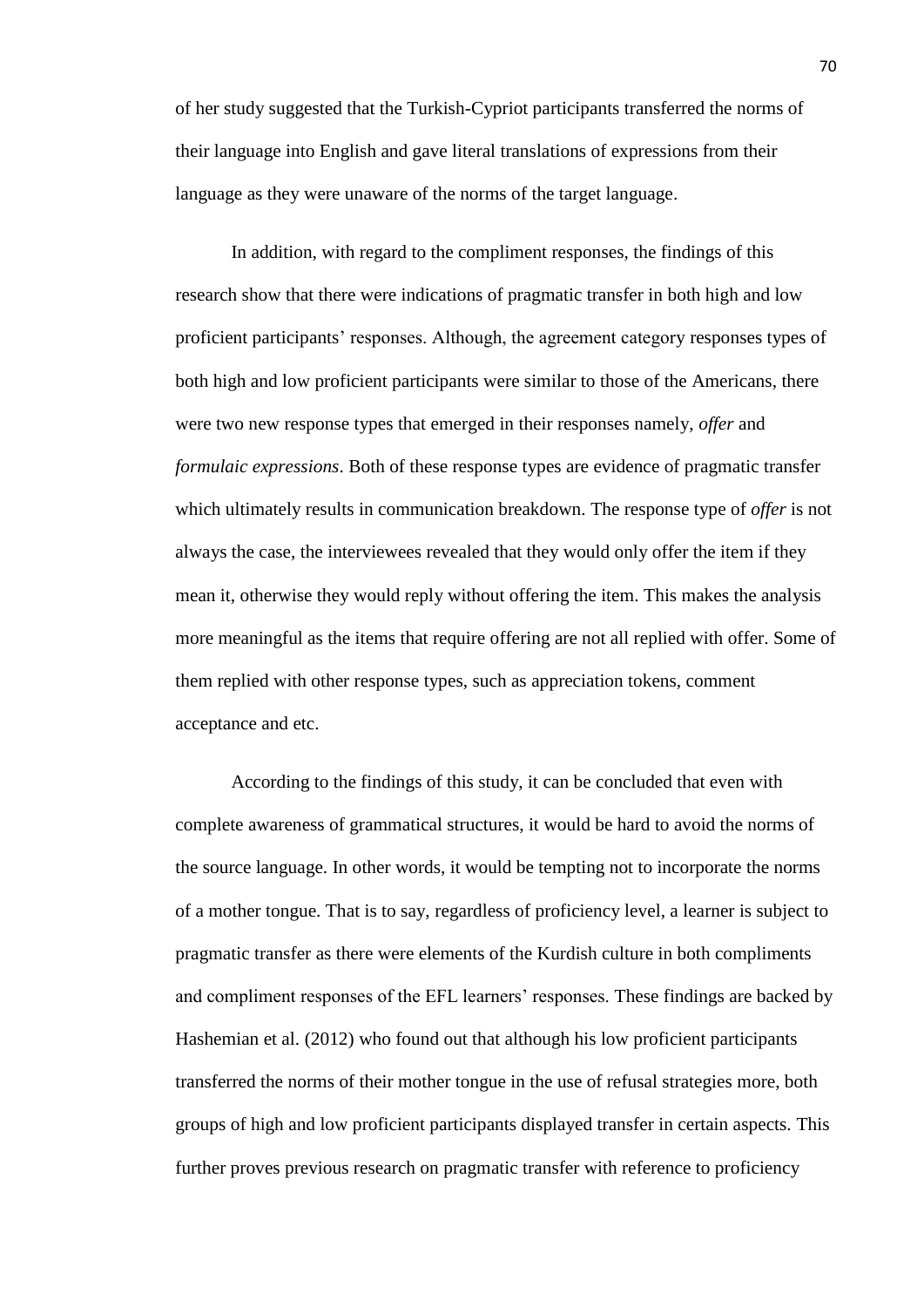level. Therefore, it can also be claimed that it would be difficult for learners of a second language to get rid of the norms of a source language. The findings are also in line with Keshavarz et al. (2006) who concluded that even with high proficiency level of the target language, a learner is still subject to pragmatic transfer. Furthermore, Beebe and Takahashi et al. (1986) set out their study on transfer and found out that both high and low proficient groups of learners in both EFL and ESL contexts transfer the norms of their language. Furthermore, Al Falasi et al. (2007) also concluded that proficiency level of the participants in his study was had no significant role in producing target-like compliment responses and he suggested providing pragmatic input to help learners avoid miscommunication.

#### **Pedagogical implications**

In light of the findings of this study, EFL teachers should provide pragmatic awareness along with grammar and the other skills of language. The provision of pragmatic awareness may help reduce pragmatic transfer that results in communication breakdown between interlocutors. EFL teachers should also concentrate on teaching EFL learners how to deal with situations that are culturally different between source language and a target language.

# **Limitations and suggestions for further research**

Variables such as gender, social status and intimacy between compliment-givers and receivers are not dealt with in the present study. Further research can be carried out to broaden the scope and fill this gap in the field of inter-lingual research. In addition,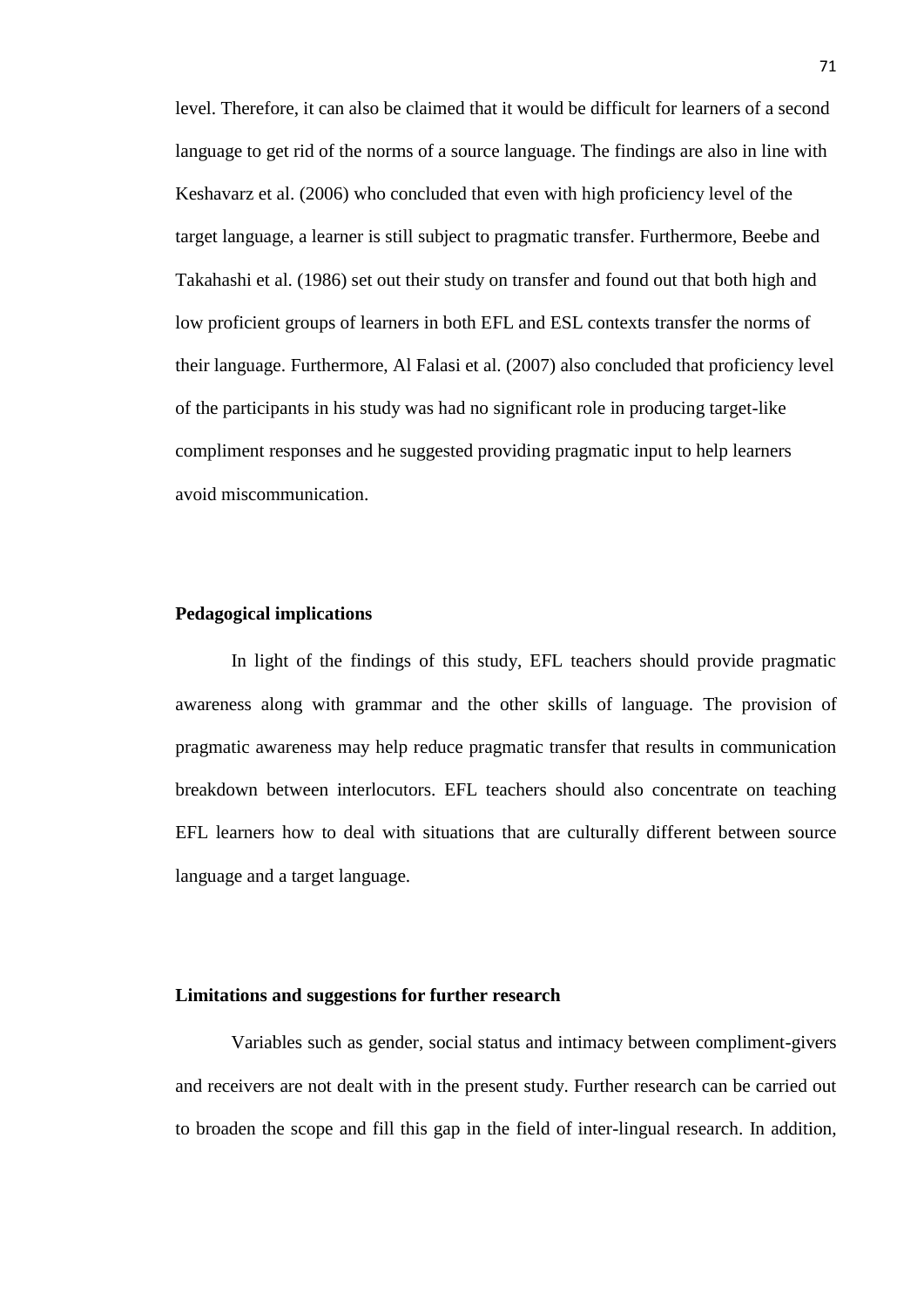the provision of pragmatic awareness can be studied to see if it has impact on the issue of pragmatic transfer.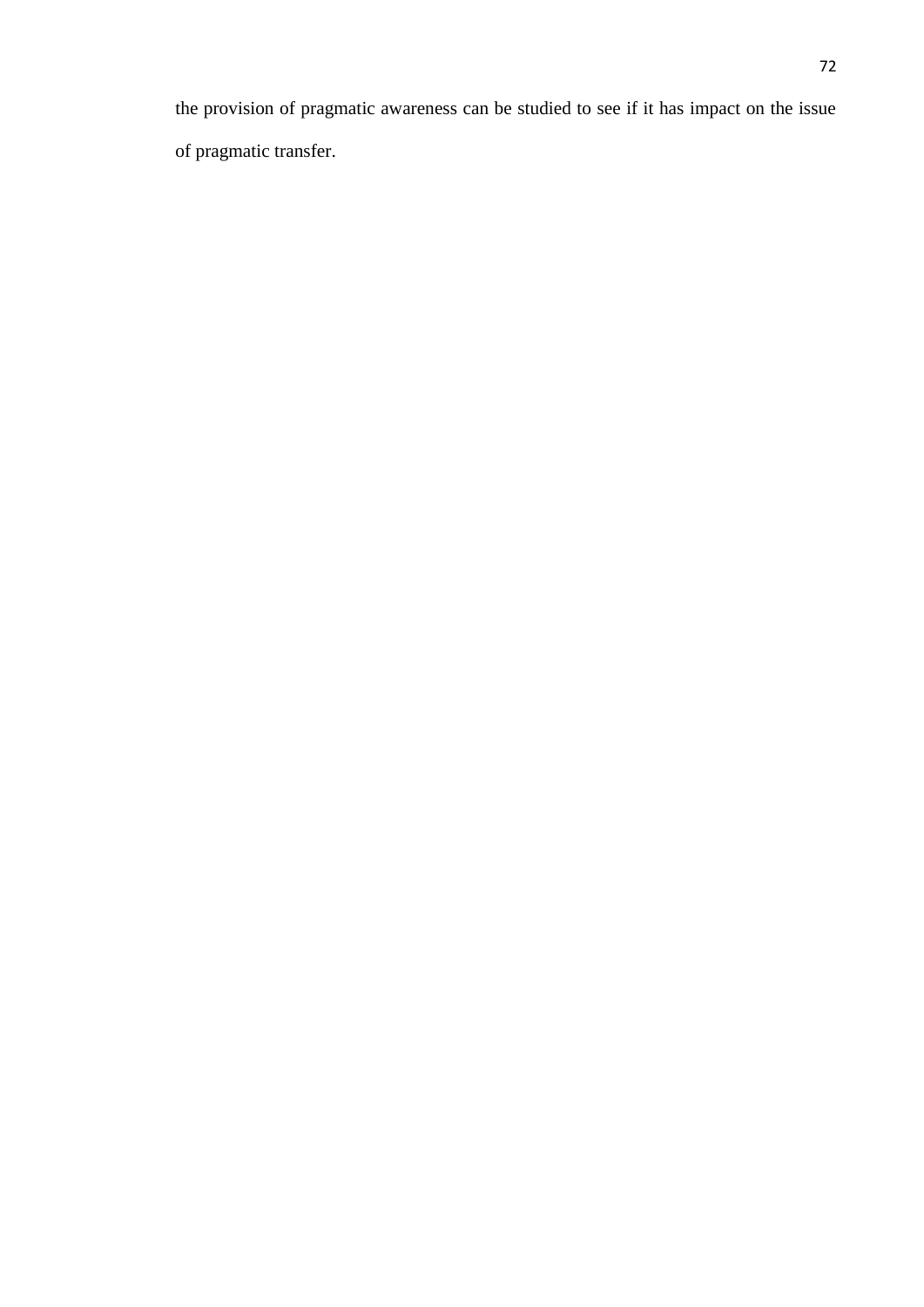# **References:**

- Abed, A. Q. (2011). Pragmatic Transfer in Iraqi EFL Learners' Refusals. *International Journal of English Linguistics, 1*(2), 166-185.
- Afghari, A. K. (2011). Compliments in English and Persian interaction: A cross-cultural perspective. *Jezikoslovlje, 12*(1), 27-50.
- Aijuan, L. (2010). On Pragmatic "Borrowing Transfer ": Evidence From Chinese EFL learner's Compliment Response Behavior. *Chinese Journal of Applied Linguistics, 33*(4), 26-44.
- Al-Falasi, H. (2007). Just Say "Thank You": A Study of Compliment Responses. *The Linguistics Journal, 2*(1), 28-42.
- Al-Khateeb, S.M.I. (2009). The speech act of thanking as a compliment response as used by the Arab speakers of English - a comparative intercultural study. An Unpublished MA Thesis, An-Najah National University, Nablus, Palestine.
- Amaya, L. F. (2008). Teaching culture: Is It Possible to Avoid Pragmatic Failure? *Revista Alicantina de Estudios Ingleses, 21*, 11-24.
- Bahçelerlib, E. S. (2015). A study of compliment responses in English: a case of North Cyprus. *Social and Behavioral Sciences, 174*, 3285-3291.
- Beuzeville, S. M.-T. (2012). A contrastive study of compliment responses among Persians and Australians: The effects of exposure to a new speech community. *Applied Research in English, 1*(1), 21-42.
- Bu, J. (2010). Study of Pragmatic Transfer in Persuation Strategies by Chinese Learners of English. *The Southeast Asian Journal of English Language Studies, 16*(2), 93-114.
- Cai, Y. (2012). A Study on Compliment Response Strategies by Chinese College Students. *Journal of Language Teaching and Research, 3*(3), 543-549.
- Cheung, C. S. (2009). Politeness strategies of Chinese and American speakers. *LCOM papers, 1*, 45-54.
- Cortes, N. C. (2005). Negative Language Transfer When Learning Spanish as a Foreign Language. *Interlinguistica, 16*(1), 237-248.
- David K. Dickinson, A. M.–C. (2004). Cross-Language Transfer of Phonological Awareness in Low-Income Spanish and English Bilingual Preschool Children. *Applied Psycholinguistics, 25*(3), 323-347.
- Farenkia, B. M. (2013). Canadian and Cameroonian English-Speaking University Studetns' Compliment Strategies. *International Journal of Linguistics, 5*(3), 69-98.
- Fathi, A. Y. (2015). A Cross Cultural Study on Iranian EFL Students' Pragmatic Transfer. *Social and Behavioral Sciences, 192*, 498-505.
- Fukasawa, E. (2011). Compliment Responses and Study Abroad. *Sophia Junior College Faculty Journal, 31*, 35-50.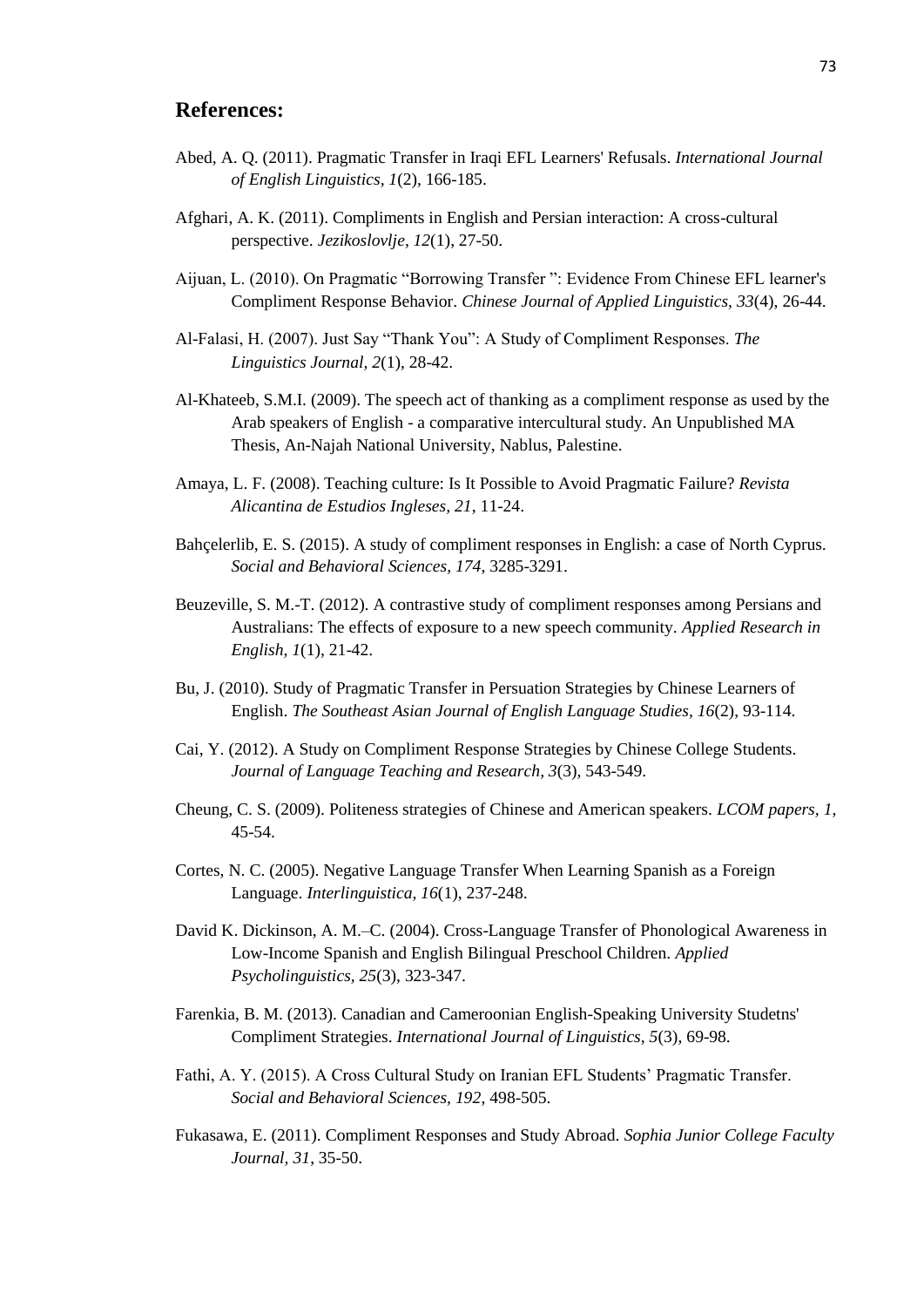- Gao, J. R. (2012). Negative Pragmatic Transfer in Chinese Students' Complimentary Speech Acts. *Psychological Reports, 110*(1), 149-165.
- Golato, A. (2003). Studying Compliment Responses: A Comparison of DCTs and Recordings of Naturally Occurring Talk. *Applied Linguistics, 24*(1), 90-121.
- Hashemian, M. (2012). Cross-Cultural Differences and Pragmatic Transfer in English and Persian Refusals. *The Journal of Teaching Language Skills, 4*(3), 23-46.
- Heidrick, I. (2006). Beyond the L2: How Is Transfer Affected by Multilingualism? *Applied Linguistics, 6*(1), 1-3.
- Hiba Qusay Abdul Sattar, S. C. (2010). A Study on Strategies Used in Iraqi Arabic to Refuse Suggestions. *The International Journal of Language Society and Culture*(30), 81-95.
- Isurin, L. (2005). Cross Linguistic Transfer in Word Order: Evidence from L1 Forgetting and L2 Acquisition. *4th International Symposium on Bilingualism* (pp. 1115-1130). Ohio: Cascadilla Press.
- Kasper, G. (1992). Pragmatic transfer. *Second Language Research, 8*(3), 203-231.
- Kim, H. J. (2003). A study of compliments across cultures: the effect of sociolinguistic transfer on EFL learners. Korea: Korea University.
- Matsuura, H. (2004). Compliment-giving Behavior in American English and Japanese. *JALT Journal, 26*(2), 147-170.
- Monjezi, M. (2014). The Effects of Proficiency and Gender on the Compliments and Compliment Responses Made by Iranian EFL Learners. *International Journal of Language Learning and Applied Linguistics World, 5*(1), 625-638.
- Phoocharoensil, S. (2012). L2 English Compliment Responses: An Investigation of Pragmatic Transfer. *International Journal of Applied Linguistics & English Literature, 1*(6), 276- 287.
- Pitarch, E. A. (2010). The Effect of Instruction on Learners' Pragmatic Awareness: a Focus on Refusals. *International Journal of English Studies, 10*(1), 65-80.
- Qadermazi, S. H. (2014). Refusal Strategies of Iranian University English as a Foreign Language and Non-English Learners in Native Language: A Comparative Study. *CEPS Journal, 4*(4), 121-142.
- Salman, S. E. (2015). Using Compliment Responses in Arabic and English: Focusing on Male and Female EFL Learners in Iraq. *Journal of Applied Linguistics and Language Research, 2*(7), 157-178.
- Seyyed Ayatolla Razmjoo, E. B. (2013). An Investigation into the Speech Act of Compliment Response in Persian. *International Journal of Applied Linguistics & English Literature, 2*(1), 44-52.
- Sharifian, F. (2008). Cultural schemas in L1 and L2 Compliment Responses: A Study of Persian-Speaking Learners of English. *Journal of Politeness Research, 4*, 55-80.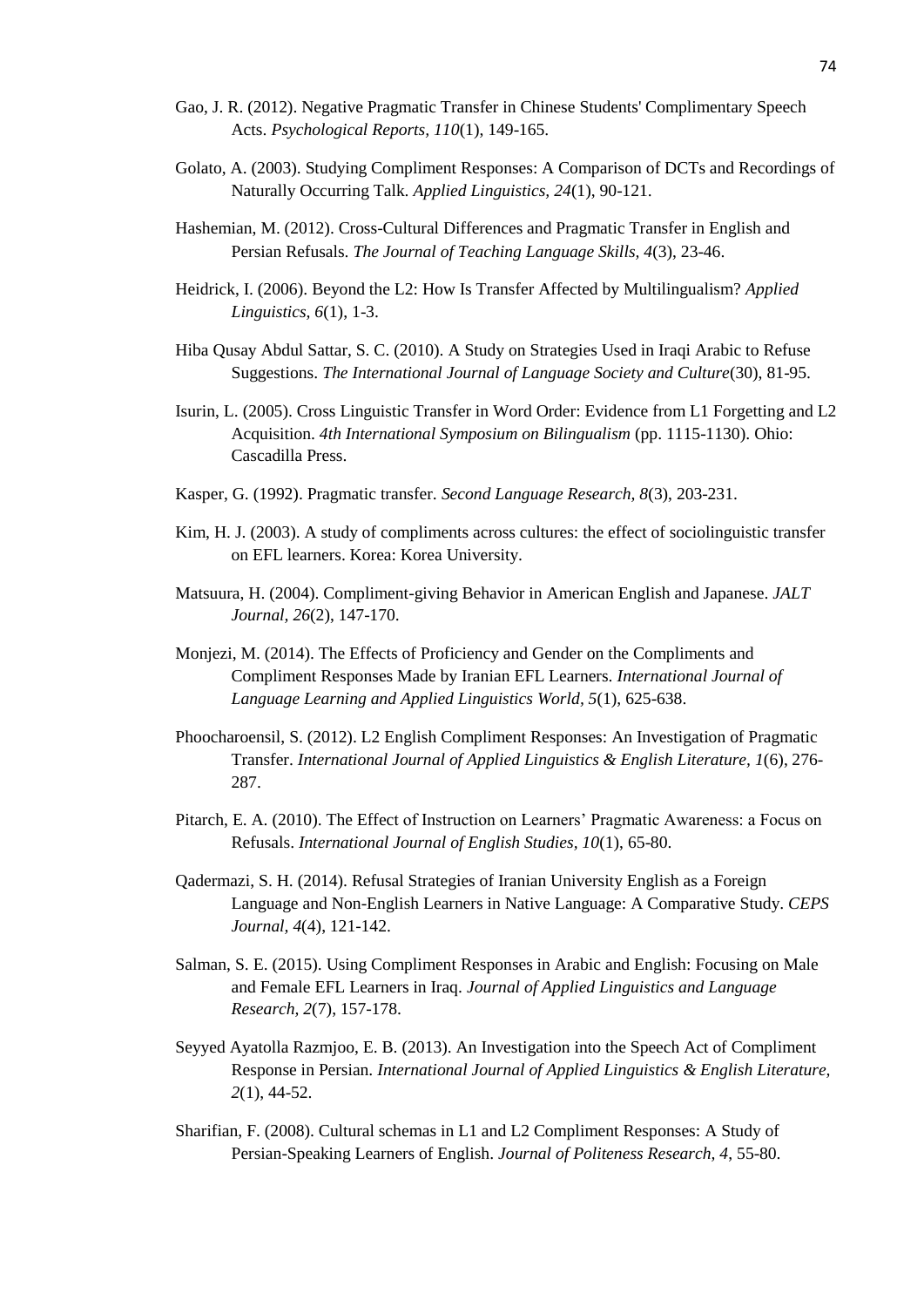- Shoushtari, M. M. (2012). A Comparative Study of the Complaint Strategies among Iranian EFL and ESL Students – The Study of the Effect of Length of Residence and the Amount of Contact. *English Language Teaching, 5*(11), 118-124.
- Silva, A. J. (2003). The Effects of Instruction on Pragmatic Development: Teaching Polite Refusals in English. *Second Language Studies, 22*(1), 55-106.
- Soemantri, N. F. (2014). The Evidence of Pragmatic Transfer in Compliment Responses in English Conversation between Indonesian and American Speakers. *International Journal of Language Learning and Applied Linguistics World, 5*(1), 654-662.
- Tabatabaei, S. (2015). Realization of Complaint Strategies by English and Persian Native Speakers. *MJAL, 7*(1), 123-145.
- Takahashi, T., & Beebe, L. M. (1987). The development of pragmatic competence by Japanese learners of English. JALT journal, 8(2), 131-155.
- Tran, G. Q. (2010). Replying to compliments in English and Vietnamese. *The International Journal of Language Society and Culture*(30), 104-130.
- Wannaruk, A. (2008). Pragmatic Transfer in Thai EFL Refusals . *Regional Language Centre Journal, 39*(3), 318-337.
- Yousefvand, Z. (2010). Study of Compliment Speech Act Realization Pattenrs Across Gender in Persian. *Arizona Working Papers in SLAT, 17*, 91-112.
- Yu, M.-c. (2005). Sociolinguistic Competence in the Complimenting Act of Native Chinese and American English Speakers: A Mirror of Cultural Value. *LANGUAGE AND SPEECH, 48*(1), 91-119.
- Zhang, J.-p. (2013). Compliments And Compliment Responses In Philippine English. *Journal of Language Studies, 13*(1), 25-41.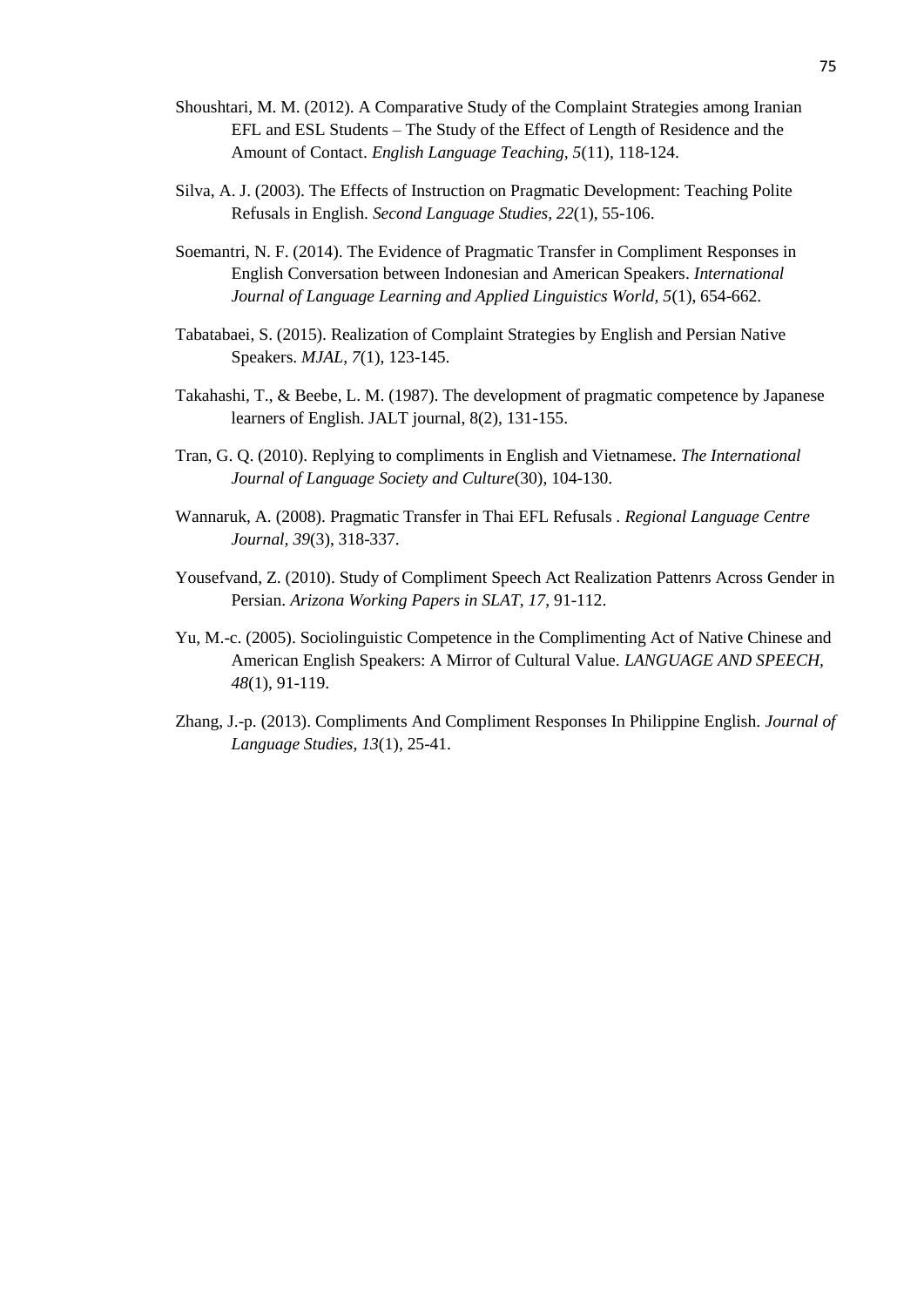### **APPENDIX A**

### **English DCT on compliments for Kurdish EFL learners**

### Dear participant,

The aim of this questionnaire is to collect data about the use of English by Kurdish speakers. Your contribution is important for this research, and will help improve the teaching and learning of English in Kurdistan. The questionnaire consists of two parts. Please read the instruction for each part carefully and give your answers sincerely. Please note that **this is not a test** and your responses will not affect your grades in any course. They will be used for research purposes only.

Thank you for your kind cooperation.

### **Part 1: Background Information**

| Gender: $\bigcirc$ Male $\bigcirc$ Female                                                                                                      |
|------------------------------------------------------------------------------------------------------------------------------------------------|
|                                                                                                                                                |
| Ethnicity:                                                                                                                                     |
| Place of Residence: City $\bigcirc$ Province                                                                                                   |
|                                                                                                                                                |
|                                                                                                                                                |
| Have you ever travelled to English-speaking countries such as England or America?<br>$Ye \cap$ No please specify the name of the $\wedge$ try. |
|                                                                                                                                                |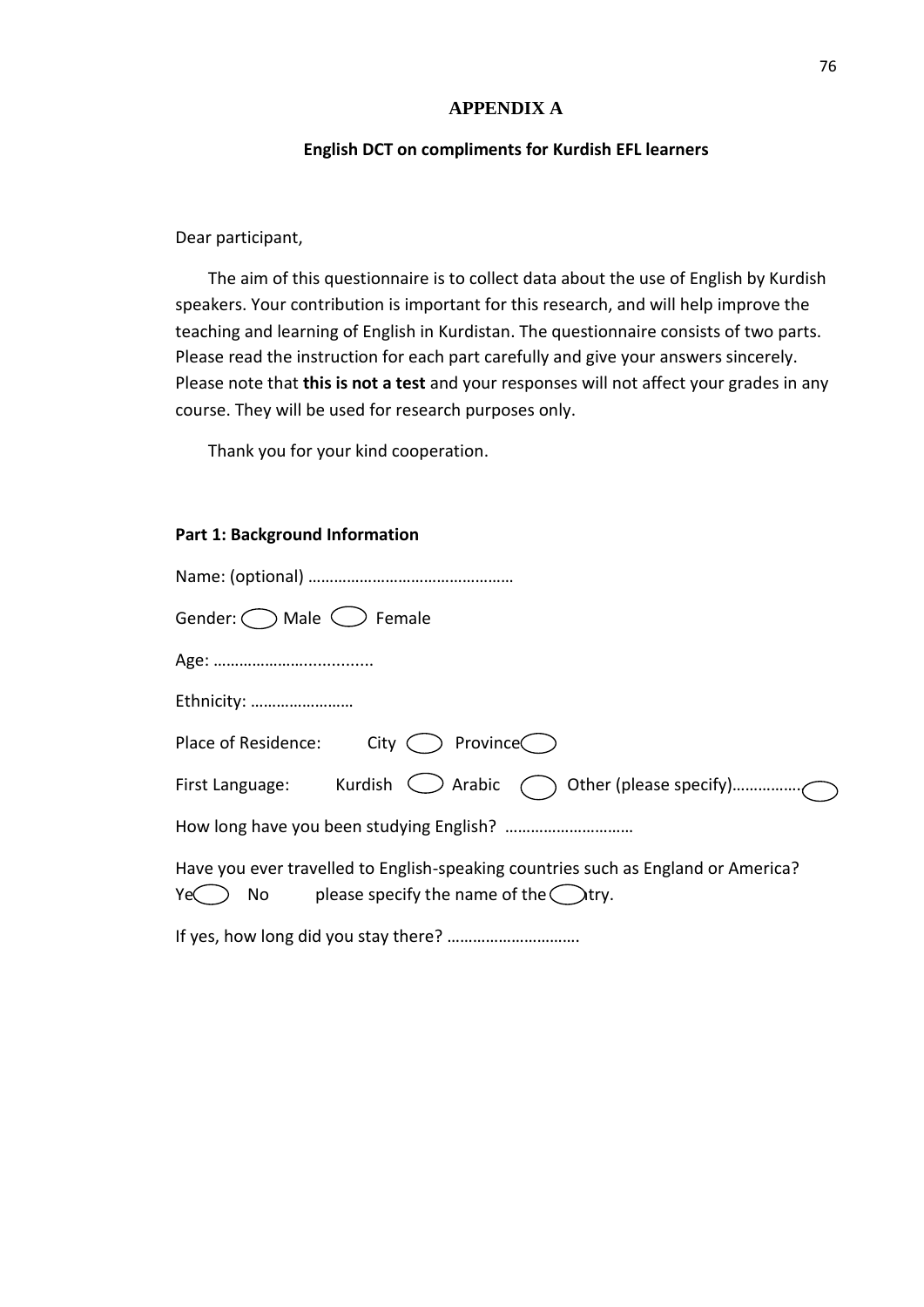# **Compliments:**

1- It is very cold outside. You see one of your friends at the entrance of the university wearing a pair of boots that looks very good and warm. You want to tell him/her your feelings (what you think) about the boots.

You: ………………………………………………………………………………………………………………….

2. Your friend comes to you and surprises you by saying "I am engaged". You are very delighted with the news and say "Congratulations! I am very happy for both of you". Then, s/he shows you a photo of his/her fiancé from the cellphone. You look at the picture and see that his/her fiancé is very beautiful/handsome. What do you say to her/him?

You: ...........................................................................................................................

3. You are walking down a street with a friend. An American tourist who is lost comes to you, asks you to show him/her the way to his/her hotel. Your friend helps him/her and speaks in a very fluent English. You are surprised and say:

You: ...........................................................................................................................

4. Your friend has recently got married. His wife calls you and invites you for dinner. She has cooked a very delicious dish, which you have never (had) before. What would you tell her?

You: ...........................................................................................................................

5. Your friend has recently bought a new house. You and your spouse buy them a gift and pay them a visit. When you enter the house, you realize that the interior of the house is very nice and everything is organized neatly. What would you say?

You: ...........................................................................................................................

6. You are a manager of a small company and one of your employees works very hard and gets tired. S/he has made lots of things easier for you, you want to talk to him/her and show your appreciation for what has s/he done. What would you say?

You: ...........................................................................................................................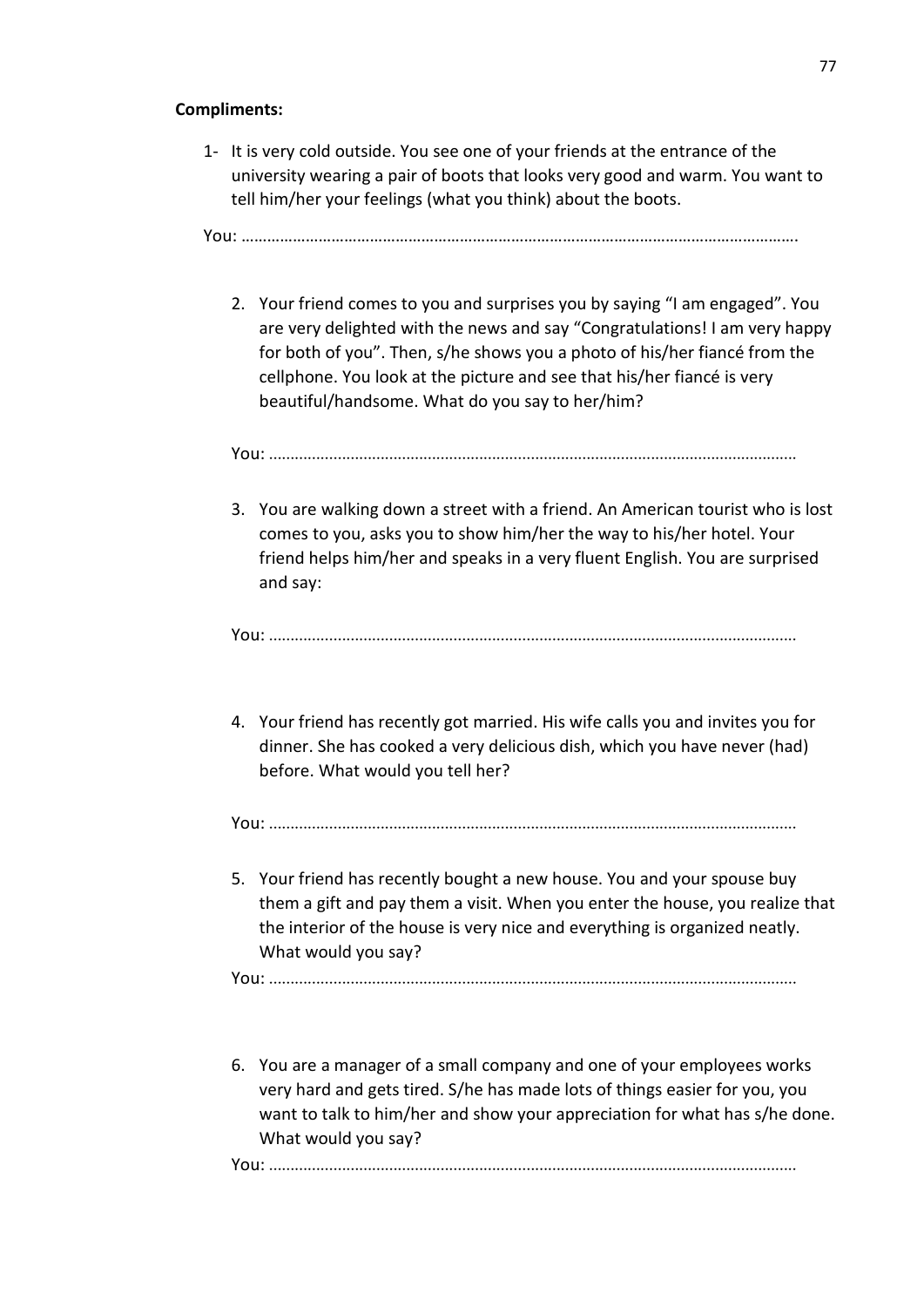7. Suppose you are on a picnic with your classmates and you are in a very nice place. One of your friends start singing. S/he sings very well and upon completion everyone applauds and you want to comment on his/her voice. What would you say?

You: ...........................................................................................................................

8. Suppose your younger brother has graduated from university and is one of the top students. Now, he has an offer to continue his study abroad. What would you tell him?

You: ...........................................................................................................................

9. You are a member of your university football team. A friend of yours has prepared a project for a sports event for the elementary school students. You are amazed by his idea and want to say something about it.

You: ...........................................................................................................................

10. You have an appointment with one of your friends in a restaurant. When s/he comes, you notice his/her new model of haircut which is very nice and modern. What would you say?

You: ……………………………………………………………………………………………………………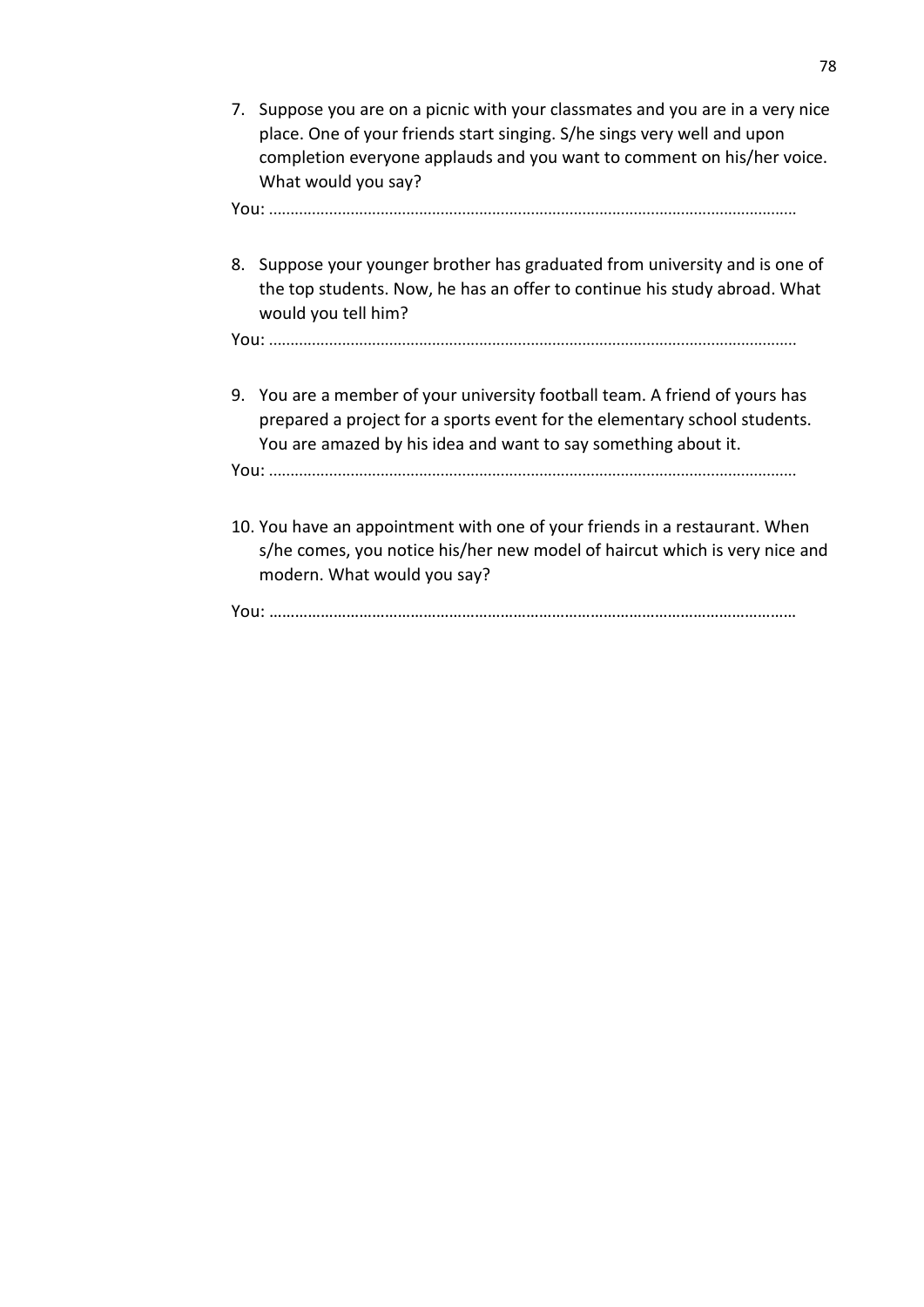#### **APPENDIX B**

# **English DCT on compliment responses for Kurdish EFL learners**

Dear participant,

The aim of this questionnaire is to collect data about the use of English by Kurdish speakers. Your contribution is important for this research, and will help improve the teaching and learning of English in Kurdistan. The questionnaire consists of two parts. Please read the instruction for each part carefully and give your answers sincerely. Please note that **this is not a test** and your responses will not affect your grades in any course. They will be used for research purposes only.

Thank you for your kind cooperation.

### **Part 1: Background Information**

| Gender: $\bigcap$ Male $\bigcap$ Female                                                                                                                   |
|-----------------------------------------------------------------------------------------------------------------------------------------------------------|
|                                                                                                                                                           |
|                                                                                                                                                           |
| Province<br>Place of Residence:<br>$\bigcirc$ City                                                                                                        |
| First Language: Nurdish Arabic Other (please                                                                                                              |
|                                                                                                                                                           |
| Have you ever travelled to English-speaking countries such as England or America?<br>No $\bigcirc$ Yes $\bigcirc$ please specify the name of the country. |
|                                                                                                                                                           |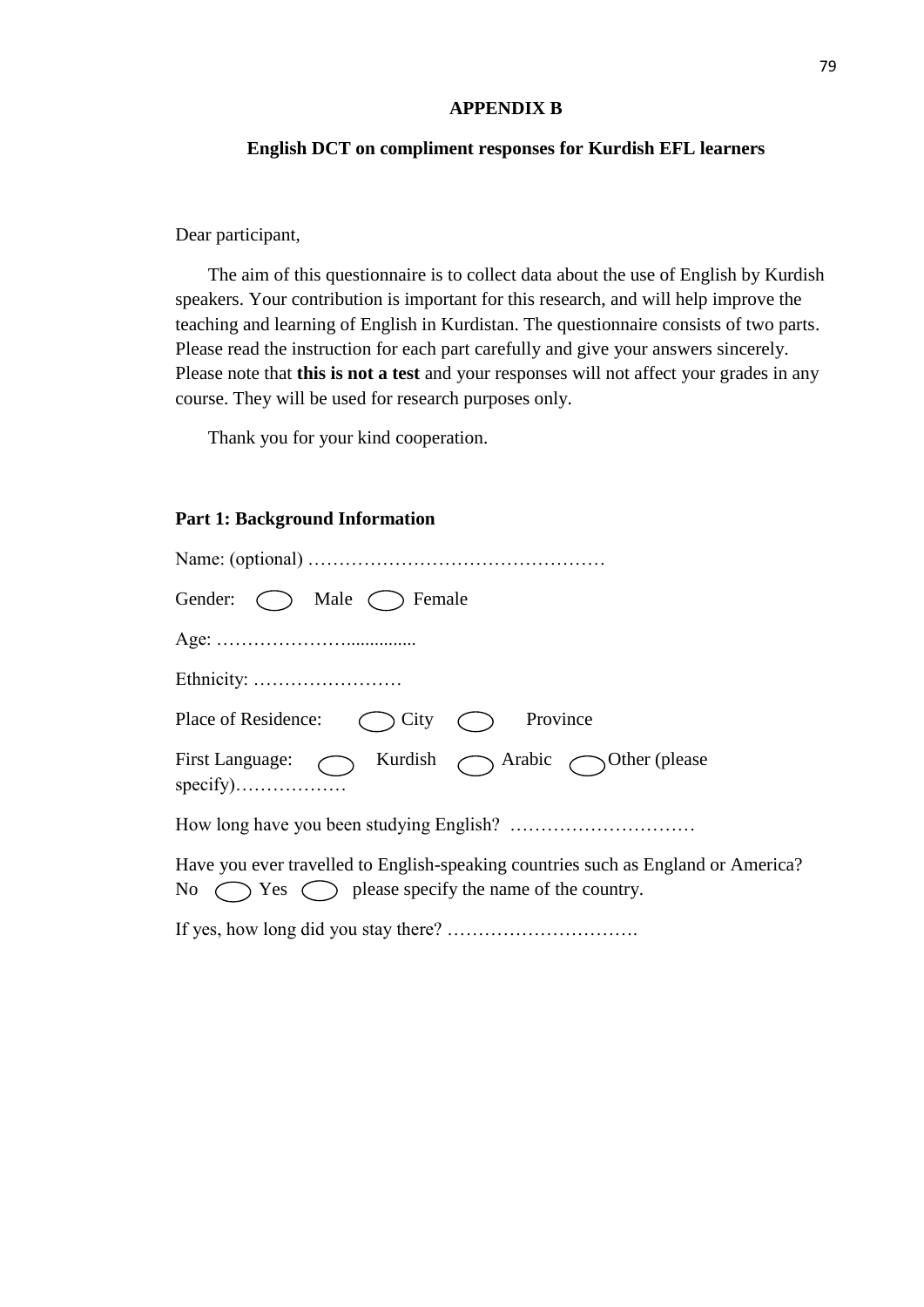### **Part II:**

Please put yourself in the following situations and provide the honest answer to these compliments and their answers.

- 1- You have just graduated from high school and received a price for your graduation as the first of your class. One of your former teachers is very delighted for hearing the news and celebrates your success: Congratulations. You have done a great job! You would say: …………………………………………………………………………………… ………………………
- 2- You have invited a friend for dinner and s/he is very amazed by your food and has enjoyed it a lot. S/he compliments you saying: The food was really great! You would say:

…………………………………………………………………………………… ………………………

3- Suppose you have a break between your lectures and you want to go to the cafeteria with a friend of yours. When you enter the cafeteria, you come across your sister and you superficially introduce your friend and sister together just saying their names, i.e. your friend does not know she is your sister. When she leaves, your friend compliments her saying: She was beautiful!

You would say:

…………………………………………………………………………………… ………………………

4- You have bought a new pair of jeans, and you wear it for the first day of university after summer break. You meet your classmate and s/he says: Your jeans are very nice!

You would say:

………………………

5- You have recently built a house. You have built it yourself with a very nice design. Your friend pays you a visit and says: Your house is excellent!

You would say:

…………………………………………………………………………………… ………………………

……………………………………………………………………………………

6- You have bought a new American car, you go to university. You see one of your friends in the car park, s/he compliments your car saying: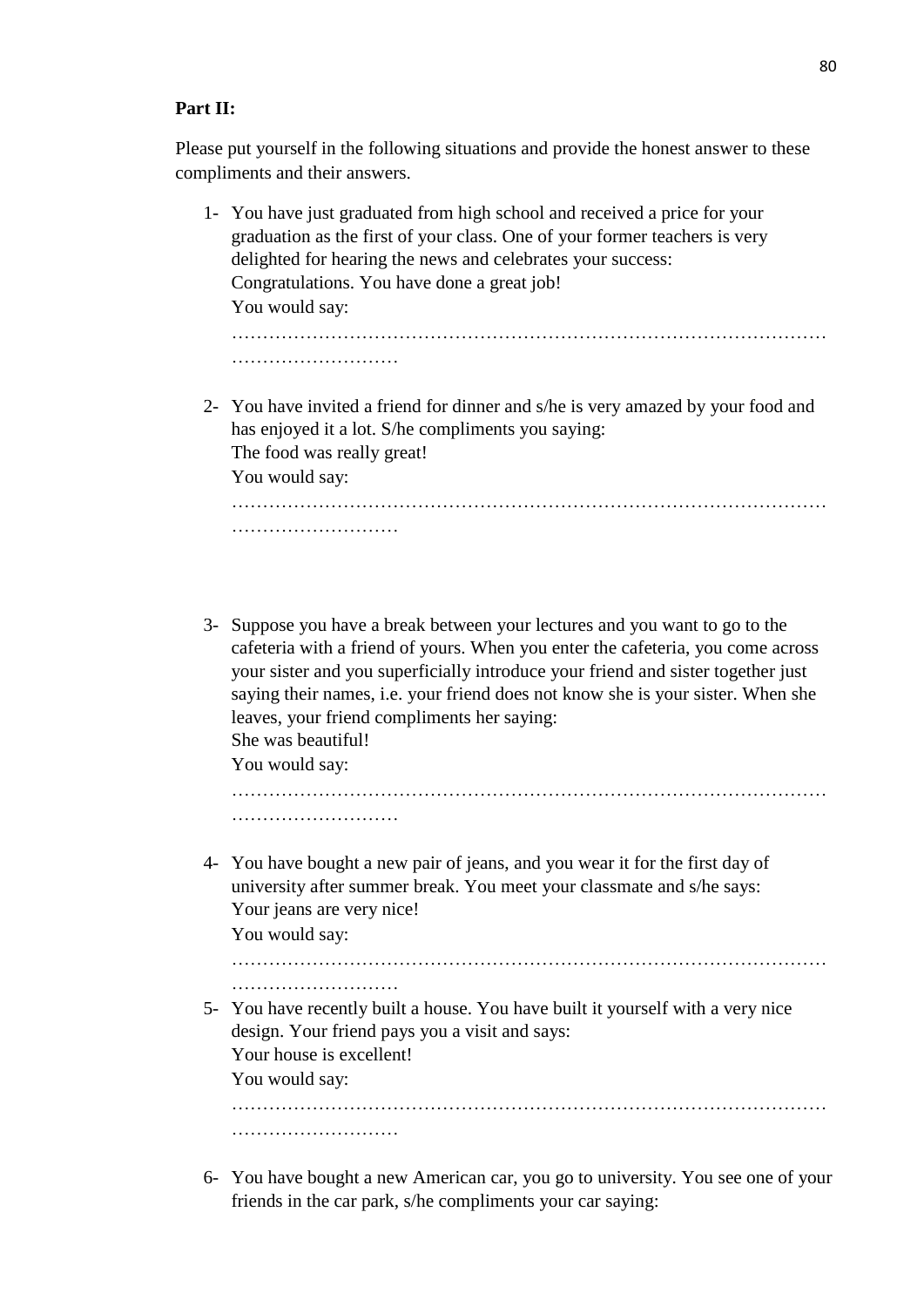| It is a very nice car!                                                                                                                                                                                                                                                                                                                      |
|---------------------------------------------------------------------------------------------------------------------------------------------------------------------------------------------------------------------------------------------------------------------------------------------------------------------------------------------|
| You would say:                                                                                                                                                                                                                                                                                                                              |
|                                                                                                                                                                                                                                                                                                                                             |
|                                                                                                                                                                                                                                                                                                                                             |
| 7- You have presented a subject in the class and it seems that everyone likes the<br>subject. One of your friends comes to you and says:<br>Well done! The information was really good and beneficial.<br>You would say:                                                                                                                    |
|                                                                                                                                                                                                                                                                                                                                             |
|                                                                                                                                                                                                                                                                                                                                             |
| 8- It has been a week since you have started your new job. You work hard to satisfy<br>your boss and sometimes you stay late to finish your tasks. Your boss realizes<br>that you stay late. S/he comes to you to show his/her appreciation for what you<br>do, says:<br>I know you work very hard here, I appreciate it!<br>You would say: |
|                                                                                                                                                                                                                                                                                                                                             |
|                                                                                                                                                                                                                                                                                                                                             |
| 9- You have received a gift as you were one of the top students of your college.<br>Your mom tells you:<br>Congratulations! I am proud of you!<br>You would say:                                                                                                                                                                            |
|                                                                                                                                                                                                                                                                                                                                             |
|                                                                                                                                                                                                                                                                                                                                             |
| 10- Assume that your instructor hands you a paragraph and asks you to write on the<br>board, five minutes before s/he comes to class and the lecture starts. While<br>writing, one of your classmates notices that your handwriting is very nice and<br>compliments your handwriting, saying:                                               |

Your handwriting is really nice.

You would say:

……………………………………………………………………………………

………………………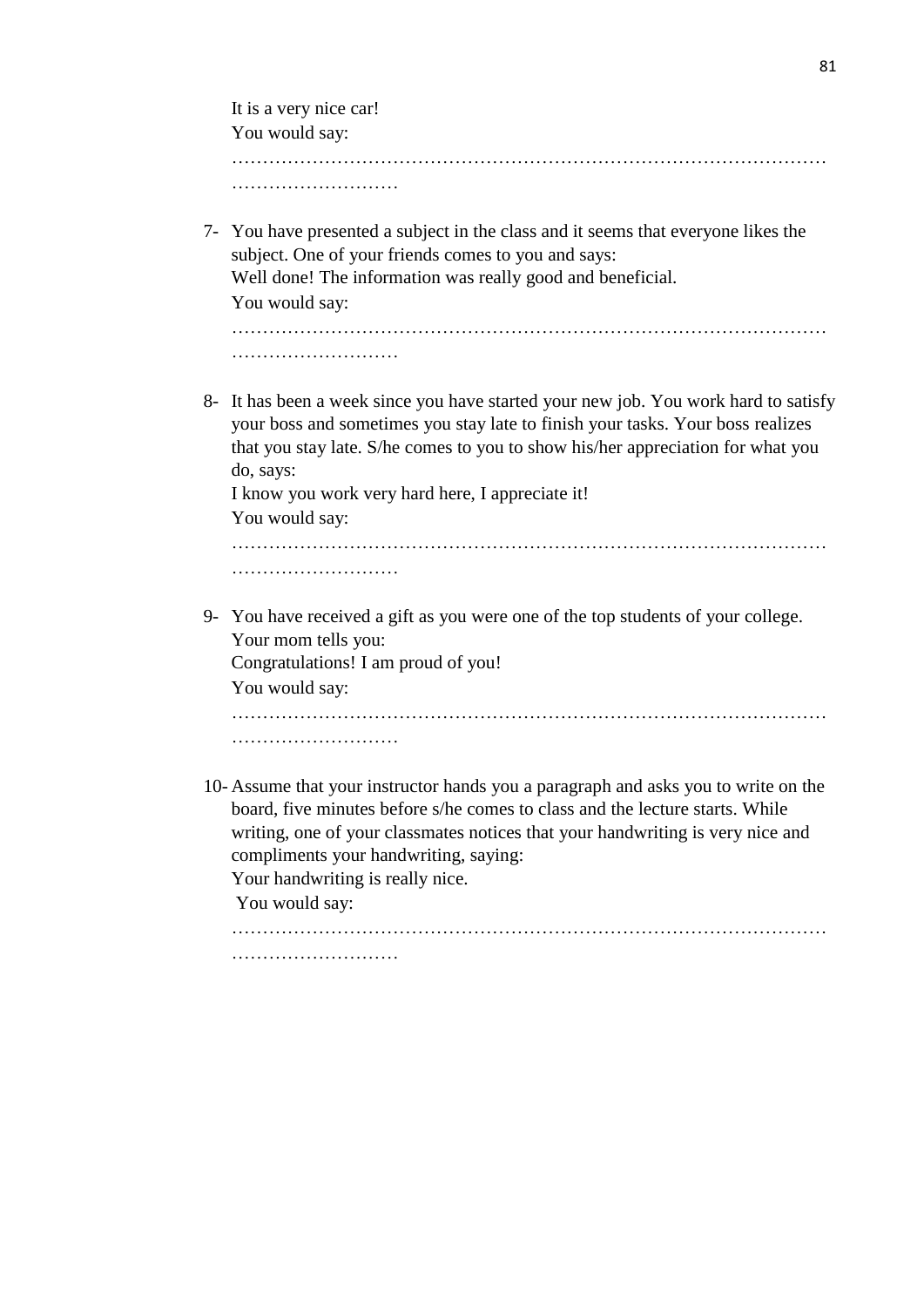# **APPENDIX C Kurdish DCT on compliments for the Kurdish native speakers**

خويِّندكارى بەرِيْز،

ئامانج لهم رِاپرسيه كۆكردنهوەى زانياريه لەسەر بەكارهيّنانى زمانى ئينگليزى له لايەن قسەكەرى كوردهوه. هاوكارى تؤ گرنگه بؤ ئهم تويّژينهوهيه و دهبيّته هؤى باشتركردنى فيَركردن و فيَربوونى زمانى ئينگليزى له كوردستاندا. رِاپرسيهكه له دوو بهش پێك دێت، تكايه به وردى رێكارهكانى هەردوو بەشەكه بخويَنهرمومو وملَاميَكى رِاستگوَيانه دابنىّ. تكايه ئهوه بزانه كه ئهمه تاقيكردنهوه نيه و وملَامهكانت كاريگەرى نابيّت لەسەر هيچ كام له نمرەى وانەكانت. تەنها بۆ مەبەستى تويّژينەوە بەكار ديّن.

هاوكاريكردنت جيَطةى سوثاسة.

بةشى يةكةم: زانيارى كةسى

ناو:

رِةطةز:

تةمةن:

نەتەوە:

شويَنى نيشتةجيَبوون:

زمانى دايك: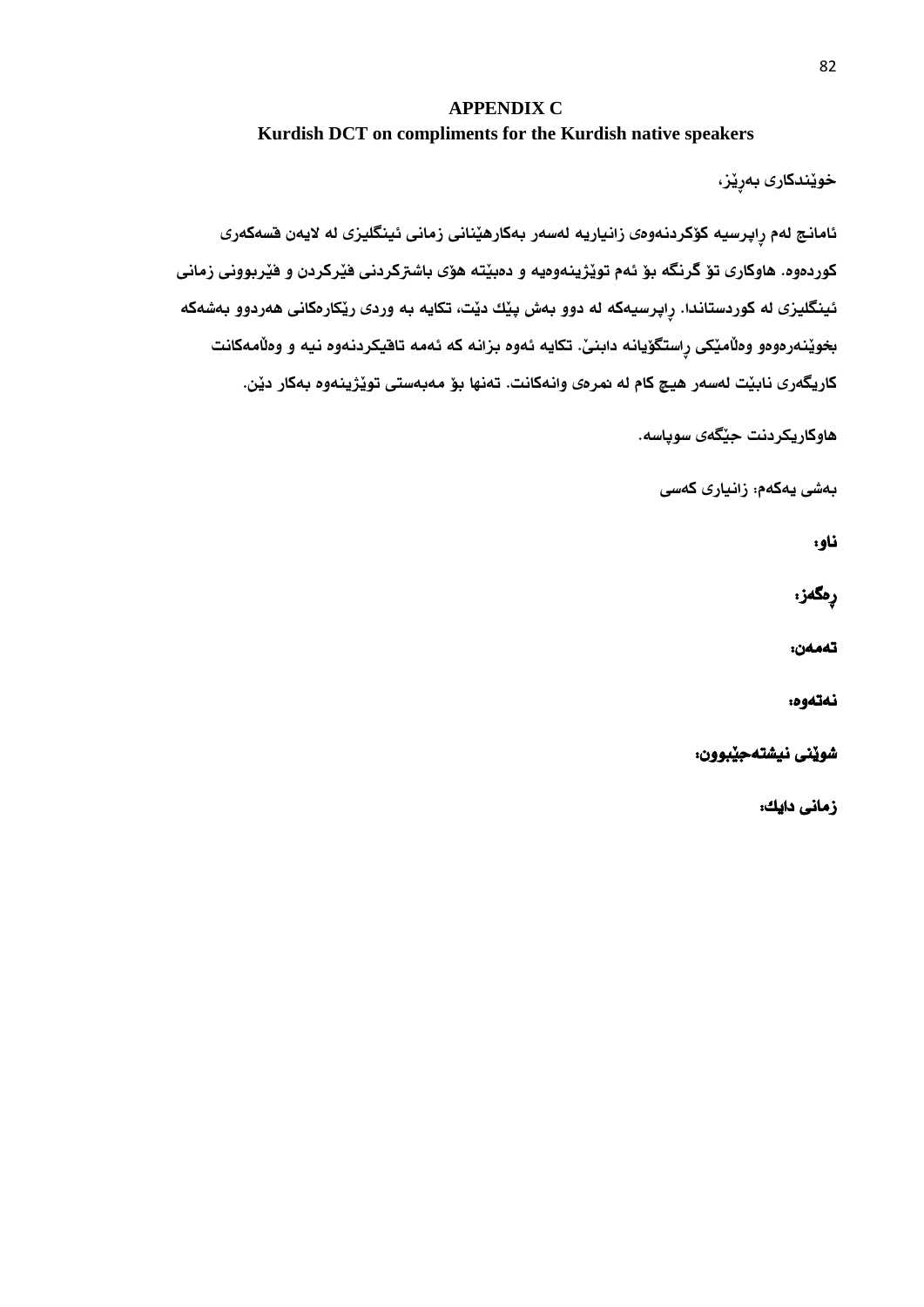### بةشى دووةم:

83

# ثيا هةلَدان:

1- كهش و ههواى دمرموه زۆر سارده. له ناو دمرگاى زانگۆ يەكيْك له هاورِيْيهكانت دمبينيت و جووتىَ پوتى له پيْدايه كه زوْر گەرم و چاك دياره. دەتەوىَ پيْى بلَيْى كه هەستت چوّنه له بارەي يوتەكانەوە.

تؤ:

....................................................................................................................................

- .......
- 2- هاورێكەت دێت بۆ لات و سەرسامت دەكات و دەڵێ "مارە كرام!/ ژنم مارەكرد". تۆ زۆر دلَخۆشى بة بيستنى هةوالَةكة و دةلَيَى "ثريؤزة! زؤر دلَخؤشم بؤ هةردووكتان". ثاشان مؤبايلةكةى دهر دههَنيت و ويَنهيهكي دهستگيرانهكهيهت يشان دهدات. سهيريِّكي ويَنهكه دهكهيت و دهبيني كه دهستگيرانهكهى زؤر جوانه. حيى بيِّ دهلَيْيت؟
	- تؤ:

....................................................................................................................................

- .....
- 3- لەگەلْ هاورێيەكت لەسەر جادەيەك پياسە دەكەيت و گەشتياريْكى ئەمريكى ديْت بۆ لات و ريْكَهى ليَتيَك جووه. داواى ئەوەت ليَدەكات كه ريّكَهى ئوتيّلهكهى بِيِّ بِيشان بدەيت. هاوريّكەت يارمەتى دەدات و زۆر به ئينگليزيەكى باش قسەى لەگەلّ دەكات. تۆ بيّى سەرساميت و دەلَيّى:
- تؤ:

.......

-4 هاورِيَكةت تازة ذنى هيَناوة. خيَزانةكةى تةلةفؤنت بؤ دةكات و بانطهيشتت دةكات بؤ نانى ئيْواره. خواردنيَكي زوْر خوْشي ليْناوه كه هەرگيز لەوەو بِيْش نەتخواردوه. جِي بِيْدەلَيْي؟

....................................................................................................................................

تؤ:

....................................................................................................................................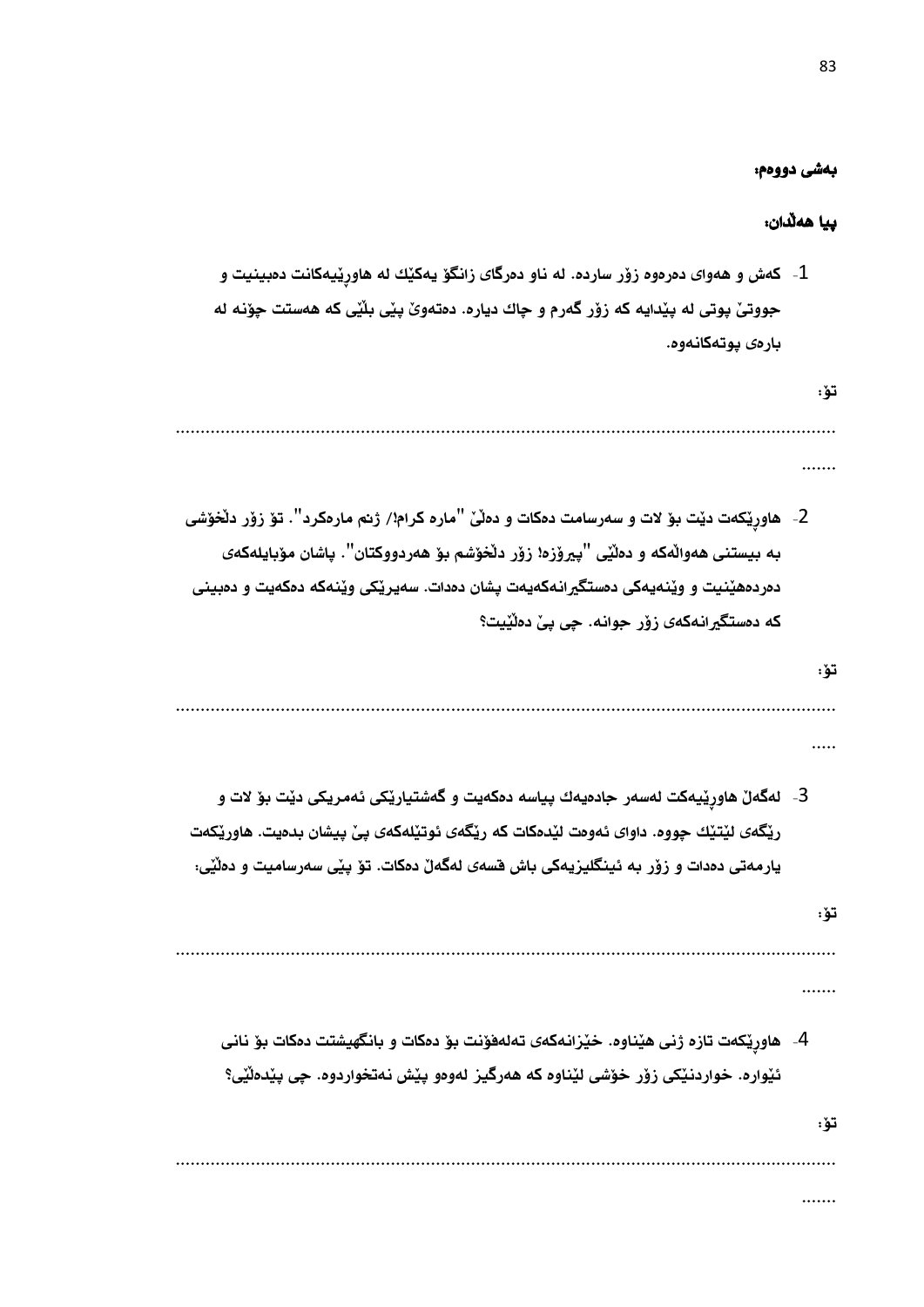- 5- هاورِيَكهت تازه خانووى نويّيان كرِيوه. لهگهلّ هاوسهرمكهت دياريهكيان بؤ دهكرِن و دهچِن بؤ سهردانيان. كه دهچنه ناو خانووهكهوه دهبينى كه ناوهوهى خانوهكه زؤر جوانه و شتهكان زؤر بة جوانى ديزاين كراون. ضى دةلَيَى؟
- تؤ: .................................................................................................................................... ...... 6- توّ بهرِيَومبهرى كوّمپانيايهكى بچوكيت و يهكيّك له كارمهندهكانت زوّر كار دمكات و هيلاك دهبيّت. ههموو كاريَكى بوْ ئاسان كردوويت و توْش دهتهوىٰ بانگى بكهيت و پيْزانينى خوْتى بوْ دەرببريت بو٘ كارەكانى. چى پيّ دەلَيْيت؟ تؤ: .................................................................................................................................... ..... -7 وا دانىَ كة لةطةلَ هاوثؤلةكانت لة سةيرانيت. ضوون بؤ شويَنيَكى زؤر خؤش. يةكيَك لة هاورِيَكانت دهست دمكات به گورانى ووتن. دهنگى زوّر خوّشه و كه تهواو دهبيّت ههموو جهيلَهى بؤ ليُدهدهن تؤش دهتهوىَ شتيِّكى بِيِّ بلَيْيت له بارهى دهنگيهوه. جِي بِيِّ دهلَيْيت؟ تؤ: .................................................................................................................................... ..... 8- وا دانـيّ كه برا بجوكهكهت دهرجووه له زانكوّ و يهكيّكه له خويّندكاره يهكهمهكان. ئيّستا ئؤفهريّكى وهرگرتوه بؤ ئهوهى دريَرْه به خويَندن بدات له دهرهوهى ولَات. حِي بِيَدهلَيْيت؟ تؤ: ....................................................................................................................................
	- 9- تۆ ئەندامى تيميّكى تۆپى پيّى له زانكۆكەت. يەكيك له هاوريّكانت پرۆژەيەكى ئامادە كردووە بؤ بؤنهيهكى وەرزشى بؤ خويّندكارانى قوتابخانه سەرەتاييەكان. تۆ زۆر سەرسام بويت به بيروْكهكه و دهتهوىٰ شتيْكى له بارەوە بِلَيْي.

.......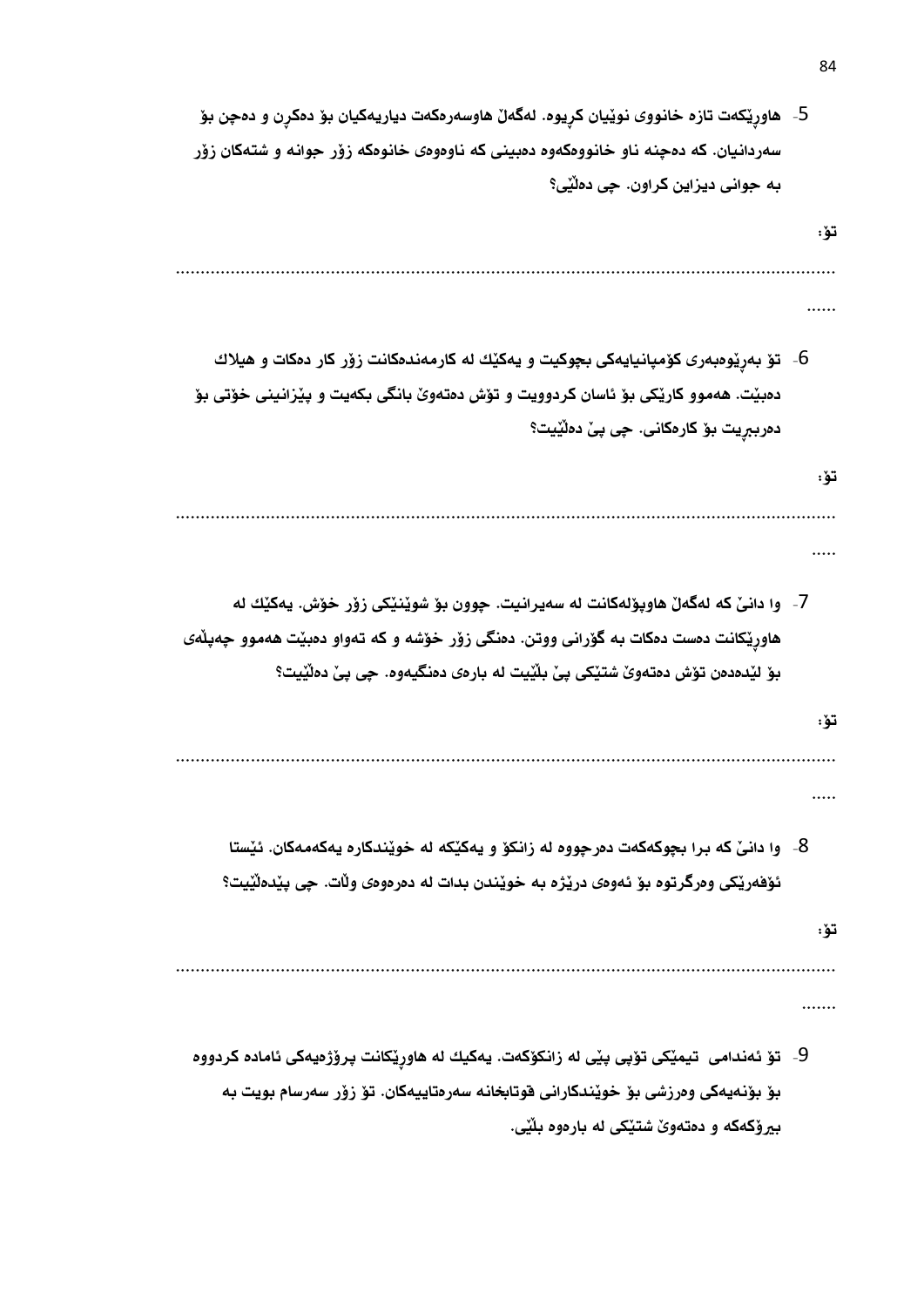تؤ:  $\cdots$ 10- لەگەلْ ھاورِيْيەكت ديداريْكت ھەيە لە يەكيْك لە رِيْستۆرانتەكان. كاتيْك ديْت، دەبينى كە قرْى به مۆدێلێکی نوێ بريووه که زۆر جوان و مۆدێرنه. چی دهڵێی؟ تۆ: 

85

. . . . . . .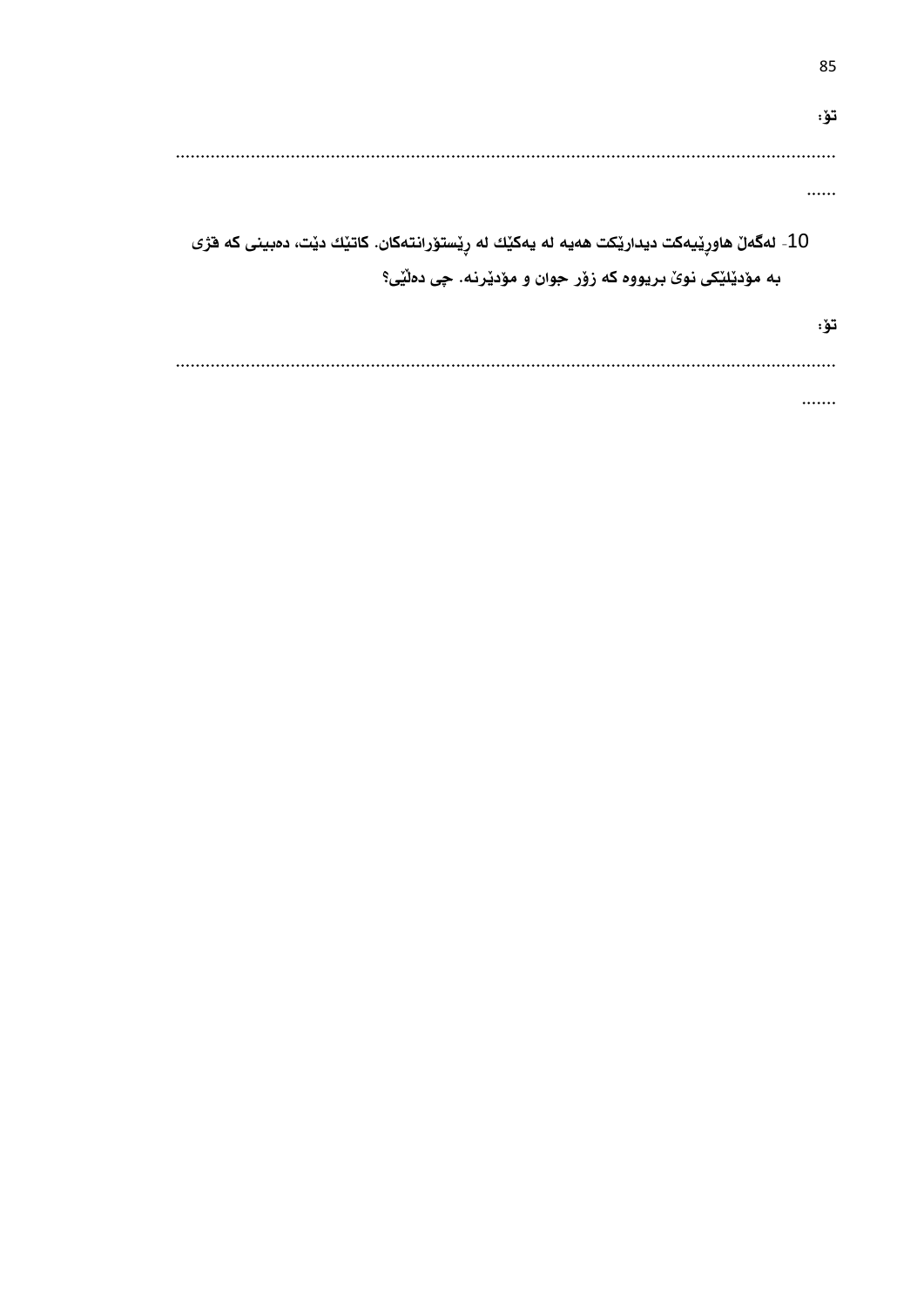# **APPENDIX D**

**Kurdish DCT on compliments for the Kurdish native speakers**

خويِّندكارى بەرِيْز،

ئامانج لهم رِاپرسيه كۆكردنهوەى زانياريه لەسەر بەكارهيّنانى زمانى ئينگليزى له لايەن قسەكەرى كوردهوه. هاوكارى تؤ گرنگه بؤ ئهم تويَژينهوهيه و دهبيّته هؤى باشتركردنى فيَركردن و فيَربوونى زمانى ئينگليزى له كوردستاندا. رِاپرسيهكه له دوو بهش پێك ديّت، تكايه به وردى ريّكارهكانى ههردوو بهشهكه بخويَنهرمومو وملَاميَكى رِاستگوَيانه دابنىّ. تكايه ئهوه بزانه كه ئهمه تاقيكردنهوه نيه و وملَامهكانت كاريگەرى نابيّت لەسەر هيچ كام له همرەى وانەكانت. تەنها بۆ مەبەستى تويّژينەوە بەكار ديّن.

هاوكاريكردنت جيَطةى سوثاسة.

بةشى يةكةم: زانيارى كةسى

ناو:

رەگەز:

تةمةن:

نەتەوە:

شويَنى نيشتةجيَبوون:

زمانى دايك:

# بةشى دووةم:

تكايه خوّت بخهره ئهم بارانهى خوارهوه و وهلامى راستگوّيانه دابين بكه بوّ ئهم بيا ههلّدان و وهلّامانهيان.

1- تازه له فوّناغى ئامادهيى دهرجويت و خهلَاتيَكت وهرگرتووه به بوّنهى دهرجوونت به ثلةى يةكةم. يةكيَك لة مامؤستاكانت زؤر دلَخؤشة بة بيستنى هةوالَةكة و بةم شيَوةية يير وْزبايى ئهم سەركەوتنەت ليَدەكات:

ثريؤزت بيَت. كاريَكى زؤر باشت كردووة!

تؤَ دةلَيَى: ....................................................................................................................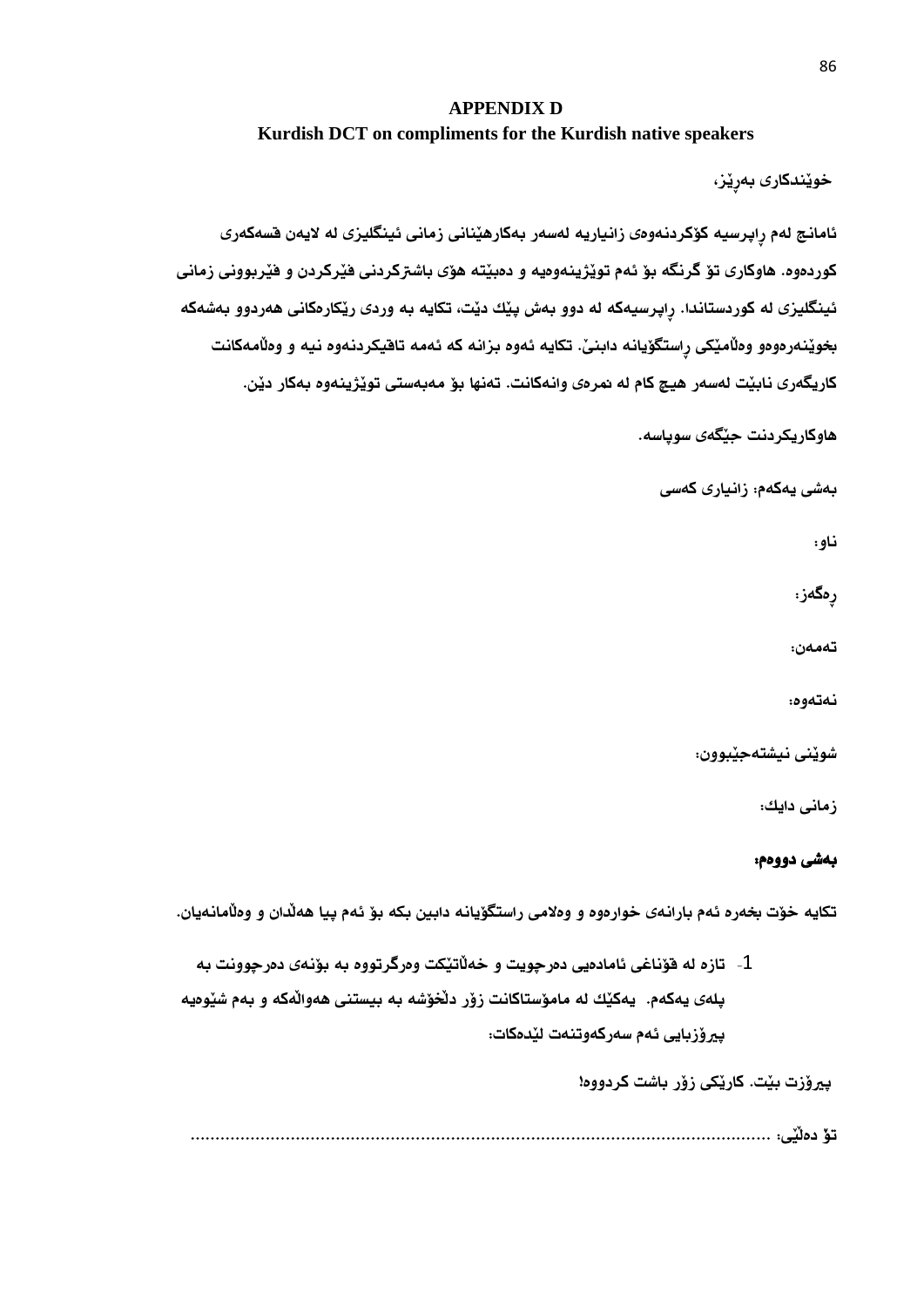هاورِيَيهكت بانگهيَشت كردووه بؤ نانى ئيّواره و ئهو زوّر سهرسامه به خواردنهكهت و زوّر چيّژى ليّ ئهبينيِّت. ئەو بياتا هەللەدات و دەلىّ:

بة رِاستى خواردنةكة بة تام بوو!

تؤ دةلَيَى: ......................................................................................................................

2- وا دانـيّ كه له نـيّوان دوو وانـهدا پشويـهكت ههيـه و دمتـهويّ لهگـهـلّ هاورِيّيـهكت بـچيت بـوّ كافتريا. كاتيّك دهچيته ناو كافتريا، خوشكهكهت دهبينى و لهگهلّ هاوريّكهت تهنها به ناو بة يةكيان دةناسيَنى. واتة هاورِيَكةت نازانىَ كة ئةوة خوشكتة. كاتيَك خوشكةكةت دهرِوات، هاورِيِّكهت پيِّيدا ههلُدهدات و دهلَىٰ:

بة راستى ئةو كضة جوان بوو!

تؤ دةلَيَى: .................................................................................................................................

3- كاوبۆيەكى تازەت كرِيوه و له دواى پشوى هاوين بۆ يەكەم رِۆژى زانكۆ لە پێى دەكەى. هاويؤلهكهت دهبينى و ييْت دهلْيْ:

كاوبؤكةت زؤر جوانة!

تؤ دةلَيَى: .......................................................................................................................

-4 بةم دواييانة خانوويةكت دروست كردووة. خؤت دروستت كردوة و ديزاينةكةى زؤر جوانه. هاورِيْيهكت سهردانتان دمكات و دملَىٰ:

خانوهكەت زۆر نايابە!

تؤ دةلَيَى: .......................................................................................................................

5- ئۆتۆمێلێكى نوێى ئەمريكيت كريوه و دەرِۆى بۆ زانكۆ. له گەراجەكە ھاورِيْيەكت دەبينيت، به ئۆتۆمبێلەكەتدا ھەلْدەدات و دەلَىٰ:

ئۇتۆمبىٽلٽكى زۆر جوانە!

تؤ دةلَيَى: ......................................................................................................................